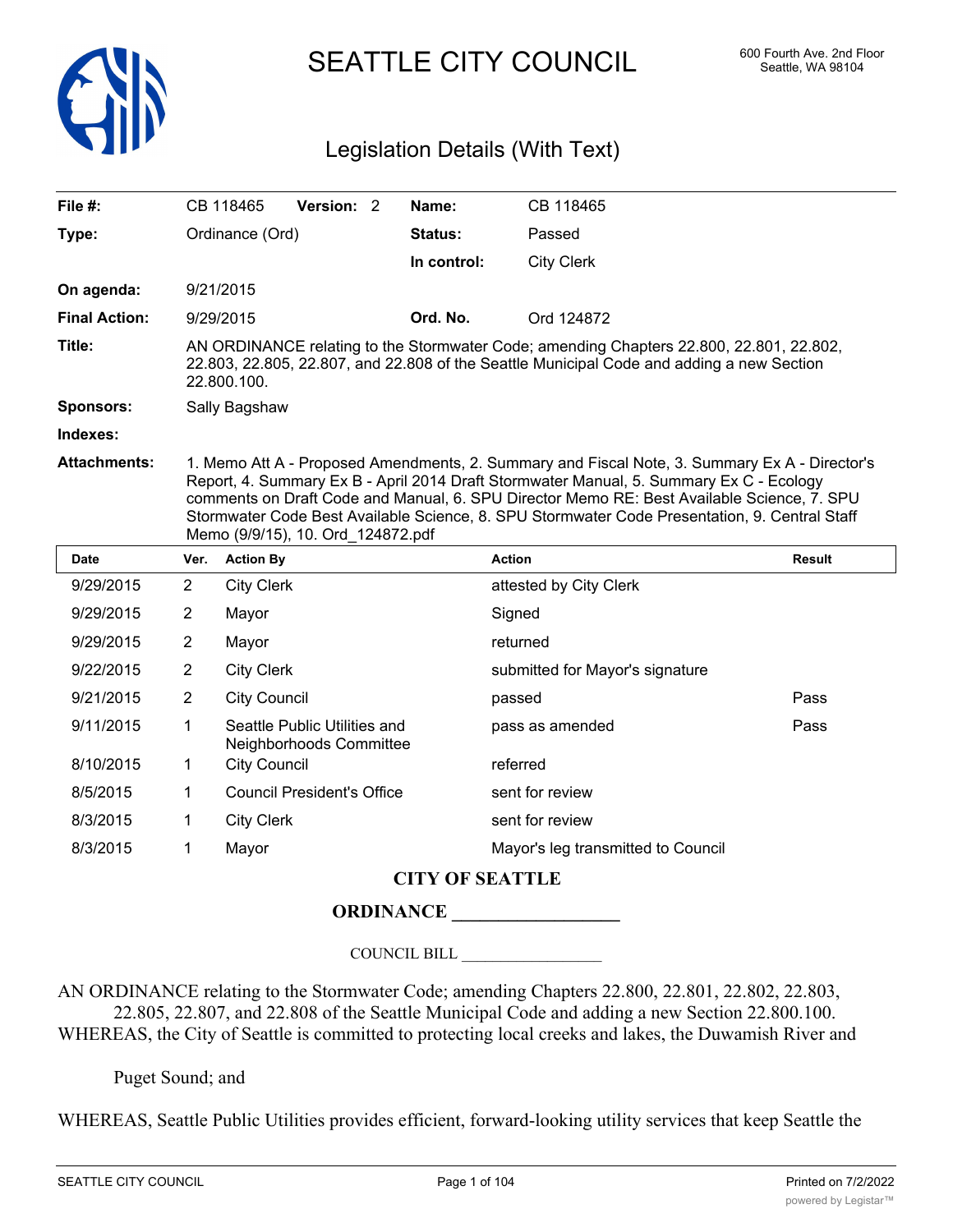best place to live; and

- WHEREAS, the City of Seattle uses stormwater regulations to protect people, property and the environment from damage related to stormwater runoff, for the purposes stated in Section 22.800.020 of the Seattle Municipal Code; and
- WHEREAS, the City of Seattle is subject to the 2013-2018 Phase I Municipal Stormwater Permit (National Pollutant Discharge Elimination System and State Waste Discharge General Permit for Discharges from Large and Medium Municipal Separate Storm Sewer Systems) issued August 1, 2012, by the State of Washington Department of Ecology (Ecology) in compliance with the federal Clean Water Act and state law, as effective August 1, 2013, and amended effective January 16, 2015 (MS4 Permit); and
- WHEREAS, the MS4 Permit requires that the City's Stormwater Code and associated technical manual include minimum requirements, thresholds, definitions, and other specified requirements, limitations and criteria, determined by Ecology to be equivalent to Appendix 1 of the MS4 Permit for new development, redevelopment and construction, and that maintenance and source control must be as least as protective as or functionally equivalent to Ecology's Stormwater Management Manual for Western Washington, 2012 edition as amended in 2014; and
- WHEREAS, the MS4 Permit also requires that the City evaluate and, if necessary, revise the Stormwater Code to incorporate low impact development principles and best management practices; and
- WHEREAS, this ordinance, to be known at the 2016 Stormwater Code Update, contains amendments to comply with the MS4 Permit and other amendments not required to comply with the MS4 Permit, to further the purposes of the Stormwater Code; and
- WHEREAS, the City is in the final stages of securing Ecology's approval of certain Seattle Stormwater Manual provisions that were drafted to meet MS4 Permit obligations, and the approved provisions will be adopted during 2015 by joint Directors' Rule of Seattle Public Utilities and the Seattle Department of Planning and Development; and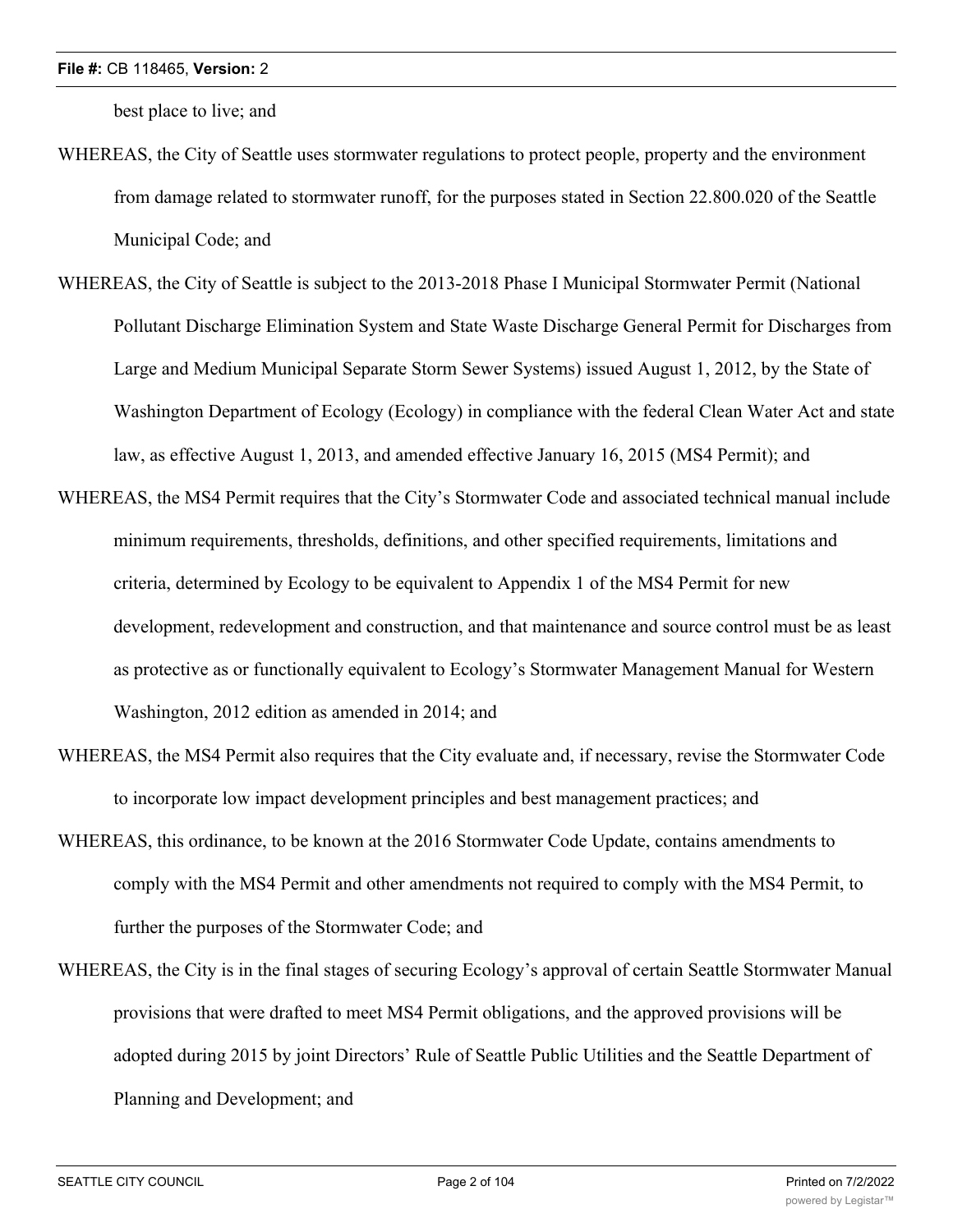- WHEREAS, Ecology has reviewed the City's proposed revisions to the Stormwater Code that were drafted in response to the City's MS4 Permit obligations and that required Ecology approval, and Ecology has found that those provisions, together with final approved Seattle Stormwater Manual revisions, will meet the regulatory requirements of the MS4 Permit; and
- WHEREAS, Chapter 22.800 of the Seattle Municipal Code was established, and Chapter 22.805 of the Seattle Municipal Code was added, by Ordinance 123105, which repealed and amended by reenacting, relocating and amending the text of Chapters 22.800, 22.801, 22.802, and 22.808 of the Seattle Municipal Code, previously amended by Ordinances 122738, 122055, 121276, 119965, 118396, 117852, 117789, 117697, and 117432 and adopted by Ordinance 116425; and
- WHEREAS, Sections 22.800.040, 22.805.050, and 22.805.060 of the Seattle Municipal Code were amended by Ordinance 124758; and
- WHEREAS, in developing stormwater regulations that protect the functions and values of critical areas, including those in the Shoreline District, the City has included the best available science; NOW THEREFORE,

# **BE IT ORDAINED BY THE CITY OF SEATTLE AS FOLLOWS:**

Section 1. Section 22.800.020 of the Seattle Municipal Code, enacted by Ordinance 123105, is amended as follows:

# **22.800.020 Purpose**

A. The provisions of this subtitle shall be liberally construed to accomplish its remedial purposes, which are:

1. ((Protect)) To protect, to the greatest extent practicable, life, property and the environment from loss, injury and damage by pollution, erosion, flooding, landslides, strong ground motion, soil liquefaction, accelerated soil creep, settlement and subsidence, and other potential hazards, whether from natural causes or from human activity;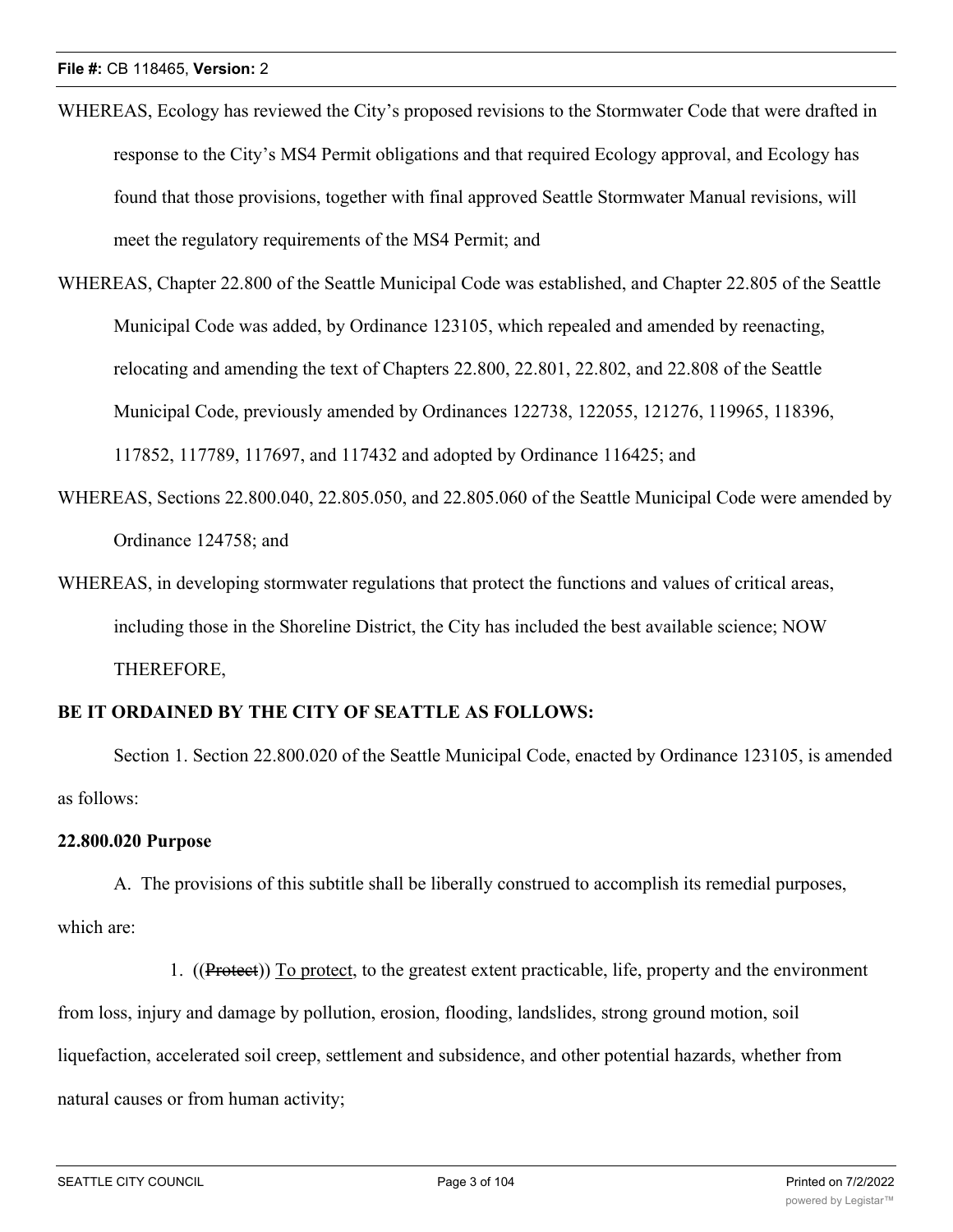2. ((Protect)) To protect the public interest in drainage and related functions of drainage basins, watercourses and shoreline areas;

3. ((Protect)) To protect receiving waters from pollution, mechanical damage, excessive flows and other conditions in their drainage basins which will increase the rate of downcutting, streambank erosion, and/or the degree of turbidity, siltation and other forms of pollution, or which will reduce their low flows or low levels to levels which degrade the environment, reduce recharging of groundwater, or endanger aquatic and benthic life within these receiving waters and receiving waters of the state;

4. ((Meet)) To meet the requirements of state and federal law and the City's municipal stormwater National Pollutant Discharge Elimination System ((("NPDES"))) (NPDES) permit;

5. To protect the functions and values of environmentally critical areas as required under the state's Growth Management Act and Shoreline Management Act;

6. To protect the public drainage system from loss, injury and damage by pollution, erosion, flooding, landslides, strong ground motion, soil liquefaction, accelerated soil creep, settlement and subsidence, and other potential hazards, whether from natural causes or from human activity; and

7. ((Fulfill)) To fulfill the responsibilities of the City as trustee of the environment for future generations.

B. It is expressly the purpose of this subtitle to provide for and promote the health, safety and welfare of the general public. This subtitle is not intended to create or otherwise establish or designate any particular class or group of persons who will or should be especially protected or benefited by its terms.

C. It is expressly acknowledged that water quality degradation can result either directly from one discharge or through the collective impact of many small discharges. Therefore, the water quality protection measures in this subtitle are necessary to protect the health, safety and welfare of the residents of Seattle and the integrity of natural resources for the benefit of all and for the purposes of this subtitle. Such water quality protection measures are required under the federal Clean Water Act, 33 U.S.C. Section 1251, et seq., and in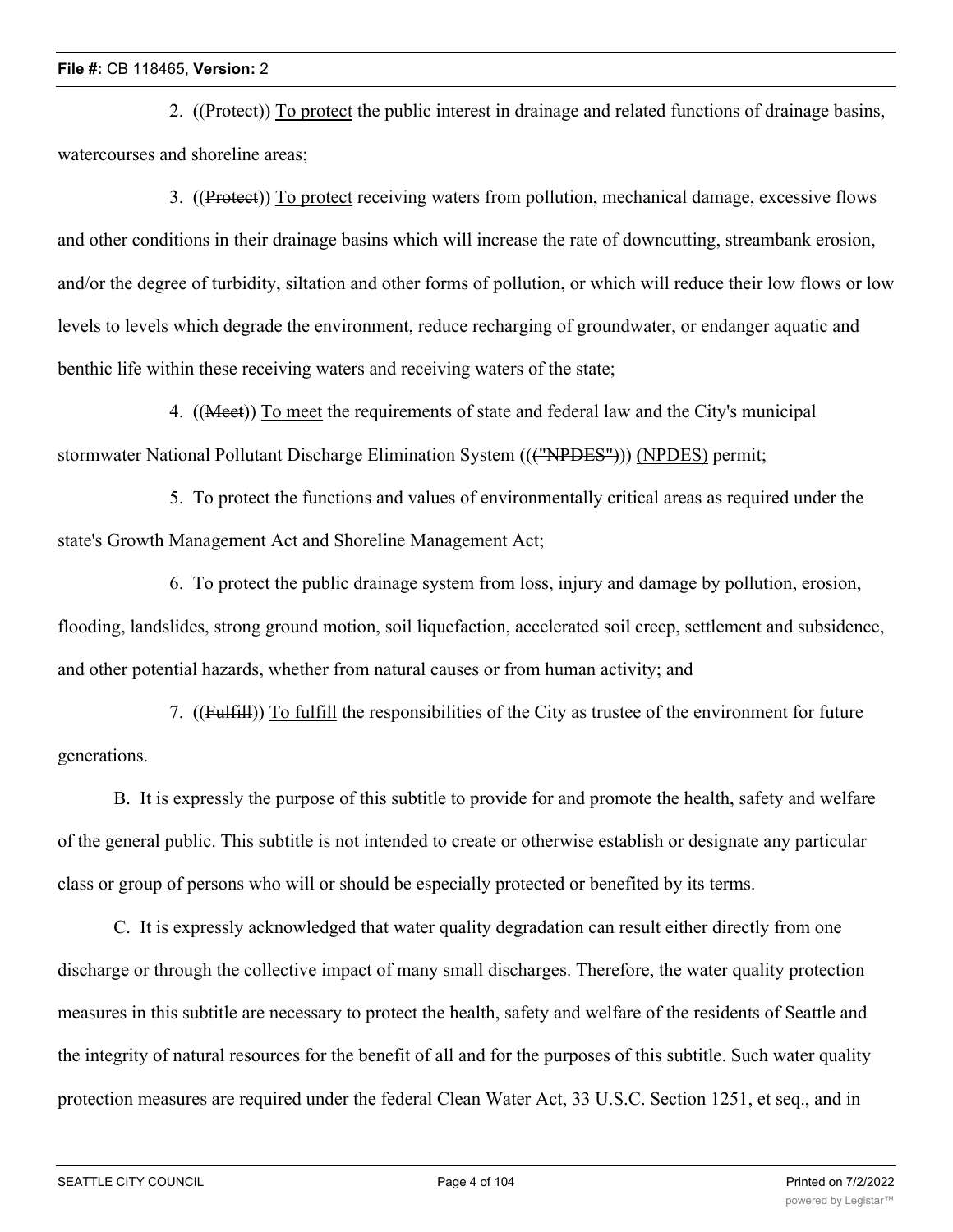response to the obligations of the City's municipal stormwater discharge permit, issued by the State of

Washington under the federal ((National Pollutant Discharge Elimination System)) NPDES program.

Section 2. Section 22.800.030 of the Seattle Municipal Code, enacted by Ordinance 123105, is amended as follows:

# **22.800.030 Scope and Applicability**

This subtitle applies to:

- A. All grading and drainage and erosion control, whether or not a permit is required;
- B. All land disturbing activities, whether or not a permit is required;
- C. All discharges directly or indirectly to a public drainage system or a public combined sewer;
- D. All discharges directly or indirectly into receiving waters within or contiguous to Seattle city limits;
- E. All new and existing land uses; and
- F. All real property.

Section 3. Section 22.800.040 of the Seattle Municipal Code, last amended by Ordinance 124758, is

# amended as follows:

# **22.800.040 Exemptions, Adjustments, and Exceptions**

- A. Exemptions  $((.)$ 
	- 1. The following land uses are exempt from the provisions of this subtitle:
		- a. Commercial agriculture, including only those activities conducted on lands defined in

RCW 84.34.020(2), and production of crops or livestock for wholesale trade; and

b. Forest practices regulated under Title 222 Washington Administrative Code, except

for Class IV general forest practices, as defined in WAC 222-16-050, that are conversions from timber land to other uses.

2. The following land disturbing activities are not required to comply with the specific

minimum requirements listed below.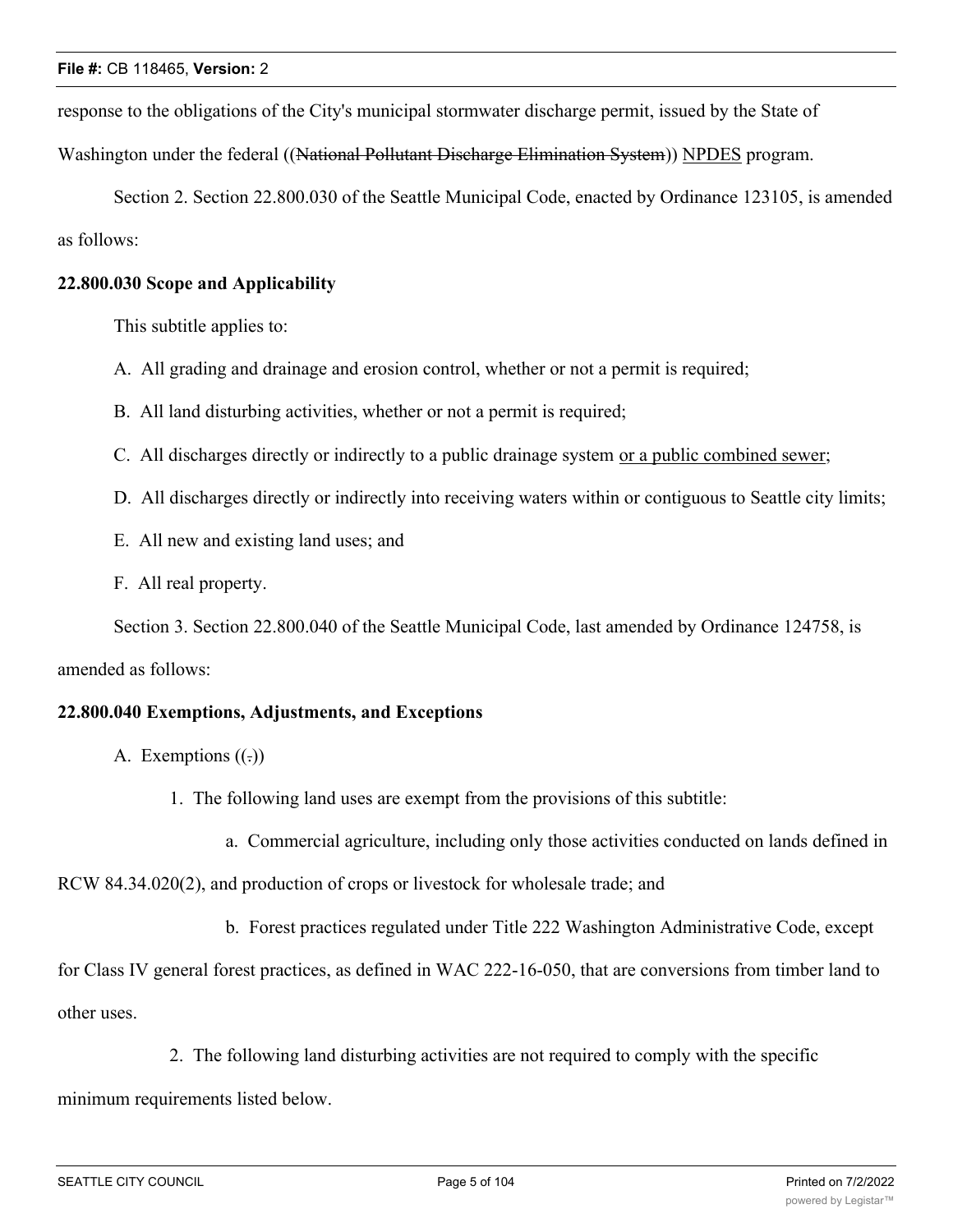a. Maintenance, repair, or installation of underground or overhead utility facilities, such as, but not limited to, pipes, conduits and vaults, and that includes replacing the ground surface with in-kind material or materials with similar runoff characteristics are not required to comply with Section 22.805.070 (Minimum Requirements for On-site Stormwater Management), Section 22.805.080 (Minimum Requirements for Flow Control), or Section 22.805.090 (Minimum Requirements for Treatment), except as modified as follows:

1) Installation of a new or replacement of an existing public drainage system, public combined sewer, or public sanitary sewer in the public right-of-way shall comply with Section 22.805.060 (Minimum ((requirements)) Requirements for Roadway Projects) when these activities are implemented as publicly bid capital improvement projects funded by Seattle Public Utilities; and

2) Installation of underground or overhead utility facilities that are integral with and contiguous to a road-related project shall comply with Section 22.805.060 (Minimum ((requirements)) Requirements for Roadway Projects).

b. ((Road)) Pavement maintenance practices limited to the following activities are not required to comply with Section 22.805.060 (Minimum ((requirements)) Requirements for Roadway Projects), Section 22.805.070 (Minimum Requirements for On-site Stormwater Management, Section 22.805.080 (Minimum Requirements for Flow Control), or Section 22.805.090 (Minimum Requirements for Treatment):

1) Pothole and square cut patching;

2) Overlaying existing asphalt or concrete or brick pavement with asphalt or concrete without expanding the area of coverage;

- 3) Shoulder grading;
- 4) Reshaping or regrading drainage ditches;
- 5) Crack sealing; and
- 6) Vegetation maintenance.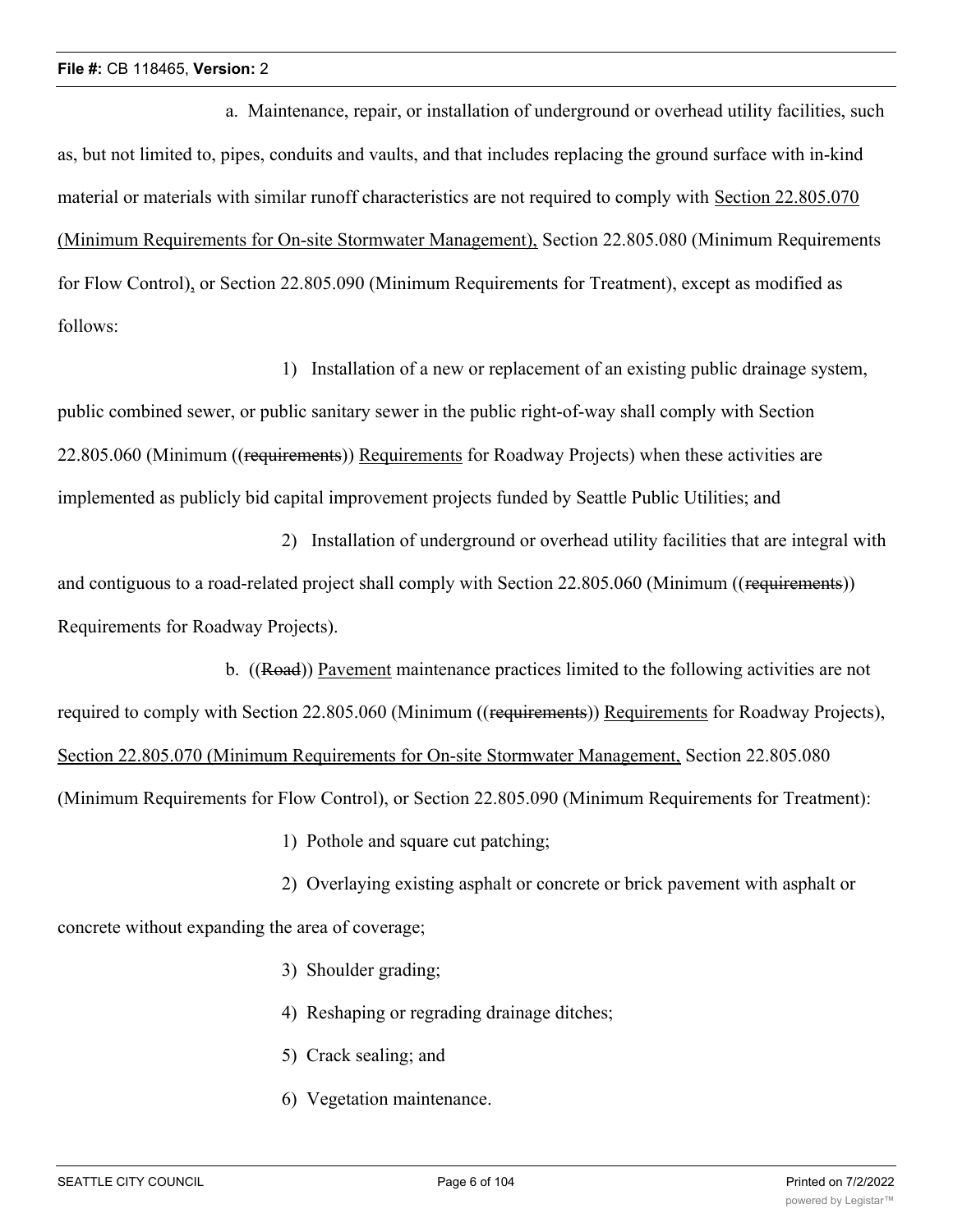3. Sites that produce no runoff as determined by a licensed civil engineer using a continuous runoff model approved by the Director are not required to comply with Section 22.805.080 (Minimum Requirements for Flow Control).

4. When a portion of the site being developed discharges only to the public combined sewer, that portion is not required to comply with the provision of subsection  $((22.805.020.K))$  22.805.020.I (Install Source Control BMPs) unless the Director determines that these activities pose a hazard to public health, safety or welfare; endanger any property; adversely affect the safety and operation of city right-of-way, utilities, or other property owned or maintained by the City; or adversely affect the functions and values of an environmentally critical area or buffer.

5. Residential activities are not required to comply with the provision of subsection (( 22.805.020.K)) 22.805.020.I (Install Source Control BMPs) unless the Director determines that these activities pose a hazard to public health, safety or welfare; endanger any property; adversely affect the safety and operation of city right-of-way, utilities, or other property owned or maintained by the City; or adversely affect the functions and values of an environmentally critical area or buffer.

6. With respect to all state highway right-of-way under Washington State Department of Transportation (WSDOT) control within the jurisdiction of the City of Seattle, WSDOT shall use the current, approved Highway Runoff Manual (HRM) for its existing and new facilities and rights-of-way, as addressed in WAC 173-270-030(1) and (2). Exceptions to this exemption, where more stringent stormwater management requirements apply, are addressed in WAC 173-270-030(3)(b) and (c).

a. When a state highway is located in the jurisdiction of a local government that is required by Ecology to use more stringent standards to protect the quality of receiving waters, WSDOT shall comply with the same standards to promote uniform stormwater management.

b. WSDOT shall comply with standards identified in watershed action plans for WSDOT rights-of-way,  $((as))$  to the extent required by state law  $((WAC 400-12-570))$ .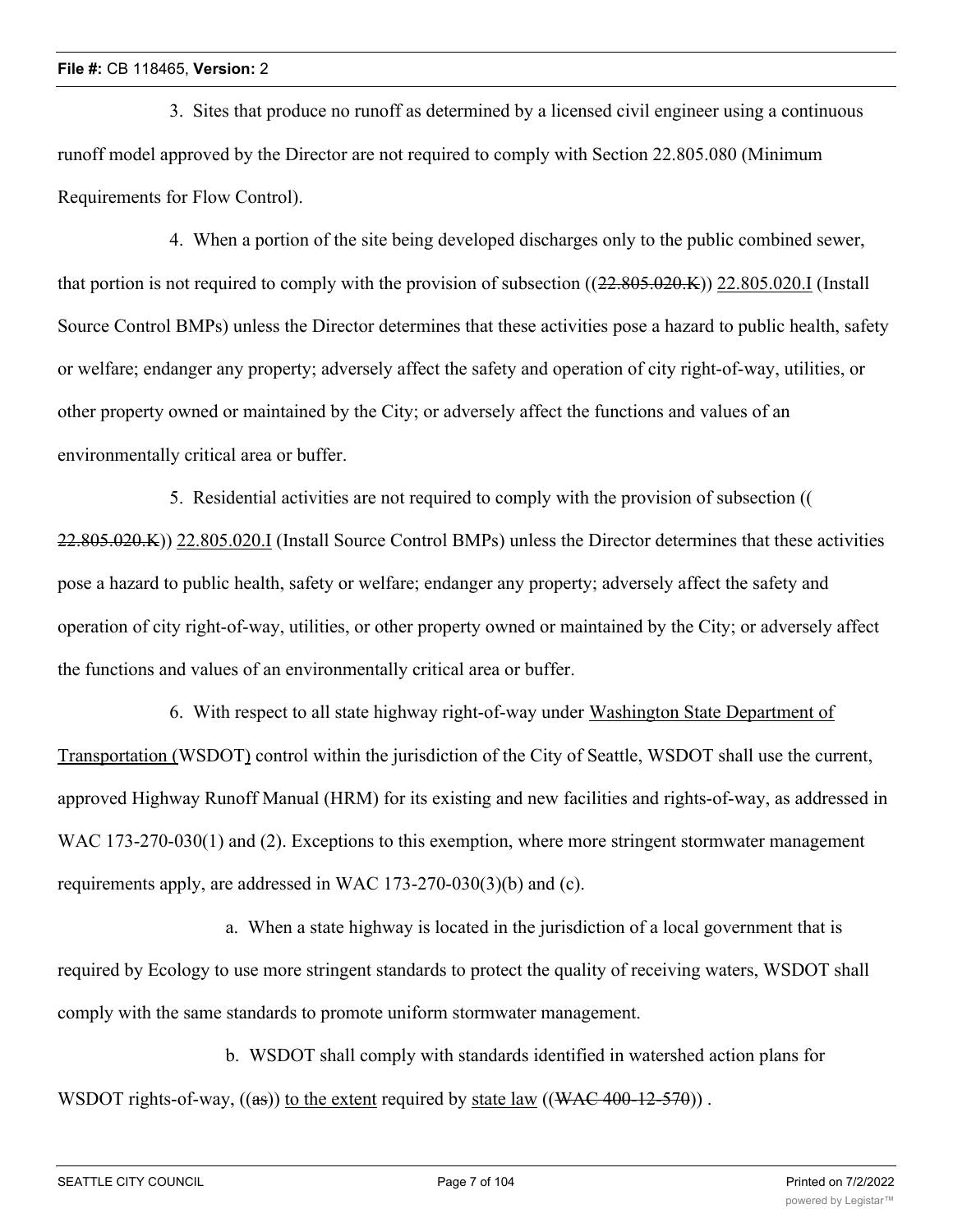c. Other instances where more stringent local stormwater standards apply are projects subject to tribal government standards or to the stormwater management-related permit conditions imposed under Chapter 25.09 to protect environmentally critical areas and their buffers (under the Growth Management Act), an NPDES permit, or shoreline master programs (under the Shoreline Management Act). In addition, WSDOT shall comply with local jurisdiction stormwater standards when WSDOT elects, and is granted permission, to discharge stormwater runoff into a municipality's ((stormwater)) drainage system or combined sewer system.

B. Adjustments  $((.)$ 

1. The Director may approve a request for adjustments to the requirements of this subtitle when the Director finds that:

a. The adjustment provides substantially equivalent environmental protection; and

b. The objectives of safety, function, environmental protection, and facility maintenance are met, based on sound engineering practices.

2. During construction, the Director may require, or the applicant may request, that the construction of drainage control facilities and associated project designs be adjusted if physical conditions are discovered on the site that are inconsistent with the assumptions upon which the approval was based, including but not limited to unexpected soil and/or water conditions, weather generated problems, or changes in the design of the improved areas.

3. A request by the applicant for adjustments shall be submitted to the Director for approval prior to implementation. The request shall be in writing and shall provide facts substantiating the requirements of subsection  $((22.805.080.04))$  22.800.040.B.1  $((,))$  and, if made during construction, the factors in subsection  $((B2))$  B.2. Any such modifications made during the construction of drainage control facilities shall be recorded on the final approved drainage control plan, a revised copy of which shall be filed by the Director.

C. Exceptions  $((.)$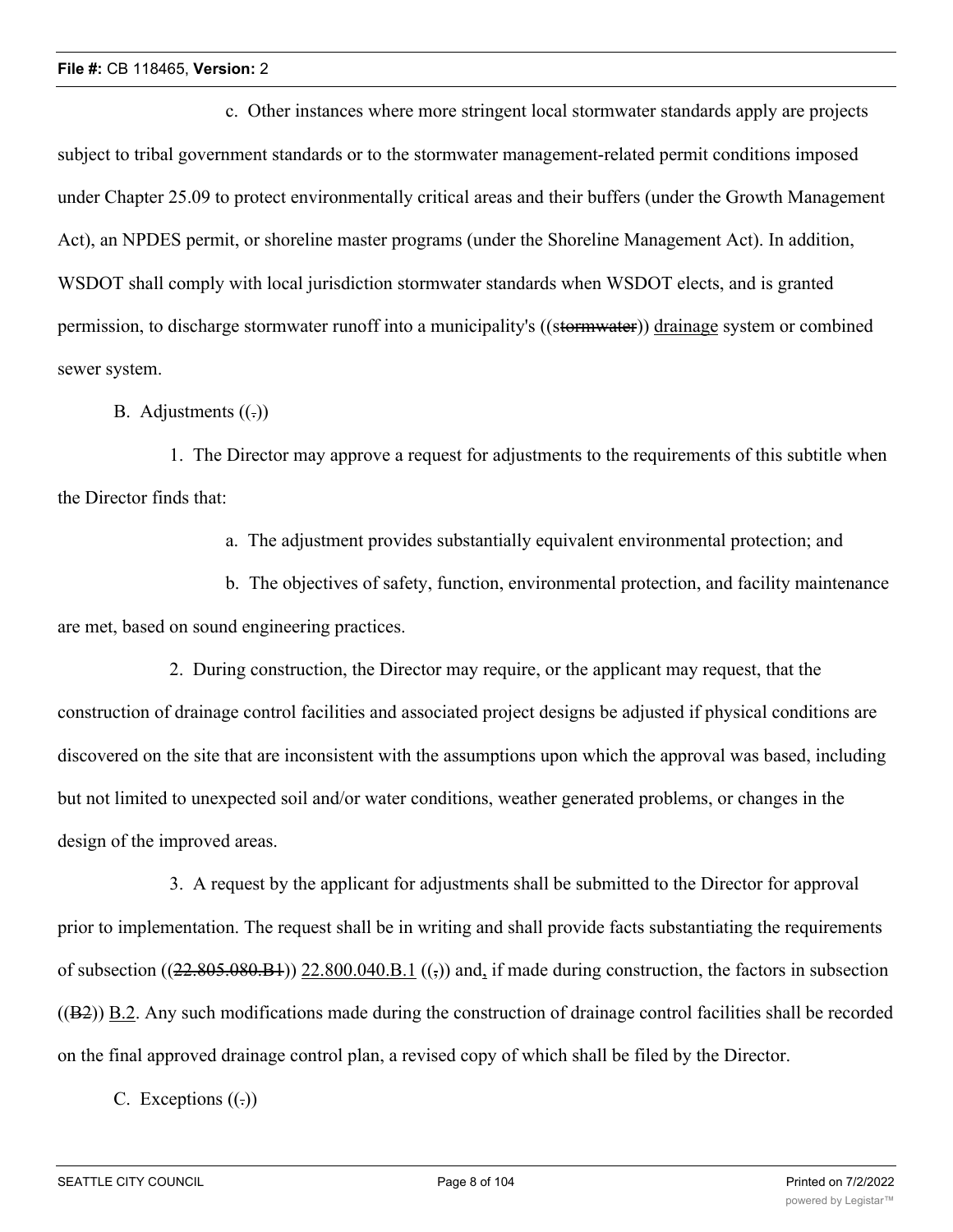1. The Director may approve a request for an exception to the requirements of this subtitle when the applicant demonstrates that the exception will not increase risks in the vicinity and/or downstream of the property to public health, safety and welfare, or to water quality, or to public and private property, and:

a. The requirement would cause a severe and unexpected financial hardship that outweighs the requirement's benefits, and the criteria for an adjustment cannot be met; or

b. The requirement would cause harm or a significant threat of harm to public health, safety and welfare, the environment, or public and private property, and the criteria for an adjustment cannot be met; or

c. The requirement is not technically feasible, and the criteria for an adjustment cannot

be met; or

d. An emergency situation exists that necessitates approval of the exception.

2. An exception shall only be granted to the extent necessary to provide relief from the economic hardship, to alleviate the harm or threat of harm, to the degree that compliance with the requirement becomes technically feasible, or to perform the emergency work that the Director determines exists.

3. An applicant is not entitled to an exception, whether or not the criteria allowing approval of an exception are met.

4. The Director may require an applicant to provide additional information at the applicant's expense, including, but not limited to, an engineer's report or analysis.

5. When an exception is granted, the Director may impose new or additional requirements to offset or mitigate harm that may be caused by granting the exception, or that would have been prevented if the exception had not been granted.

6. Public notice of an application for an exception and of the Director's decision on the application shall be provided in the manner prescribed for Type II land use decisions, as set forth in Chapter 23.76.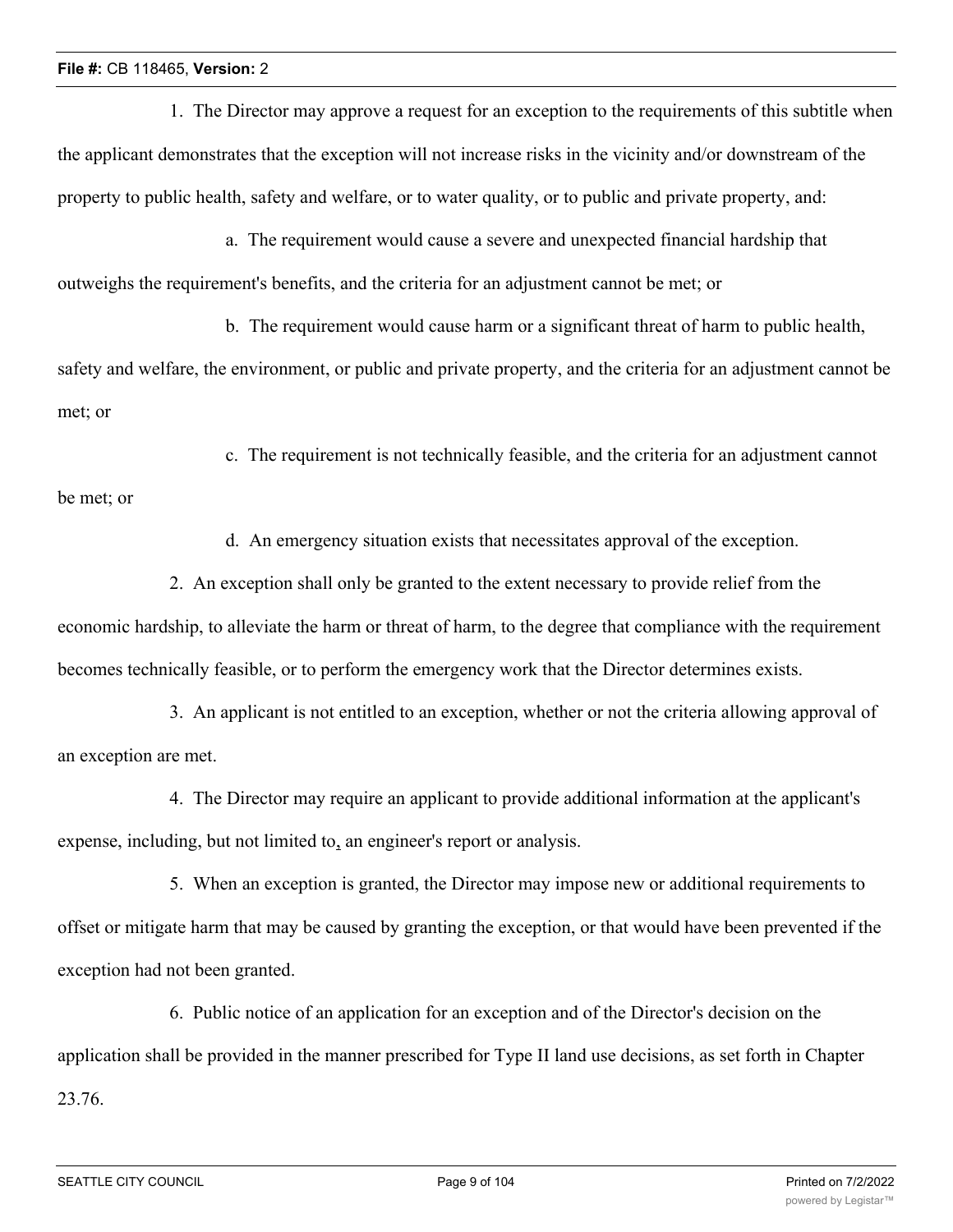7. The Director's decision shall be in writing with written findings of fact. Decisions approving an exception based on severe and unexpected economic hardship shall address all the factors in subsection (( 22.805.080.C.8)) 22.800.040.C.8.

8. An application for an exception on the grounds of severe and unexpected financial hardship must describe, at a minimum, all of the following:

a. The current, pre-project use of the site; and

b. How application of the requirement(s) for which an exception is being requested restricts the proposed use of the site compared to the restrictions that existed prior to the adoption of this current subtitle; and

c. The possible remaining uses of the site if the exception were not granted; and

d. The uses of the site that would have been allowed prior to the adoption of this current

subtitle; and

e. A comparison of the estimated amount and percentage of value loss as a result of the

requirements versus the estimated amount and percentage of value loss as a result of requirements that existed prior to adoption of the requirements of this subtitle; and

f. The feasibility of the owner or developer to alter the project to apply the requirements of this subtitle.

9. In addition to rights under Chapter 3.02 ((of the Seattle Municipal Code)), any person aggrieved by a Director's decision on an application for an exception may appeal to the Hearing Examiner's Office by filing an appeal, with the applicable filing fee, as set forth in Section 23.76.022. However, appeals of a Notice of Violation, Director's order, or invoice issued pursuant to this subtitle shall follow the required procedure established in Chapter 22.808 ((of this subtitle)).

10. The Hearing Examiner shall affirm the Director's determination on the exception unless the examiner finds the determination is clearly erroneous based on substantial evidence. The applicant for the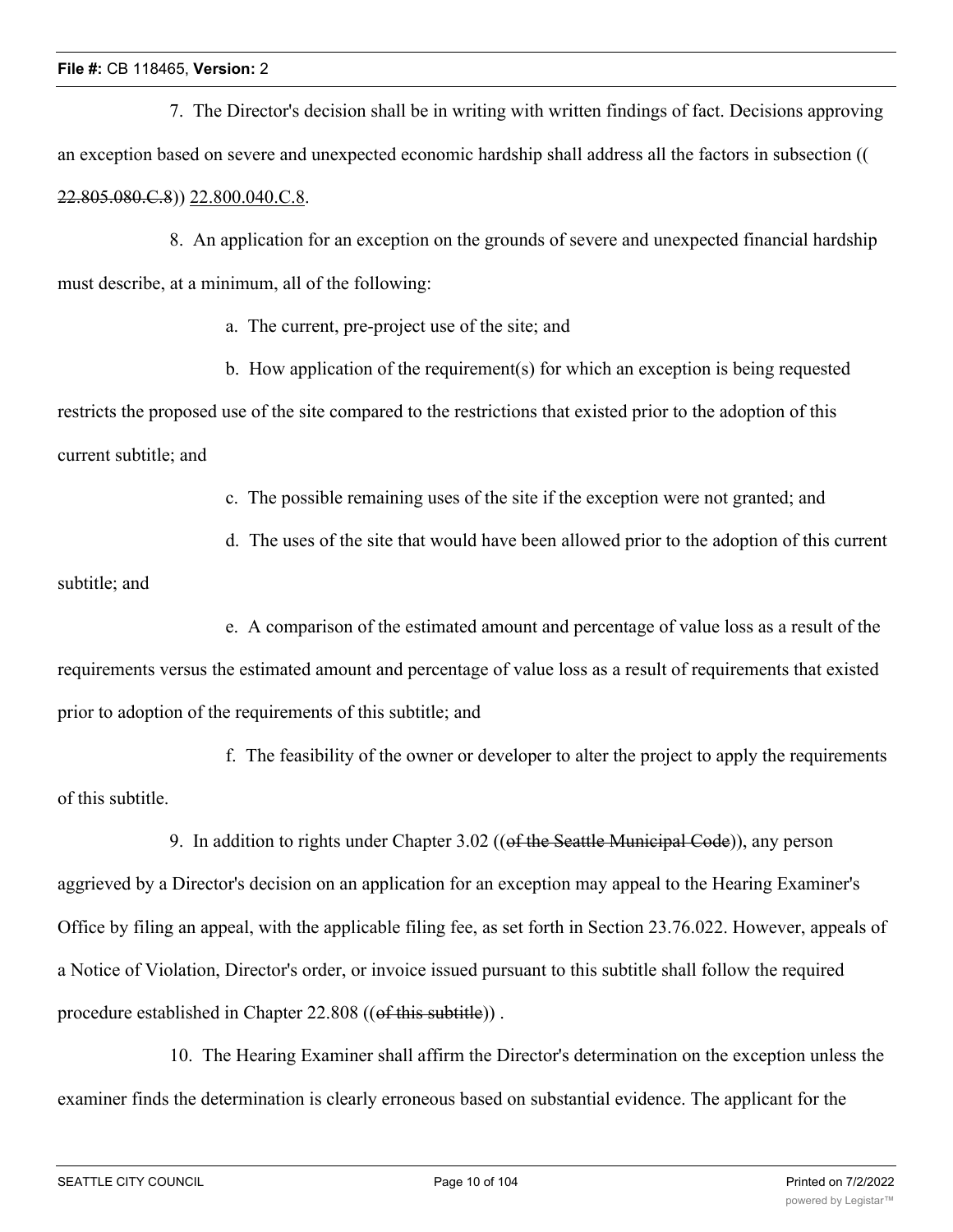exception shall have the burden of proof on all issues related to justifying the exception.

11. The Director shall keep a record, including the Director's written findings of fact, on all approved requests for exceptions.

Section 4. Section 22.800.050 of the Seattle Municipal Code, enacted by Ordinance 123105, is amended as follows:

# **22.800.050 Potentially Hazardous Locations**

A. Any site on a list, register, or ((data base)) database compiled by ((the United States Environmental Protection Agency)) EPA or ((the Washington State Department of)) Ecology for investigation, cleanup, or other action regarding contamination under any federal or state environmental law shall be a potentially hazardous location under this subtitle. When EPA or Ecology removes the site from the list, register or ((data base)) database, or when the Director of DPD or the Director of SPU determines the owner has otherwise established the contamination does not pose a present or potential threat to human health or the environment, the site will no longer be considered a potentially hazardous location.

B. The following property may also be designated by the Director of DPD or the Director of SPU as potentially hazardous locations:

1. Existing and/or abandoned solid waste disposal sites;

2. Hazardous waste treatment, storage, or disposal facilities, all as defined by the federal Solid Waste Disposal Act, 42 U.S.C. ((s))Section 6901, et seq.

Section 5. Section 22.800.070 of the Seattle Municipal Code, enacted by Ordinance 123105, is amended as follows:

# **22.800.070 Minimum Requirements for City Agency Projects**

A. Compliance. City agencies shall comply with all the requirements of this subtitle except as specified below:

1. City agencies are not required to obtain permits and approvals under this subtitle, other than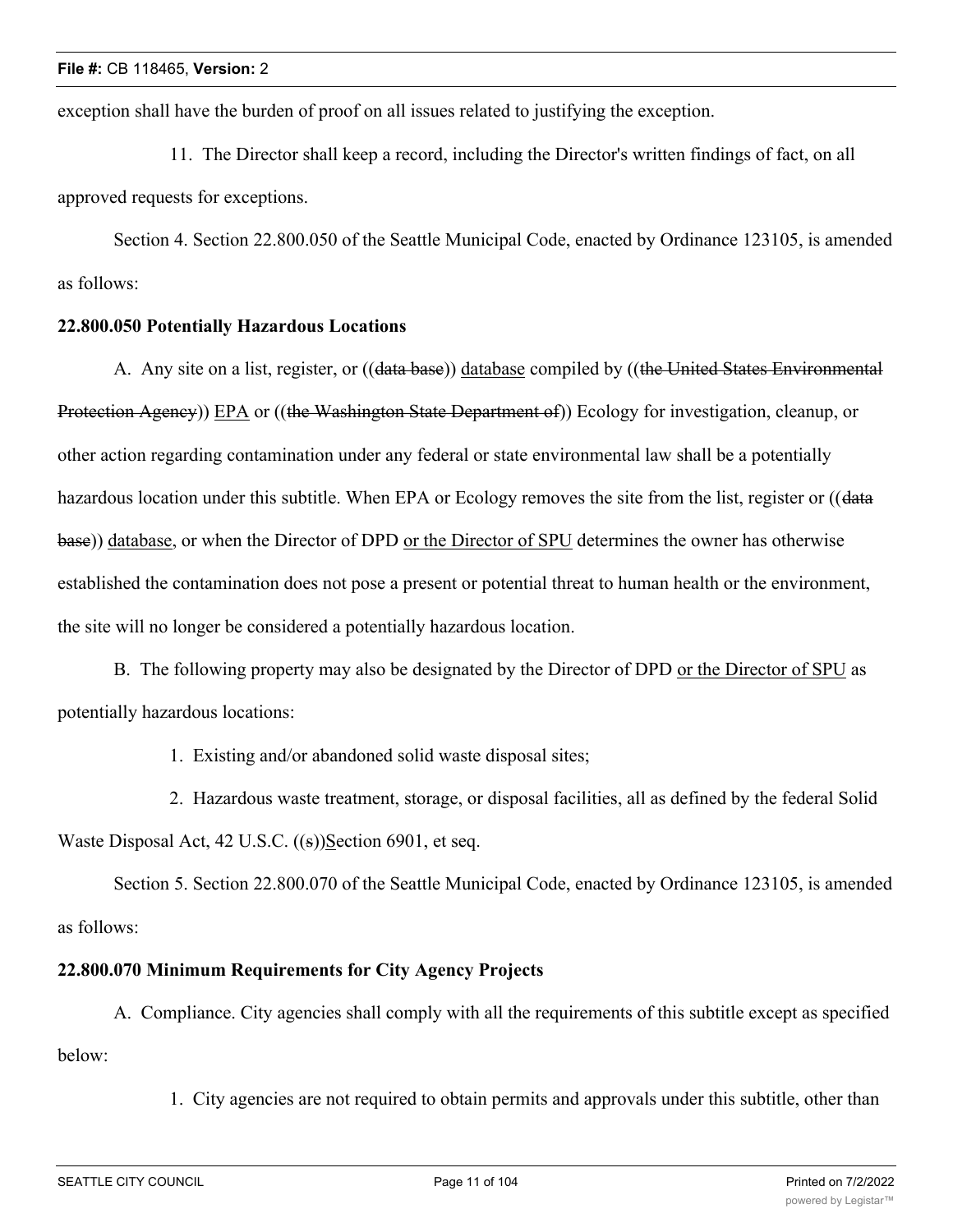inspections as set out in subsection B of this ((s))Section 22.800.070 and review and approval when applying roadway project infeasibility as provided in subsection 22.805.060.E, for work performed within a public rightof-way or for work performed for the operation and maintenance of park lands under the control or jurisdiction of the Department of Parks and Recreation. Where the work occurs in a public right-of-way, it shall also comply with ((Seattle Municipal Code)) Title 15, Street and Sidewalk Use, including the applicable requirements to obtain permits or approvals.

2. A City agency project, as defined in Section 22.801.170, that is not required to obtain permit (s) and approval(s) ((per)) pursuant to subsection 22.800.070.A.1 and meets all of the conditions set forth below, is not required to comply with ((Section 22.805.080 (Minimum Requirements for Flow Control) or Section 22.805.090 (Minimum Requirements for Treatment)) the amendments to 22.800.020 through 22.808.110 that take effect on January 1, 2016, except the amendments to this subsection 22.800.070.A.2.

a. The project begins land disturbing activities within 18 months of the effective date of this subtitle, and;

b. The project complies with ((subsections  $22.802.015$ ,  $C.4$ ,  $22.802.016$ , B.1, and 22.802.016.B.2 of)) the Stormwater ((<del>, Grading and Drainage Control</del>)) Code that was made effective ((July 5, 2000)) November 30, 2009, by Ordinance ((119965)) 123105 which requires compliance with Directors' Rules 15-2012/DWW 201.1 and 16-2012/ DWW 201.2 effective March 1, 2013, as amended by Ordinance 124758  $((\frac{1}{2})$ )) ; and

c. The project meets one or more of the following criteria:

1) Project funding was appropriated as identified in Ordinance  $((122863))$ 124648 titled, "An ordinance adopting a budget, including a capital improvement program and ((a position list)) position modifications, for the City of Seattle for ((2009)) 2015"; or

2) Project received or will receive voter approval of financing before January 1,

 $((2009))$  2015; or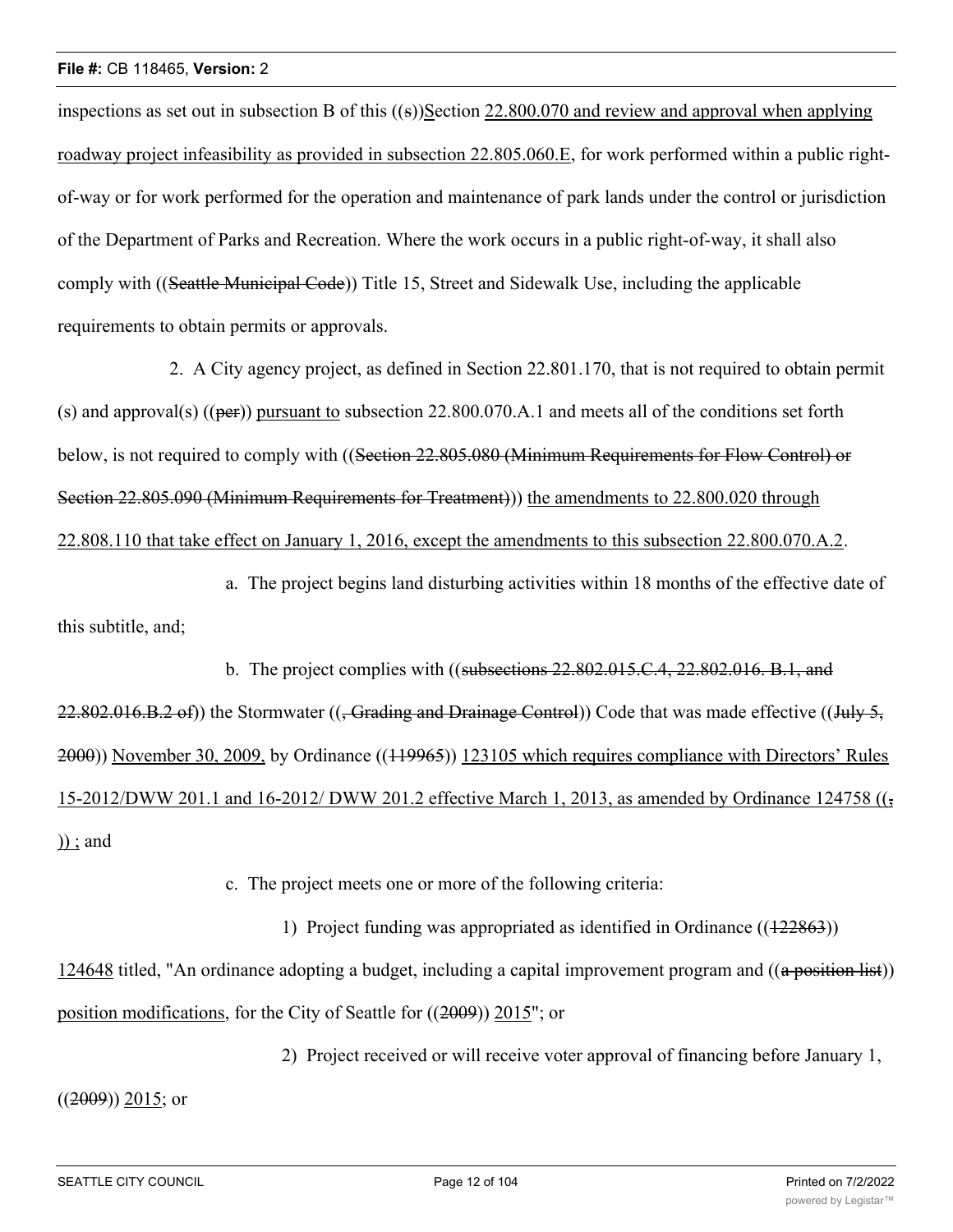3) Project received or will receive funds based on grant application(s) submitted before January 1, ((2009)) 2015.

B. Inspection  $((.)$ 

1. When the City conducts projects for which review and approval  $((\mathbf{is}))$  are required under Chapter 22.807 (Drainage Control Review and Application Requirements) the work shall be inspected by the City agency conducting the project or supervising the contract for the project. The inspector for the City agency shall be responsible for ascertaining that the ((grading and)) drainage control is done in a manner consistent with the requirements of this subtitle.

2. A City agency need not provide an inspector from its own agency provided either:

- a. The work is inspected by an appropriate inspector from another City agency; or
- b. The work is inspected by an appropriate inspector hired for that purpose by a City

agency; or

c. The work is inspected by the licensed civil or geotechnical engineer who prepared the plans and specifications for the work; or

d. A permit or approval is obtained from the Director of DPD, and the work is inspected by the Director.

C. Certification of Compliance. City agencies shall meet the same standards as non-City projects, except as provided in subsection 22.800.070.A, and shall certify that each individual project meets those standards.

Section 6. Section 22.800.080 of the Seattle Municipal Code, enacted by Ordinance 123105, is amended as follows:

# **22.800.080 Authority**

A. For projects not conducted in the public right-of-way, the Director of DPD has authority regarding the provisions of this subtitle pertaining to grading, review of drainage control plans, and review of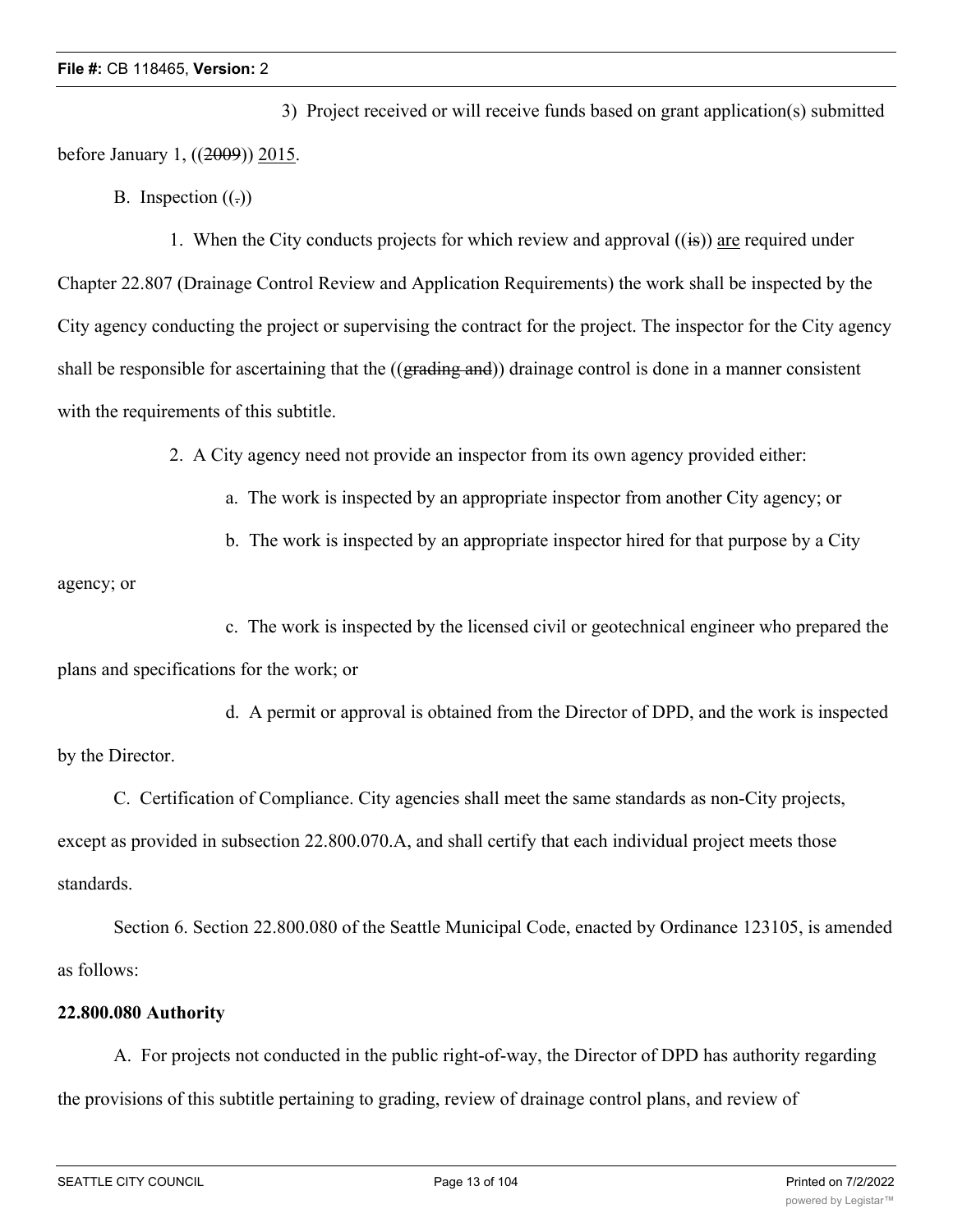construction stormwater control plans, and has inspection and enforcement authority pertaining to temporary erosion and sediment control measures.

B. The Director of SPU has authority regarding all other provisions of this subtitle pertaining to drainage water, drainage, and erosion control, including inspection and enforcement authority. The Director of SPU may delegate authority to the Director of DPD or the Director of ((Seattle Department of Transportation)) SDOT regarding the provisions of this subtitle pertaining to review of drainage control plans, inspection of drainage control facilities, review of ((erosion)) construction stormwater control plans, and inspection and enforcement authority pertaining to temporary erosion and sediment control measures for projects conducted in the public right-of-way.

C. The Directors of DPD, SDOT and SPU are authorized to take actions necessary to implement the provisions and purposes of this subtitle in their respective spheres of authority to the extent allowed by law, including, but not limited to, the following: promulgating and amending rules and regulations, pursuant to the Administrative Code, Chapter 3.02 ((of the Seattle Municipal Code)); establishing and conducting inspection programs; establishing and conducting or, as set forth in Section 22.802.040, requiring responsible parties to conduct monitoring programs, which may include sampling of discharges to or from drainage control facilities, the public drainage system, or receiving waters; taking enforcement action; abating nuisances; promulgating guidance and policy documents; and reviewing and approving, conditioning, or disapproving required submittals and applications for approvals and permits. The Directors are authorized to exercise their authority under this subtitle in a manner consistent with their legal obligations as determined by the courts or by statute.

D. The Director of SPU is authorized to develop, review, or approve drainage basin plans for managing receiving waters, drainage water, and erosion within individual basins. A drainage basin plan may, when approved by the Director of SPU, be used to modify requirements of this subtitle, provided the level of protection for human health, safety and welfare, the environment, and public or private property will equal or exceed that which would otherwise be achieved. A drainage basin plan that modifies the minimum requirements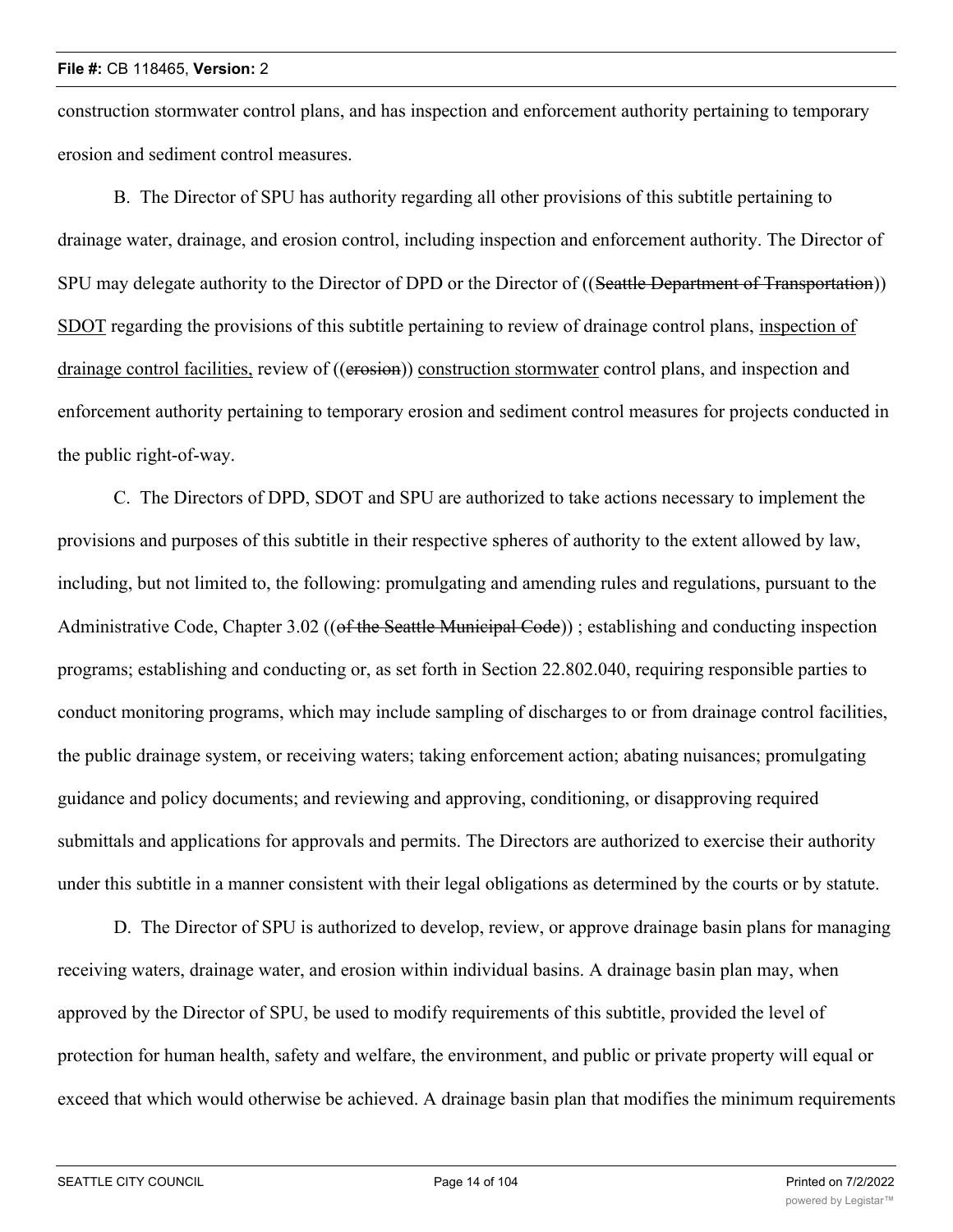of this subtitle at a drainage basin level must be reviewed and approved by Ecology and adopted by City ordinance.

E. The Director of SPU is authorized, to the extent allowed by law, to develop, review, or approve an Integrated Drainage Plan as an equivalent means of complying with the requirements of this subtitle, in which the developer of a project voluntarily enters into an agreement with the Director of SPU to implement an Integrated Drainage Plan that is specific to one or more sites where best management practices are employed such that the cumulative effect on the discharge from the site(s) to the same receiving water is the same or better than that which would be achieved by a less integrated, site-by-site implementation of best management practices.

F. The Director of SPU is authorized, to the extent allowed by law, to enter into an agreement with the developer of a project for the developer to voluntarily contribute funds toward the construction of one or more drainage control facilities that mitigate the impacts to the same receiving water that have been identified as a consequence of the proposed development.

G. The Director of SPU is authorized, to the extent allowed by law, to enter into an agreement with the developer of a project for the developer to voluntarily construct one or more drainage control facilities at an alternative location, determined by the Director, to mitigate the impacts to the same receiving water that have been identified as a consequence of the proposed development.

H. If the Director of SPU determines that a discharge from a site, real property, or drainage control facility, directly or indirectly to a public drainage system, a private drainage system, or a receiving water within or contiguous to Seattle city limits, has exceeded, exceeds, or will exceed water quality standards at the point of assessment, or has caused or contributed, is causing or contributing, or will cause or contribute, to a prohibited discharge or a known or likely violation of water quality standards in the receiving water or a known or likely violation of the City's municipal stormwater NPDES permit, and cannot be adequately addressed by the required best management practices, then the Director of SPU has the authority, to the extent allowed by law, to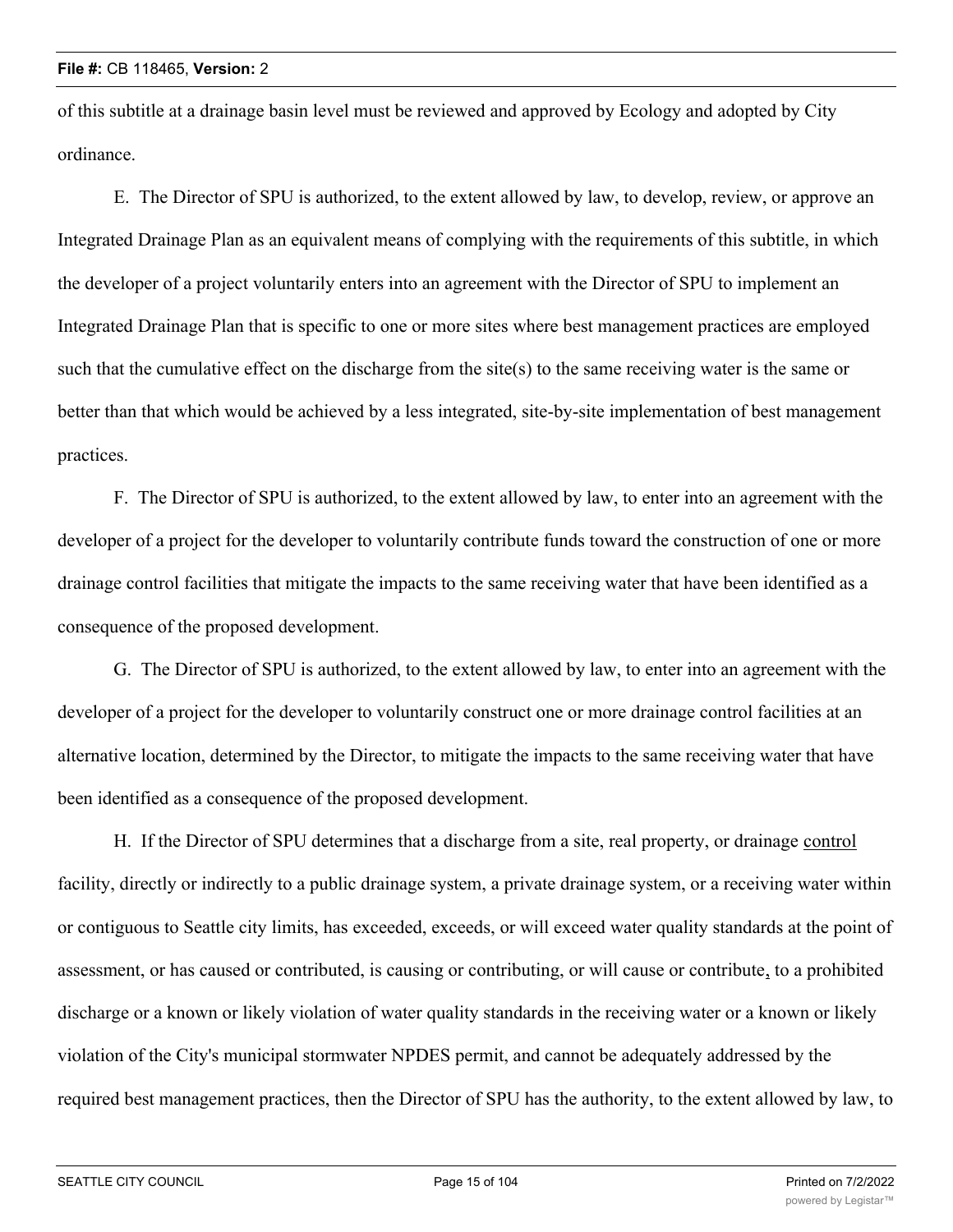issue an order under Chapter 22.808 requiring the responsible party to undertake more stringent or additional best management practices. These best management practices may include additional source control or structural best management practices or other actions necessary to cease the exceedance, the prohibited discharge, or causing or contributing to the known or likely violation of water quality standards in the receiving water or the known or likely violation of the City's municipal stormwater NPDES permit. Structural best management practices may include but shall not be limited to: drainage control facilities, structural source controls, treatment facilities, constructed facilities such as enclosures, covering and/or berming of container storage areas, and revised drainage systems. For existing discharges as opposed to new projects, the Director may allow 12 months to install a new flow control facility, structural source control, or treatment facility after the Director notifies the responsible party in writing of the Director's determination pursuant to this subsection 22.800.080.H and of the flow control facility, structural source control, or treatment facility that must be installed.

I. Unless an adjustment  $((per))$  pursuant to subsection 22.800.040.B or an exception  $((per))$  pursuant to subsection 22.800.040.C is approved by the Director, an owner or occupant who is required to connect, or who  $((wishes))$  chooses to connect, to a public drainage system shall be required to extend the public drainage system if a public drainage system is not accessible within an abutting public area across the full frontage of the  $((\text{property}))$  site.

J. The Director of DPD or the Director of SPU has the authority, to the extent allowed by law, to require sites with addition or replacement of less than 5,000 square feet of ((impervious)) hard surface or with less than one acre of land disturbing activity to comply with the requirements set forth in Section 22.805.080 or Section 22.805.090 when necessary to accomplish the purposes of this subtitle. In making this determination, the Director of DPD or the Director of SPU may consider, but is not ((be)) limited to, the following attributes of the site: location within an Environmentally Critical Area; proximity and tributary to an Environmentally Critical Area; and proximity and tributary to an area with known erosion or flooding problems.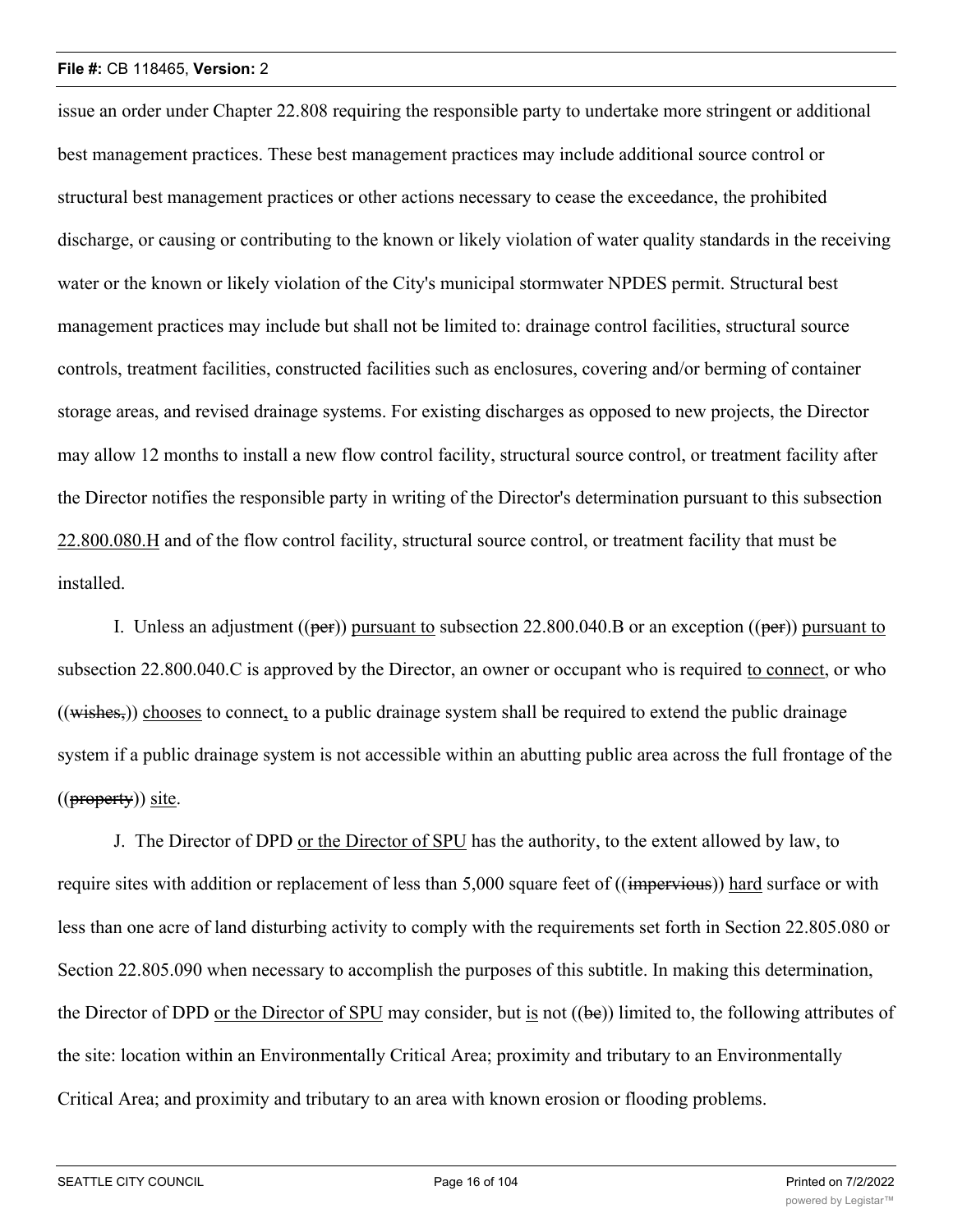Section 7. A new Section 22.800.100 is added to the Seattle Municipal Code as follows:

# **22.800.100 Transition to Revised Stormwater Code**

A. Any building or grading permit (a) which was not considered, either in the initial application process or in a renewal process, under the version of the Stormwater Code in effect on or after January 1, 2016, and (b) pursuant to which construction has not started by June 30, 2020, shall expire on June 30, 2020.

B. Any master use permit for a project not requiring a building permit (a) which was not considered, either in the initial application process or in a renewal process, under the version of the Stormwater Code in effect on or after January 1, 2016, and (b) pursuant to which construction has not started by June 30, 2020, shall expire on June 30, 2020.

C. Neither Section 23.22.028, Section 23.22.064, Section 23.24.050, RCW 58.17.033, nor RCW 58.17.170 shall require any permit application submitted on or after January 1, 2016, to be considered under a version of the Stormwater Code in effect prior to January 1, 2016. For purposes of this subsection 22.800.100.C, "permit application" means an application for any permit required for construction within a plat or short plat or for construction of facilities and improvements for a plat or short plat, including, but not limited to, master use, building and grading permits.

D. Neither Section 23.22.028 nor Section 23.22.064 shall authorize starting construction, after June 30, 2020, of facilities or improvements for any plat without compliance with the version of the Stormwater Code in effect on or after January 1, 2016.

E. For purposes of this section, "starting construction" or "started construction" means the site work associated with and directly related to the approved project has begun. For example: grading the project site to final grade or utility installation. Simply clearing the project site does not constitute the start of construction.

Section 8. Section 22.801.010 of the Seattle Municipal Code, enacted by Ordinance 123105, is amended as follows:

#### **22.801.010 General**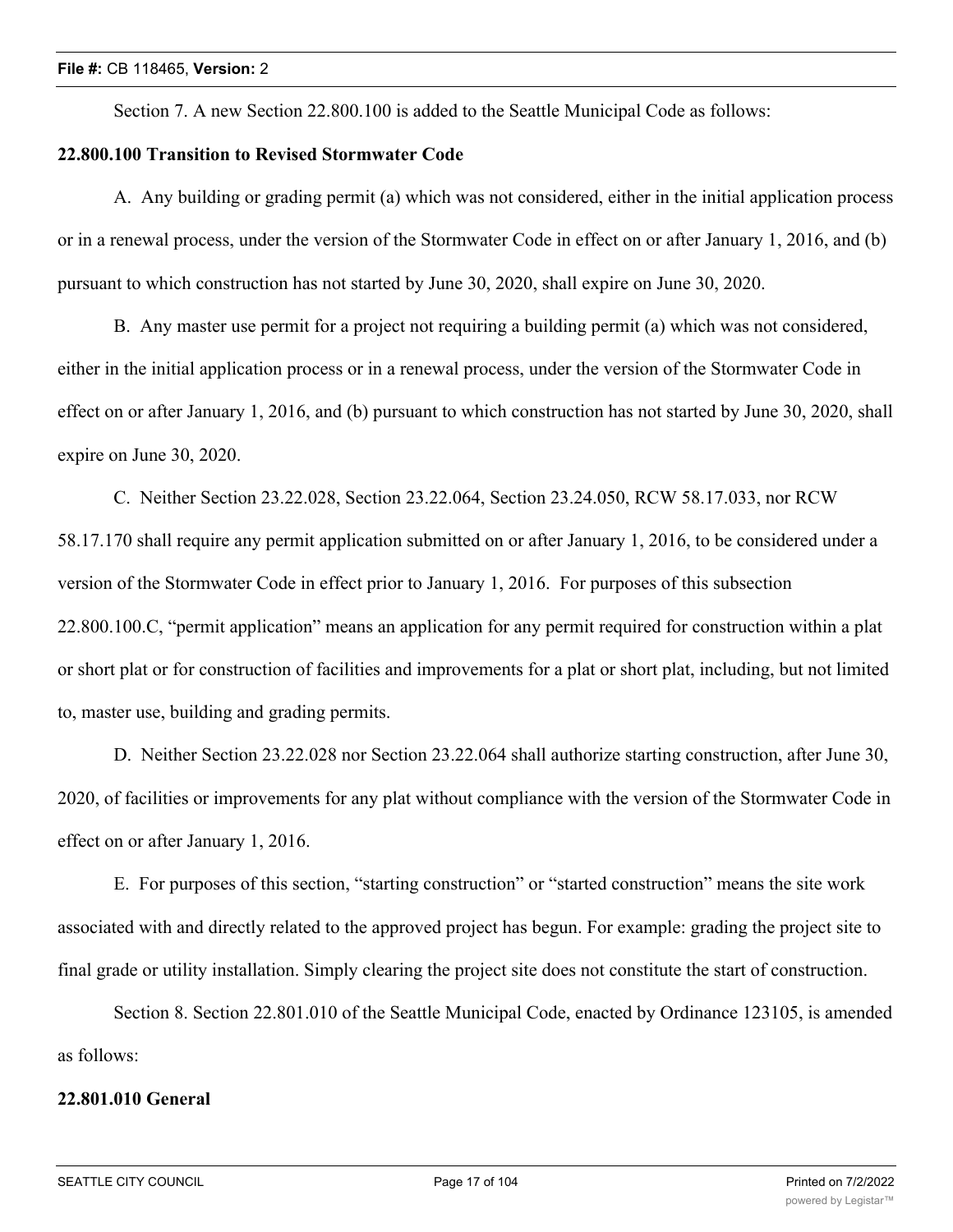For the purpose of this subtitle, the words listed in this ((chapter)) Chapter 22.801 have the following meanings, unless the context clearly indicates otherwise. Terms relating to pollutants and to hazardous wastes, materials, and substances, where not defined in this subtitle, shall be as defined in Washington Administrative Code Chapters 173-303, 173-304 and 173-340, the Seattle Building Code or the Seattle Fire Code, including future amendments to those codes. Words used in the singular include the plural, and words used in the plural include the singular.

Section 9. Section 22.801.020 of the Seattle Municipal Code, last amended by Ordinance 123668, is amended as follows:

### **22.801.020 "A"**

"Agency" means any governmental entity or its subdivision.

"Agency, City" means "City agency" as defined in Section 25.09.520.

(("Agency with jurisdiction" means those agencies with statutory authority to approve, condition or deny permits, such as the United States Environmental Protection Agency, the Washington State Department of

# Ecology or Public Health - Seattle & King County.))

"Approved" means approved by the Director.

"Aquatic life use" means "aquatic life use" as defined in WAC 173-201A-200. For the purposes of this subtitle, at minimum the following water bodies are designated for aquatic life use: small lakes, creeks, and freshwater designated receiving waters.

"Arterial" means "arterial" as defined in Section 11.14.035.

Section 10. Section 22.801.030 of the Seattle Municipal Code, enacted by Ordinance 123105, is amended as follows:

### **22.801.030 "B"**

(("Basin plan" means a plan to manage the quality and quantity of drainage water in a watershed or a drainage basin, including watershed action plans.))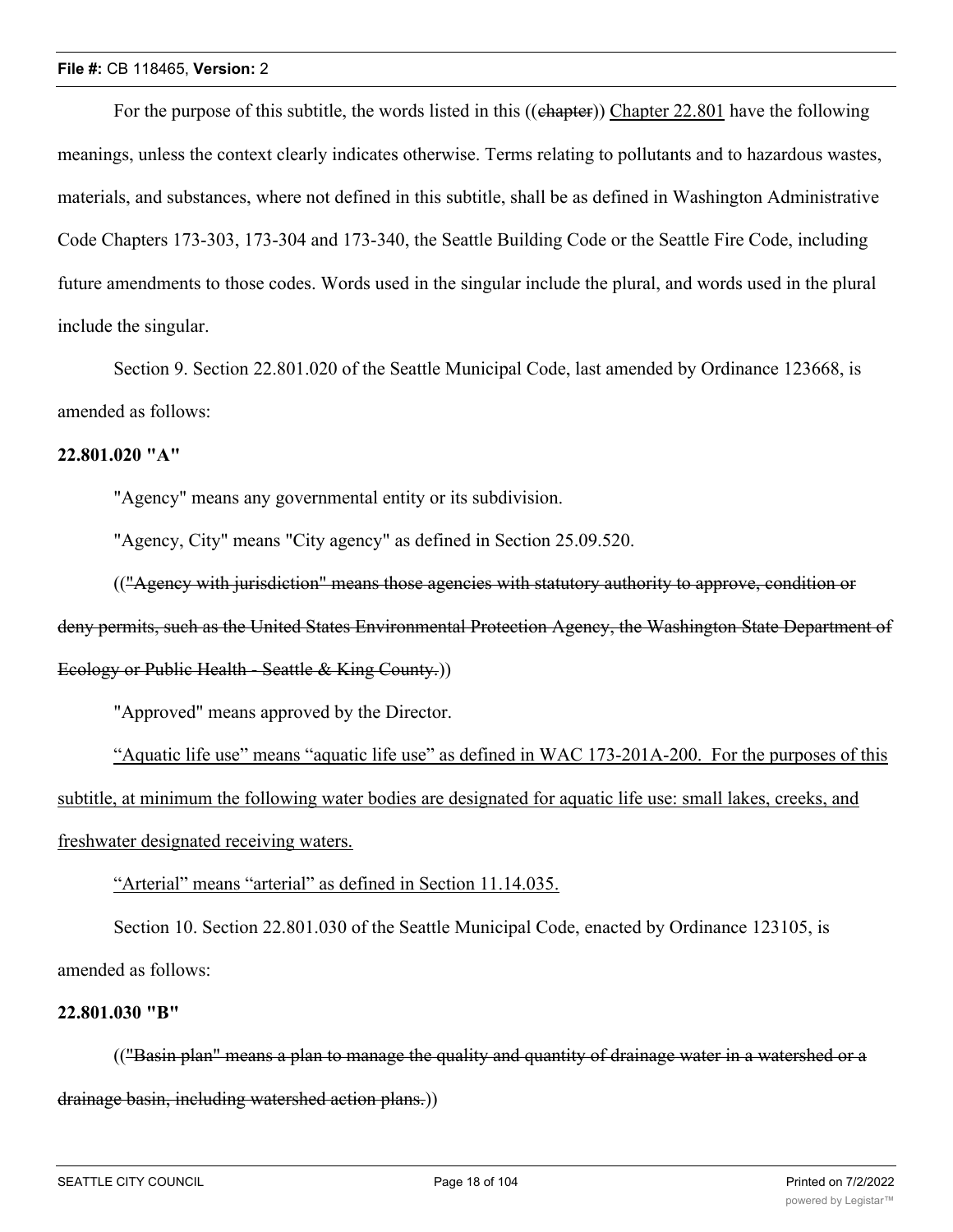"Basic treatment facility" means a drainage control facility designed to reduce concentrations of total suspended solids in drainage water.

"Best management practice" (BMP) ((")) means a schedule of activities, prohibitions of practices, operational and maintenance procedures, structural facilities, or managerial practice or device that, when used singly or in combination, prevents, reduces, or treats contamination of drainage water, prevents or reduces soil erosion, or prevents or reduces other adverse effects of drainage water ((on receiving waters)). When the Directors develop rules and/or manuals prescribing ((best management practices)) BMPs for particular purposes, whether or not those rules and/or manuals are adopted by ordinance, BMPs prescribed in the rules and/or manuals shall be the BMPs required for compliance with this subtitle.

"Building permit" means a document issued by ((the Department of Planning and Development)) DPD authorizing construction or other specified activity in accordance with the Seattle Building Code (Chapter 22.100) or the Seattle Residential Code (Chapter 22.150).

Section 11. Section 22.801.040 of the Seattle Municipal Code, enacted by Ordinance 123105, is amended as follows:

#### **22.801.040 "C"**

"Capacity-constrained system" means a drainage system or public combined sewer that the Director of SPU has determined to have inadequate capacity to carry ((drainage water)) existing and anticipated loads, or a drainage system that includes ditches or culverts.

(("Cause or contribute to a violation" means and includes acts or omissions that create a violation, that increase the duration, extent or severity of a violation, or that aid or abet a violation.))

"Certified Erosion and Sediment Control Lead" (CESCL) ((")) means an individual who has current certification through an approved erosion and sediment control training program that meets the minimum training standards established by ((the Washington State Department of)) Ecology.

"Civil engineer, licensed" means a person who is licensed by the State of Washington to practice civil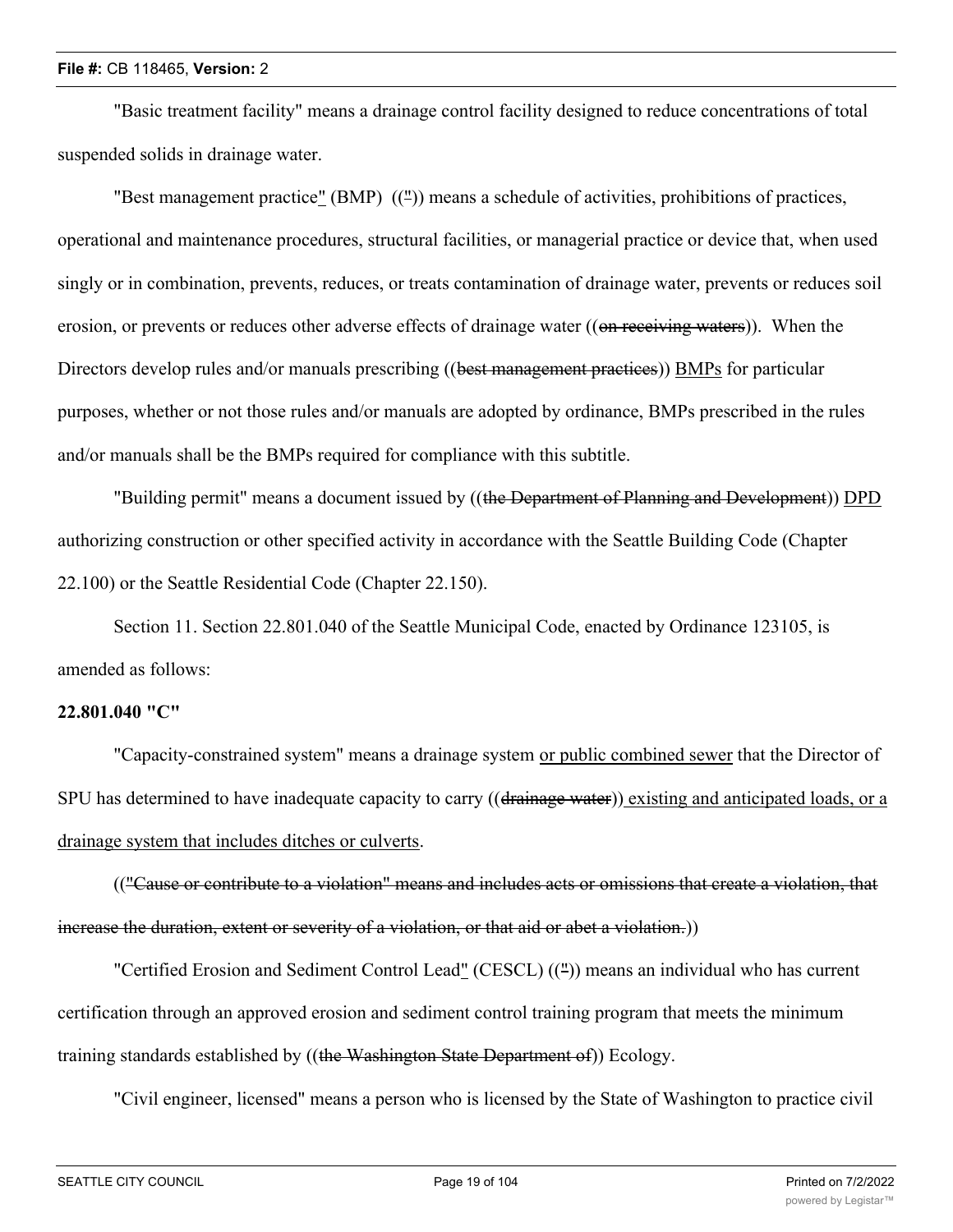engineering.

"City agency" means "City agency" as defined in Section 25.09.520.

"Combined sewer." See "public combined sewer."

"Combined sewer basin" or "public combined sewer basin" means the area tributary to a public combined sewer feature, including, but not limited to, a combined sewer overflow outfall, trunk line connection, pump station, or regulator.

"Compaction" means the densification, settlement, or packing of earth material or fill in such a way that permeability is reduced by mechanical means.

"Construction Stormwater Control Plan" means a document that explains and illustrates the measures to be taken on the construction site to control pollutants on a construction project.

(("Compaction" means the densification of earth material by mechanical means.))

"Containment area" means the area designated for conducting pollution-generating activities for the purposes of implementing source controls or designing and installing source controls or treatment facilities.

"Contaminate" means the addition of sediment, any other pollutant or waste, or any illicit or prohibited discharge.

"Creek" means a Type 2-5 water as defined in WAC 222-16-031 and is used synonymously with "stream."

Section 12. Section 22.801.050 of the Seattle Municipal Code, enacted by Ordinance 123105, is amended as follows:

#### **22.801.050 "D"**

"Damages" means monetary compensation for harm, loss, costs, or expenses incurred by the City, including, but not limited, to the following: costs of abating or correcting violations of this subtitle; fines or penalties the City incurs as a result of a violation of this subtitle; and costs to repair or clean the public drainage system or public combined sewer as a result of a violation. For the purposes of this subtitle, damages do not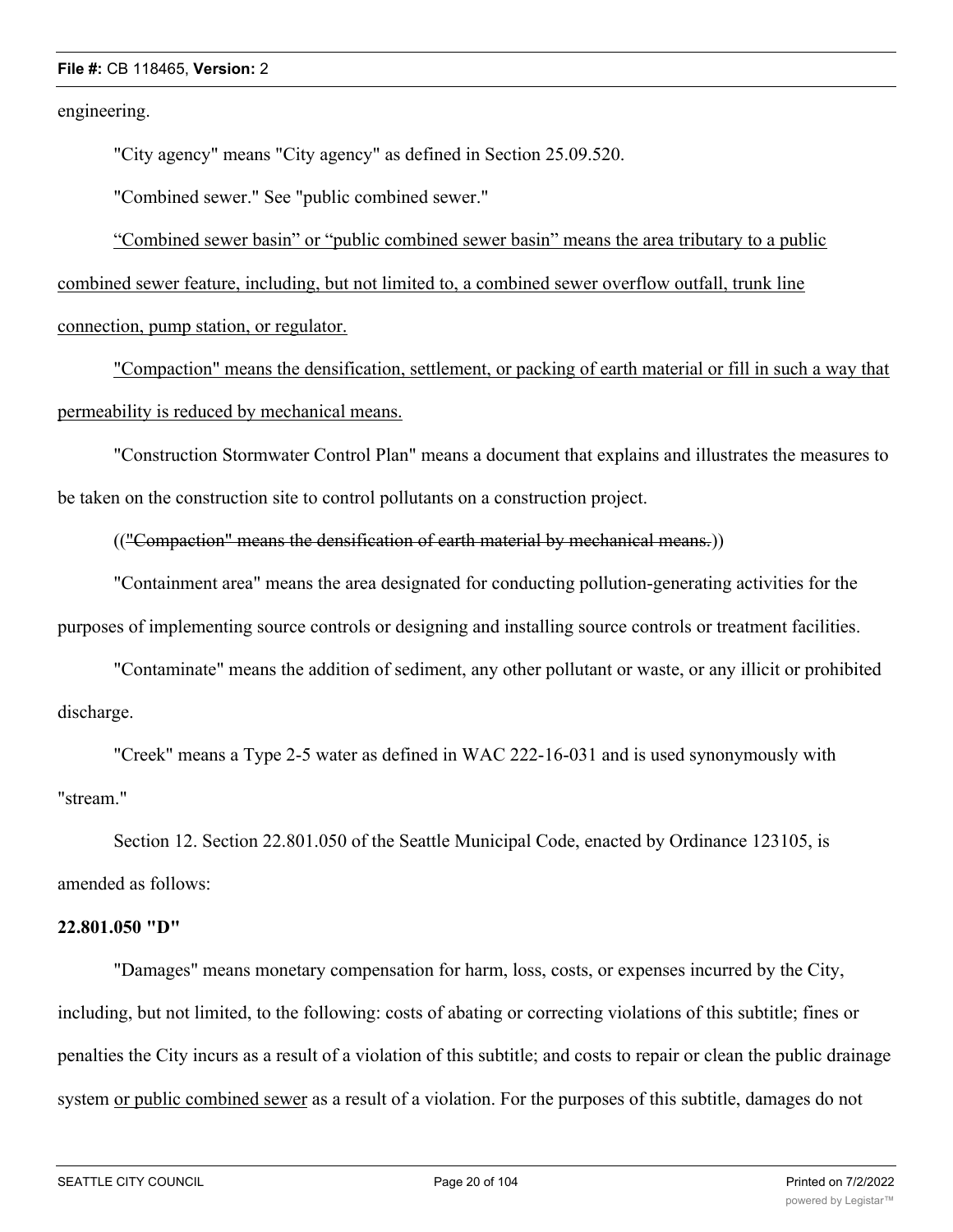include compensation to any person other than the City.

"Designated receiving waters" means the Duwamish River, Puget Sound, Lake Washington, Lake Union, Elliott Bay, Portage Bay, Union Bay, the Lake Washington Ship Canal, and other receiving waters determined by the Director of SPU and approved by Ecology as having sufficient capacity to receive discharges of drainage water such that a site discharging to the designated receiving water is not required to implement flow control.

"Detention" means temporary storage of drainage water for the purpose of controlling the drainage discharge rate.

"Development" means land disturbing activity or the addition or replacement of ((impervious)) hard surface.

"Director" means the Director of the Department authorized to take a particular action, and the Director's designees, who may be employees of that department or another City department.

"Director of DPD" means the Director of the Department of Planning and Development of The City of Seattle and/or the designee of the Director of Planning and Development, who may be employees of that department or another City department.

"Director of SDOT" means the Director of Seattle Department of Transportation of The City of Seattle and/or the designee of the Director of Seattle Department of Transportation, who may be employees of that department or another City department.

"Director of SPU" means the Director of Seattle Public Utilities of The City of Seattle and/or the designee of the Director of Seattle Public Utilities, who may be employees of that department or another City department.

"Discharge point" means the location from which drainage water from a site is released.

"Discharge rate" means the rate at which drainage water is released from a site. The discharge rate is expressed as volume per unit of time, such as cubic feet per second.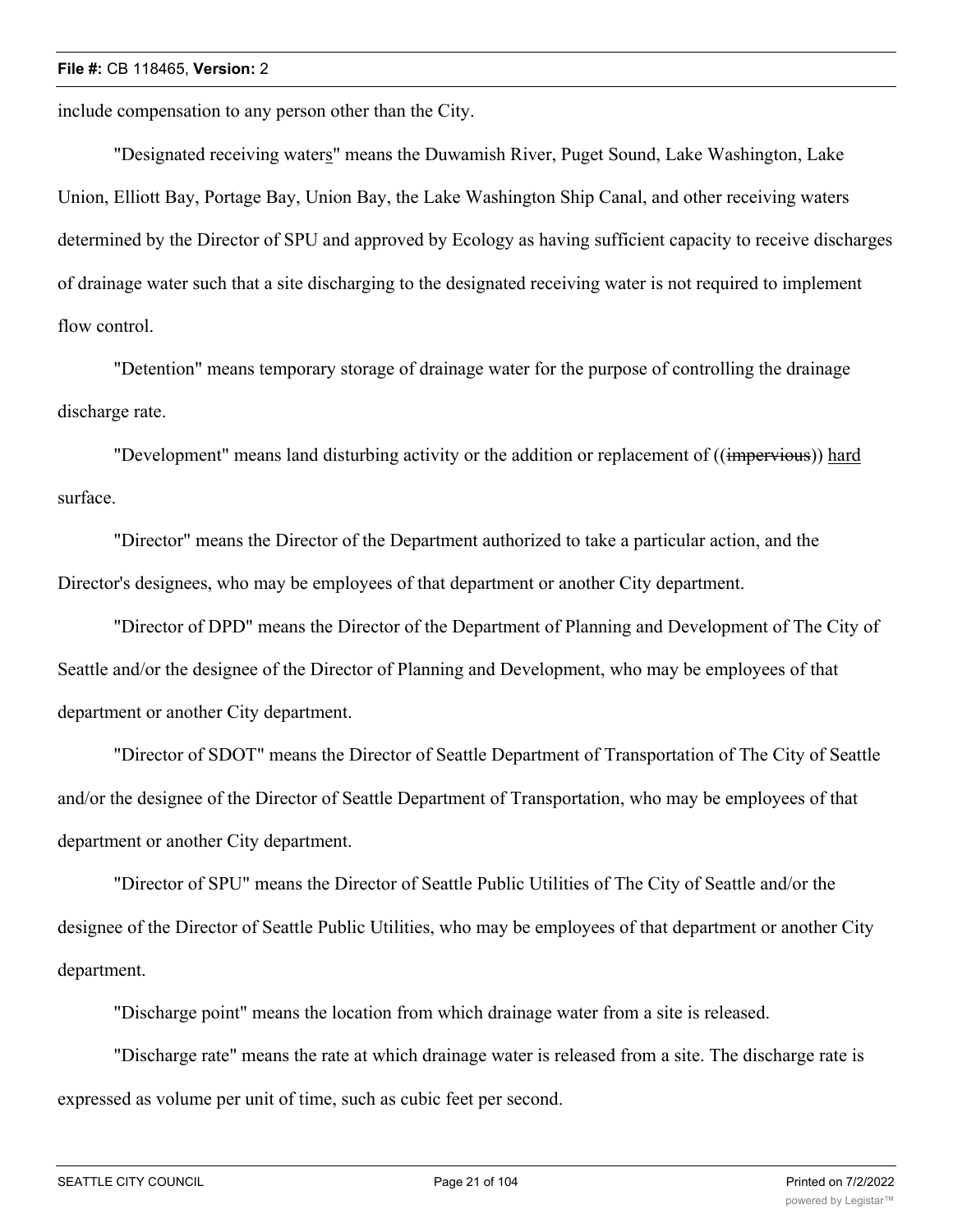"DPD" means the Department of Planning and Development.

"Drainage basin" means the geographic and hydrologic tributary area or subunit of a watershed through which drainage water is collected, regulated, transported, and discharged to receiving waters.

"Drainage basin plan" means a plan to manage the quality and quantity of drainage water in a watershed or a drainage basin, including watershed action plans.

"Drainage control" means the management of drainage water. Drainage control is accomplished through one or more of the following: collecting, conveying, and discharging drainage water; controlling the discharge rate from a site; controlling the flow duration from a site; controlling the quantity from a site; and separating, treating or preventing the introduction of pollutants.

"Drainage control facility" means any facility, including best management practices, installed or constructed for the purpose of controlling the discharge rate, flow duration, quantity, and/or quality of drainage water.

"Drainage control plan" means a plan for collecting, controlling, transporting and disposing of drainage water falling upon, entering, flowing within, and exiting the site, including designs for drainage control facilities.

"Drainage system" means a system intended to collect, convey and control release of only drainage water. The system may be either publicly or privately owned or operated, and the system may serve public or private property. It includes ((constructed and/or natural)) components such as pipes, ditches, culverts, (( streams, creeks, or)) and drainage control facilities. Drainage systems are not receiving waters.

"Drainage water" means stormwater and all other discharges that are permissible  $((per))$  pursuant to subsection 22.802.030.A.

Section 13. Section 22.801.060 of the Seattle Municipal Code, enacted by Ordinance 123105, is amended as follows:

#### **22.801.060 "E"**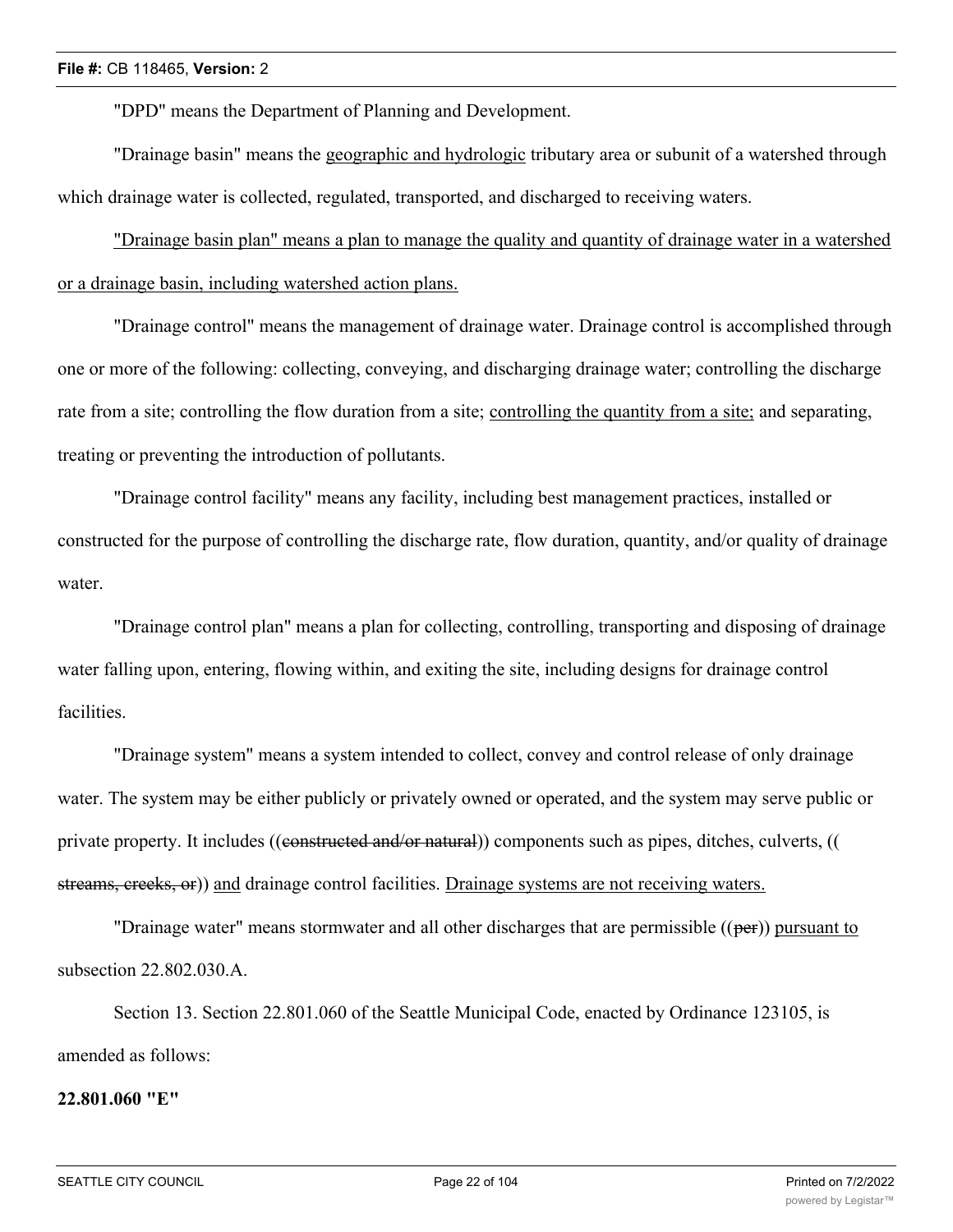"Earth material" means any rock, gravel, natural soil, fill, or re-sedimented soil, or any combination thereof, but does not include any solid waste as defined by RCW 70.95.

"Ecology" means the Washington State Department of Ecology.

"Effective impervious surface" means those impervious surfaces that are connected via sheet flow or discrete conveyance to a drainage system.

"Enhanced treatment facility" means a drainage control facility designed to reduce concentrations of dissolved metals in drainage water.

"Environmentally critical area" (ECA) means an area designated in Section 25.09.020.

"EPA" means the United States Environmental Protection Agency.

"Erodible or leachable materials" means wastes, chemicals, or other substances which, when exposed to rainfall, measurably alter the physical or chemical characteristics of the drainage water. Examples include: erodible soils that are stockpiled; leachable materials that are stockpiled; uncovered process wastes; manure; fertilizers; oily substances; ashes, kiln dust; and garbage dumpster leakage.

"Erosion" means the wearing away of the ground surface as a result of mass wasting or of the movement of wind, water, ice, or other geological agents, including such processes as gravitational creep. Erosion also means the detachment and movement of soil or rock fragments by water, wind, ice, or gravity.

"Excavation" means the mechanical removal of earth material.

"Exception" means relief from a requirement of this subtitle to a specific project.

"Existing grade" means "existing grade" as defined in Section 22.170.050.

Section 14. Section 22.801.070 of the Seattle Municipal Code, enacted by Ordinance 123105, is amended as follows:

### **22.801.070 "F"**

"Fill" means a deposit of earth material placed by artificial means.

"Flow control" means controlling the discharge rate, flow duration, or both of drainage water from the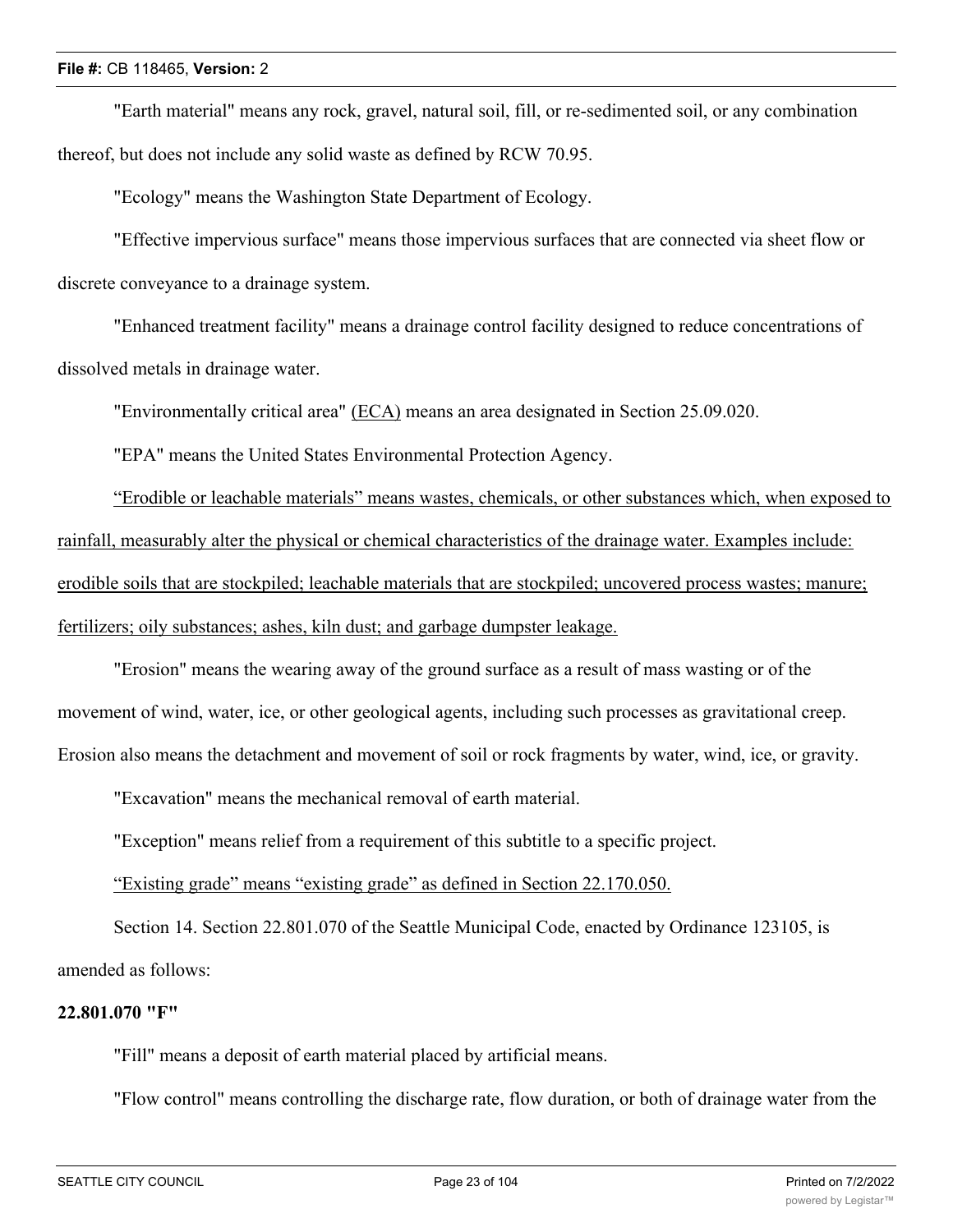site through means such as infiltration or detention.

"Flow control facility" means a drainage control facility for controlling the discharge rate, flow duration, or both of drainage water from a site.

(("Flow-critical receiving water" means a surface water that is not a designated receiving water as defined in this subtitle.))

"Flow duration" means the aggregate time that peak flows are at or above a particular flow rate of interest.

Section 15. Section 22.801.080 of the Seattle Municipal Code, enacted by Ordinance 123105, is amended as follows:

#### **22.801.080 "G"**

"Garbage" means putrescible waste.

"Geotechnical engineer" or "Geotechnical/civil engineer" means a ((professional civil engineer)) person licensed by The State of Washington as a professional civil engineer who has ((at least four years of professional experience as a)) expertise in geotechnical ((engineer, including experience with landslide evaluation)) engineering.

"Grading" means excavation, filling, in-place ground modification, removal of roots or stumps that includes ground disturbance, stockpiling of earth materials, or any combination thereof, including the establishment of a grade following demolition of a structure.

"Green stormwater infrastructure" means ((a)) distributed BMPs, integrated into a project design, (( drainage control facility)) that ((uses)) use infiltration, filtration, storage, or evapotranspiration, or provide stormwater reuse. ((Examples of green stormwater infrastructure include permeable pavement, bioretention facilities, and green roofs.))

"Groundwater" means water in a saturated zone or stratum beneath the surface of land or below a surface water body. Refer to Ground Water Quality Standards, Chapter 173-200 WAC.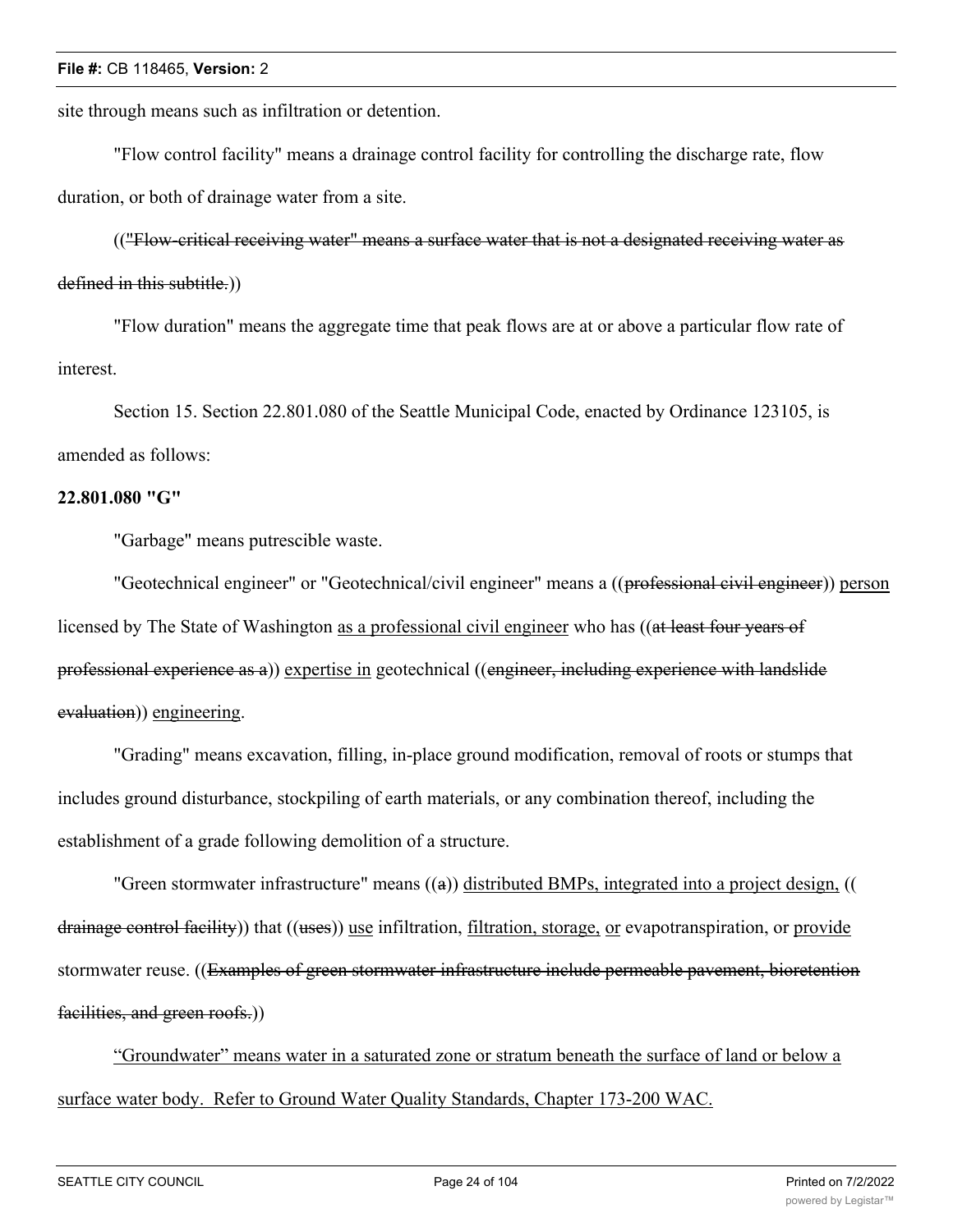Section 16. Section 22.801.090 of the Seattle Municipal Code, enacted by Ordinance 123105, is amended as follows:

#### **22.801.090 "H"**

"Hard surface" means an impervious surface, a permeable pavement, or a vegetated roof.

"High-use sites" means sites that typically generate high concentrations of oil due to high traffic turnover or the frequent transfer of oil. High-use sites include:

1. An area of a commercial or industrial site subject to an expected average daily traffic (ADT) count equal to or greater than 100 vehicles per 1,000 square feet of gross building area;

2. An area of a commercial or industrial site subject to petroleum storage and transfer in excess of 1,500 gallons per year, not including routinely delivered heating oil;

3. An area of a commercial or industrial site subject to parking, storage or maintenance of 25 or more vehicles that are over 10 tons gross weight (trucks, buses, trains, heavy equipment, etc.);

4. A road intersection with a measured ADT count of 25,000 vehicles or more on the main roadway and 15,000 vehicles or more on any intersecting roadway, excluding projects proposing primarily pedestrian or bicycle use improvements.

Section 17. Section 22.801.100 of the Seattle Municipal Code, enacted by Ordinance 123105, is amended as follows:

#### **22.801.100 "I"**

"Illicit connection" means any direct or indirect infrastructure connection to the public drainage system or receiving water that is not intended, not permitted, or not used for collecting drainage water.

"Impervious ((S))surface" means any surface exposed to rainwater from which most water runs off. (( Common impervious)) Impervious surfaces include, but are not limited to, roof tops, walkways, patios, driveways, formal planters, parking lots or storage areas, concrete or asphalt paving, ((permeable paving,)) areas with underdrains designed to remove stormwater from subgrade (e.g. playfields, athletic fields, rail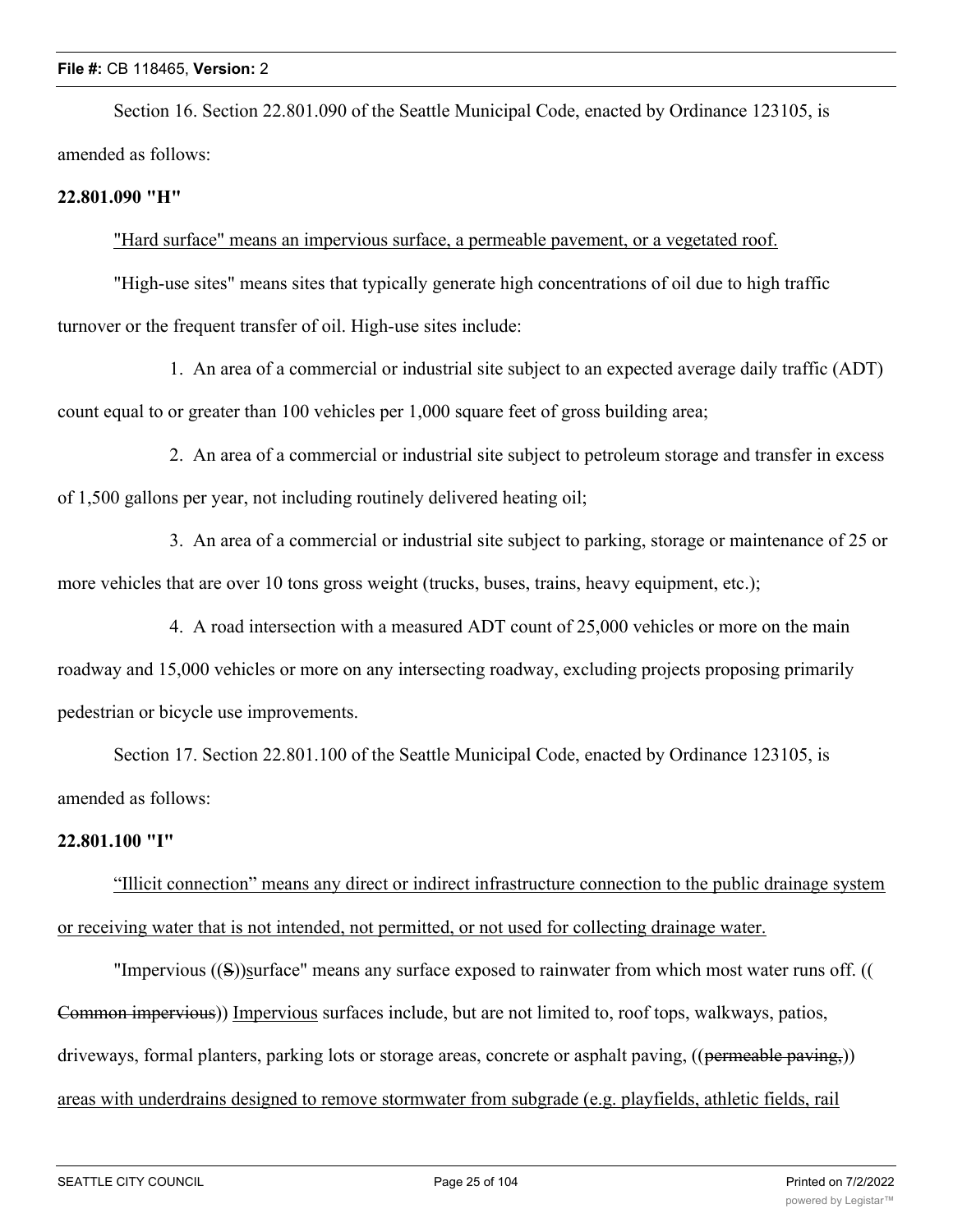yards), gravel surfaces subjected to vehicular traffic, compact gravel, packed earthen materials, and oiled macadam or other surfaces which similarly impede the natural infiltration of stormwater. Open, uncovered retention/detention facilities shall not be considered as impervious surfaces for the purposes of determining whether the thresholds for application of minimum requirements are exceeded. Open, uncovered retention/detention facilities shall be considered impervious surfaces for purposes of stormwater modeling.

((Impervious surface, replaced. See "replaced or replacement of impervious surface."))

"Industrial activities" means material handling, transportation, or storage; manufacturing; maintenance; treatment; or disposal. Areas with industrial activities include plant yards, access roads and rail lines used by carriers of raw materials, manufactured products, waste material, or by-products; material handling sites; refuse sites; sites used for the application or disposal of process waste waters; sites used for the storage and maintenance of material handling equipment; sites used for residual treatment, storage, or disposal; shipping and receiving areas; manufacturing buildings; storage areas for raw materials, and intermediate and finished products; and areas where industrial activity has taken place in the past and significant materials remain and are exposed to stormwater.

"Infiltration" means the downward movement of water from the surface to the subsoil.

"Infiltration facility" means a drainage control facility that temporarily stores, and then percolates, drainage water into the underlying soil.

"Integrated Drainage Plan" means a plan developed, reviewed, and approved ((per)) pursuant to subsection 22.800.080.E.

"Interflow" means that portion of rainfall and other precipitation that infiltrates into the soil and moves laterally through the upper soil horizons until intercepted by a stream channel or until it returns to the surface.

"Inspector" means a City inspector, their designee, or licensed civil engineer performing the inspection work required by this subtitle.

Section 18. Section 22.801.110 of the Seattle Municipal Code, enacted by Ordinance 123105, is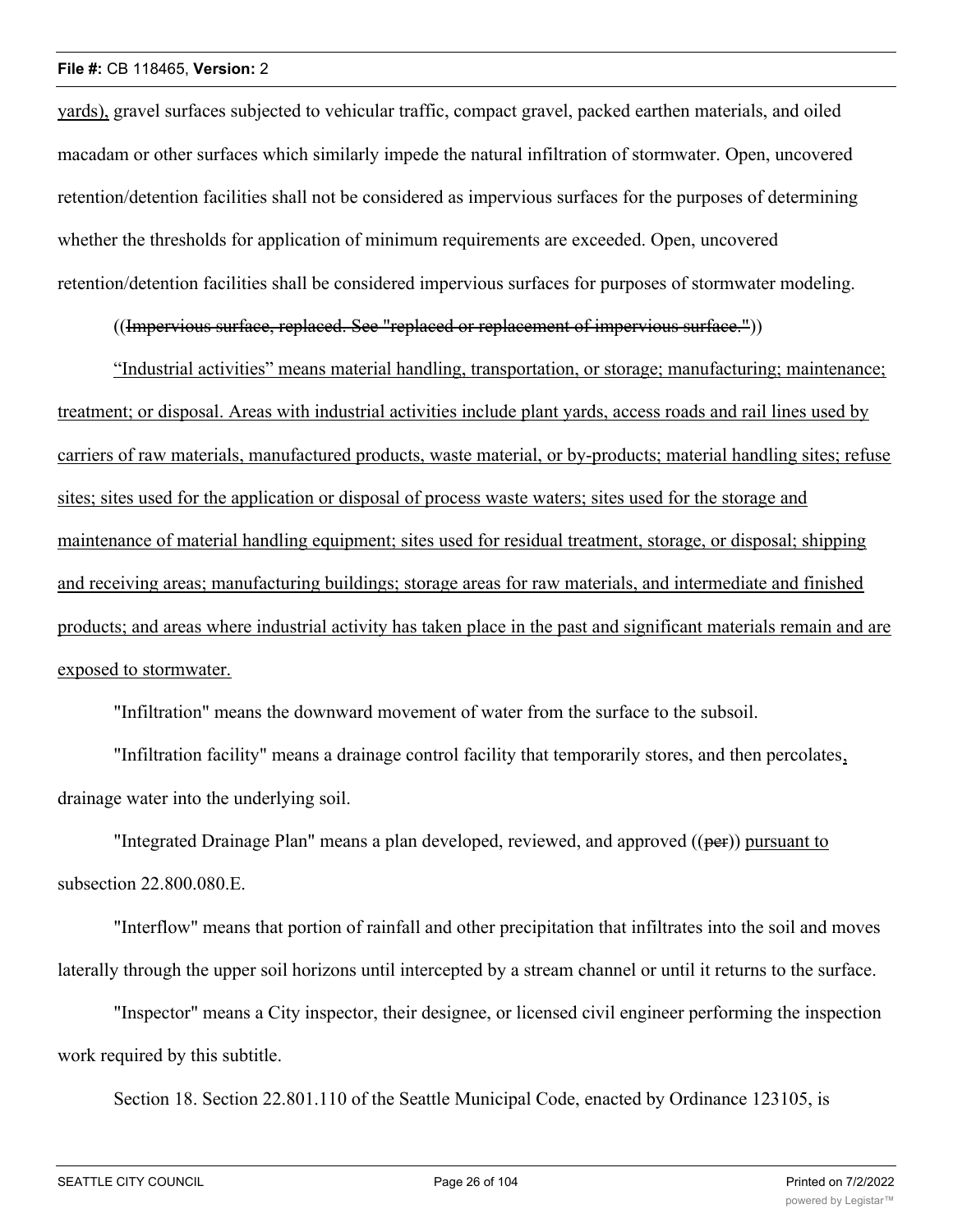amended as follows:

# **22.801.110 (("J")) Reserved.**

(("Joint project" means a project that is both a parcel-based project and a roadway project.))

Section 19. Section 22.801.130 of the Seattle Municipal Code, enacted by Ordinance 123105, is amended as follows:

# **22.801.130 "L"**

"Land disturbing activity" means any activity that results in a ((movement of earth, or a)) change in the existing soil cover, both vegetative and nonvegetative, or the existing topography. Land disturbing activities include, but are not limited to, clearing, grading, filling, excavation, or addition of new or the replacement of (( impervious)) hard surface. Compaction, excluding hot asphalt mix, that is associated with stabilization of structures and road construction ((shall also be)) is also considered a land disturbing activity. Vegetation maintenance practices, including landscape maintenance and gardening, are not considered land disturbing activities. Stormwater facility maintenance is not considered land disturbing activity if conducted according to established standards and procedures.

"Large project" means a project including 5,000 square feet or more of new plus ((impervious surface or )) replaced (( $impervious$ )) hard surface ( $\overline{(-individually or combined, or)}$ ; one acre or more of land disturbing activity; conversion of 3/4 acres or more of vegetation to lawn or landscaped area; or conversion of 2.5 acres or more of native vegetation to pasture.

"Listed ((ereek basins)) creeks" means Blue Ridge Creek, Broadview Creek, Discovery Park Creek, Durham Creek, Frink Creek, Golden Gardens Creek, Kiwanis Ravine/Wolfe Creek, Licton Springs Creek, Madrona Park Creek, Mee-Kwa-Mooks Creek, Mount Baker Park Creek, Puget Creek, Riverview Creek, Schmitz Creek, Taylor Creek, ((or)) and Washington Park Creek.

Section 20. Section 22.801.140 of the Seattle Municipal Code, enacted by Ordinance 123105, is amended as follows: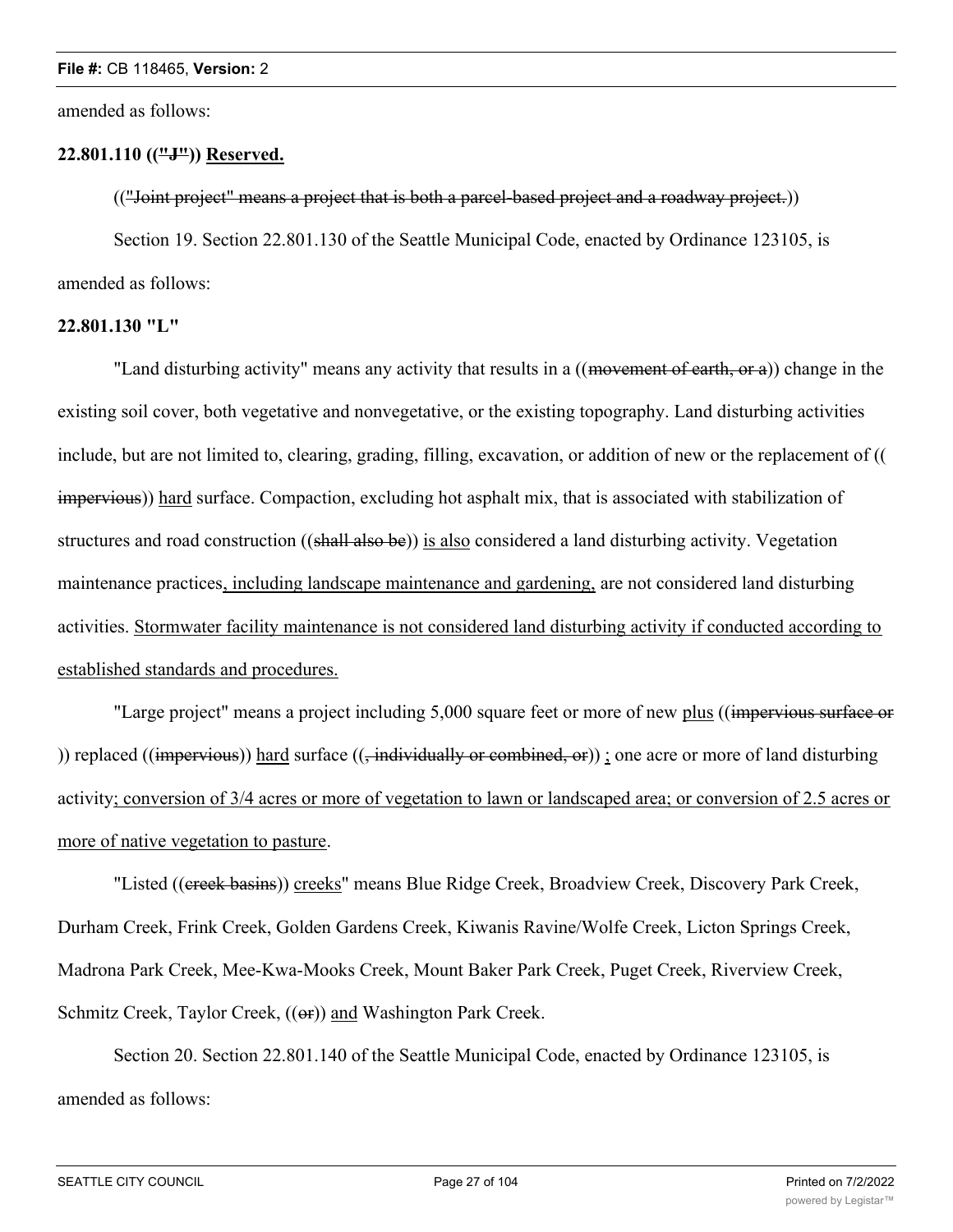#### **22.801.140 "M"**

"Master use permit" means a document issued by DPD giving permission for development or use of land or street right-of-way in accordance with Chapter 23.76.

"Maximum extent feasible" means the requirement is to be fully implemented, constrained only by the physical limitations of the site, practical considerations of engineering design, and reasonable considerations of financial costs ((and environmental impacts)) .

"Municipal stormwater NPDES permit" means the permit issued to the City under the federal Clean Water Act for public drainage systems within the City limits.

Section 21. Section 22.801.150 of the Seattle Municipal Code, enacted by Ordinance 123105, is amended as follows:

#### **22.801.150 "N"**

"Native vegetation" means "native vegetation" as defined in Section 25.09.520.

(("Nutrient-critical receiving water" means a surface water or water segment that has been listed as Category 5 (impaired) under Section 303(d) of the Clean Water Act for total phosphorus through the State of Washington's Water Quality Assessment program and approved by EPA.))

"NPDES" means National Pollutant Discharge Elimination System, the national program for controlling discharges under the federal Clean Water Act.

"NPDES permit" means an authorization, license or equivalent control document issued by the ((United States Environmental Protection Agency)) EPA or ((the Washington State Department of)) Ecology to implement the requirements of the NPDES program.

"Nutrient-critical receiving water" means a surface water or water segment that is determined to be impaired due to phosphorus contributed by stormwater, as prescribed in rules promulgated by the Director of SPU which shall be based on consideration of waterbodies reported by Ecology, and approved by EPA, under Category 5 (impaired) under Section 303(d) of the Clean Water Act for total phosphorus through Ecology's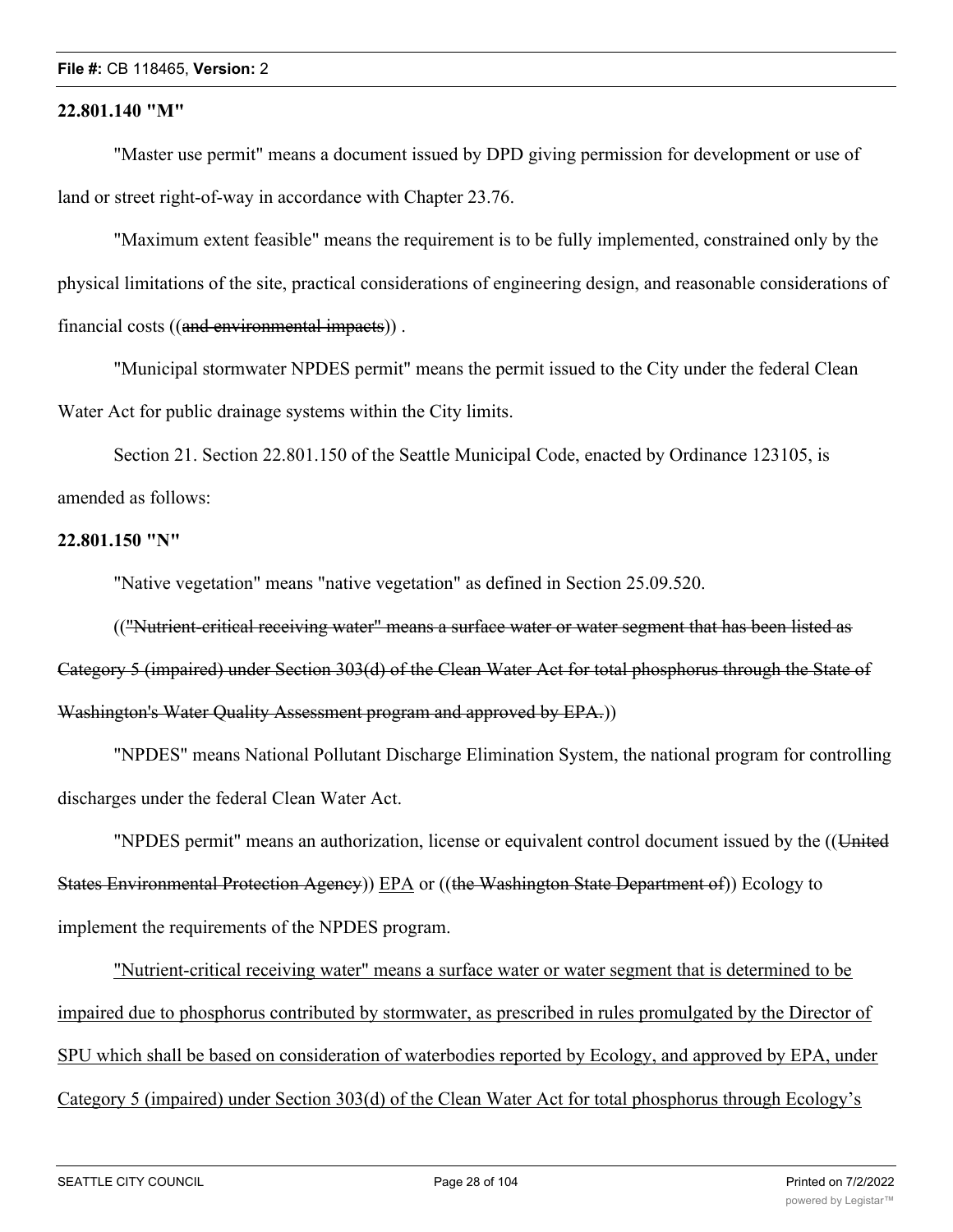#### Water Quality Assessment.

Section 22. Section 22.801.160 of the Seattle Municipal Code, enacted by Ordinance 123105, is amended as follows:

### **22.801.160 "O"**

"Oil control treatment facility" means a drainage control facility designed to reduce concentrations of oil in drainage water.

# "On-site BMP" means a best management practice identified in subsection 22.805.070.D.

"Owner" means any person having title to and/or responsibility for, a building or property, including a lessee, guardian, receiver or trustee, and the owner's duly authorized agent.

Section 23. Section 22.801.170 of the Seattle Municipal Code, enacted by Ordinance 123105, is amended as follows:

# **22.801.170 "P"**

"Parcel-based project" means any project that is not a roadway project, single-family residential project, sidewalk project, or trail project. The boundary of the public right-of-way shall form the boundary between the parcel and roadway portions of a project.

"Person" means an individual, receiver, administrator, executor, assignee, trustee in bankruptcy, trust estate, firm, partnership, joint venture, club, company, joint stock company, business trust, municipal corporation, the State of Washington, political subdivision or agency of the State of Washington, public authority or other public body, corporation, limited liability company, association, society or any group of individuals acting as a unit, whether mutual, cooperative, fraternal, nonprofit or otherwise, and the United States or any instrumentality thereof.

"Pervious surface" means a surface that is not impervious. See also, "impervious surface."

"Phosphorus treatment facility" means a drainage control facility designed to reduce concentrations of phosphorus in drainage water.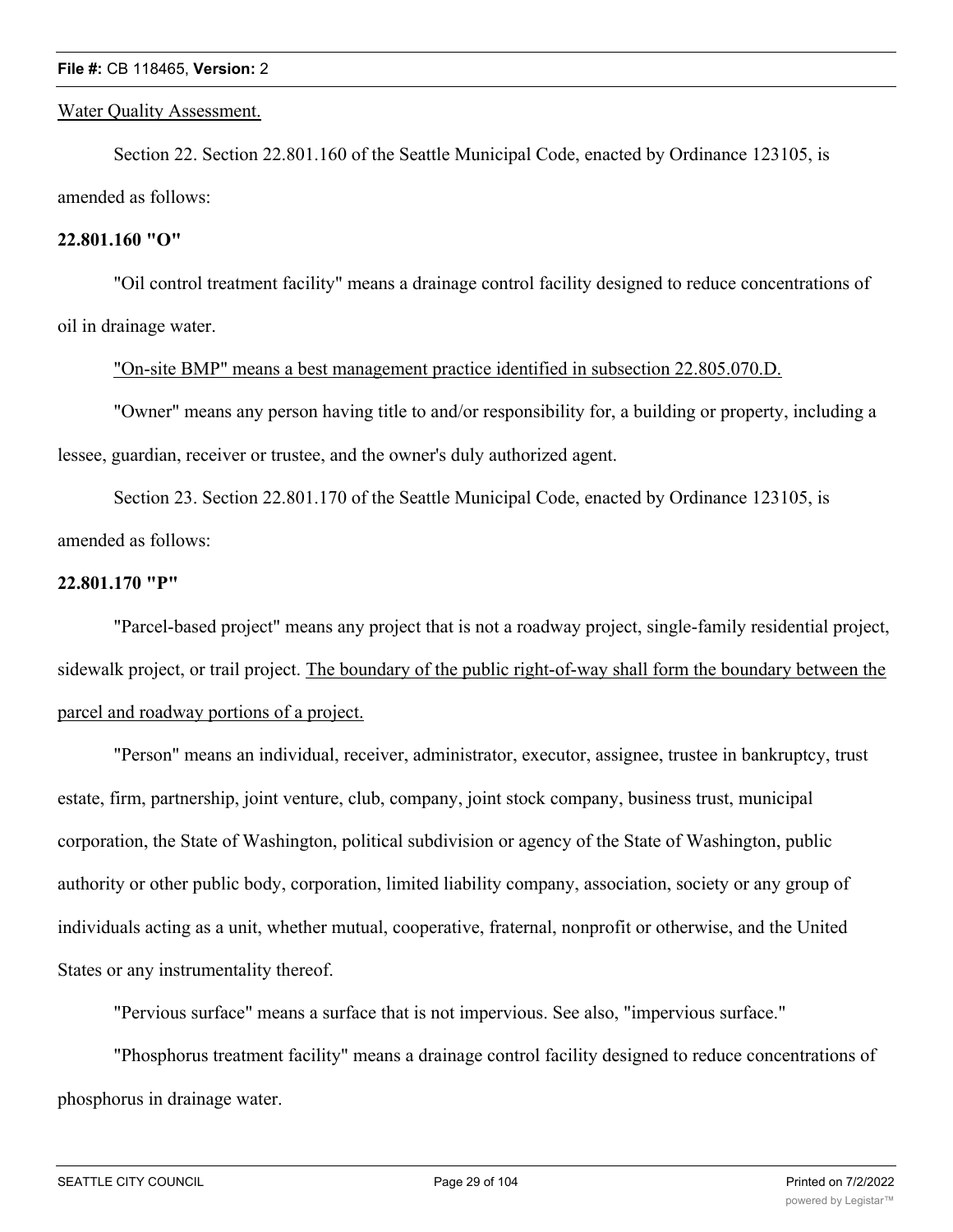"Plan" means a graphic or schematic representation, with accompanying notes, schedules, specifications and other related documents, or a document consisting of checklists, steps, actions, schedules, or other contents that has been prepared pursuant to this subtitle, such as a site plan, drainage control plan, construction stormwater control plan, stormwater pollution prevention plan, ((and)) or integrated drainage plan.

"Pollution-generating activity" means any activity that is regulated by the joint SPU/DPD Directors' Rule titled (( $\overline{z}$ )) " ((Source Control Technical Requirements)) Seattle Stormwater Manual" at "Volume 4 -Source Control" or ((activities)) any activity with similar impacts on drainage water. These activities include, but are not limited to: cleaning and washing activities; transfer of liquid or solid material; production and application activities; dust, soil, and sediment control; commercial animal care and handling; log sorting and handling; boat building, mooring, maintenance, and repair; logging and tree removal; mining and quarrying of sand, gravel, rock, peat, clay, and other materials; cleaning and maintenance of swimming pool and spas; deicing and anti-icing operations for airports and streets; maintenance and management of roof and building drains at manufacturing and commercial buildings; maintenance and operation of railroad yards; maintenance of public and utility corridors and facilities; and maintenance of roadside ditches.

"Pollution-generating hard surface" means those hard surfaces considered to be a significant source of pollutants in drainage water. See definition of pollution-generating impervious surface in this Section 22.801.170 for surfaces that are considered significant sources of pollutants in drainage water.

"Pollution-generating impervious surface" means those impervious surfaces considered to be a significant source of pollutants in drainage water. Such surfaces include those that are subject to: vehicular use; certain industrial activities; or storage of erodible or leachable materials, wastes, or chemicals, and which receive direct rainfall or the run-on or blow-in of rainfall; roofs subject to venting of significant sources of pollutants; ((. Erodible or leachable materials, wastes, or chemicals are those substances which, when exposed to rainfall, measurably alter the physical or chemical characteristics of the drainage water. Examples include: erodible soils that are stockpiled; uncovered process wastes; manure; fertilizers; oily substances; ashes; kiln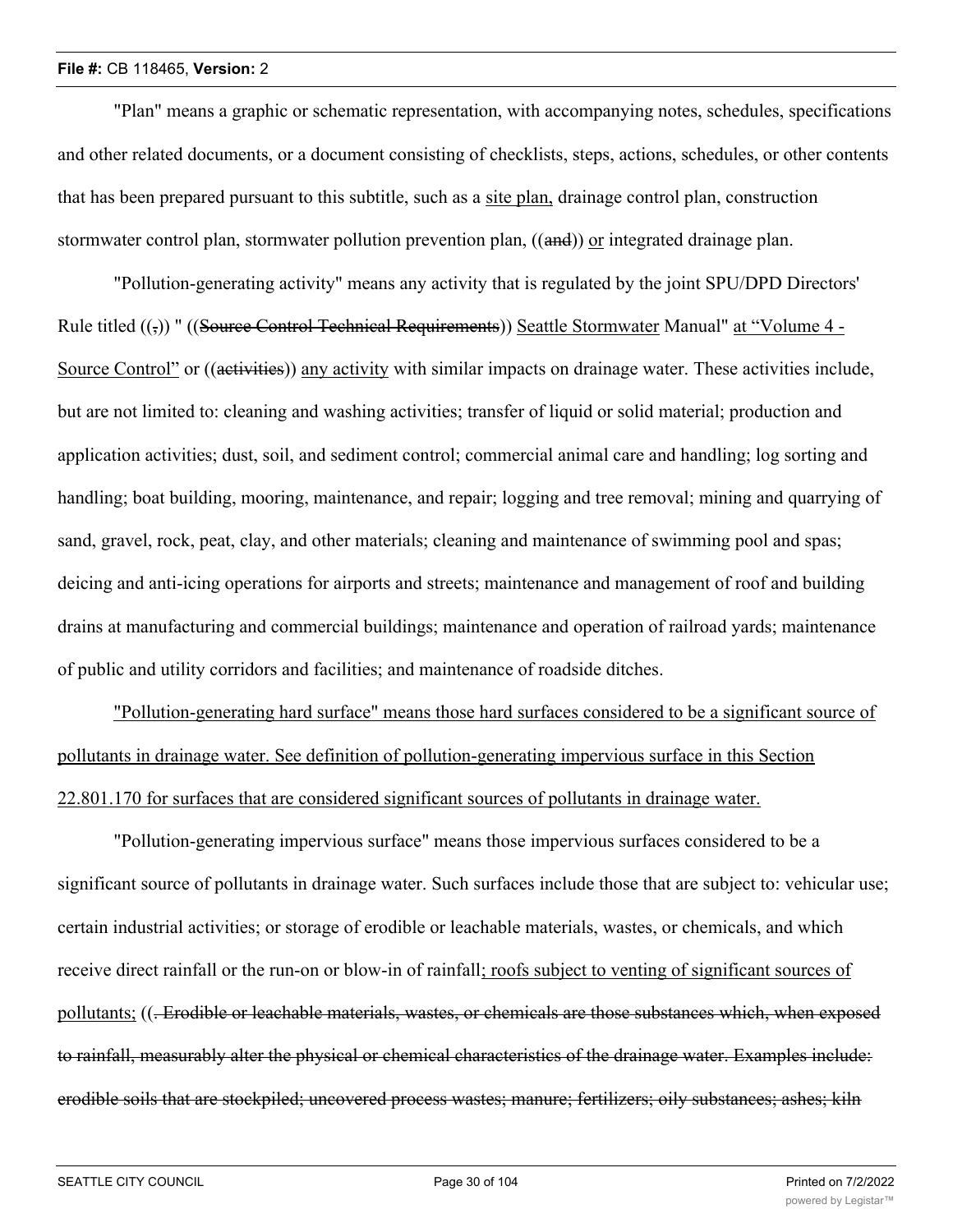dust; and garbage dumpster leakage. Metal)) and metal roofs ((are also considered to be PGIS)) unless ((they are)) coated with an inert, non-leachable material (e.g., baked-on enamel coating).

A surface, whether paved or not, shall be considered subject to vehicular use if it is regularly used by motor vehicles. The following are considered regularly-used surfaces: roads; unvegetated road shoulders; (( permeable pavement;)) bike lanes within the traveled lane of a roadway; driveways; parking lots; unfenced fire lanes; vehicular equipment storage yards; and airport runways.

The following are not considered regularly-used ((surfaces)) by motor vehicles: paved bicycle pathways separated from and not subject to drainage from roads for motor vehicles; fenced fire lanes; and infrequently used maintenance access roads.

"Pollution-generating pervious surface" means any non-impervious surface subject to vehicular use, industrial activities, or storage of erodible or leachable materials, wastes, or chemicals, and that receives direct rainfall or run-on or blow-in of rainfall, use of pesticides and fertilizers, or loss of soil  $((, and typically))$ . Typical pollution-generating pervious surfaces include $((s))$  lawns, landscaped areas, golf courses, parks, cemeteries, and sports fields (natural and artificial turf).

"Pre-developed condition" means the vegetation and soil conditions that are used to determine the allowable post-development discharge peak flow rates and flow durations, such as pasture or forest.

"Private drainage system" means a drainage system that is not a public drainage system.

"Project" means the addition or replacement of ((impervious)) hard surface or the undertaking of land disturbing activity on a site.

"Project site" means that portion of a property, properties or right-of-way subject to addition or replacement of hard surface or the undertaking of land disturbing activity.

"Public combined sewer" means a publicly owned and maintained system which carries drainage water and wastewater and flows to a publicly owned treatment works.

"Public drainage system" means a drainage system owned or ((used)) operated by the City of Seattle.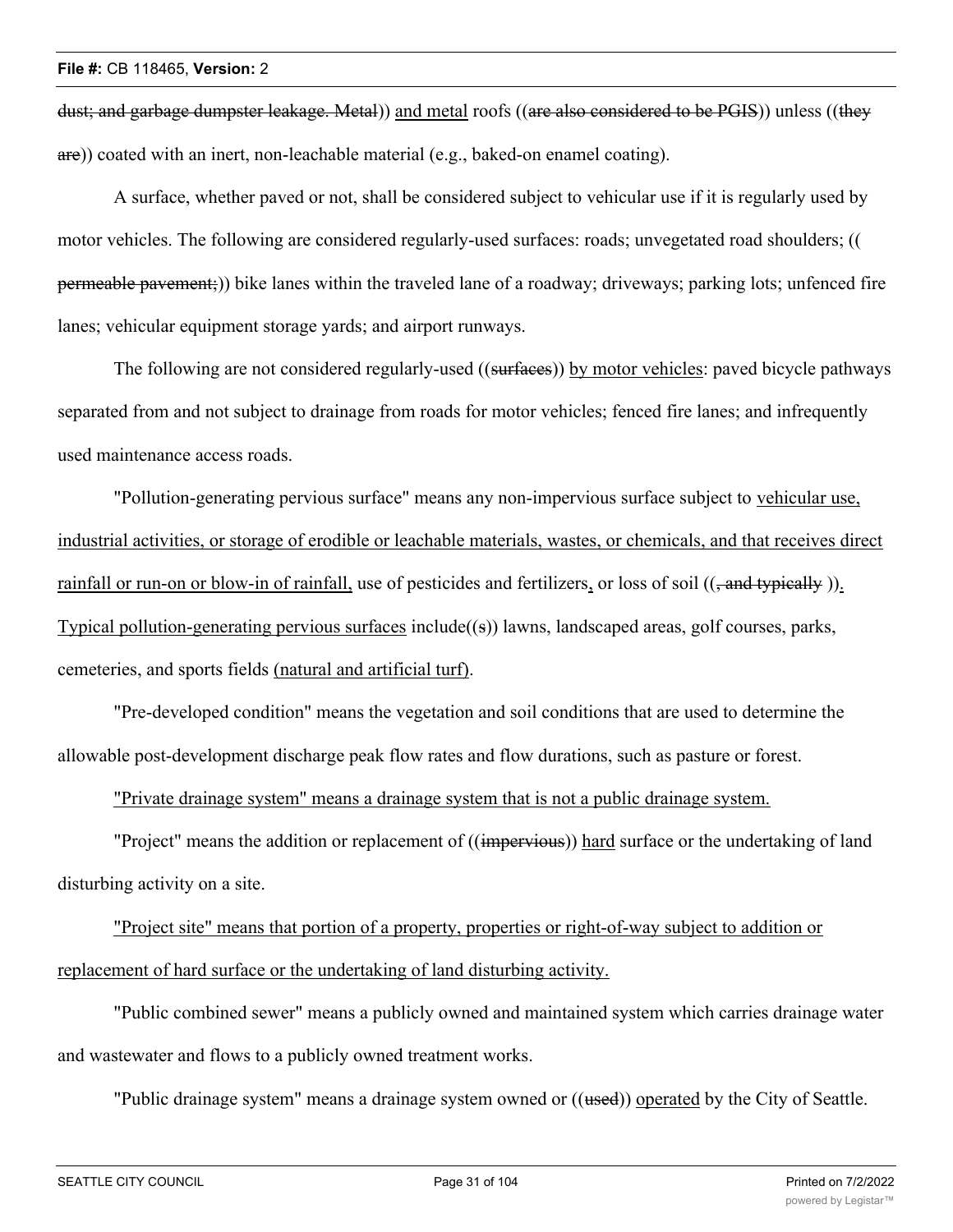"Public place" means and includes streets, avenues, ways, boulevards, drives, places, alleys, sidewalks, and planting (parking) strips, squares, triangles and right-of-way for public use and the space above or beneath its surface, whether or not opened or improved.

"Public sanitary sewer" means the sanitary sewer that is owned or operated by  $((a))$  the City  $((ageney))$ of Seattle.

"Public storm drain" means the part of a public drainage system that is wholly or partially piped, owned or operated by a City agency( $(\cdot)$ ) and designed to carry only drainage water.

Section 24. Section 22.801.190 of the Seattle Municipal Code, enacted by Ordinance 123105, is amended as follows:

#### **22.801.190 "R"**

"Real property" means "real property" as defined in ((Section)) Chapter 3.110.

"Receiving water" means the surface water, such as a creek, stream, river, lake, ((or)) wetland or marine water, or groundwater, receiving drainage water. Drainage systems and public combined sewers are not receiving waters.

"Repeat ((Violation)) violation" means a prior violation of this subtitle within the preceding five years that became a final order or decision of the Director or a court. The violation does not need to be the same nor occur on one site to be considered repeat.

"Replaced hard surface" or "replacement of hard surface" means, for structures, the removal and replacement of hard surfaces down to the foundation and, for other hard surfaces, the removal down to existing subgrade or base course and replacement.

"Replaced impervious surface" or "replacement of impervious surface" means, for structures, the removal and replacement of impervious surfaces down to the foundation  $((\text{-}For))$  and, for other impervious surfaces, the ((impervious surface that is removed)) removal down to ((earth material and a new impervious surface is installed)) existing subgrade or base course and replacement.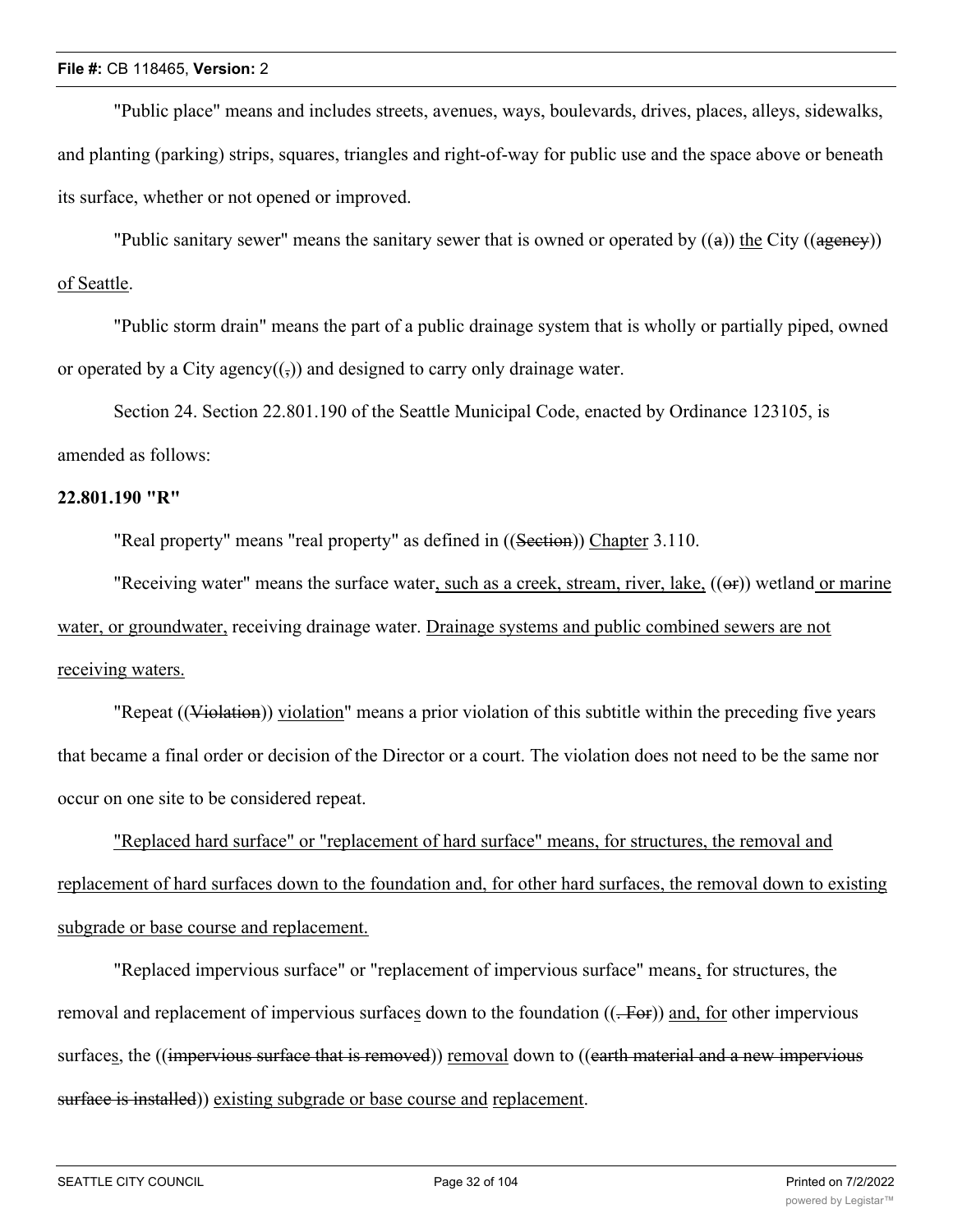"Responsible party" means all of the following persons:

- 1. Owners, operators, and occupants of property; and  $((\tau))$
- 2. Any person causing or contributing to a violation of the provisions of this subtitle.

"Right-of-way" means "right-of-way" as defined in Section 23.84A.032.

"Roadway" means "roadway" as defined in Section 23.84A.032.

"Roadway project" means a project located in the public ((right-of-way,)) right-of-way that involves the

creation of a new or replacement of an existing roadway or alley  $((\frac{\pi}{2})$  or that involves the creation of new or

replacement of existing impervious surface)). The boundary of the public right-of-way shall form the boundary

# between the parcel and roadway portions of a project.

"Runoff" means the portion of rainfall or other precipitation that becomes surface flow and interflow.

Section 25. Section 22.801.200 of the Seattle Municipal Code, enacted by Ordinance 123105, is

#### amended as follows:

#### **22.801.200 "S"**

#### (("SPU" means Seattle Public Utilities.))

"Sanitary sewer" means a system that conveys wastewater and is not designed to convey drainage water ((stormwater)) .

"SDOT" means the Seattle Department of Transportation.

"Service drain" means "service drain" as defined in Section 21.16.030.

"Side sewer" means "side sewer" as defined in Section 21.16.030.

"Sidewalk" means "sidewalk" as defined in Section 23.84A.036.

"Sidewalk project" means a project ((that exclusively involves)) for the creation of a new sidewalk or replacement of an existing sidewalk, including any associated planting strip, apron, curb ramp, curb, or gutter, and necessary roadway grading and repair. If the total new plus replaced hard surface in the roadway exceeds 10,000 square feet, the entire project is a roadway project.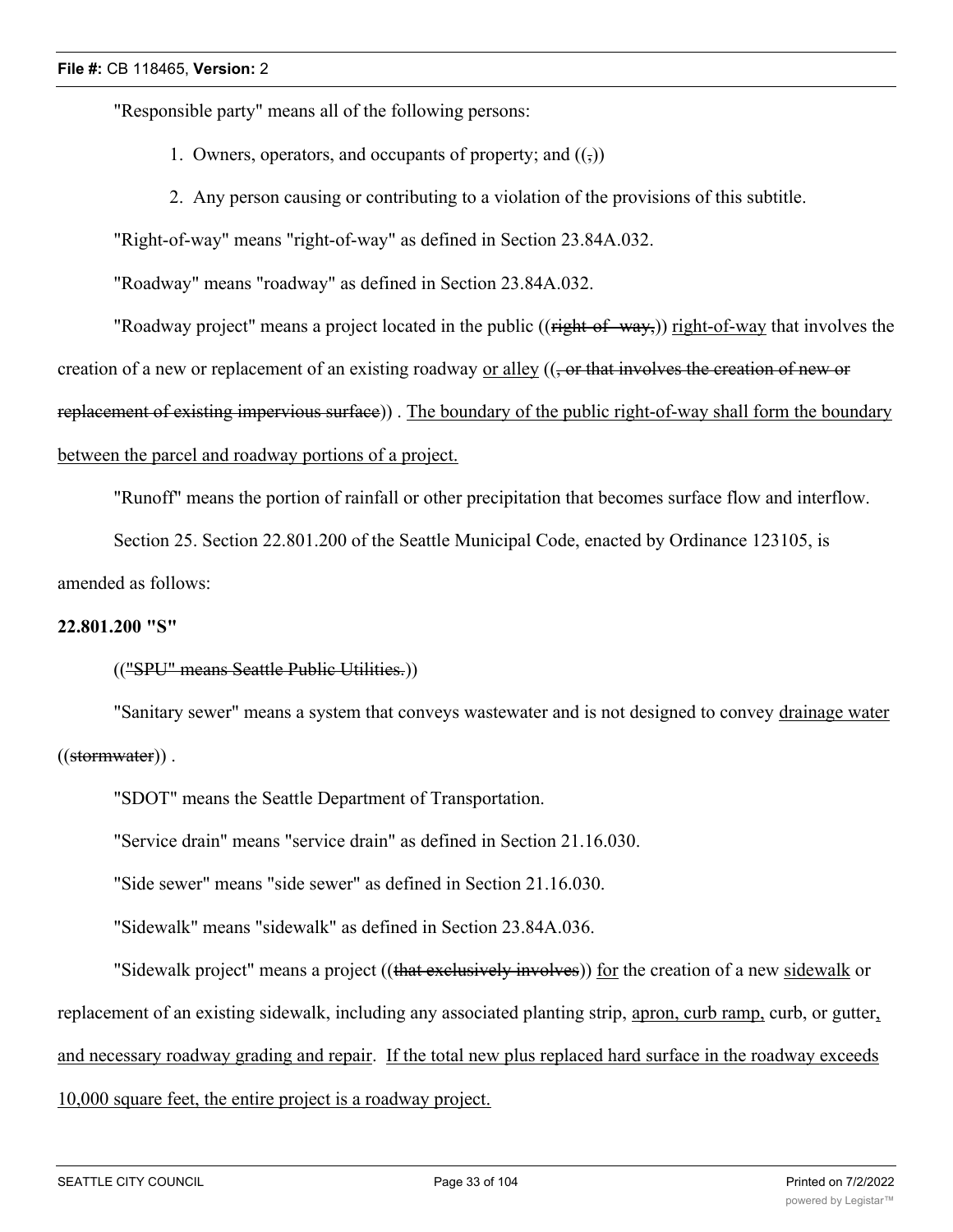"Single-family residential project" means a project  $((\tau))$  that constructs one Single-family Dwelling Unit  $((per))$  pursuant to Section 23.44.006.A located in land classified as being Single-family Residential 9,600 (SF) 9600), Single-family Residential 7,200 (SF 7200), or Single-family Residential 5,000 (SF 5000) ((per)) pursuant to Section 23.30.010, and the total new plus replaced ((impervious)) hard surface is less than 10,000 square feet, and the total new plus replaced pollution-generating ((impervious)) hard surface is less than 5,000 square feet.

"Site" means the lot or parcel, or portion of street, highway or other right-of-way, or contiguous combination thereof, where ((a permit for the addition or replacement of impervious surface or the undertaking of land disturbing activity has been issued or where any such work)) development is proposed or performed. For roadway projects, the length of the project site and the right-of-way boundaries define the site.

"Slope" means an inclined ground surface.

"Small lakes" means Bitter Lake, Green Lake and Haller Lake.

"Small project" means a project with:

- 1. Less than 5,000 square feet of new and replaced ((impervious)) hard surface; and
- 2. Less than one acre of land disturbing activities.

"SMC" means the Seattle Municipal Code.

"Soil" means naturally deposited non-rock earth materials.

"Solid waste" means "solid waste" as defined in Section 21.36.016.

"Source controls" means structures or operations that prevent contaminants from coming in contact with drainage water through physical separation or careful management of activities that are known sources of pollution.

# "SPU" means Seattle Public Utilities.

"Standard design" is a design pre-approved by the Director for drainage and erosion control available for use at a site with pre-defined characteristics.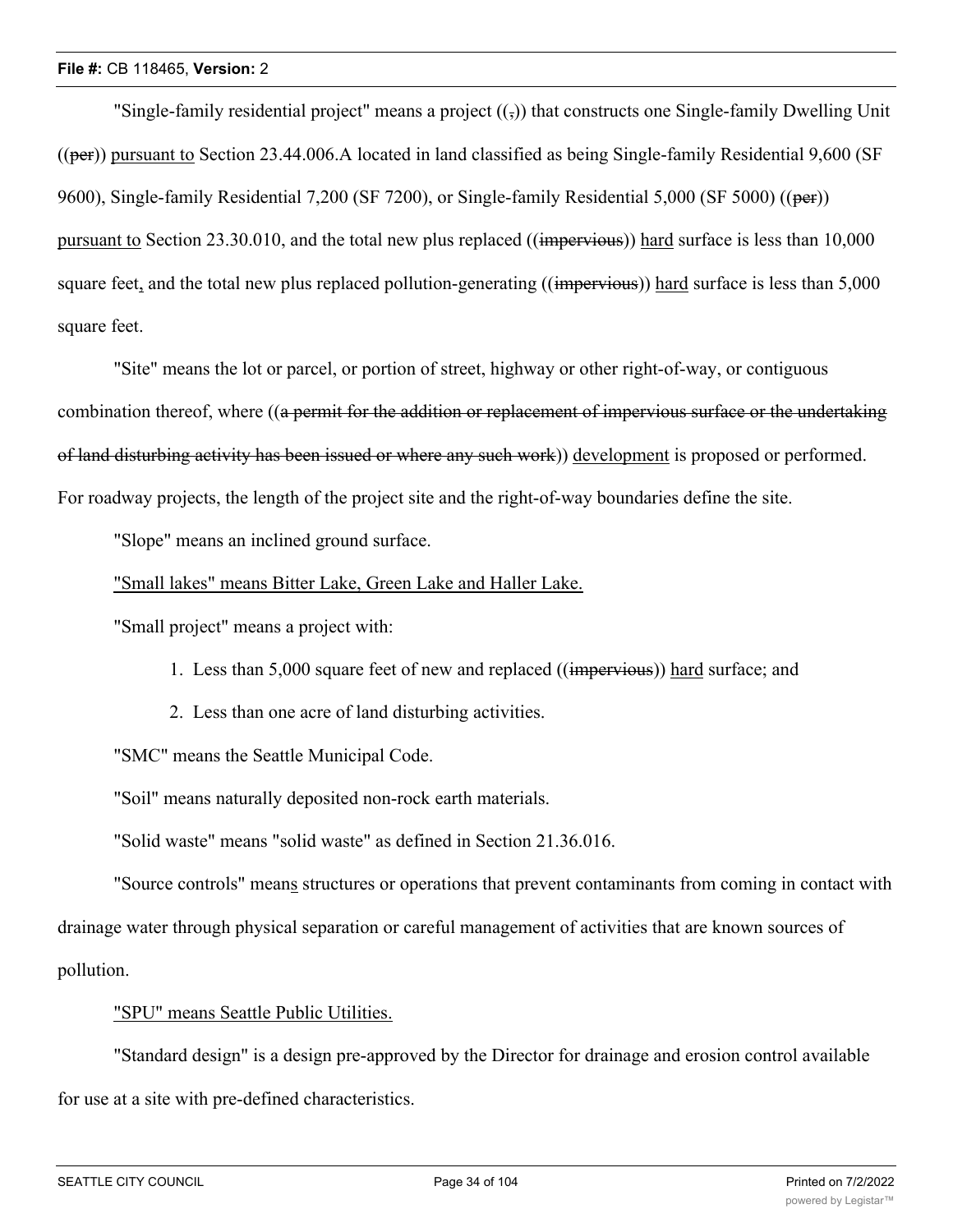"Storm drain" means both public storm drain and service drain.

"Stormwater" means ((that portion of precipitation and snowmelt that does not naturally percolate into the ground or evaporate, but flows via overland flow, interflow, pipes and other features of a drainage system into a receiving water or a constructed infiltration facility)) runoff during and following precipitation and snowmelt events, including surface runoff, drainage and interflow.

"Stream" means a Type 2-5 water as defined in WAC 222-16-031 ((-Used)) and is used synonymously with "creek."

Section 26. Section 22.801.210 of the Seattle Municipal Code, enacted by Ordinance 123105, is amended as follows:

#### **22.801.210 "T"**

"Topsoil" means the weathered surface soil, including the organic layer, in which plants have most of their roots.

"Trail" means a path of travel for recreation and/or transportation within a park, natural environment, or corridor ((that is not classified as a highway, road, or street)).

"Trail project" means a project ((that exclusively involves creating)) for the creation of a new trail or replacement of an existing trail, and which does not contain pollution-generating ((impervious)) hard surfaces.

"Treatment facility" means a drainage control facility designed to remove pollutants from drainage water.

Section 27. Section 22.801.240 of the Seattle Municipal Code, enacted by Ordinance 123105, is amended as follows:

#### **22.801.240 "W"**

"Wastewater" means "wastewater" as defined in Section 21.16.030.

"Water Quality Standards" means Surface Water Quality Standards, Chapter 173-201A WAC, Ground Water Quality Standards, Chapter 173-200 WAC, and Sediment Management Standards, Chapter 173-204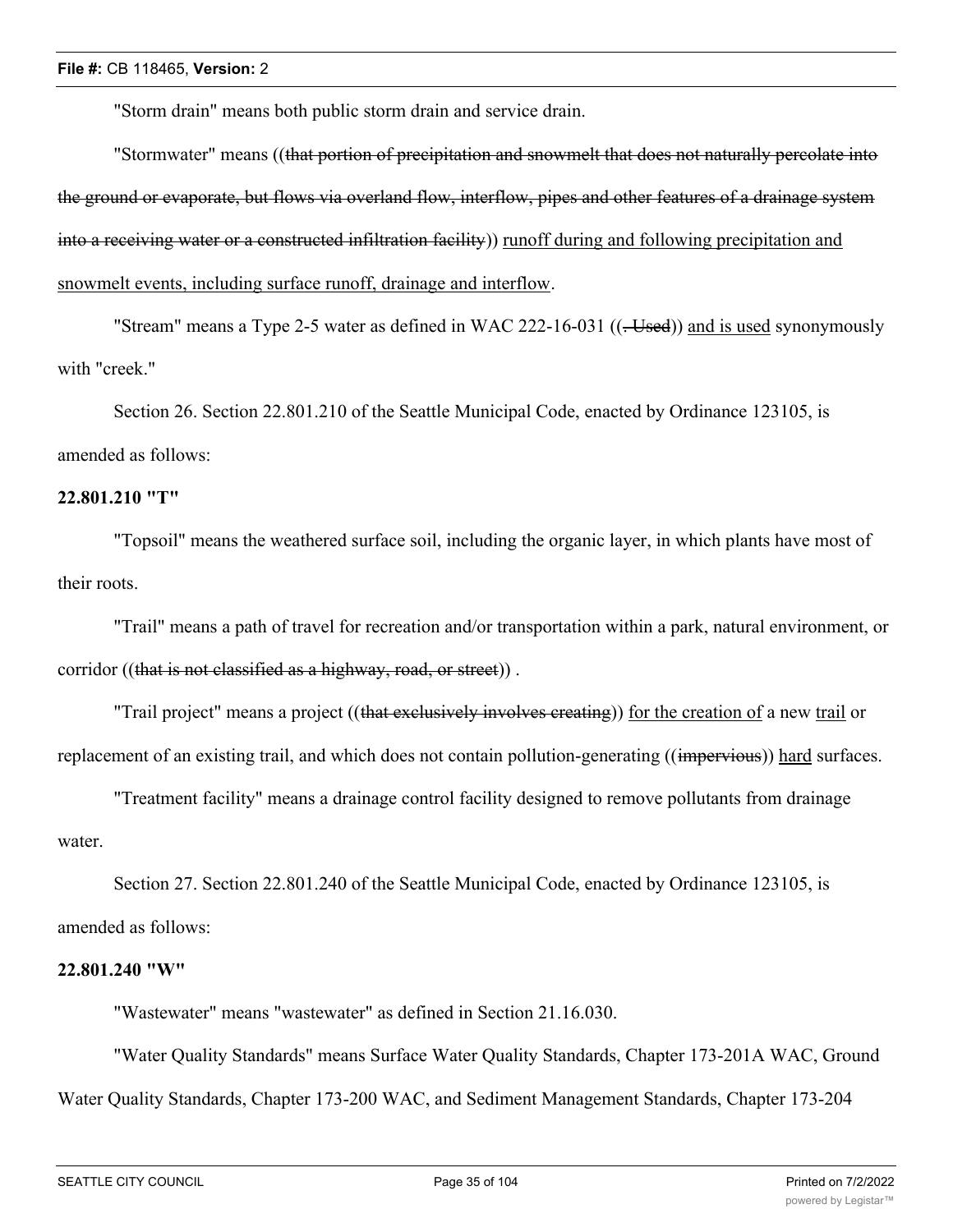WAC.

"Watercourse" means the route, constructed or formed by humans or by natural processes, generally consisting of a channel with bed, banks or sides, in which surface waters flow. Watercourse includes small lakes, bogs, streams, creeks, and ((intermittent artificial components (including ditches and culverts))) other receiving waters but does not include designated receiving waters.

"Watershed" means a geographic region within which water drains into a particular river, stream, or other body of water.

"Wetland" means a wetland designated under Section 25.09.020.

"Wetland function" means the physical, biological, chemical, and geologic interactions among different components of the environment that occur within a wetland. Wetland functions can be grouped into three categories: functions that improve water quality; functions that change the water regime in a watershed, such as flood storage; and functions that provide habitat for plants and animals.

"Wetland values" means wetland processes, characteristics, or attributes that are considered to benefit society.

Section 28. Section 22.802.020 of the Seattle Municipal Code, enacted by Ordinance 123105, is amended as follows:

#### **22.802.020 Prohibited Discharges**

A. Prohibited Discharges. The following common substances are prohibited to enter, either directly or indirectly, a public drainage system, a private drainage system, or a receiving water within or contiguous to Seattle city limits, including but not limited to when entering via a service drain, overland flow, or as a result of a spill or deliberate dumping:

- 1. acids;
- 2. alkalis including cement wash water;
- 3. ammonia;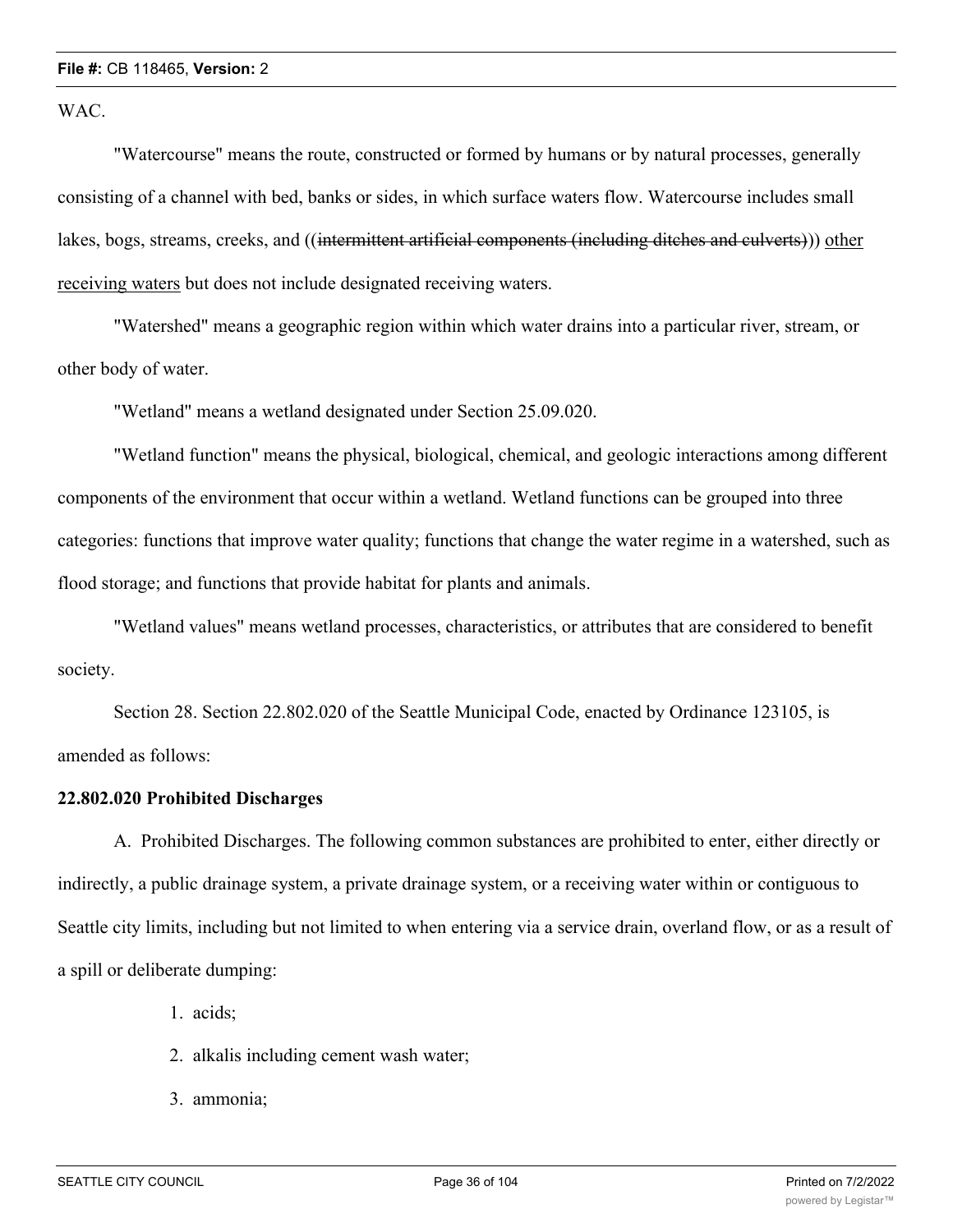- 4. animal carcasses;
- 5. antifreeze, oil, gasoline, grease and all other automotive and petroleum products;
- 6. chemicals not normally found in uncontaminated water;
- 7. chlorinated swimming pool or hot tub water;
- 8. chlorine;
- 9. commercial and household cleaning materials;
- 10. detergent;
- 11. dirt;
- 12. domestic or sanitary sewage;
- 13. drain cleaners;
- 14. fertilizers;
- 15. filter backwash wastewater;
- $((15))$  16. flammable or explosive materials;
- $((16.))$  17. food and food waste;
- $((17.))$  18. gravel  $((.))$ ;
- $((18.))$  19. herbicides;
- $((19))$  20. human and animal waste;
- ((20. industrial process wastewater,))
- 21. ink;
- 22. laundry waste;
- 23. metals in excess of naturally occurring amounts, whether in liquid or solid form;
- 24. painting products;
- 25. pesticides;
- 26. process wastewater;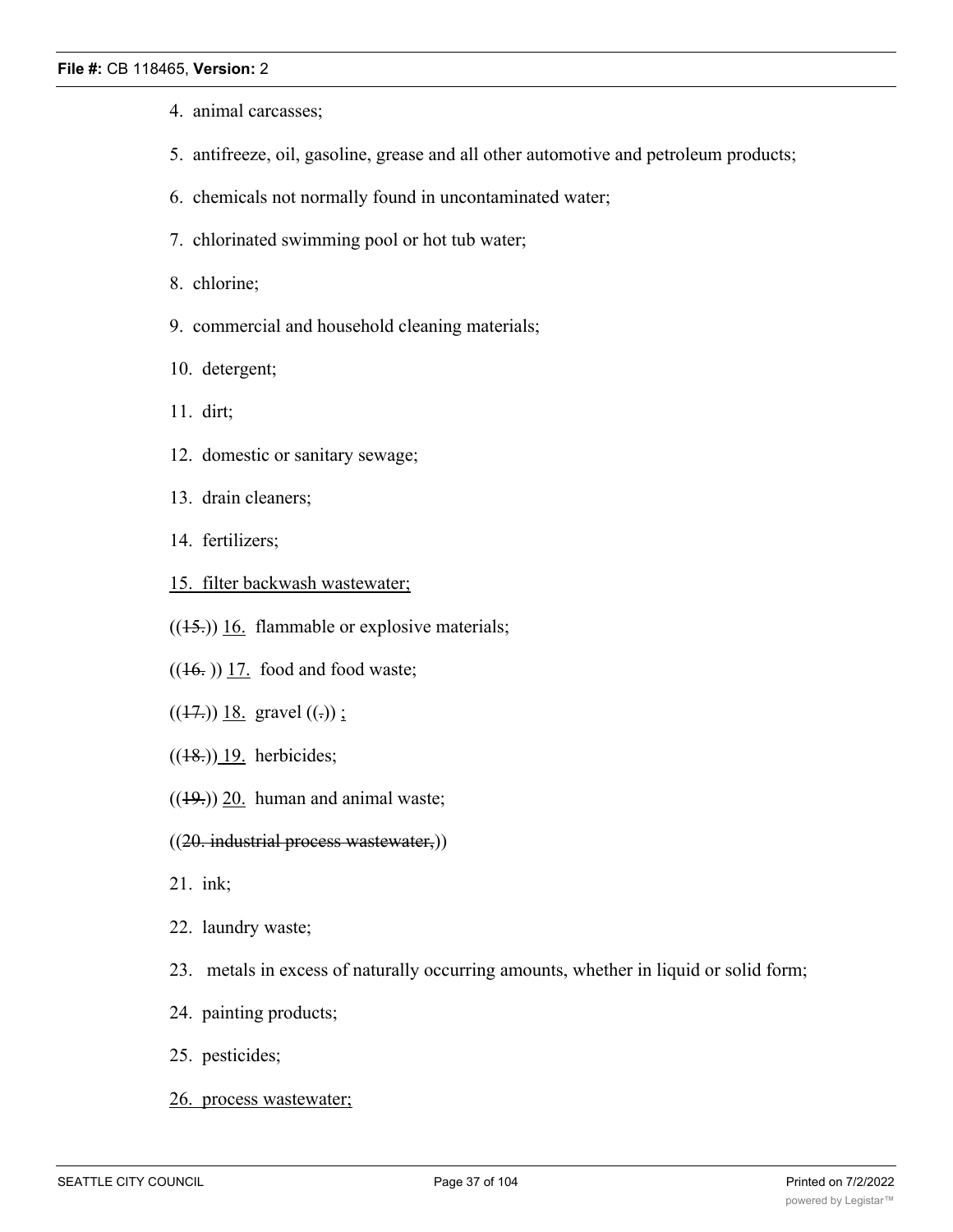$((26.))$  27. sand;

 $((27.))$  28. soap;

 $((28.))$  29. solid waste;

 $((29))$  30. solvents and degreasers;

 $((30))$  31. steam-cleaning waste; and  $((\tau))$ 

 $((31))$  32. yard waste.

B. Prohibited Discharges to Public and Private Drainage System. Except as provided in Section 22.802.030, any discharge to a public drainage system or to a private drainage system that is not composed entirely of stormwater is prohibited.

C. Prohibited Discharges to Receiving Waters. Except as provided in Section 22.802.030, any discharge, either directly or indirectly to receiving waters within or contiguous to Seattle city limits or to a public drainage system, that is not composed entirely of stormwater is prohibited.

D. Prohibited Discharges to Public Combined Sewers. For discharges to the public combined sewer, the applicable prohibited discharges are stated in Chapter 21.16 (Side Sewer Code).

Section 29. Section 22.802.030 of the Seattle Municipal Code, enacted by Ordinance 123105, is amended as follows:

### **22.802.030 Permissible Discharges**

A. Conditionally Permissible Discharges to Drainage Systems and Receiving Waters. Discharges from the sources listed below are permissible discharges only if the stated conditions are met and unless the Director of SPU determines that the type of discharge, directly or indirectly to a public drainage system, private drainage system, or a receiving water within or contiguous to Seattle city limits, whether singly or in combination with others, is causing or contributing to a violation of the City's NPDES stormwater permit or is causing or contributing to a water quality problem:

1. Discharges from potable water sources, including, but not limited to, flushing of potable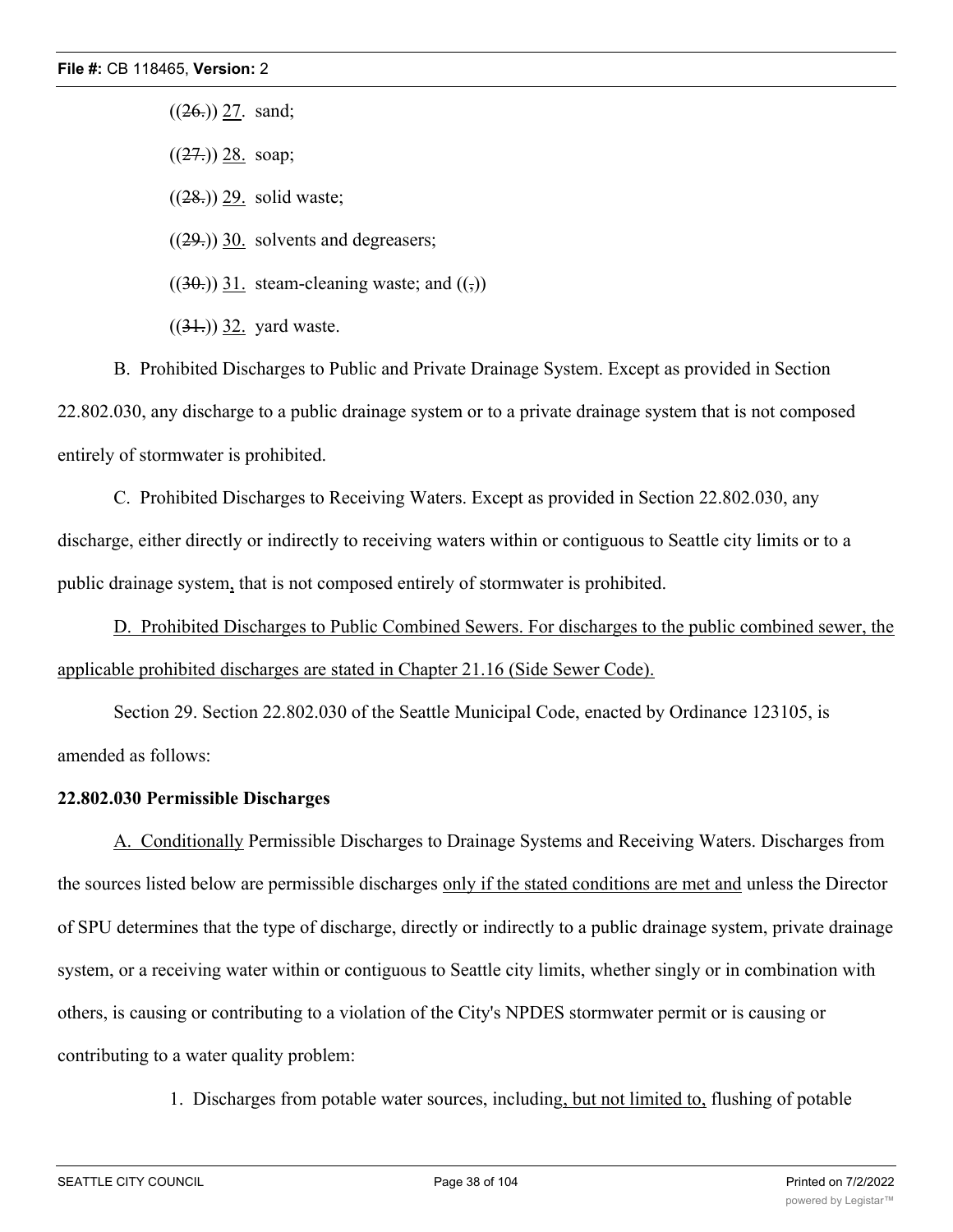water lines, hyperchlorinated water line flushing, fire hydrant system flushing, ((and)) pipeline hydrostatic test water, and washing of potable water storage reservoirs. Planned discharges shall be de-chlorinated to a total residual chlorine concentration of 0.1 ppm or less, pH-adjusted if necessary, and volumetrically and velocity controlled to prevent resuspension of sediments in the drainage system. No chemicals may be added, and settleable solids must be removed prior to discharge;

2. Discharges from swimming pools, spas, hot tubs, fountains, or similar aquatic recreation facilities and constructed water features, provided the discharges have been de-chlorinated to a total residual chlorine concentration of 0.1 ppm or less, pH-adjusted and reoxygenated if necessary, volumetrically and velocity controlled to prevent resuspension of sediments in the drainage system, and thermally controlled to prevent an increase of temperature in the receiving water. Swimming pool cleaning wastewater and filter backwash shall not be discharged;

3. Discharges of street and sidewalk washwater when the surfaces are swept prior to washing, detergents are not used, and water use is minimized;

4. Discharges of water from routine external building washdown when detergents are not used and water use is minimized;

5. Discharges of water used to control dust when water use is minimized; and

6. Other non-stormwater discharges, provided that these discharges are in compliance with the requirements of a pollution prevention plan that addresses control of such discharges and is approved by the Director.

B. Permissible Discharges. Discharges from the sources listed below are permissible discharges unless the Director of SPU determines that the type of discharge, directly or indirectly to a public drainage system, private drainage system, or a receiving water within or contiguous to Seattle city limits, whether singly or in combination with others, is causing or contributing to a violation of the City's NPDES stormwater permit or is causing or contributing to a water quality problem: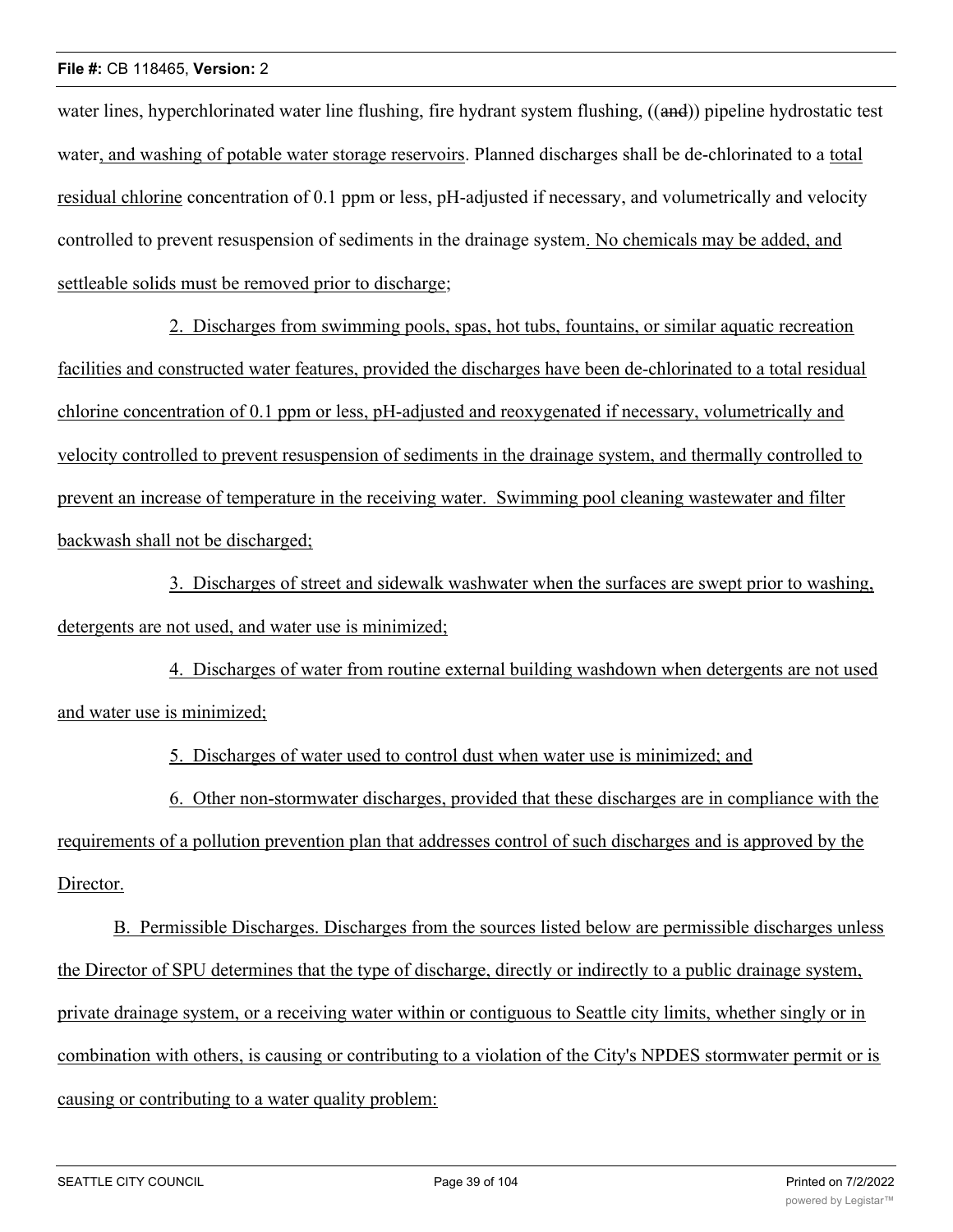((2. Discharges from washing or rinsing of potable water storage reservoirs, dechlorinated as above;))

((3)) 1. Discharges from surface waters, including diverted stream flows;

((4)) 2. Discharges of uncontaminated groundwater, including uncontaminated groundwater

infiltration (as defined at 40 CFR 35.2005(b)(20), uncontaminated pumped groundwater, and rising ((ground waters)) groundwaters;

 $((5))$  3. Discharges of air conditioning condensation;

 $((6))$  4. Discharges from springs;

 $((7))$  5. Discharges of uncontaminated water from crawl space pumps;

 $((8))$  6. Discharges from lawn watering;

((9)) 7. Discharges from irrigation runoff, including irrigation water from agricultural sources that is commingled with stormwater and that does not contain prohibited substances;

 $((10))$  8. Discharges from riparian habitats and wetlands;

 $((1+1))$  9. Discharges from approved footing drains and other subsurface drains or, where approval is not required, installed in compliance with this subtitle and rules promulgated pursuant to this subtitle;

 $((12))$  10. Discharges from foundation drains;

((13. Discharges from swimming pools, hot tubs, fountains, or similar aquatic recreation

facilities and constructed water features, provided the discharges have been de-chlorinated to a concentration of 0.1 ppm or less, pH-adjusted and reoxygenated if necessary, and volumetrically and velocity controlled to prevent resuspension of sediments in the drainage control system;

14. Discharges of street and sidewalk wash-water that does not use detergents or chemical

additives;

15. Discharges of water used to control dust;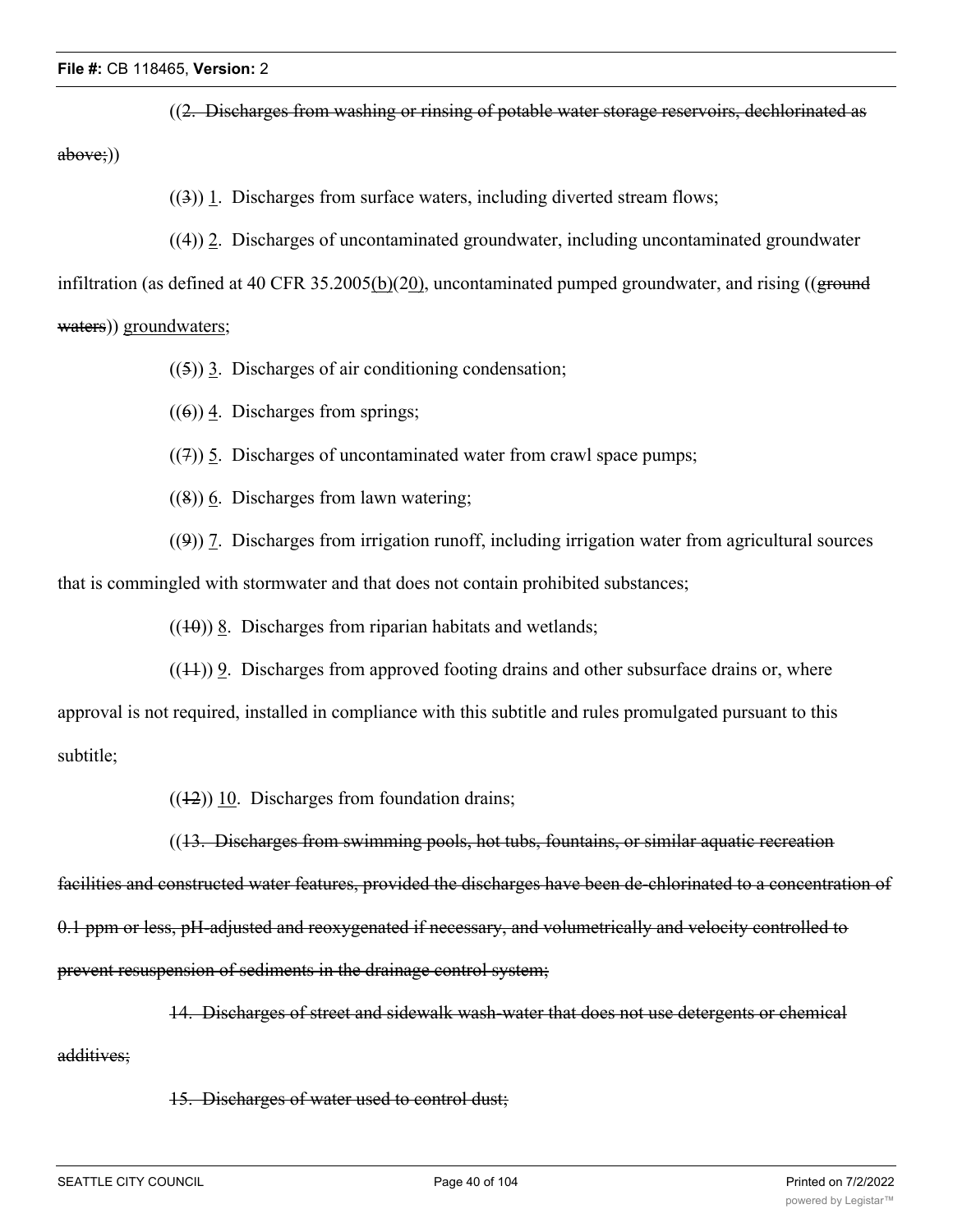16. Discharges of water from routine external building washdown that does not use detergents or chemical additives; ))

 $((17))$  11. Non-stormwater  $((D))$ discharges authorized by another ((that are in compliance with a separate individual or general)) NPDES permit or State Waste Discharge permit;

 $((18))$  12. Discharges that are from emergency fire fighting activities; and

13. Discharges of tracing dye used to establish or verify a drainage or sewer connection.

((19. Other non-stormwater discharges, provided these discharges are in compliance with the requirements of an approved stormwater pollution prevention plan that addresses such discharges.))

((B))C. Permissible Discharges to Sanitary Sewers. In consultation with the local sewage treatment agency, the Director of SPU may approve discharges of drainage water to a sanitary sewer if the discharging party demonstrates to the satisfaction of the Director of SPU that other methods of controlling pollutants in the discharge are not adequate or reasonable, the discharging party certifies that the discharge will not harm the environment, and the discharging party certifies that the discharge will not overburden or otherwise harm the sanitary sewer. Connections to the sanitary sewer shall be made in accordance with Chapter 21.16 (Side Sewer Code). The Director of SPU shall condition approval of such a discharge on compliance with local pretreatment regulations and on maintaining compliance with the required certifications given by the discharging party.

((C))D. Permissible Discharges to Public Combined Sewers. In consultation with the local sewage treatment agency, the Director of SPU may approve discharges of drainage water to a public combined sewer if the discharging party certifies that the discharge will not harm the environment, and the discharging party certifies that the discharge will not overburden or otherwise harm the public combined sewers. Connections to the public combined sewers shall be made in accordance with Chapter 21.16 (Side Sewer Code). The Director of SPU shall condition approval of such a discharge on compliance with local pretreatment regulations and on maintaining compliance with the required certifications given by the discharging party.

Section 30. Section 22.802.040 of the Seattle Municipal Code, enacted by Ordinance 123105, is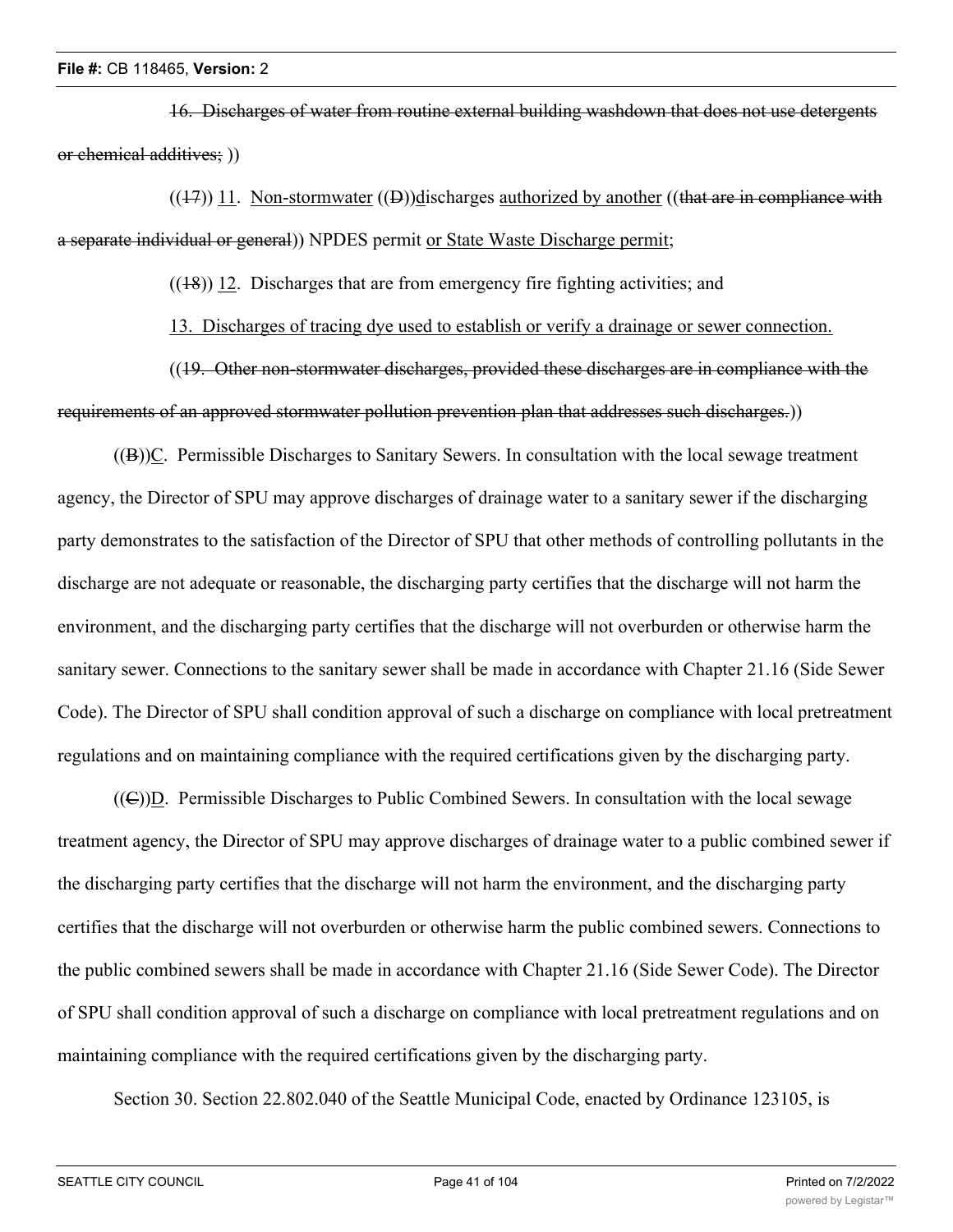amended as follows:

#### **22.802.040 Testing for Prohibited Discharges**

A. Any person conducting dye testing to establish or verify a drainage connection shall notify the Director of SPU prior to conducting the test.

B. When the Director of SPU has reason to believe that any discharge is a prohibited discharge, the Director of SPU may sample and analyze the discharge and recover the costs from a responsible party ((in an enforcement proceeding)). When the discharge is likely to be a prohibited discharge on a recurring basis, the Director of SPU may conduct, or may require the responsible party to conduct, ongoing monitoring at the responsible party's expense.

Section 31. Section 22.803.010 of the Seattle Municipal Code, enacted by Ordinance 123105, is amended as follows:

#### **22.803.010 General**

A. All responsible parties are required to comply with this chapter, even where no development is occurring.

B. No discharge from a site, real property, or drainage facility, directly or indirectly to a ((public)) drainage system ((<del>, private drainage system, or a receiving water within or contiguous to Seattle city limits,</del>)) may cause or contribute to a prohibited discharge or a known or likely violation of water quality standards in the receiving water or a known or likely violation of the City's municipal stormwater NPDES permit.

C. Every permit issued to implement this subtitle shall contain a performance standard requiring that no discharge from a site, real property, or drainage facility, directly or indirectly to a public drainage system, private drainage system, or a receiving water within or contiguous to Seattle city limits, cause or contribute to a prohibited discharge or a known or likely violation of water quality standards in the receiving water or a known or likely violation of the City's municipal stormwater NPDES permit.

Section 32. Section 22.803.020 of the Seattle Municipal Code, enacted by Ordinance 123105, is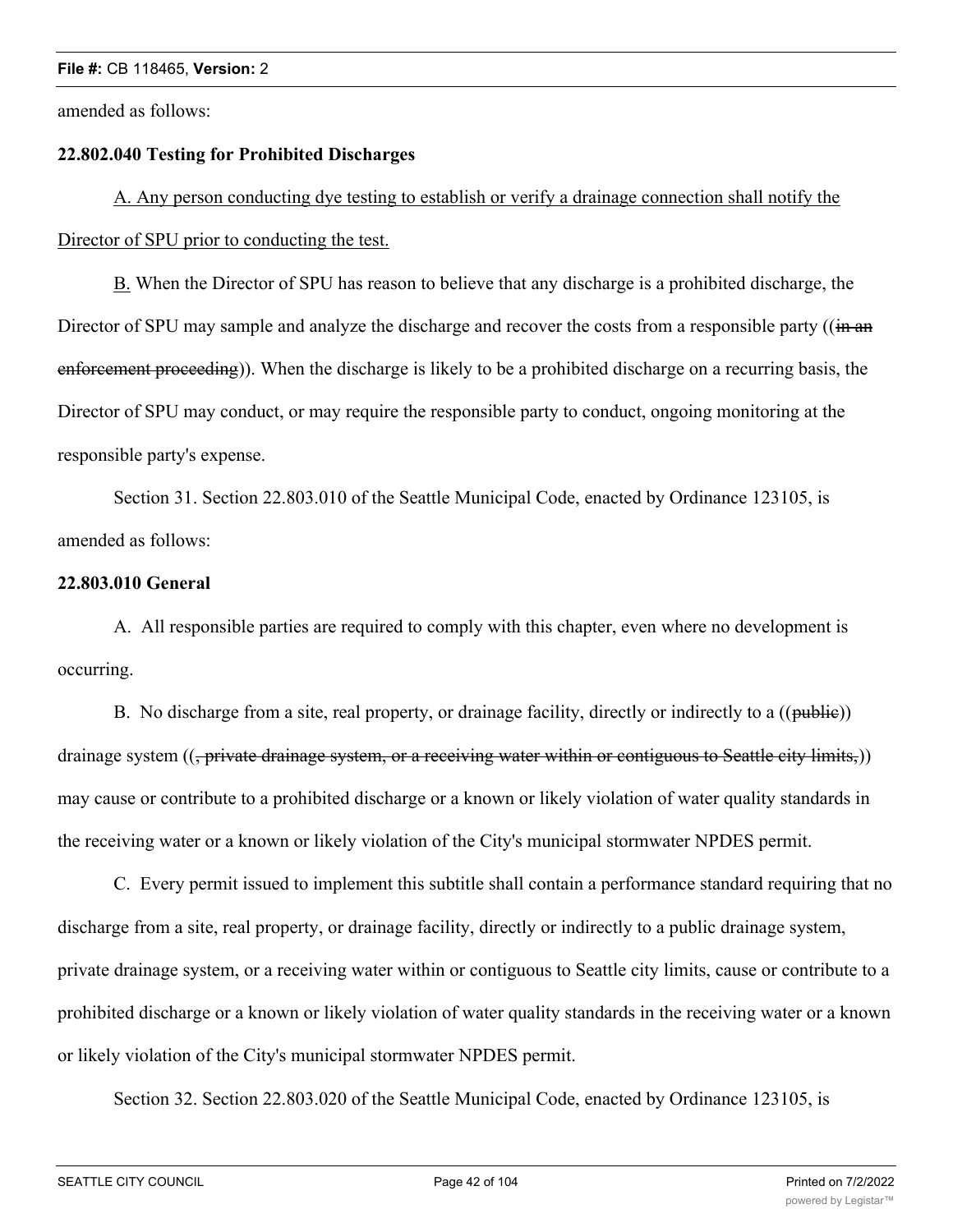amended as follows:

## **22.803.020 Minimum Requirements for All Discharges and Real Property**

A. Requirement to provide documentation and to map infrastructure. The owner is required to make plans, procedures, and schedules required by this ((subsection)) subtitle available to the Director ((of SPU)) when requested. When requested to aid in applying the Stormwater Code, the owner must provide to the Director a complete map of all drainage, side sewer, and plumbing infrastructure on the property.

B. Requirement to report spills, releases, or dumping. A responsible party is required to, at the earliest possible time, but in any case within 24 hours of discovery, report to the Director of SPU  $((\tau))$  a spill, release, dumping, or other situation that has contributed or is likely to contribute pollutants to a public drainage system, a private drainage system, or a receiving water. This reporting requirement is in addition to, and not instead of, any other reporting requirements under federal, state or local laws.

C. Requirements to maintain facilities. All treatment facilities, flow control facilities, drainage control facilities, and drainage systems shall be maintained as prescribed in rules promulgated by the Director in order for these facilities and systems to be kept in continuous working order.

D. Requirements for disposal of waste from maintenance activities. Disposal of waste from maintenance of drainage control facilities shall be conducted in accordance with federal, state and local regulations, including the Minimum Functional Standards for Solid Waste Handling, Chapter 173-304 WAC, guidelines for disposal of waste materials, and, where appropriate, Dangerous Waste Regulations, Chapter 173- 303 WAC.

E. Requirements to maintain records of installation and maintenance activities. When a drainage control facility is installed, the party having the facility installed shall make records of the installation and shall identify the party (or parties) responsible for maintenance and operations. The parties shall retain a continuous record of all maintenance and repair activities, and shall retain the records for at least ten years. If a transfer of ownership occurs, these records of installation, repair, and maintenance shall be transferred to the new property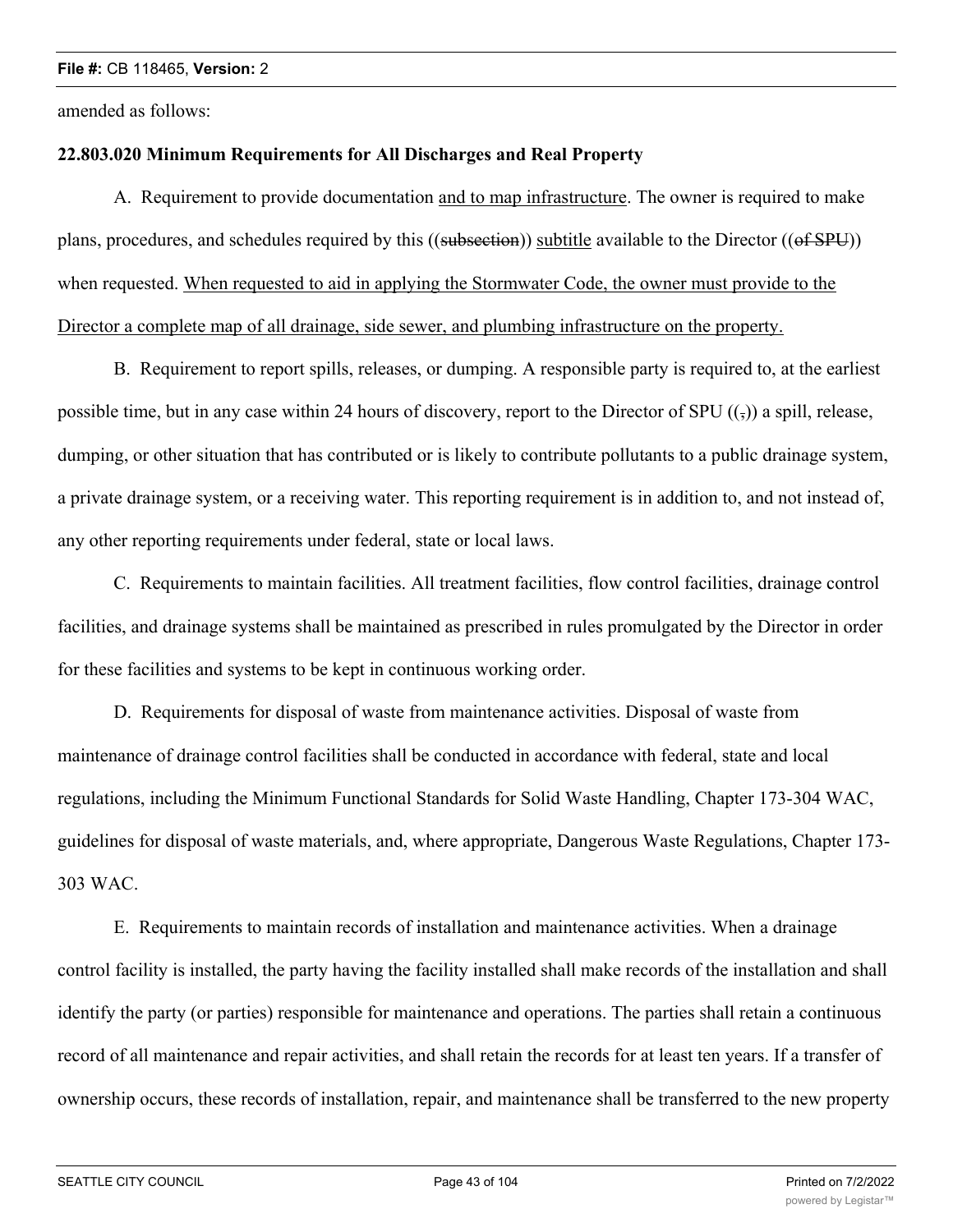owner. These records shall be made available to the Director of SPU during inspection of the facility and at other reasonable times upon request of the Director of SPU.

Section 33. Section 22.803.030 of the Seattle Municipal Code, enacted by Ordinance 123105, is amended as follows:

#### **22.803.030 Minimum Requirements for Source Controls for All Real Property**

For all discharges, responsible parties shall implement and maintain source controls to prevent or minimize pollutants from leaving a site or property. Source controls that are required for all real property include, but are not limited to, the following, as further described in rules promulgated by the Director:

A. Eliminate Illicit or Prohibited Connections ((to Storm Drains)). It is the responsibility of the property owner or other responsible party to ensure that all plumbing connections are properly made and that only connections conveying stormwater or permissible discharges ((per)) pursuant to Section 22.802.030 are connected to the drainage system. When requested to aid in applying the Stormwater Code, the owner must provide to the Director a complete map of all stormwater and plumbing infrastructure on the property.

B. Perform Routine Maintenance ((for)) of ((Stormwater)) Drainage System. All drainage system components, including, but not limited to, catch basins, flow control facilities, treatment facilities, ((green stormwater infrastructure)) on-site BMPs, and unimproved drainage pathways shall be kept in ((continuously)) continuous working order.

C. Dispose of Fluids and Wastes Properly. Solid and liquid wastes must be disposed of in a manner that minimizes the risk of contaminating stormwater.

D. Proper Storage of Solid Wastes. Solid wastes must be stored  $((ef))$  in a manner that minimizes the risk of contaminating stormwater.

E. Spill Prevention and Cleanup. All property owners having the potential to spill pollutants shall take measures ((to the maximum extent feasible)) to prevent spills of ((pollutant)) pollutants and to properly clean up spills that  $((\text{may})$  might occur.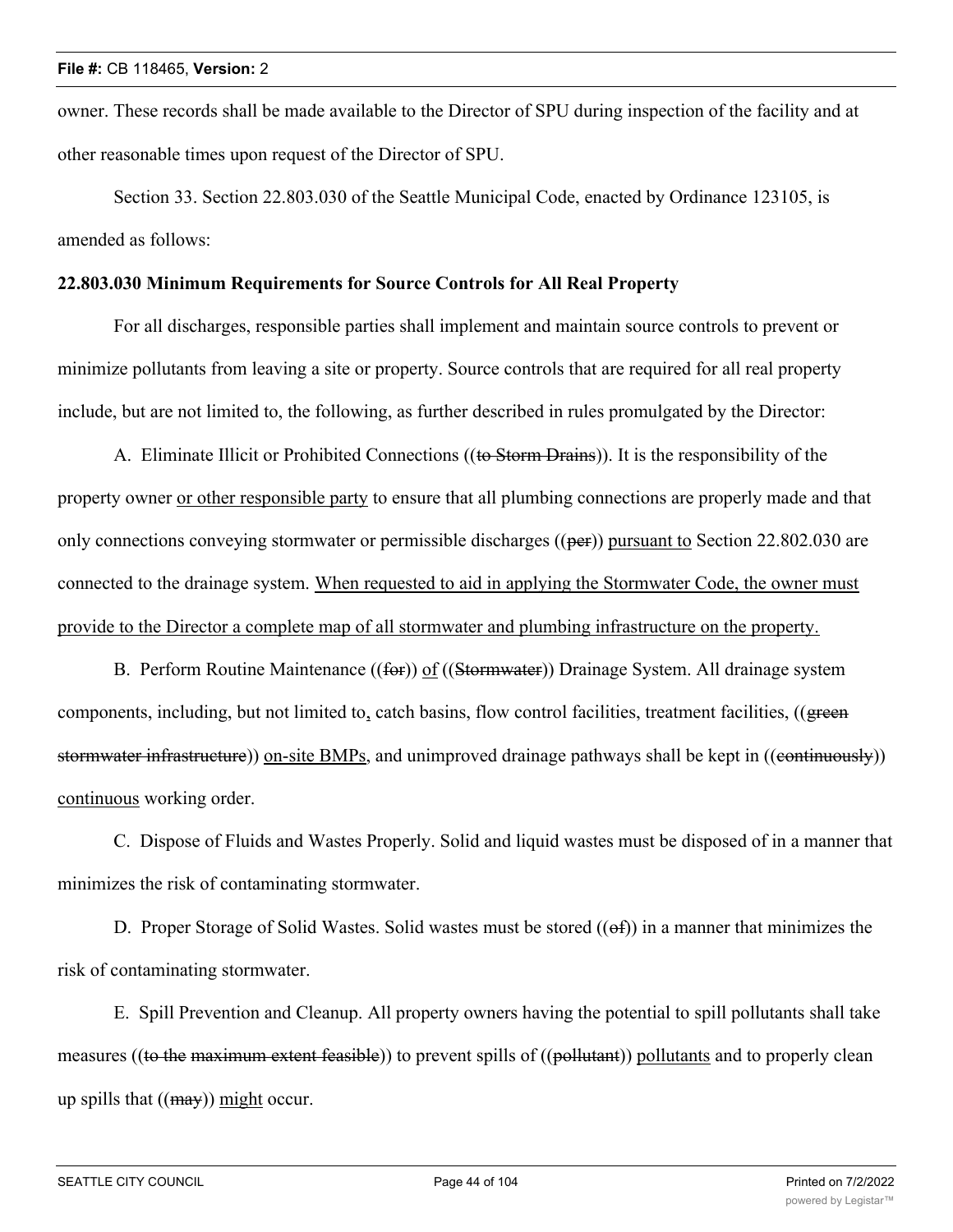F. Provide Oversight and Training for Staff. ((Train at least)) For businesses and public entities, annually train all employees responsible for the operation, maintenance, or inspection of BMPs, assign oversight responsibilities, and maintain records.

G. Site Maintenance. For businesses and public entities, locate pollution-generating activities away from stormwater pathways where feasible and engage in proper site maintenance to prevent pollutant transport off site, including but not limited to sweeping paved areas and inspecting loading, unloading, storage and parking areas.

Section 34. Section 22.803.040 of the Seattle Municipal Code, enacted by Ordinance 123105, is amended as follows:

# **22.803.040 Minimum Requirements for Source Controls For ((All)) Businesses and Public Entities for Specific Activities**

 $((A<sub>r</sub>))$  For all discharges except those that drain only to the public combined sewer,  $((S))$  source controls shall be implemented, to the extent allowed by law, by ((all)) businesses and public entities for specific pollution-generating activities as specified in the joint SPU/DPD Directors' Rule  $((\frac{1}{2}))$  titled "((Source Control Technical Requirements Manual)) Seattle Stormwater Manual" at "Volume 4 - Source Control," to the extent necessary to prevent prohibited discharges as described in subsection 22.802.020.A through subsection 22.802.020.C, and to prevent contaminants from coming in contact with drainage water. Source controls include, but are not limited to, segregating or isolating wastes to prevent contact with drainage water; enclosing, covering, or containing the activity to prevent contact with drainage water; developing and implementing inspection and maintenance programs; sweeping; and taking management actions such as training employees on pollution prevention.

((B. Spill prevention shall be required for all businesses and public entities, as further defined in rules promulgated by the Director:

1. Develop and implement plans and procedures to prevent spills and other accidental releases of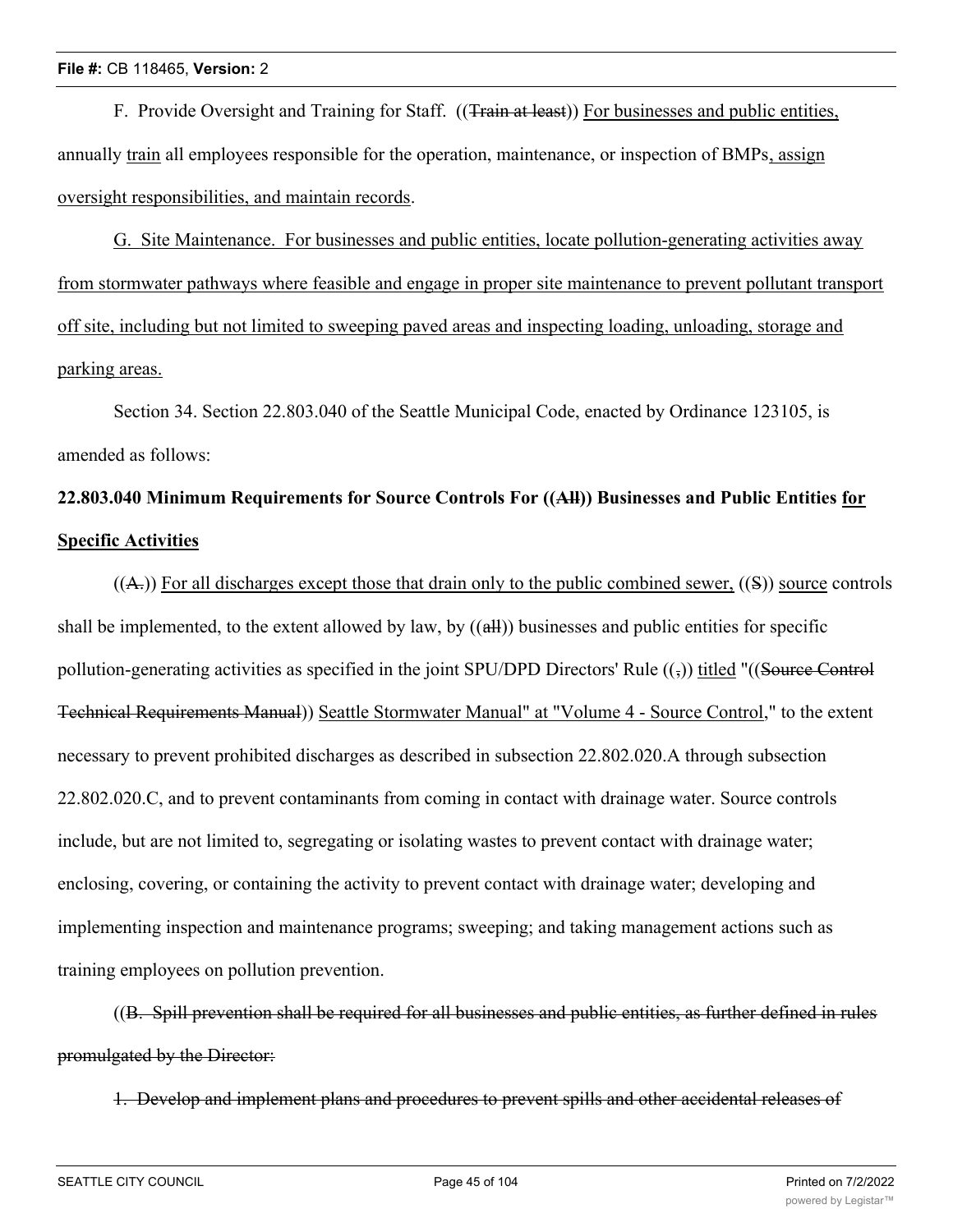materials that may contaminate drainage water. This requirement may be satisfied by a Stormwater Pollution Prevention Plan prepared in compliance with an NPDES industrial stormwater permit for the site; and

2. Implement procedures for immediate containment and other appropriate action regarding spills and other accidental releases to prevent contamination of drainage water; and

3. Provide necessary containment and response equipment on-site, and training of personnel regarding the procedures and equipment to be used.))

Section 35. Section 22.805.020 of the Seattle Municipal Code, enacted by Ordinance 123105, is amended as follows:

#### **22.805.020 Minimum Requirements for All Projects**

A. Minimum Requirements for Maintaining Natural Drainage Patterns. For all projects, natural drainage patterns shall be maintained and discharges shall occur at the natural location to the maximum extent feasible and consistent with subsection 22.805.020.B. Drainage water discharged from the site shall not cause a significant adverse impact to receiving waters or down-gradient properties. Drainage water retained or infiltrated on the site shall not cause significant adverse impact to up-gradient or down-gradient properties.

B. Minimum Requirements for Discharge Point. The discharge point for drainage water from each site shall be selected using criteria that shall include, but not be limited to, preservation of natural drainage patterns and whether the capacity of the drainage system is adequate for the flow rate and volume. For those projects meeting the drainage review threshold, the proposed discharge point shall be identified in the drainage control plan required by this subtitle, for review and approval or disapproval by the Director.

C. Minimum Requirements for Flood-prone Areas. On sites within flood-prone areas, responsible parties are required to employ procedures to minimize the potential for flooding on the site and to minimize the potential for the project to increase the risk of floods on adjacent or nearby properties. Flood control measures shall include those set forth in other titles of the Seattle Municipal Code and rules promulgated thereunder, including, but not limited to, Chapter 23.60 (Shoreline ((Master Program)) District), Chapter 25.06 (Floodplain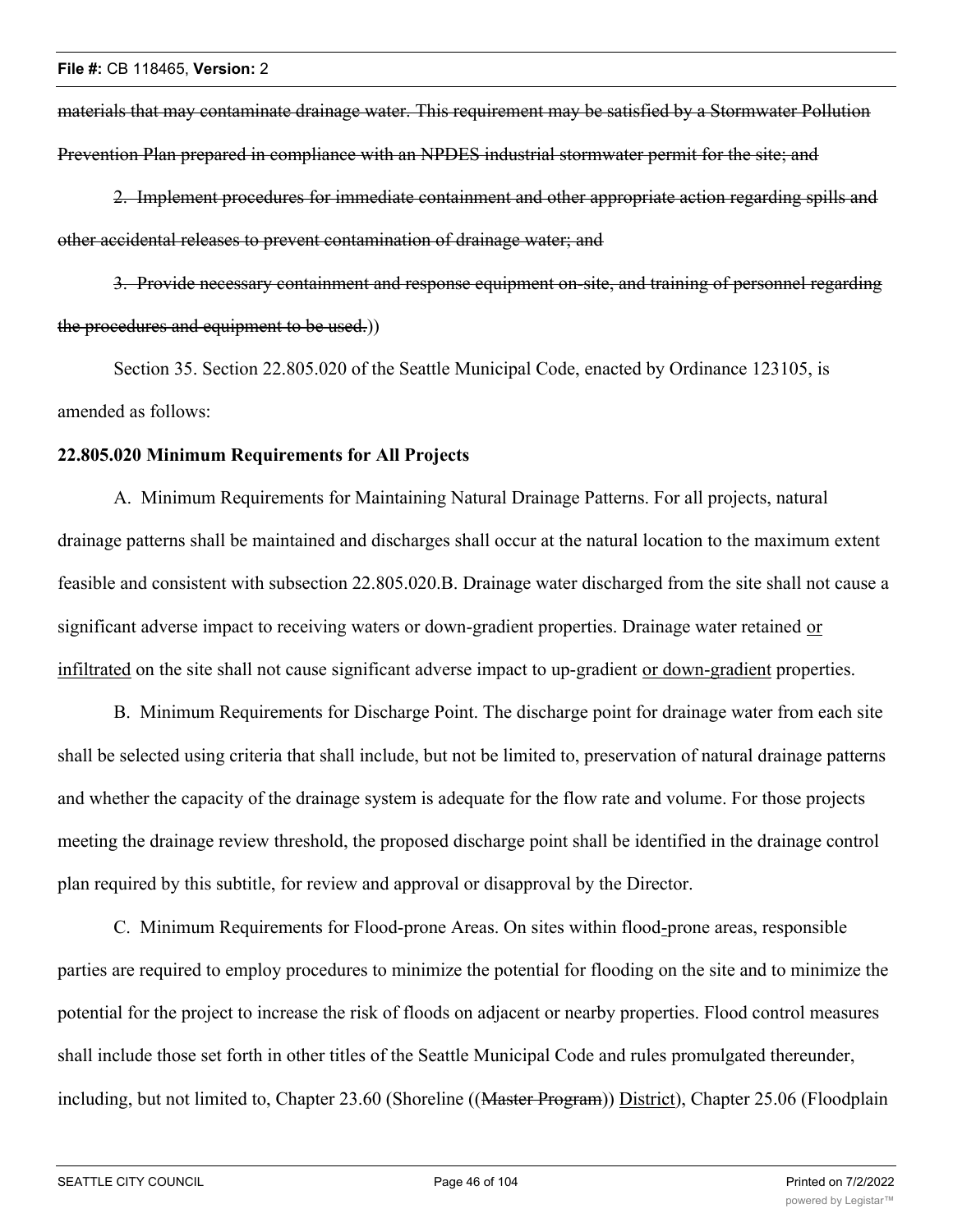Development), and Chapter 25.09 (Environmentally Critical Areas) of the Seattle Municipal Code.

D. Minimum Requirements for Construction Site Stormwater Pollution Prevention Control. Temporary and permanent construction controls shall be used to accomplish the following minimum requirements. All projects are required to meet each of the elements below or document why an element is not applicable. Additional controls may be required by the Director when minimum controls are not sufficient to prevent erosion or transport of sediment or other pollutants from the site.

1. Mark Clearing Limits and Environmentally Critical Areas. Within the boundaries of the project site and prior to beginning land disturbing activities, including clearing and grading, clearly mark all clearing limits, easements, setbacks, all environmentally critical areas and their buffers, and all trees  $(\frac{1}{2})$  and drainage courses that are to be preserved within the construction area.

2. Retain Top Layer. Within the boundaries of the project site, the duff layer, topsoil, and native vegetation, if there is any, shall be retained in an undisturbed state to the maximum extent feasible. If it is not feasible to retain the top layer in place, it should be stockpiled on-site, covered to prevent erosion, and replaced immediately upon completion of the ((ground)) land disturbing activities to the maximum extent feasible.

3. Establish Construction Access. Limit construction vehicle access, whenever possible, to one route. Stabilize access points and minimize tracking sediment onto public roads. Promptly remove any sediment tracked off site.

4. Protect Downstream Properties and Receiving Waters. Protect properties and receiving waters downstream from the development sites from erosion due to increases in the volume, velocity, and peak flow rate of drainage water from the project site. If it is necessary to construct flow control facilities to meet this requirement, these facilities shall be functioning prior to implementation of other land disturbing activity. If permanent infiltration ((ponds)) facilities are used to control flows during construction, these facilities shall be protected from siltation during the construction phase of the project.

5. Prevent Erosion and Sediment Transport from the Site. Pass all drainage water from disturbed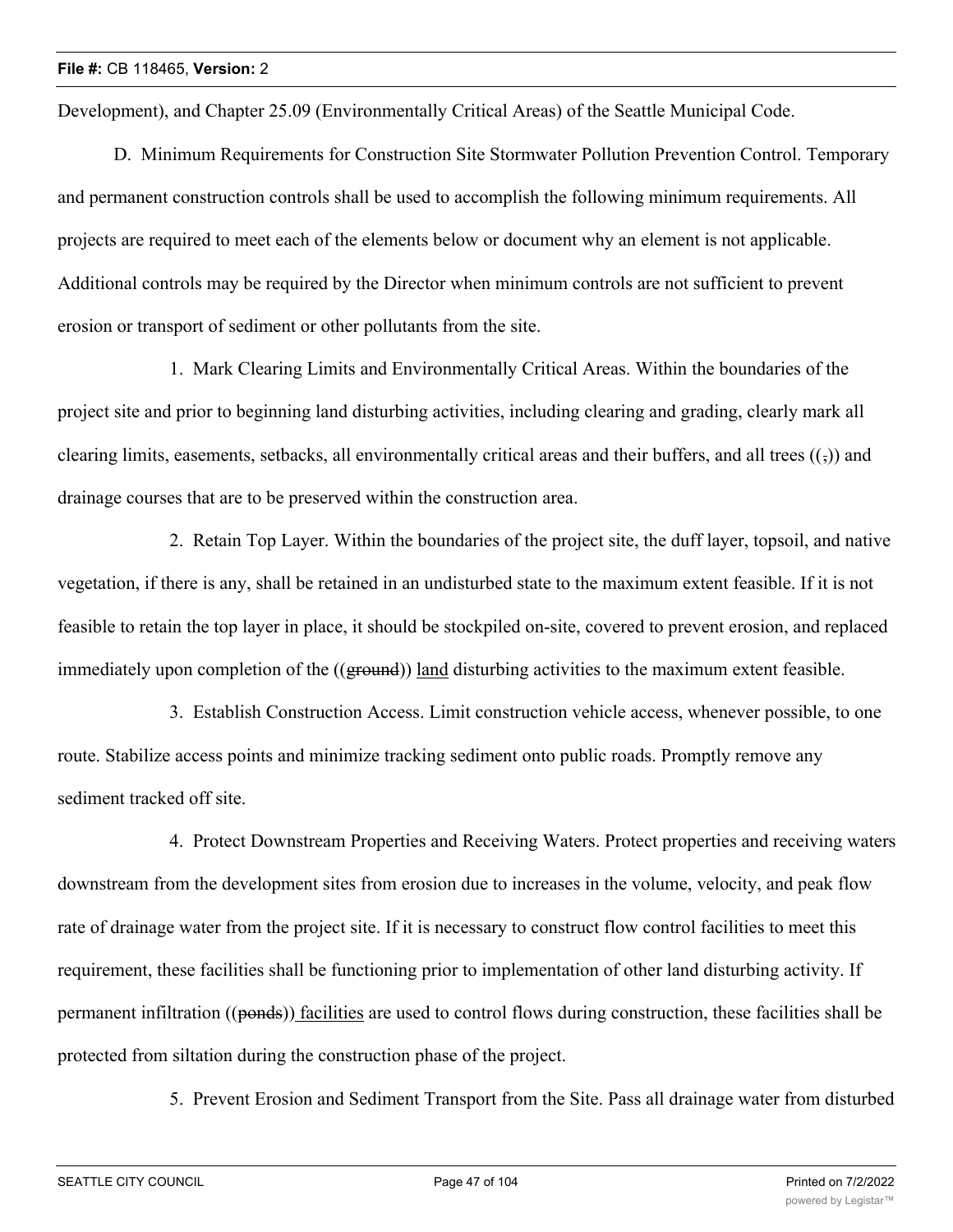areas through a sediment trap, sediment pond, or other appropriate sediment removal BMP before ((leaving)) the water leaves the site or prior to discharge to an infiltration facility. Sediment controls intended to trap sediment on site shall be constructed as one of the first steps in grading and shall be functional before other land disturbing activities take place. BMPs intended to trap sedimentation shall be located in a manner to avoid interference with the movement of juvenile salmonids attempting to enter off-channel areas or drainages.

6. Prevent Erosion and Sediment Transport from the Site by Vehicles. Whenever construction vehicle access routes intersect paved roads, the transport of sediment onto the paved road shall be minimized. If sediment is transported onto a paved road surface, the roads shall be cleaned thoroughly at the end of each day. Sediment shall be removed from paved roads by shoveling or sweeping and shall be transported to a controlled sediment disposal area. If sediment is tracked off site, roads shall be cleaned thoroughly at the end of each day, or at least twice daily during wet weather. Street washing is allowed only after sediment is removed, and street wash wastewater shall be prevented from entering the ((public)) drainage system and receiving waters.

7. Stabilize Soils. Prevent on-site erosion by stabilizing all exposed and unworked soils, including stock piles and earthen structures such as dams, dikes, and diversions. From October 1 to April 30, no soils shall remain exposed and unworked for more than two days. From May 1 to September 30, no soils shall remain exposed for more than seven days. Soils shall be stabilized at the end of the shift before a holiday or weekend if needed based on the weather forecast. Soil stockpiles shall be stabilized from erosion, protected with sediment trapping measures, and be located away from storm drain inlets, waterways, and drainage channels. Before the completion of the project, permanently stabilize all exposed soils that have been disturbed during construction.

8. Protect Slopes. Erosion from slopes shall be minimized. Cut and fill slopes shall be designed and constructed in a manner that will minimize erosion. Off-site stormwater run-on or groundwater shall be diverted away from slopes and undisturbed areas with interceptor dikes, pipes, and/or swales. Pipe slope drains or protected channels shall be constructed at the top of slopes to collect drainage and prevent erosion.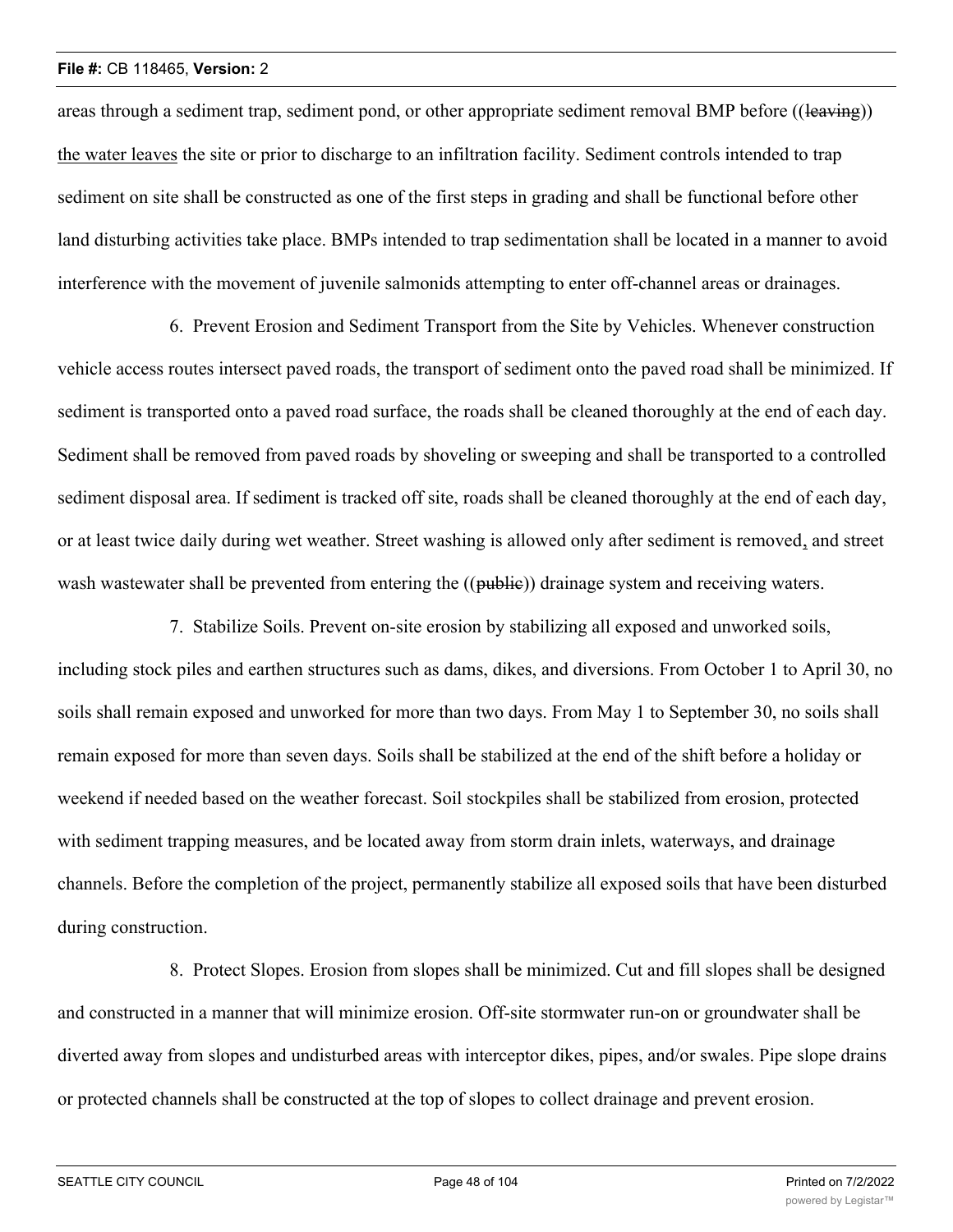Excavated material shall be placed on the uphill side of trenches, consistent with safety and space considerations. Check dams shall be placed at regular intervals within constructed channels that are cut down a slope.

9. Protect Storm Drains. Prevent sediment from entering all storm drains, including ditches that receive drainage water from the project. Storm drain inlets protection devices shall be cleaned or removed and replaced as recommended by the product manufacturer, or more frequently if required to prevent failure of the device or flooding. Storm drain inlets made operable during construction shall be protected so that drainage water does not enter the drainage system without first being filtered or treated to remove sediments. Storm drain inlet protection devices shall be removed at the conclusion of the project. When manufactured storm drain inlet protection devices are not feasible, inlets and catch basins must be cleaned as necessary to prevent sediment from entering the drainage control system.

10. Stabilize Channels and Outlets. All temporary on-site drainage systems shall be designed, constructed, and stabilized to prevent erosion. Stabilization shall be provided at the outlets of all drainage systems that is adequate to prevent erosion of outlets, adjacent stream banks, slopes, and downstream reaches.

11. Control Pollutants. Measures shall be taken to control potential pollutants ((that include, but are not)) and shall include, but not be limited to, the following measures:

a. All pollutants, including sediment, waste materials, and demolition debris, that occur onsite shall be handled and disposed of in a manner that does not cause contamination of drainage water and (( per)) pursuant to all applicable disposal laws.

b. Containment, cover, and protection from vandalism shall be provided for all chemicals, liquid products, petroleum products, and other materials that have the potential to pose a threat to human health or the environment.

c. On-site fueling tanks shall include secondary containment.

d. Maintenance, fueling, and repair of heavy equipment and vehicles involving oil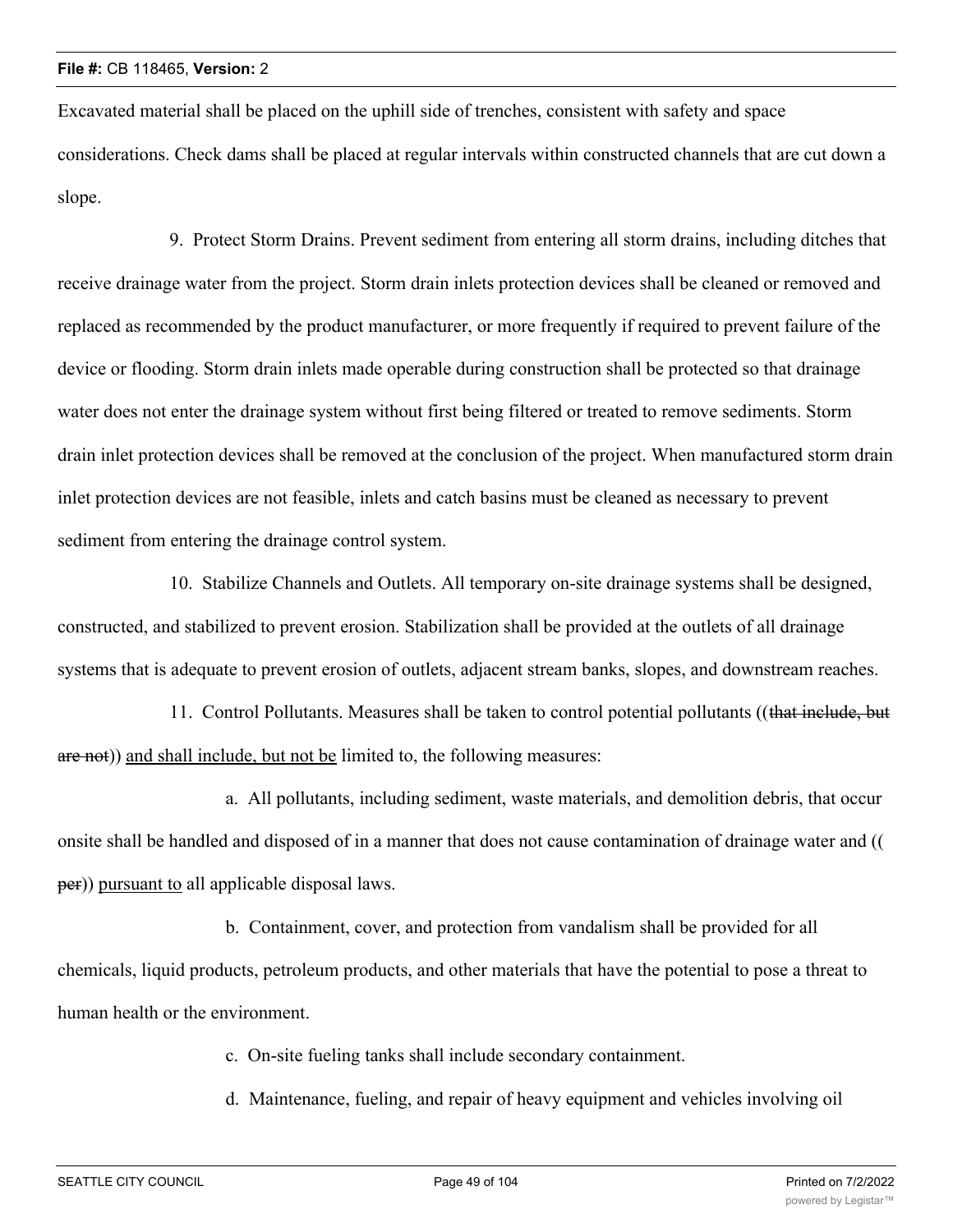incident.

changes, hydraulic system drain down, solvent and de-greasing cleaning operations, fuel tank drain down and removal, and other activities which may result in discharge or spillage of pollutants to the ground or into drainage water runoff shall be conducted using spill prevention and control measures.

e. Contaminated surfaces shall be cleaned immediately following any discharge or spill

f. Wheel wash or tire bath wastewater shall be discharged to a separate on-site treatment system that prevents discharge to surface water, such as closed-loop recirculation or upland application, or to the sanitary sewer or combined sewer system with approval of the Director of SPU. Temporary discharges or connections to the public sanitary and combined sewers shall be made in accordance with Chapter 21.16 (Side Sewer Code).

g. Application of fertilizers and pesticides shall be conducted in a manner and at application rates that will not result in loss of chemical to drainage water. Manufacturers' label requirements for application rates and procedures shall be followed.

h. BMPs shall be used to prevent or treat contamination of drainage water by pHmodifying sources. These sources include, but are not limited to, bulk cement, cement kiln dust, fly ash, new concrete washing and curing waters, waste streams generated from concrete grinding and sawing, exposed aggregate processes, and concrete pumping and mixer washout waters. Construction site operators may be required to adjust the pH of drainage water if necessary to prevent a violation of water quality standards. Construction site operators must obtain written approval from Ecology prior to using chemical treatment other than carbon dioxide (CO2) or dry ice to adjust pH.

12. Control Dewatering. When dewatering devices discharge on site,  $((\Theta F))$  to a public drainage system, or to the public combined sewer, dewatering devices shall discharge into a sediment trap, sediment pond, gently sloping vegetated area of sufficient length to remove sediment contamination, or other sediment removal BMP. Foundation, vault, and trench dewatering waters must be discharged into a controlled drainage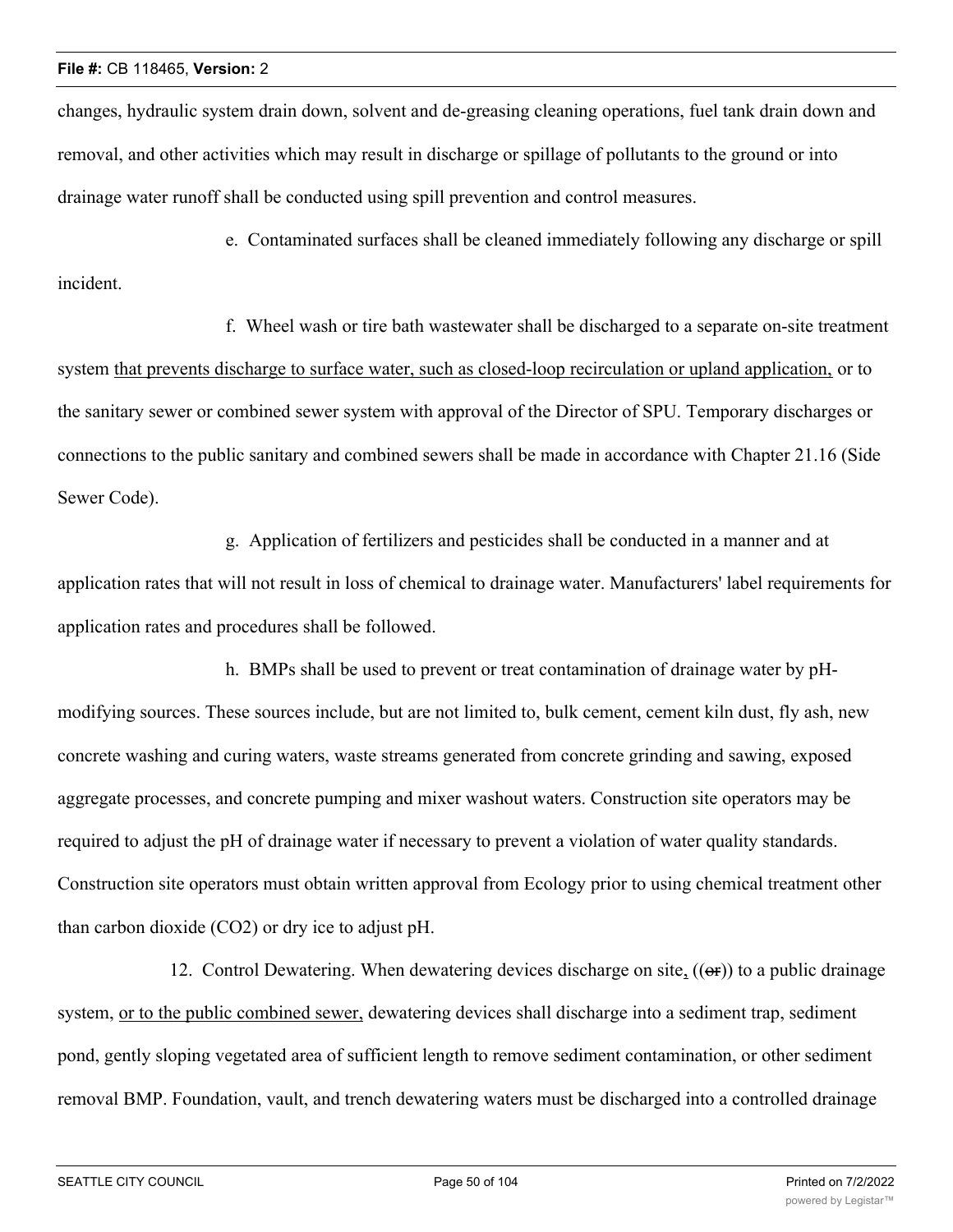system prior to discharge to a sediment trap or sediment pond. Clean, non-turbid dewatering water, such as well -point ((ground water)) groundwater, that is discharged to systems tributary to state surface waters must not cause erosion or flooding. Highly turbid or contaminated dewatering water shall be handled separately from drainage water. For any project with an excavation depth of 12 feet or more below the existing grade and for all large projects, dewatering flows must be determined and it must be verified that there is sufficient capacity in the public drainage system and public combined sewer prior to discharging.

13. Maintain BMPs. All temporary and permanent erosion and sediment control BMPs shall be maintained and repaired as needed to assure continued performance of their intended function. All temporary erosion and sediment controls shall be removed within five days after final site stabilization is achieved or after the temporary controls are no longer needed, whichever is later. Trapped sediment shall be removed or stabilized on site. Disturbed soil areas resulting from removal shall be permanently stabilized.

14. Inspect BMPs. BMPs shall be periodically inspected. For projects with 5,000 square feet or more of new plus replaced ((impervious)) hard surface or 7,000 square feet or more of land disturbing activity, site inspections shall be conducted by a Certified Erosion and Sediment Control Lead who shall be identified (( in the Construction Stormwater Control Plan)) prior to construction and shall be present on-site or on-call at all times.

15. Execute Construction Stormwater Control Plan. Construction site operators shall maintain, update, and implement their Construction Stormwater Control Plan. Construction site operators shall modify their Construction Stormwater Control Plan to maintain compliance whenever there is a change in design, construction, operation, or maintenance at the site that has, or could have, a significant effect on the discharge of pollutants to waters of the state.

16. Minimize Open Trenches. In the construction of underground utility lines, where feasible, no more than 150 feet of trench shall be opened at one time, unless soil is replaced within the same working day, and where consistent with safety and space considerations, excavated material shall be placed on the uphill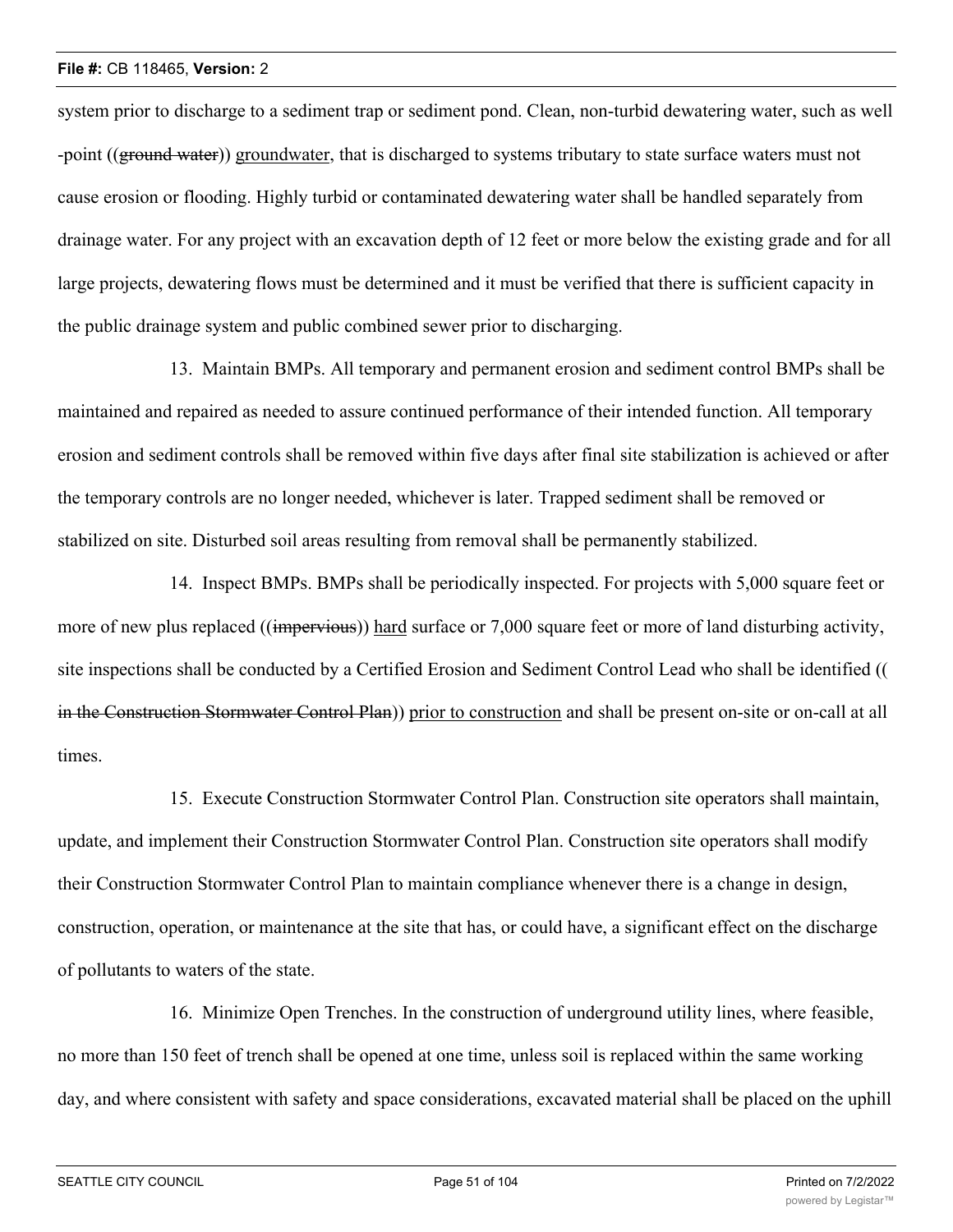side of trenches. Trench dewatering devices shall discharge into a sediment trap or sediment pond.

17. Phase the Project. Development projects shall be phased to the maximum extent feasible in order to minimize the amount of land disturbing activity occurring at the same time and shall take into account seasonal work limitations.

18. Install ((Permanent)) Flow Control and Water Quality Facilities. Development projects required to comply with Section 22.805.080 (Minimum Requirements for Flow Control) or Section 22.805.090 (Minimum Requirements for Treatment) shall install permanent flow control and water quality facilities to prevent erosion or transport of sediment or other pollutants from the site during construction.

19. Protect Stormwater BMPs

a. Protect all stormwater BMPs from sedimentation through installation and maintenance of erosion and sediment control BMPs. Restore the BMPs to their fully functioning condition if they accumulate sediment during construction. Restoring the stormwater BMP must include removal of sediment and any sediment-laden stormwater BMP soils, and replacing the removed soils with soils meeting the design specification.

b. Prevent compacting on-site BMPs by excluding construction equipment and foot traffic. Protect completed lawn and landscaped areas from compaction due to construction equipment.

c. Control erosion and avoid introducing sediment from surrounding land uses onto permeable pavements. Do not allow muddy construction equipment on the base material or pavement. Do not allow sediment-laden runoff onto permeable pavements or base materials.

d. Permeable pavements fouled with sediments or no longer passing an initial infiltration test must be cleaned until infiltrating per design or replaced.

e. Keep all heavy equipment off existing soils under on-site BMPs that have been

excavated to final grade, to retain the infiltration rate of the soils.

((E. Minimum Requirement to Amend Soils. Prior to completion of the project all new, replaced, and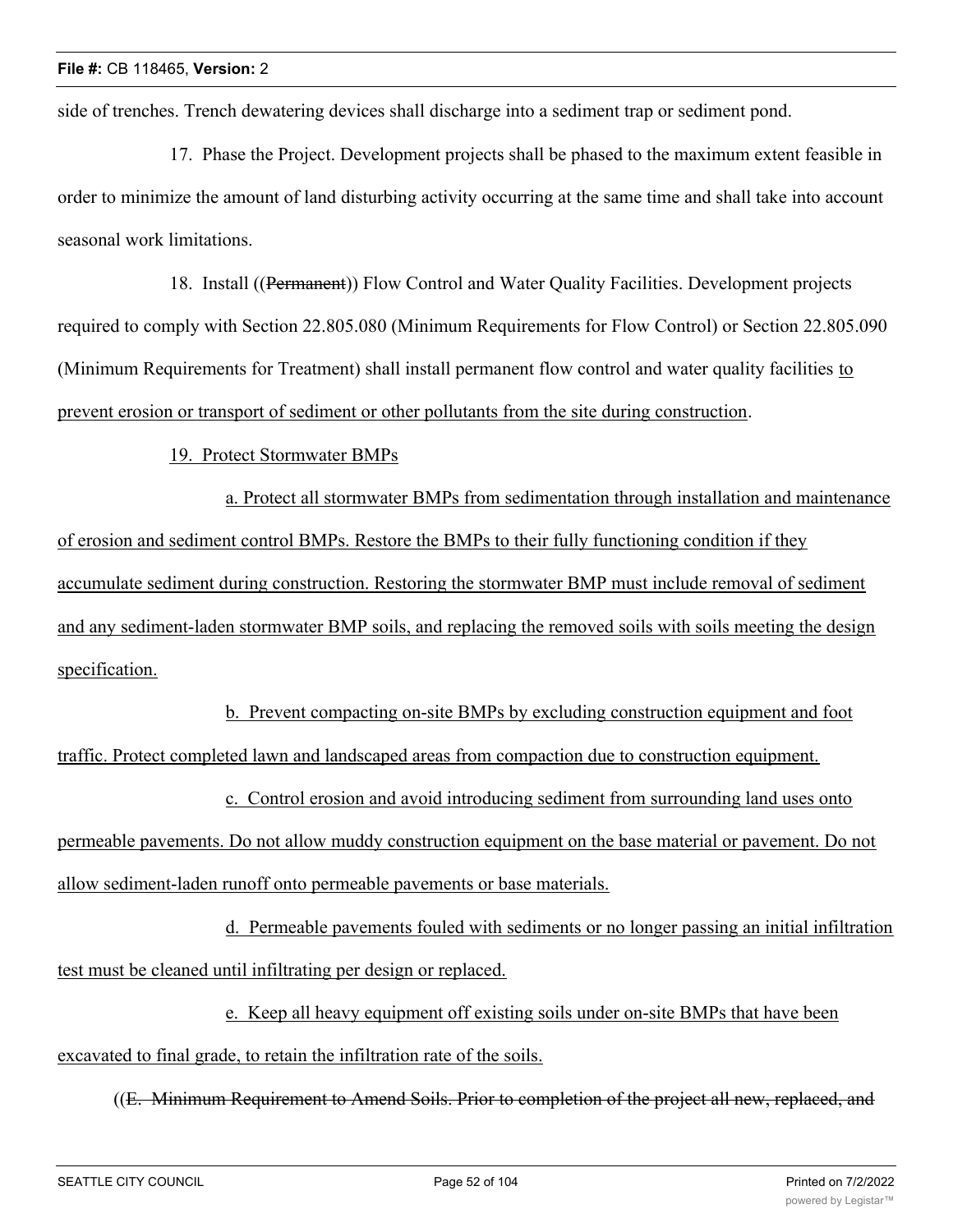disturbed topsoil shall be amended with organic matter per rules promulgated by the Director to improve onsite management of drainage water flow and water quality.

F. Implement Green Stormwater Infrastructure. All Single-family residential projects and all other projects with 7,000 square feet or more of land disturbing activity or 2,000 square feet or more of new plus replaced impervious surface must implement green stormwater infrastructure to infiltrate, disperse, and retain drainage water onsite to the maximum extent feasible without causing flooding, landslide, or erosion impacts.))

((G)) E. Protect Wetlands. All projects discharging into a wetland or its buffer, either directly or indirectly through a drainage system, shall prevent impacts to wetlands that would result in a net loss of functions or values.

 $((H))$  F. Protect Streams and Creeks. All projects, including projects discharging directly to a stream or creek, or to a drainage system that discharges to a stream or creek, shall maintain the water quality in any affected stream or creek by selecting, designing, installing, and maintaining temporary and permanent controls.

((I)) G. Protect Shorelines. All projects discharging directly or indirectly through a drainage system into the shoreline district as defined in Chapter 23.60 shall prevent impacts to water quality and stormwater quantity that would result in a net loss of shoreline ecological functions as defined in WAC 173-26-020(13)  $((+1))$ .

((J)) H. Ensure Sufficient Capacity. All large projects, all projects with an excavation depth of 12 feet or more below the existing grade, and all projects with an excavation depth of less than 12 feet located in an area expected to have shallow groundwater depths, shall ensure that sufficient capacity exists in the public drainage system and public combined sewer to carry existing and anticipated loads, including any flows from dewatering activities. Capacity analysis shall extend to at least 1/4-mile from the discharge point of the site. Sites at which there is insufficient capacity may be required to install a flow control facility or improve the drainage system or public combined sewer to accommodate flow from the site. Unless approved otherwise by the Director as necessary to meet the purposes of this subtitle:

1. Capacity analysis for discharges to the public drainage system shall be based on peak flows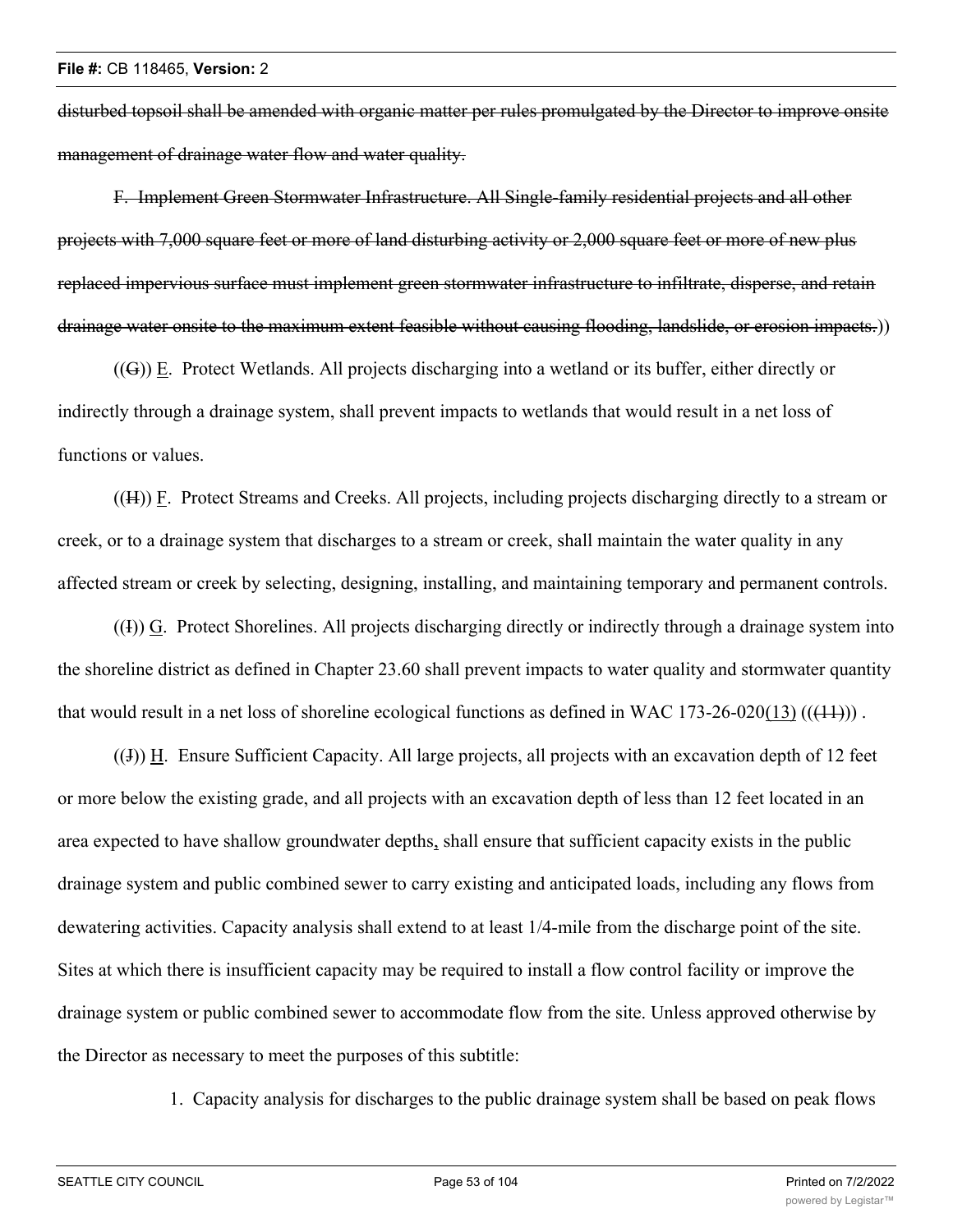with a 4  $((\frac{9}{6}))$  percent annual probability (25-year recurrence interval); and

2. Capacity analysis for discharges to the public combined sewer shall be based on peak flows with a 20  $((\frac{9}{9})$  percent annual probability (5-year recurrence interval).

 $((K))$  I. Install Source Control BMPs. Source control BMPs shall be installed for specific pollutiongenerating activities as specified in the joint SPU/DPD Directors' Rule  $((\xi))$  titled "((Source Control Technical Requirements Manual)) Seattle Stormwater Manual" at "Volume 4 - Source Control," to the extent necessary to prevent prohibited discharges as described in Section 22.802.020  $((\tau))$  and to prevent contaminants from coming in contact with drainage water. This requirement applies to the pollution-generating activities that are stationary or occur in one primary location and to the portion of the site being developed. Examples of installed source controls include, but are not limited to, the following:

1. A roof, awning, or cover erected over the pollution-generating activity area;

2. Ground surface treatment in the pollution-generating activity area to prevent interaction with, or breakdown of, materials used in conjunction with the pollution-generating activity;

3. Containment of drainage from the pollution-generating activity to a closed sump or tank. Contents of such a sump or tank must be pumped or hauled by a waste handler, or treated prior to discharge to a public drainage system.

4. Construct a berm or dike to enclose or contain the pollution-generating activities;

5. Direct drainage from containment area of pollution-generating activity to a closed sump or tank for settling and appropriate disposal, or treat prior to discharging to a public drainage system;

6. Pave, treat, or cover the containment area of pollution-generating activities with materials that will not interact with or break down in the presence of other materials used in conjunction with the pollution-generating activity; and

7. Prevent precipitation from flowing or being blown onto containment areas of pollutiongenerating activities.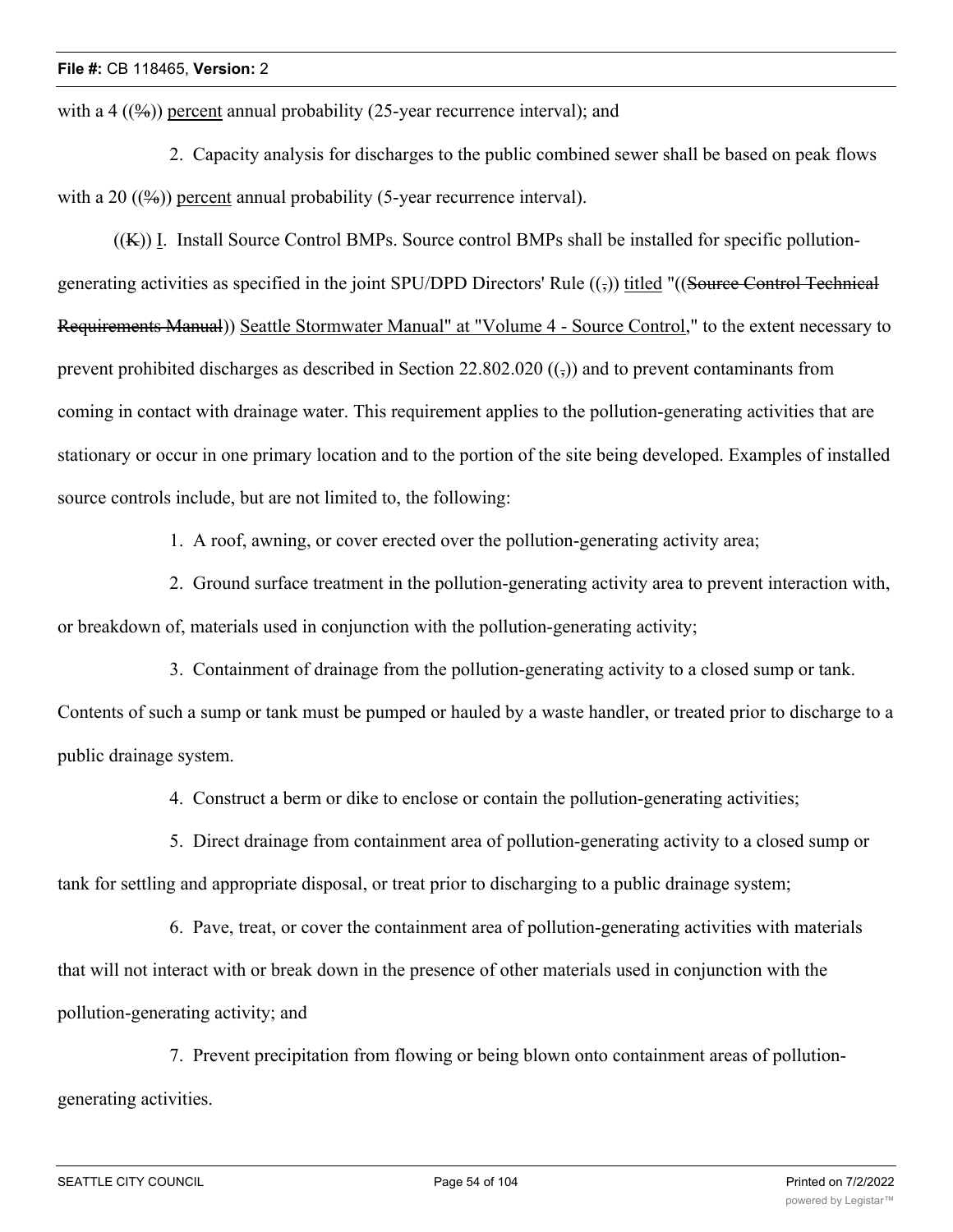$((E))$  J. Do not obstruct watercourses. Watercourses shall not be obstructed.

((M)) K. Comply with Side Sewer Code.

1. All privately owned and operated drainage control facilities or systems, whether or not they discharge to a public drainage system or public combined sewer, shall be considered side sewers and subject to Chapter 21.16 (Side Sewer Code), SPU Director's Rules promulgated under Title 21, and the design and installation specifications and permit requirements of SPU and DPD for side sewer and drainage systems.

2. Side sewer permits and inspections shall be required for constructing, capping, altering, or repairing privately owned and operated drainage systems as provided for in Chapter 21.16. When the work is ready for inspection, the permittee shall notify the Director ((of DPD)). If the work is not constructed according to the plans approved under this subtitle, Chapter 21.16, the SPU Director's Rules promulgated under Title 21, and SPU and DPD design and installation specifications, then ((SPU, after consulting with DPD,)) the Director may issue a stop work order under Chapter 22.808 and require modifications as provided for in this subtitle and Chapter 21.16.

Section 36. Section 22.805.030 of the Seattle Municipal Code, enacted by Ordinance 123105, is amended as follows:

#### **22.805.030 Minimum Requirements for Single-Family Residential Projects**

A. Soil Amendment. Retain and protect undisturbed soil in areas not being developed, and prior to completion of the project, amend all new, replaced, and disturbed topsoil (including construction lay-down areas) with organic matter to the extent required by and in compliance with the rules promulgated by the Director.

B. On-site Stormwater Management. ((All single)) Single-family residential projects shall ((implement green stormwater infrastructure to the maximum extent feasible)) meet the Minimum Requirements for On-site Stormwater Management contained in Section 22.805.070, to the extent allowed by law, if:

1. For a project on a lot most recently created, adjusted, altered, or otherwise amended by a plat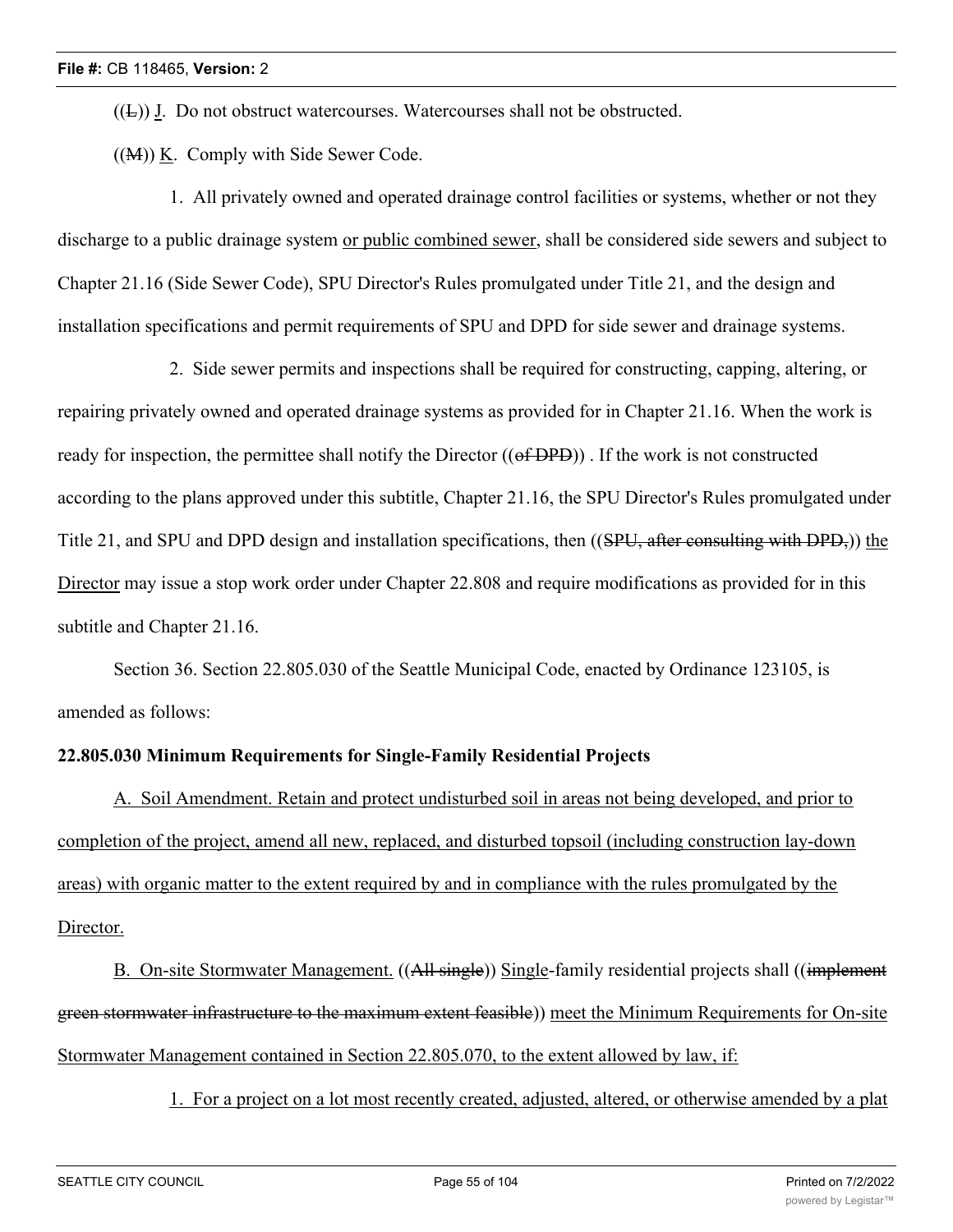or other lawful document recorded with the King County Recorder on or after January 1, 2016, and where that document either created the lot or reduced the size of the lot, either the total new plus replaced hard surface is 750 square feet or more or land disturbing activity is 7,000 square feet or more; or

2. For any other project, either the total new plus replaced hard surface is 1,500 square feet or the land disturbing activity is 7,000 square feet or more.

Section 37. Section 22.805.040 of the Seattle Municipal Code, enacted by Ordinance 123105, is amended as follows:

## **22.805.040 Minimum Requirements for Trail and Sidewalk Projects**

A. Soil Amendment. Retain and protect undisturbed soil in areas not being developed, and prior to completion of the project, amend all new, replaced, and disturbed topsoil (including construction lay-down areas) with organic matter to the extent required by and in compliance with the rules promulgated by the Director.

B. On-site Stormwater Management. All trail and sidewalk projects with 2,000 square feet or more of new plus replaced ((impervious)) hard surface or 7,000 square feet or more of land disturbing activity shall (( implement green stormwater infrastructure to the maximum extent feasible)) meet the Minimum Requirements for On-site Stormwater Management contained in Section 22.805.070, to the extent allowed by law.

Section 38. Section 22.805.050 of the Seattle Municipal Code, amended by Ordinance 124758, is amended as follows:

### **22.805.050 Minimum Requirements for Parcel-Based Projects**

A. Soil Amendment. Retain and protect undisturbed soil in areas not being developed, and prior to completion of the project, amend all new, replaced, and disturbed topsoil (including construction lay-down areas) with organic matter to the extent required by and in compliance with the rules promulgated by the Director.

B. On-site Stormwater Management. Parcel-based projects shall meet the Minimum Requirements for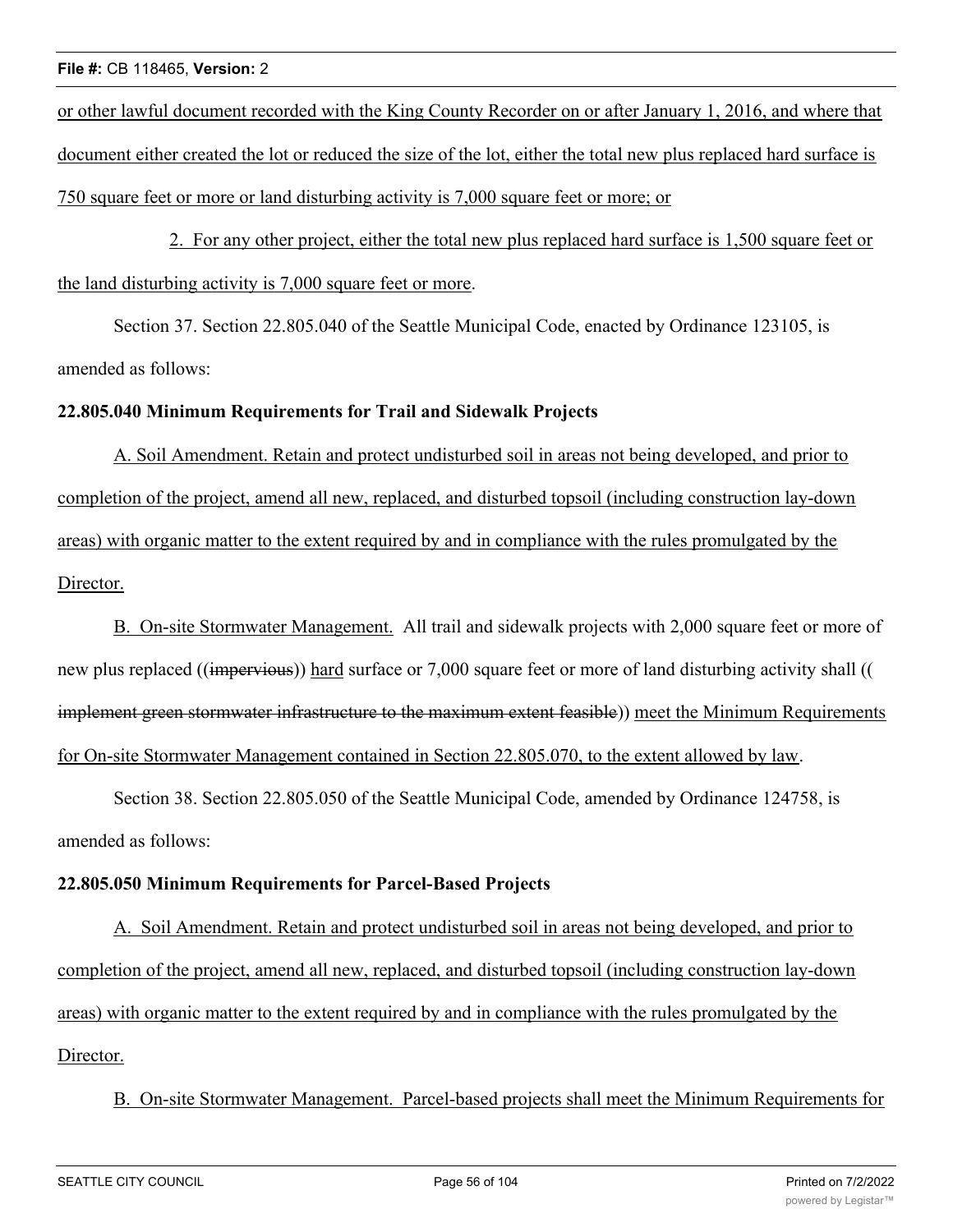On-site Stormwater Management contained in Section 22.805.070, to the extent allowed by law, if:

1. For a project on a lot most recently created, adjusted, altered, or otherwise amended by a plat or other lawful document recorded with the King County Recorder on or after January 1, 2016, and where that document either created the lot or reduced the size of the lot, either the total new plus replaced hard surface is 750 square feet or more or land disturbing activity is 7,000 square feet or more; or

2. For any other project, either the total new plus replaced hard surface is 1,500 square feet or more or the land disturbing activity is 7,000 square feet or more.

((A)) C. Flow Control. Parcel-based projects shall meet the minimum requirements for flow control contained in Section 22.805.080, to the extent allowed by law, as prescribed below.

1. Discharges to Wetlands. Parcel-based projects discharging into a wetland or to the drainage basin of a wetland shall comply with subsection 22.805.080.B.1 (Wetland Protection Standard) if:  $((.)$ 

a. The total new plus replaced ((impervious)) hard surface is 5,000 square feet or more;

or

b. The project converts  $3/4$  ((-)) acres or more of ((native)) vegetation to lawn or landscaped areas, and from ((which)) the project there is a surface discharge into a natural or man-made conveyance system from the site; or

c. The project converts 2.5 acres or more of native vegetation to pasture, and from (( which)) the project there is a surface discharge into a natural or man-made conveyance system from the site.

2. Discharges to Listed Creek Basins. Parcel-based projects discharging into Blue Ridge Creek, Broadview Creek, Discovery Park Creek, Durham Creek, Frink Creek, Golden Gardens Creek, Kiwanis Ravine/Wolfe Creek, Licton Springs Creek, Madrona Park Creek, Mee-Kwa-Mooks Creek, Mount Baker Park Creek, Puget Creek, Riverview Creek, Schmitz Creek, Taylor Creek, or Washington Park Creek, or to the drainage basin of such creek, shall:

a. Comply with subsection 22.805.080.B.2 (Pre-developed Forested Standard) if the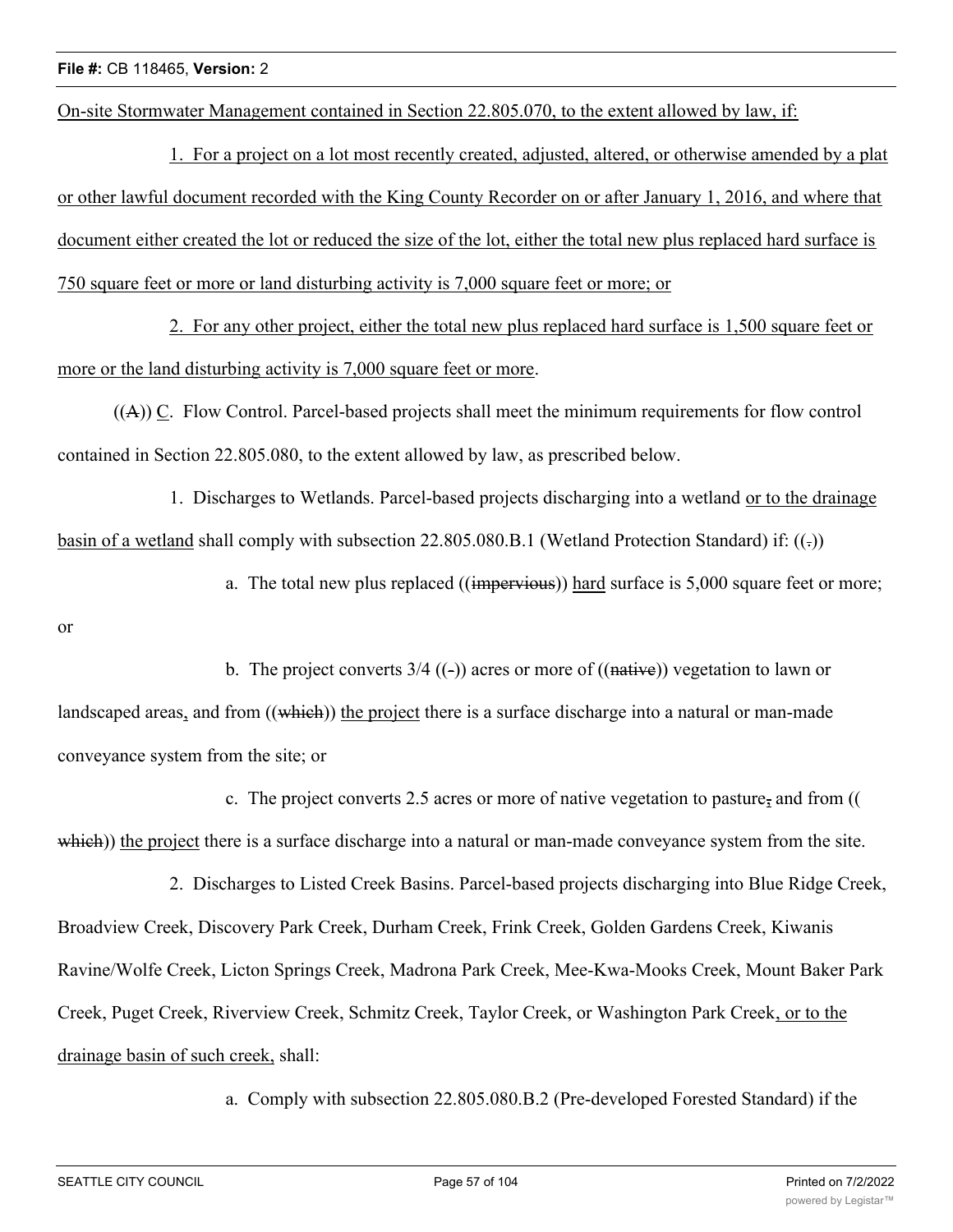existing ((impervious)) hard surface coverage is less than 35 percent and one or more of the following apply:

1) The project adds 5,000 square feet or more of new ((impervious)) hard surface and the total new plus replaced ((impervious)) hard surface is 10,000 square feet or more; or

2) The project converts 3/4 acres or more of ((native)) vegetation to lawn or landscaped areas, and from ((which)) the project there is a surface discharge into a natural or man-made conveyance system from the site; or

3) The project converts 2.5 acres or more of native vegetation to pasture, and from ((which)) the project there is a surface discharge into a natural or man-made conveyance system from the site; or

4) The project adds 5,000 square feet or more of new ((impervious)) hard surface and, through a combination of effective ((impervious)) hard surfaces and converted pervious surfaces, causes a 0.1 cubic feet per second increase in the 100-year recurrence interval flow frequency as estimated using a continuous model approved by the Director.

b. Comply with subsection 22.805.080.B.3 (Pre-developed Pasture Standard) if the criteria in subsection  $22.805.050\text{((A))}C.2$  a do not apply and the total new plus replaced ((impervious)) hard surface is 2,000 square feet or more.

3. Discharges to Non-listed Creek Basins. Parcel-based projects discharging into a creek not listed in subsection  $22.805.050\left(\frac{A}{C}\right)C.2$ , or to the drainage basin of such creek, shall:

a. Comply with subsection 22.805.080.B.2 (Pre-developed Forested Standard) if the existing land cover is forested and one or more of the following apply:

1) The project adds 5,000 square feet or more of new ((impervious)) hard surface and the total new plus replaced ((impervious)) hard surface is 10,000 square feet or more; or

2) The project converts  $3/4$  acres or more of  $((\text{native}))$  vegetation to lawn or landscaped areas, and from ((which)) the project there is a surface discharge into a natural or man-made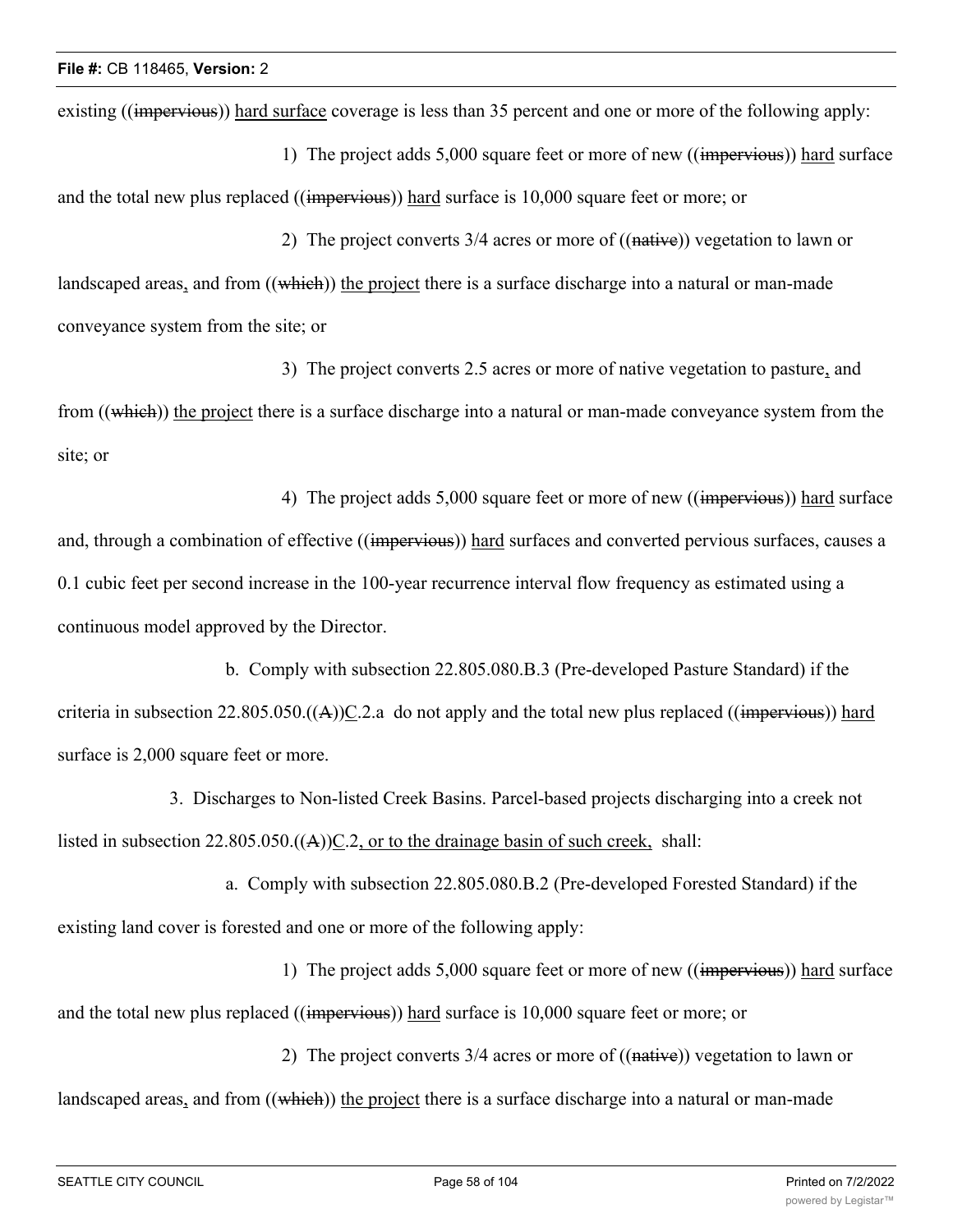conveyance system from the site; or

3) The project converts 2.5 acres or more of native vegetation to pasture, and from ((which)) the project there is a surface discharge into a natural or man-made conveyance system from the site; or

4) The project adds 5,000 square feet or more of new ((impervious)) hard surface and, through a combination of effective impervious surfaces and converted pervious surfaces, causes a 0.1 cubic feet per second increase in the 100-year recurrence interval flow frequency as estimated using a continuous model approved by the Director.

b. Comply with subsection 22.805.080.B.3 (Pre-developed Pasture Standard) if the criteria in subsection 22.805.050. $((A))\subseteq$ .3.a do not apply and the total new plus replaced  $((\text{impervious}))$  hard surface is 2,000 square feet or more.

4. Discharges to Small Lake Basins. Parcel-based projects discharging into Bitter Lake, Green Lake, or Haller Lake ((drainage basins)), or to the drainage basin of such lake, shall comply with subsection 22.805.080.B.4 (Peak Control Standard) if the total new plus replaced ((impervious)) hard surface is 2,000 square feet or more.

5. Discharges to Public Combined Sewer. Unless the Director of SPU has determined that the public combined sewer has sufficient capacity to carry existing and anticipated loads, parcel-based projects discharging into the public combined sewer or its basin shall comply with subsection 22.805.080.B.4 (Peak Control Standard) if the total new plus replaced ((impervious)) hard surface is 10,000 square feet or more.

6. Discharges to a Capacity-constrained System. In addition to applicable minimum requirements for flow control in subsection  $22.805.050\cdot((A))C.1$  through subsection  $22.805.050\cdot((A))C.5$ , parcel-based projects discharging into a capacity-constrained system or its basin shall also comply with subsection 22.805.080.B.4 (Peak Control Standard) if the total new plus replaced ((impervious)) hard surface is 2,000 square feet or more.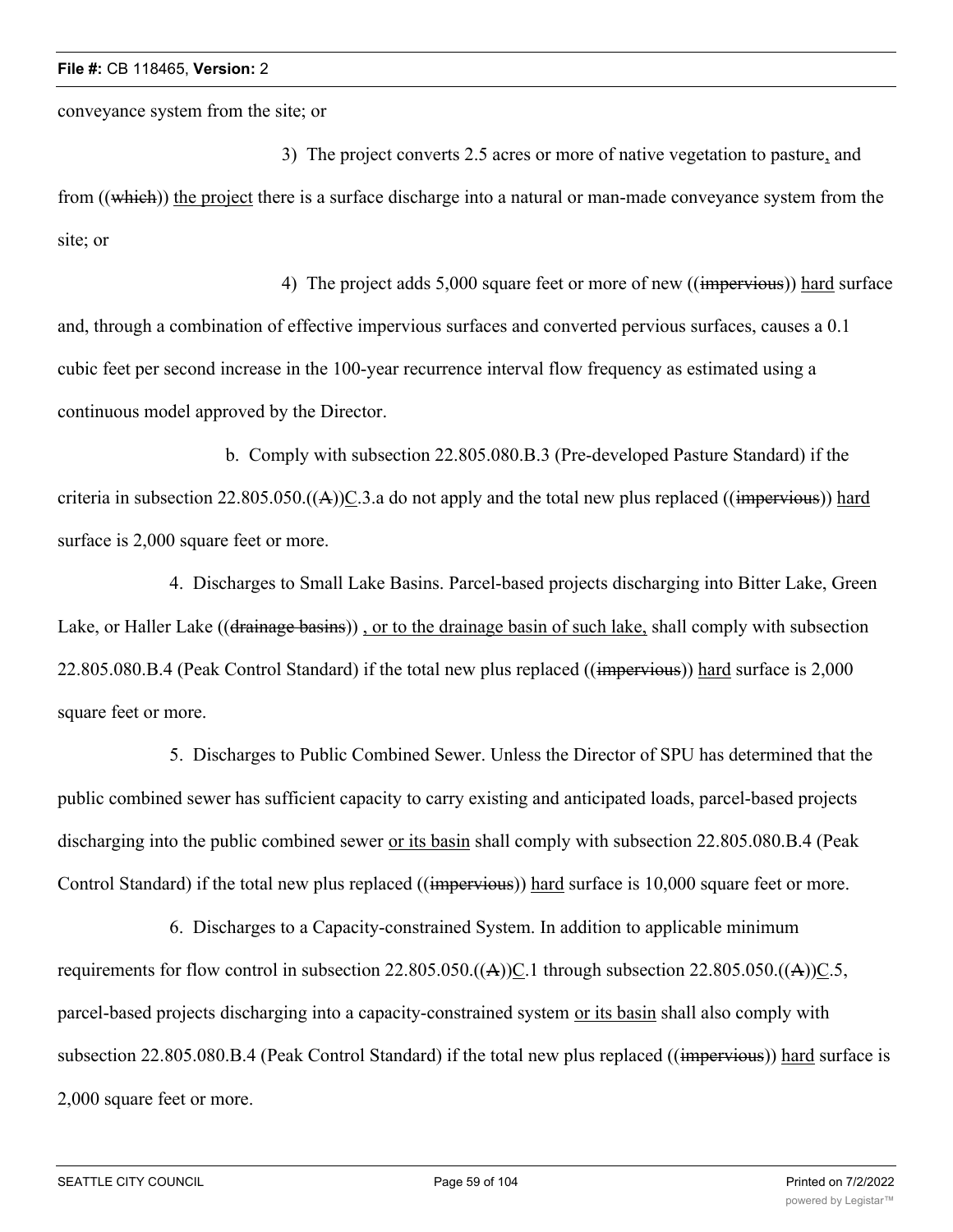7. Discharges from Groundwater. In addition to applicable minimum requirements for flow control in subsection 22.805.050.C.1 through subsection 22.805.050.C.6, parcel-based projects that will permanently discharge groundwater to a public drainage system or to a public combined sewer shall also comply with subsection 22.805.080.B.4 (Peak Control Standard) if the total new plus replaced hard surface is 2,000 square feet or more.

((B)) D. Treatment. Parcel-based projects not discharging to the public combined sewer shall comply with the minimum requirements for treatment contained in Section 22.805.090 for flows from the total new plus replaced pollution-generating hard surface and the new plus replaced pollution-generating pervious surface , to the extent allowed by law, if:

1. The total new plus replaced pollution-generating ((impervious)) hard surface is 5,000 square feet or more; or

2. The total new plus replaced pollution-generating pervious surfaces is  $3/4$  (( $\theta$ f an)) acres or more, and from ((which)) the project there is a surface discharge in a natural or man-made conveyance system from the site.

Section 39. Section 22.805.060 of the Seattle Municipal Code, last amended by Ordinance 124758, is amended as follows:

## **22.805.060 Minimum Requirements for Roadway Projects**

A. Soil Amendment. Retain and protect undisturbed soil in areas not being developed, and prior to completion of the project, amend all new, replaced, and disturbed topsoil (including construction lay-down areas) with organic matter to the extent required by and in compliance with the rules promulgated by the Director.

B. On-Site Stormwater Management. All roadway projects with 2,000 square feet or more of new plus replaced hard surface or 7,000 square feet or more of land disturbing activity shall meet the Minimum Requirements for On-site Stormwater Management contained in Section 22.805.070, to the extent allowed by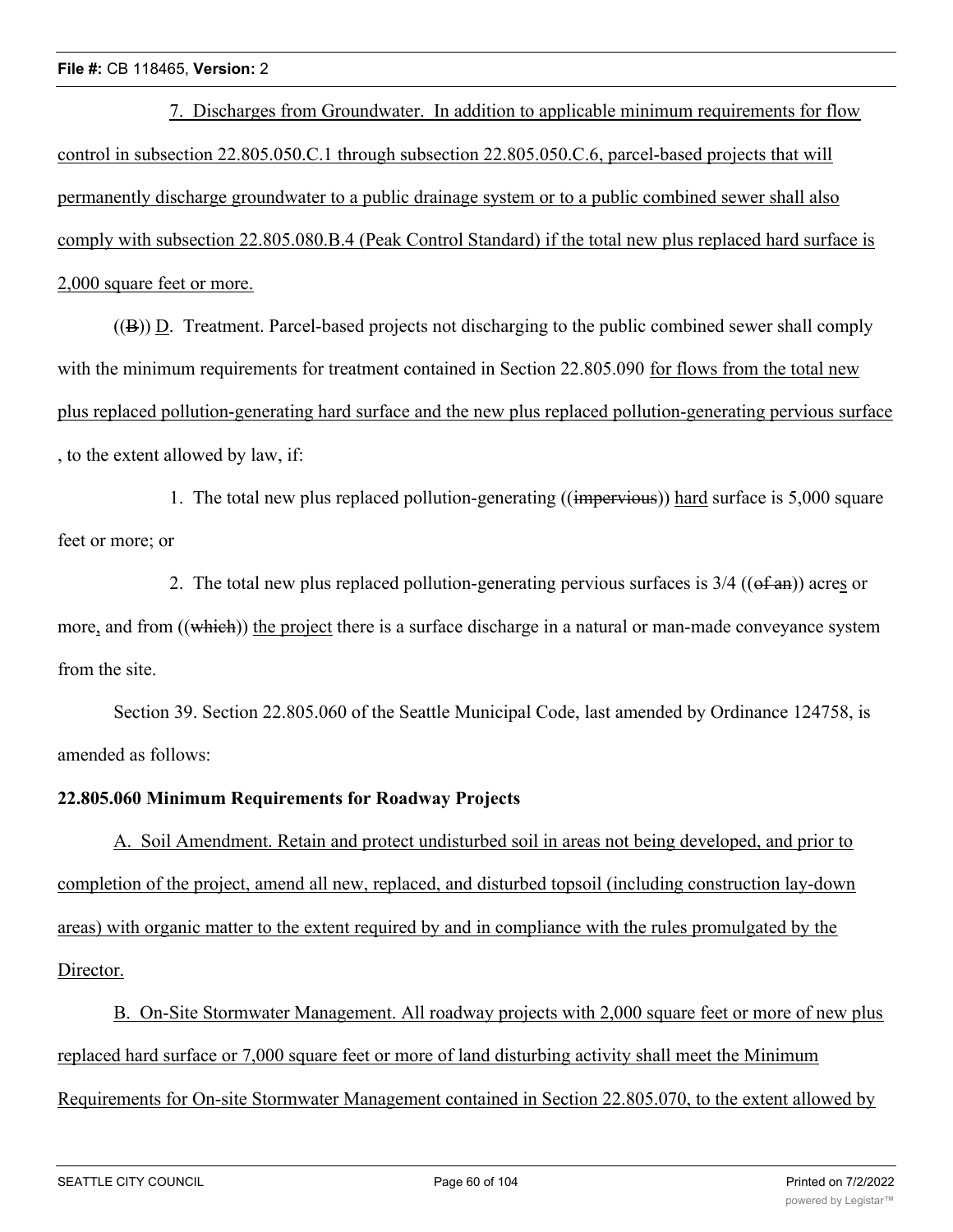law, except as provided in subsection 22.805.060.E.

((A)) C. Flow Control. Roadway projects shall meet the minimum requirements for flow control contained in Section 22.805.080, to the extent allowed by law, as prescribed below, except as provided in subsection 22.805.060.E.

1. Discharges to Wetlands. Roadway projects discharging into a wetland or to the drainage basin of a wetland shall comply with subsection 22.805.080.B.1 (Wetland Protection Standard) if:

a. The total new plus replaced ((impervious)) hard surface is 5,000 square feet or more;

or

b. The project converts  $3/4$  acres or more of  $((\text{native}))$  vegetation to lawn or landscaped areas, and from ((which)) the project there is a surface discharge into a natural or man-made conveyance system from the site; or

c. The project converts 2.5 acres or more of native vegetation to pasture and from (( which)) the project there is a surface discharge into a natural or man-made conveyance system from the site.

2. Discharges to Listed Creek Basins. Roadway projects discharging into Blue Ridge Creek, Broadview Creek, Discovery Park Creek, Durham Creek, Frink Creek, Golden Gardens Creek, Kiwanis Ravine/Wolfe Creek, Licton Springs Creek, Madrona Park Creek, Mee-Kwa-Mooks Creek, Mount Baker Park Creek, Puget Creek, Riverview Creek, Schmitz Creek, Taylor Creek, or Washington Park Creek, or to the drainage basin of such creek, shall:

a. Comply with subsection 22.805.080.B.2 (Pre-developed Forested Standard) if the existing ((impervious)) hard surface coverage is less than 35 percent and one or more of the following apply:

1) The project adds 5,000 square feet or more of new ((impervious)) hard surface and the total new plus replaced ((impervious)) hard surface is 10,000 square feet or more; or

2) The project converts  $3/4$  acres or more of  $((\text{native}))$  vegetation to lawn or landscaped areas, and from ((which)) the project there is a surface discharge into a natural or man-made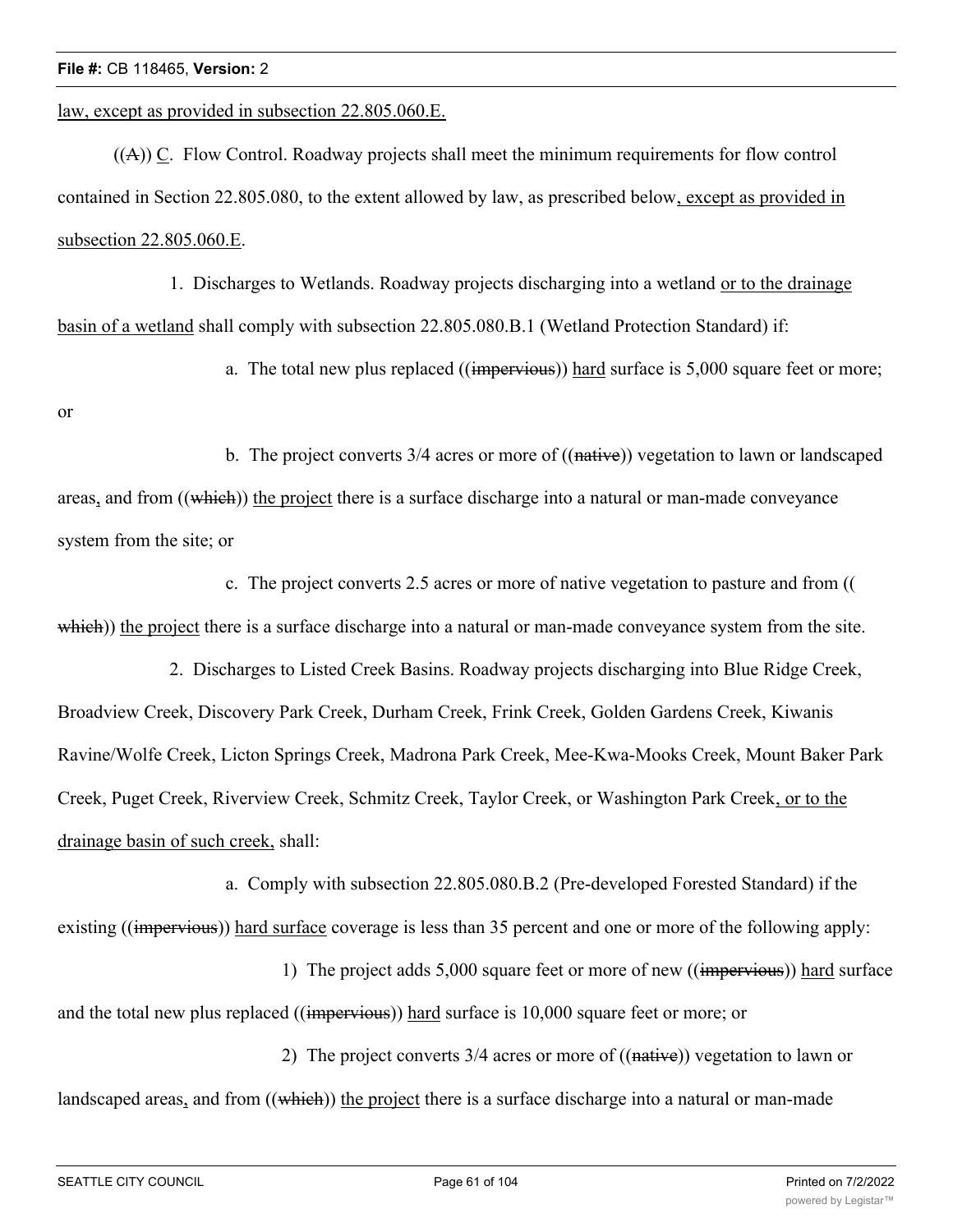conveyance system from the site; or

3) The project converts 2.5 acres or more of native vegetation to pasture, and from ((which)) the project there is a surface discharge into a natural or man-made conveyance system from the site; or

4) The project adds 5,000 square feet or more of new ((impervious)) hard surface and, through a combination of effective ((impervious)) hard surfaces and converted pervious surfaces, causes a 0.1 cubic feet per second increase in the 100-year recurrence interval flow frequency as estimated using a continuous model approved by the Director.

b. Comply with subsection 22.805.080.B.3 (Pre-developed Pasture Standard) if the criteria in subsection  $22.805.060\left((A)\right)C.2$  a do not apply and the total new plus replaced ((impervious)) hard surface is  $10,000$  square feet or more.

3. Discharges to Non-listed Creek Basins. Roadway projects discharging into a creek not listed in subsection  $22.805.060\text{+(A)}$  C.2, or to the drainage basin of such creek, shall:

a. Comply with subsection 22.805.080.B.2 (Pre-developed Forested Standard) if the existing land cover is forested and one or more of the following apply:

1) The project adds 5,000 square feet or more of new ((impervious)) hard surface and the total new plus replaced ((impervious)) hard surface is 10,000 square feet or more; or

2) The project converts  $3/4$  acres or more of  $((\text{native}))$  vegetation to lawn or landscaped areas, and from ((which)) the project there is a surface discharge into a natural or man-made conveyance system from the site; or

3) The project converts 2.5 acres or more of native vegetation to pasture, and from ((which)) the project there is a surface discharge into a natural or man-made conveyance system from the site; or

4) The project adds 5,000 square feet or more of new ((impervious)) hard surface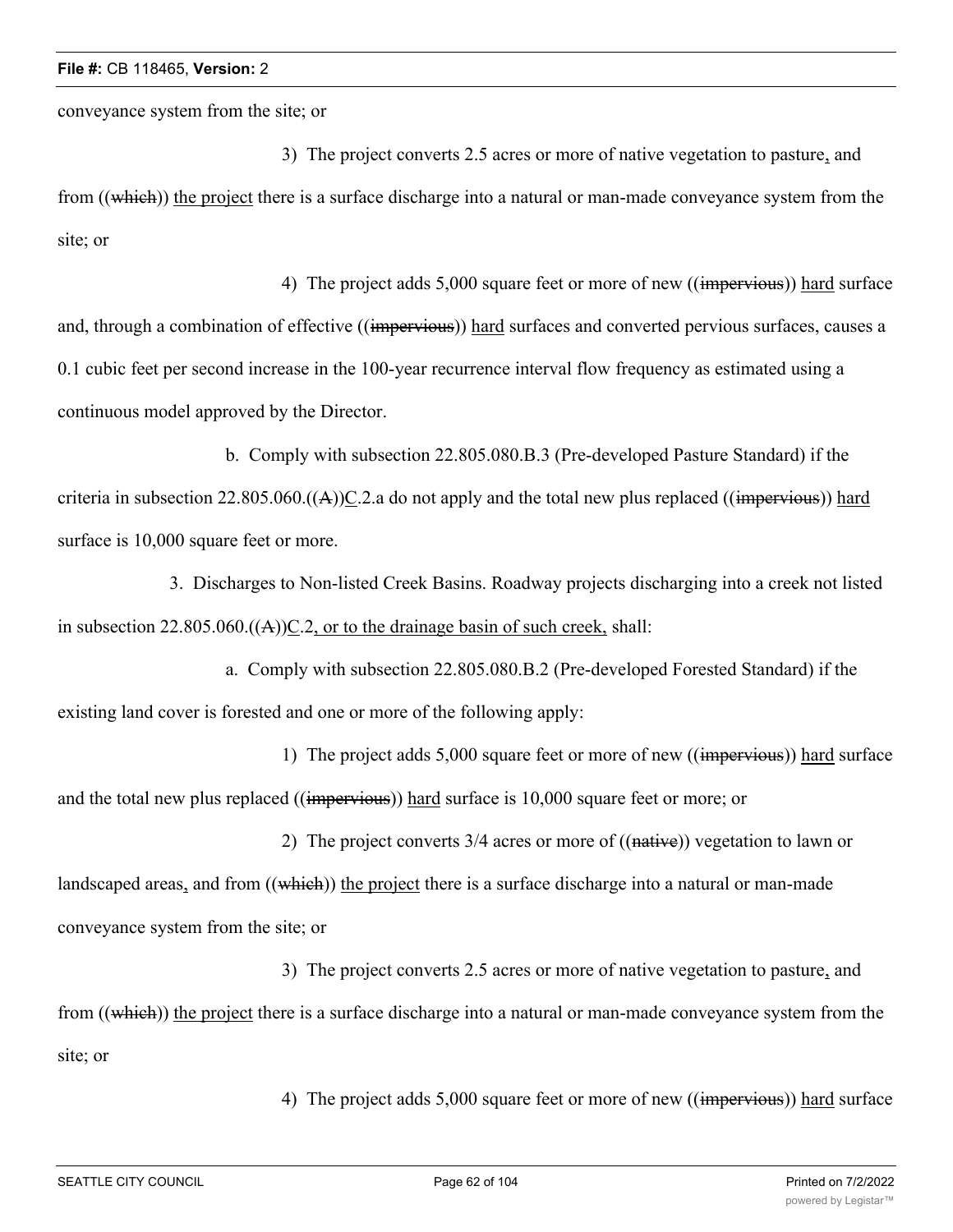and, through a combination of effective ((impervious)) hard surfaces and converted pervious surfaces, causes a 0.1 cubic feet per second increase in the 100-year recurrence interval flow frequency as estimated using a continuous model approved by the Director.

b. Comply with subsection 22.805.080.B.3 (Pre-developed Pasture Standard) if the criteria in subsection 22.805.060. $((A))C.3$  a do not apply and the total new plus replaced  $((\overline{\text{impervious}}))$  hard surface is  $10,000$  square feet or more.

4. Discharges to Small Lake Basins. Projects discharging into Bitter Lake, Green Lake, or Haller Lake, or to the drainage basin of such lake, shall comply with subsection 22.805.080.B.4 (Peak Control Standard) if the total new plus replaced ((impervious)) hard surface is 10,000 square feet or more.

5. Discharges to Public Combined Sewer. Unless the Director of SPU has determined that the public combined sewer has sufficient capacity to carry existing and anticipated loads, roadway projects discharging into the public combined sewer or its basin shall comply with subsection 22.805.080.B.4 (Peak Control Standard) if the total new plus replaced ((impervious)) hard surface is 10,000 square feet or more.

6. Discharges to a Capacity-constrained System. In addition to applicable minimum requirements for flow control in subsection  $22.805.060\cdot((A))C.1$  through subsection  $22.805.060\cdot((A))C.5$ , roadway projects discharging into a capacity-constrained system or its basin shall also comply with subsection 22.805.080.B.4 (Peak Control Standard) if the total new plus replaced ((impervious)) hard surface is 10,000 square feet or more.

7. Discharges from Groundwater. In addition to applicable minimum requirements for flow control in subsection 22.805.060.C.1 through subsection 22.805.060.C.6, roadway projects that will permanently discharge groundwater to a public drainage system or to a public combined sewer shall also comply with subsection 22.805.080.B.4 (Peak Control Standard) if the total new plus replaced hard surface is 10,000 square feet or more.

((B)) D. Treatment. Roadway projects not discharging to the public combined sewer shall, to the extent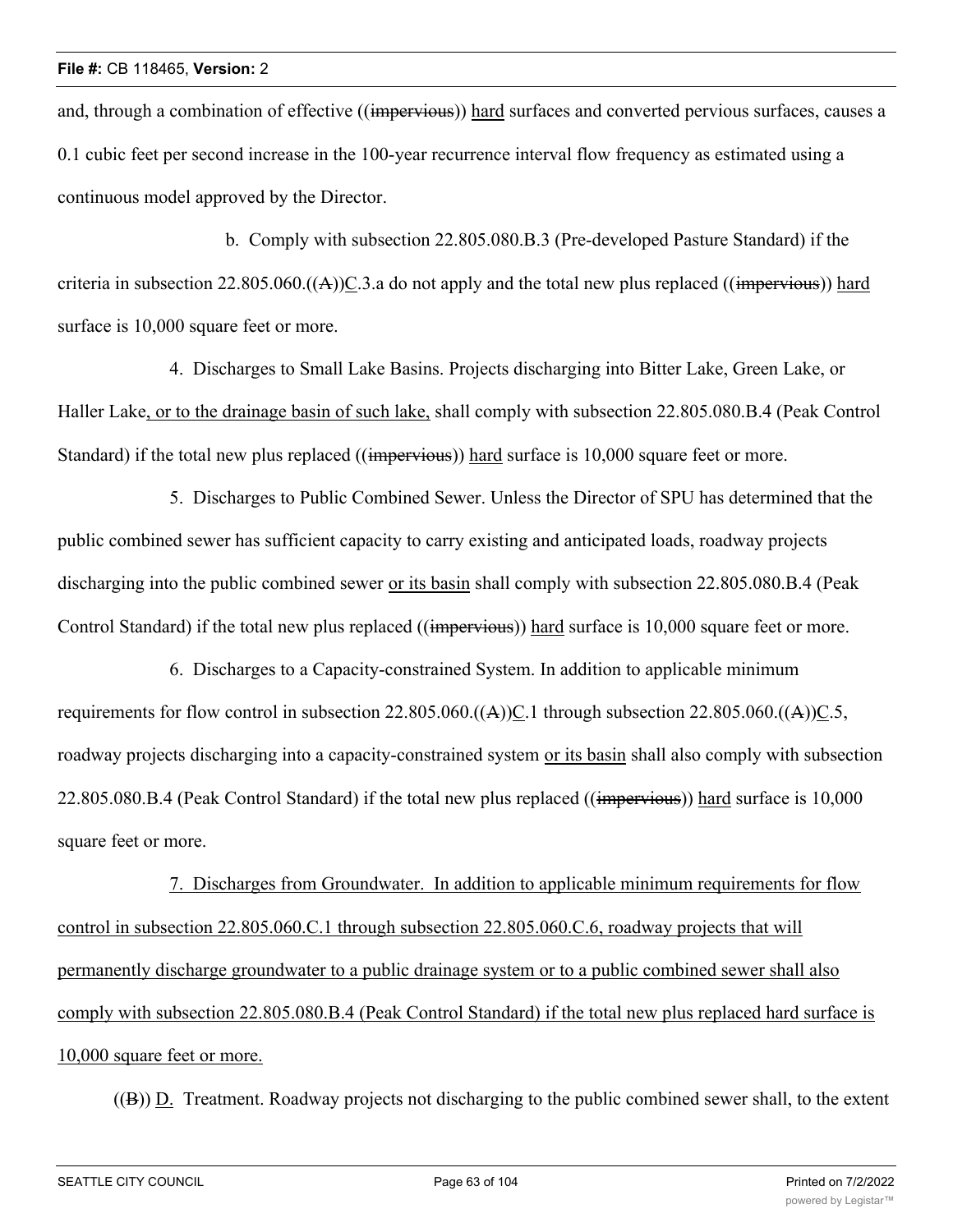allowed by law, except as provided in subsection 22.805.060.E:

1. If the site has less than 35 percent existing ((impervious)) hard surface coverage, and the project's total new plus replaced pollution-generating ((impervious)) hard surface is 5,000 square feet or more, comply with the minimum requirements for treatment contained in Section 22.805.090 for flows from the total new plus replaced pollution-generating ((impervious)) hard surface and new plus replaced pollution-generating pervious surface; and

2. If the site has greater than or equal to 35 percent existing impervious surface coverage and the project's total new pollution-generating ((impervious)) hard surface is 5,000 square feet or more, and

a. If the new pollution-generating ((impervious)) hard surface adds 50 percent or more to the existing ((impervious)) hard surfaces within the project limits, comply with the minimum requirements for treatment contained in Section 22.805.090 for flows from the total new plus replaced pollution-generating (( impervious)) hard surface and new plus replaced pollution-generating pervious surface. The project limits are defined by the length of the project and the width of the right-of-way; or

b. If the new pollution-generating ((impervious)) hard surface adds less than 50 percent to the existing ((impervious)) hard surfaces within the project limits, comply with the minimum requirements for treatment contained in Section 22.805.090 for flows from the total new pollution-generating ((impervious)) hard surface and new pollution-generating pervious surface. The project limits are defined by the length of the project and the width of the right-of-way; and

3. If the total new plus replaced pollution-generating pervious surfaces is ((three-quarters of an ))  $3/4$  acres or more, and from  $((\overline{\text{which}}))$  the project there is a surface discharge in a natural or man-made conveyance system from the site, comply with the minimum requirements for treatment contained in Section 22.805.090 for flows from the total new plus replaced pollution-generating pervious surface and the new plus replaced pollution-generating hard surface(( )).

E. For a roadway project that adds less than 50 percent to the existing hard surface within the project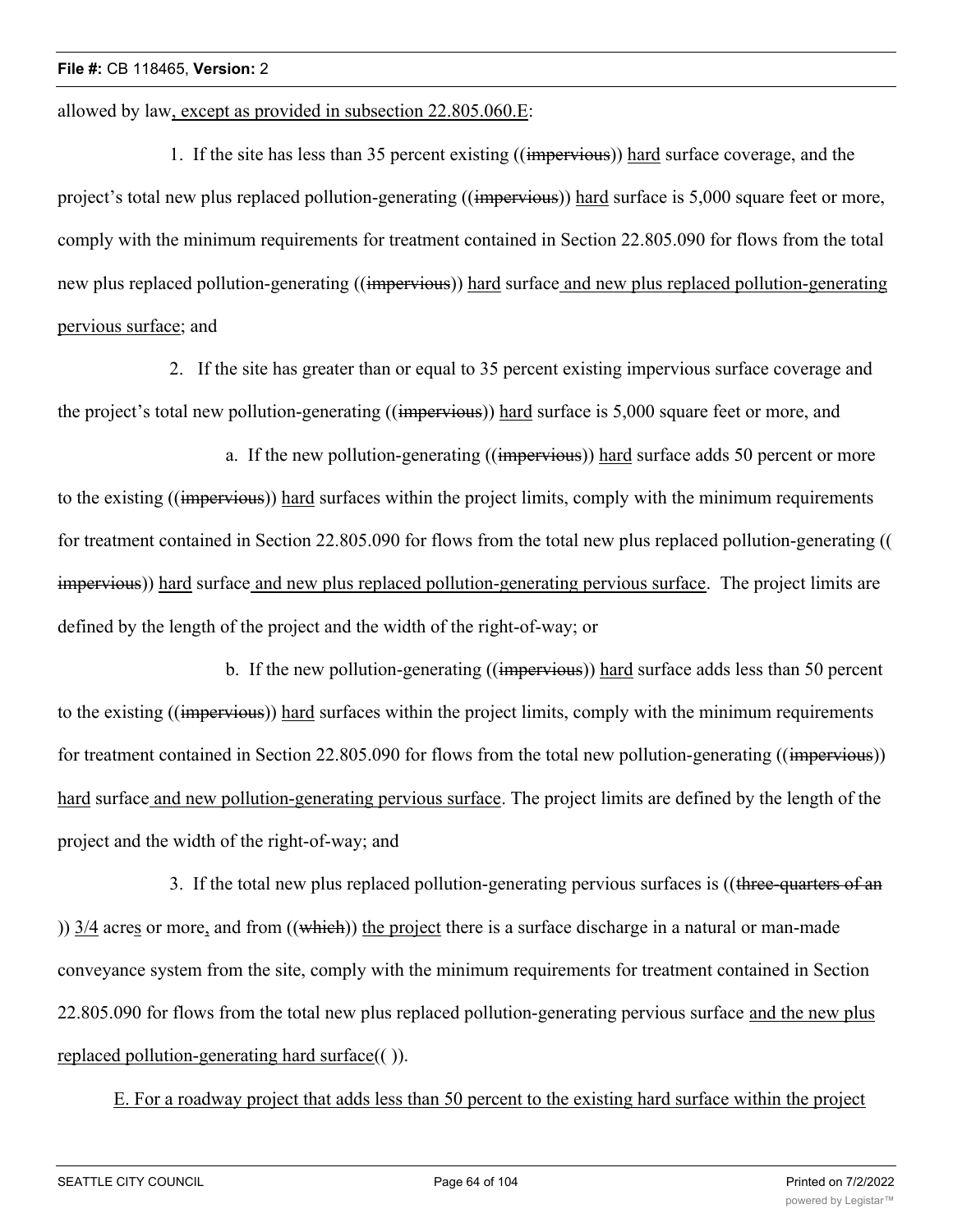limits on a site having greater than 35 percent existing hard surface coverage, the requirements of subsections 22.805.060.B, 22.805.060.C and 22.805.060.D to install drainage control facilities are modified based on infeasibility to the degree that (a) complete installation would require that an existing major publicly or privately-owned infrastructure or utility element be relocated, or (b) the drainage control facility cannot be built and operated to discharge stormwater from the site under gravity flow conditions while meeting the applicable engineering standards. Compliance with subsections 22.805.060.B, 22.805.060.C and 22.805.060.D is required to the degree that the project can avoid the infeasibility described in this subsection 22.805.060.E. Standard drainage control review and approval shall be required whenever this subsection is used, whether or not Section 22.800.070 applies.

1. The following are considered existing major infrastructure or utility elements:

a. Gravity flow pipe greater than or equal to 24 inches in diameter or gravity flow pipe which cannot be relocated to discharge under gravity flow conditions;

b. High-pressure gas pipe;

c. Pressure gas pipe greater than 8 inches in diameter;

d. Any other pressure pipe greater than 12 inches in diameter (e.g. water or steam);

e. Duct banks, vaults, or handholes, for underground electrical, fiber optic, or

telecommunication services;

f. Bridge, building, or tunnel structural foundations; and

g. Foundations for walls greater than 6 feet in height or 15 feet in length.

Section 40. Section 22.805.070 of the Seattle Municipal Code, enacted by Ordinance 123105, is

amended as follows:

## **22.805.070 ((Minimum Requirements for Joint Parcel-Based and Roadway Projects)) Minimum**

## **Requirements for On-Site Stormwater Management**

((The parcel-based portion of joint projects shall comply with the minimum requirements for parcel-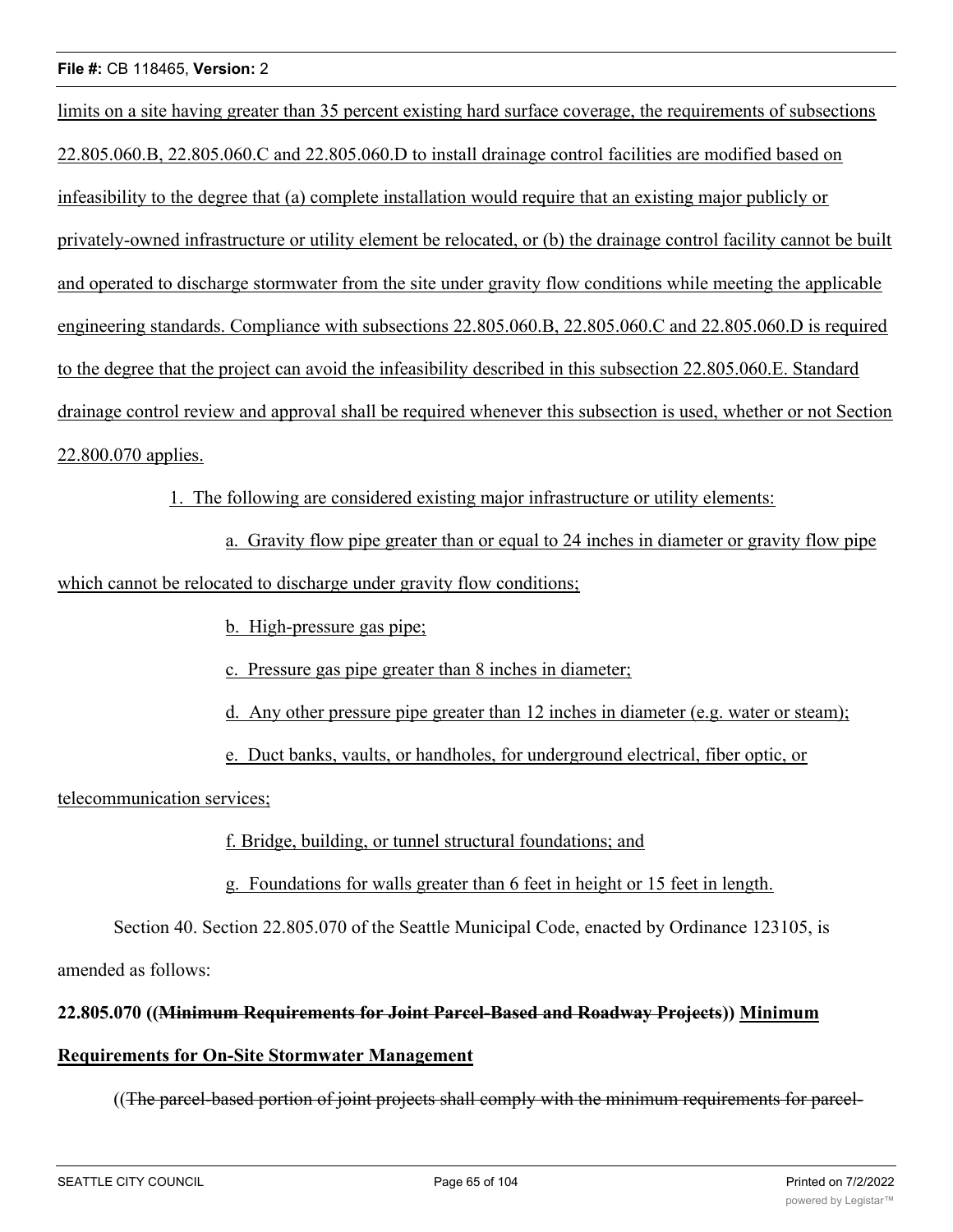based projects contained in Section 22.805.050. The roadway portion of joint projects shall comply with the minimum requirements roadway projects contained in Section 22.805.060. The boundary of the public right-ofway shall form the boundary between the parcel and roadway portions of the joint project for purposes of determining applicable thresholds.)

A. Applicability. The requirements of this subsection 22.805.070 apply as required in Section 22.805.030 to Section 22.805.060.

B. Requirements. On-site stormwater management shall be installed to the extent allowed by law and maintained in compliance with the rules promulgated by the Director to receive flows from that portion of the site being developed and shall:

1. Comply with either:

a. Subsection 22.805.070.C (On-site Performance Standard); or

b. Subsection 22.805.070.D (On-site Lists).

C. On-site Performance Standard:

1. If the existing hard surface coverage is less than 35 percent and the project discharges to a

listed creek, or to the drainage basin of such creek:

a. The post-development discharge durations shall match the discharge durations of a pre -developed forested condition for the range of pre-developed discharge rates from 8 percent of the 2-year peak flow to 50 percent of the 2-year peak flow.

2. For all other projects:

a. The post-development discharge durations shall match the discharge durations of a pre -developed pasture condition for the range of pre-developed discharge rates between the 1 percent and 10 percent exceedance values.

D. On-site Lists:

1. For each project surface, follow the appropriate project table in subsection 22.805.070.D.2 to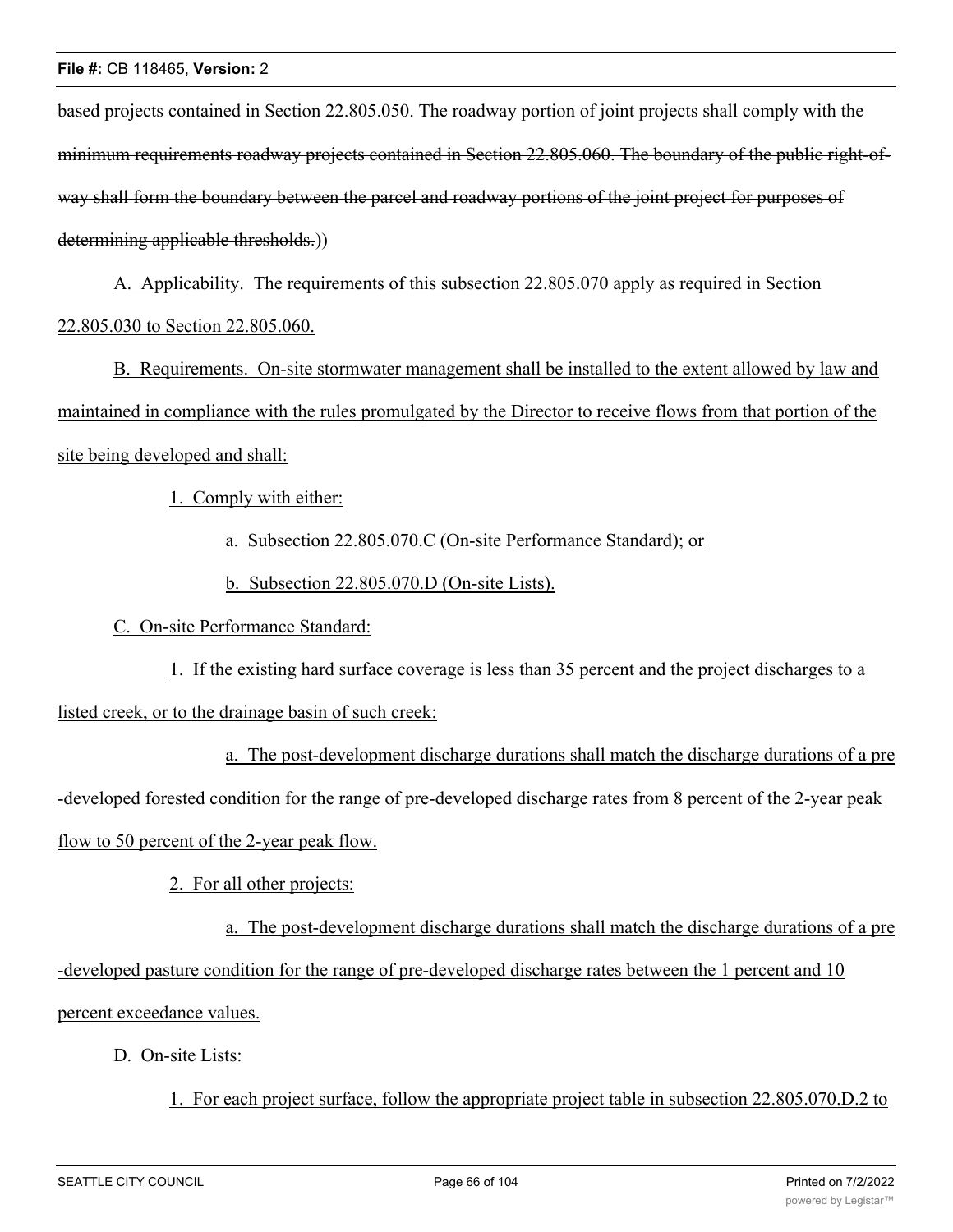subsection 22.805.070.D.5 to evaluate on-site BMPs shown for that type of surface, by category. All on-site BMPs used must comply with the rules promulgated by the Director. For each surface, consider all of the applicable on-site BMPs in the first category. Use any that is considered feasible. If none is feasible for that surface, move on to each successive category and repeat the selection process as necessary. Once one on-site BMP is used for a surface, no other on-site BMP is necessary for that surface. If no BMP in the appropriate categories is feasible, then no further evaluation is required for that surface under this subsection 22.805.070.D.1. Feasibility shall be determined by evaluation against:

a. Design criteria, minimum size, limitations, and infeasibility criteria identified for each BMP in this subsection and the rules promulgated by the Director; and

b. Competing Needs: Subsection 22.805.070.D (On-site Lists) can be superseded or reduced by the Director if the installation of the BMPs is in conflict with:

1) Any of the following federal or state laws, rules, and standards, as may be amended or superseded: Historic Preservation and Archaeology Laws identified in subsection 22.805.070.E (Historic Preservation and Archaeology Laws), Federal Superfund or Washington State Model Toxics Control Act, Federal Aviation Administration requirements for airports, the Americans with Disabilities Act, and related rules and standards; or

2) Special zoning district design criteria adopted and being implemented pursuant to a community planning process. Special zoning districts include, for example, historic and preservation districts, pedestrian zone overlays, station area overlays, special review districts, multifamily residential zones, urban centers and urban villages, and master planned communities. Specific criteria in these areas include, but are not limited to, minimum Floor Area Ratio standards; zero lot line development; usable open space requirements; minimum sidewalk width and required bicycle facilities; alley, loading, and access requirements; pitched roof standards; and street-level development standards for modulation and projections; or

3) Public health and safety standards; or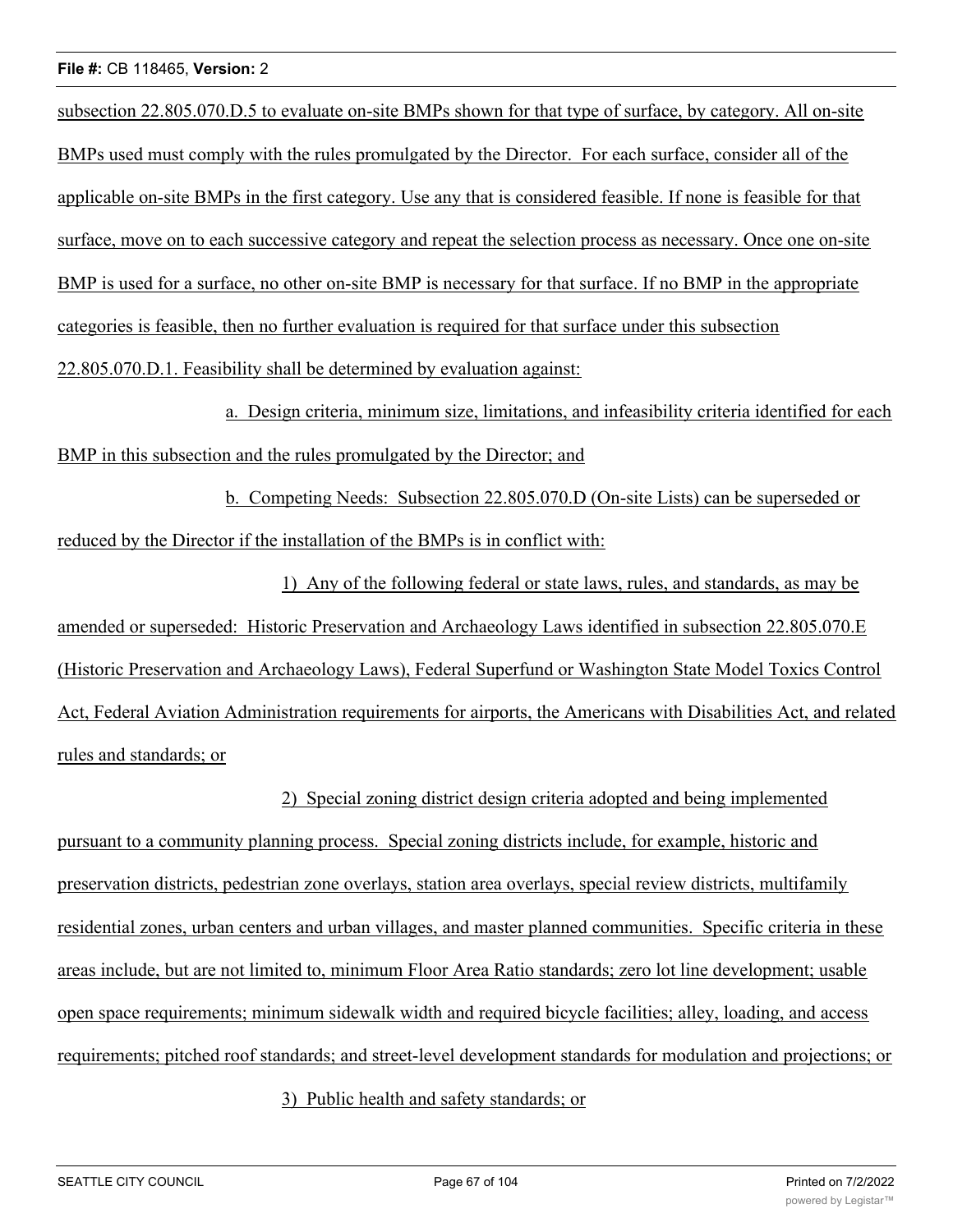4) Transportation regulations to maintain the option for future expansion or multi

-modal use of public rights-of-way; or

5) Chapter 15.43 (Tree and Vegetation Management in Public Places); Chapter

25.09 (Regulations for Environmentally Critical Areas); Chapter 25.11 (Tree Protection); and Chapter 23.60A

(Standards for Vegetation in the Shoreline Master Plan).

2. For single-family residential projects, Table A for 22.805.070 applies.

| Table A for 22.805.070 On-  |                                      |                              |
|-----------------------------|--------------------------------------|------------------------------|
| site List for Single-family |                                      |                              |
| <b>Residential Projects</b> |                                      |                              |
| Category                    | <b>BMPs</b>                          | All Discharge                |
|                             |                                      | Locations                    |
| $\overline{1}$              | <b>Full Dispersion</b>               | $\overline{R}, \overline{S}$ |
|                             | <b>Infiltration Trenches</b>         | R, S                         |
|                             | Dry Wells                            | R, S                         |
| $\overline{2}$              | Rain Gardens <sup>a</sup>            | R, S                         |
|                             | <b>Infiltrating Bioretention</b>     | R, S                         |
|                             | Rainwater Harvesting                 | $\mathbf X$                  |
|                             | Permeable Pavement Facilities        | R, S                         |
|                             | Permeable Pavement Surfaces          | S                            |
| $\overline{3}$              | <b>Sheet Flow Dispersion</b>         | R, S                         |
|                             | <b>Concentrated Flow Dispersion</b>  | S                            |
|                             | <b>Splashblock Downspout DisperR</b> |                              |
|                             | <b>Trench Downspout Dispersion</b>   | $\overline{\mathrm{R}}$      |
|                             | Non-infiltrating Bioretention        | R, S                         |
|                             | <b>Vegetated Roofs</b>               | $\overline{\mathrm{X}}$      |
| $\overline{4}$              | Single-family Residential CisterR    |                              |
|                             | Perforated Stub-out ConnectionR      |                              |
|                             | <b>Newly Planted Trees</b>           | S                            |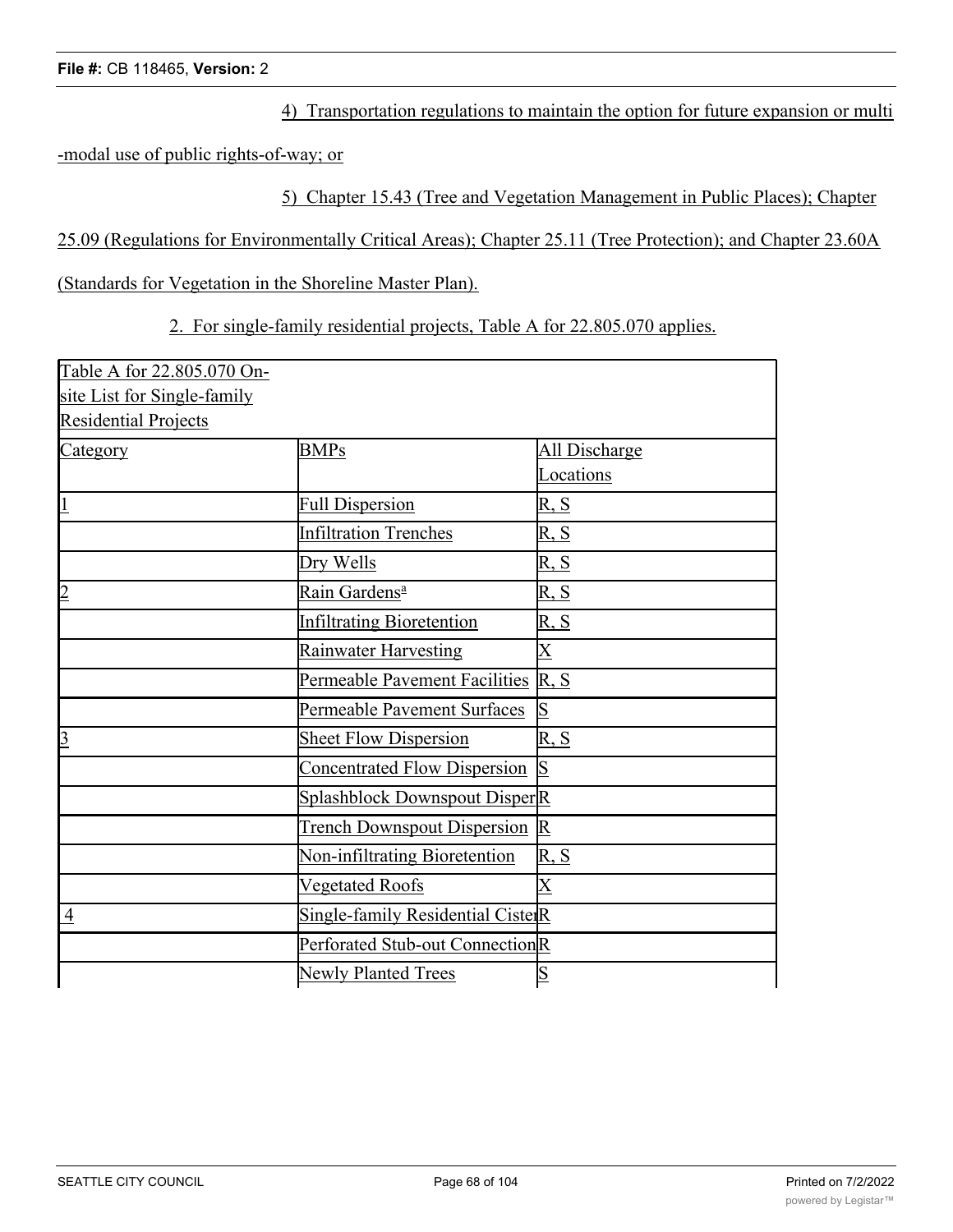| Note that subsection                     |
|------------------------------------------|
| 22.805.070.D.1 requires                  |
| consideration of all on-site             |
| BMPs in a category for                   |
| feasibility before moving on             |
| to each successive category              |
| as necessary. Within a                   |
| category, BMPs may be                    |
| considered in any order. Key             |
| to Table A for 22.805.070 R =            |
| Evaluation is required for all           |
| roof runoff from Single-                 |
| family residential projects. S           |
| $=$ Evaluation is required for           |
| all surfaces of Single-family            |
| residential projects. $X =$              |
| Evaluation is not required but           |
| is allowed. <sup>a</sup> Installation is |
| only allowed for projects                |
| with less than 5,000 square              |
| feet of hard surface                     |
| infiltrating on the project site.        |
|                                          |

## 3. For trail and sidewalk projects, Table B for 22.805.070 applies.

Perforated Stub-out ConnectionsR Newly Planted Trees S

|                   | Table B for 22.805.070 On-site List for Trail and |                         |                           |                      |
|-------------------|---------------------------------------------------|-------------------------|---------------------------|----------------------|
| Sidewalk Projects |                                                   |                         |                           |                      |
| Category          | <b>BMPs</b>                                       | Projects                | Projects                  | Projects             |
|                   |                                                   | Discharging to a        | Discharging to a          | Discharging to a     |
|                   |                                                   | <b>Receiving Water</b>  | Public                    | Designated           |
|                   |                                                   | Not Designated          | Combined                  | Receiving Water,     |
|                   |                                                   | by Section              | Sewer or                  | or its Basin         |
|                   |                                                   | 22.801.050, or          | Capacity-                 |                      |
|                   |                                                   | its Basin               | constrained               |                      |
|                   |                                                   |                         | System, $\epsilon$ or its |                      |
|                   |                                                   |                         | Basin                     |                      |
|                   | <b>Full Dispersion</b>                            | $\overline{\mathbb{S}}$ |                           | S                    |
| $\overline{2}$    | Rain Gardens                                      | S                       |                           |                      |
|                   | Permeable PavemeX                                 |                         | $X^{\frac{a}{-}}$         | $X^{\overline{a,b}}$ |
|                   | Permeable PavemeS                                 |                         | $S^{\underline{a}}$       | $\mathrm{X}$ a, b    |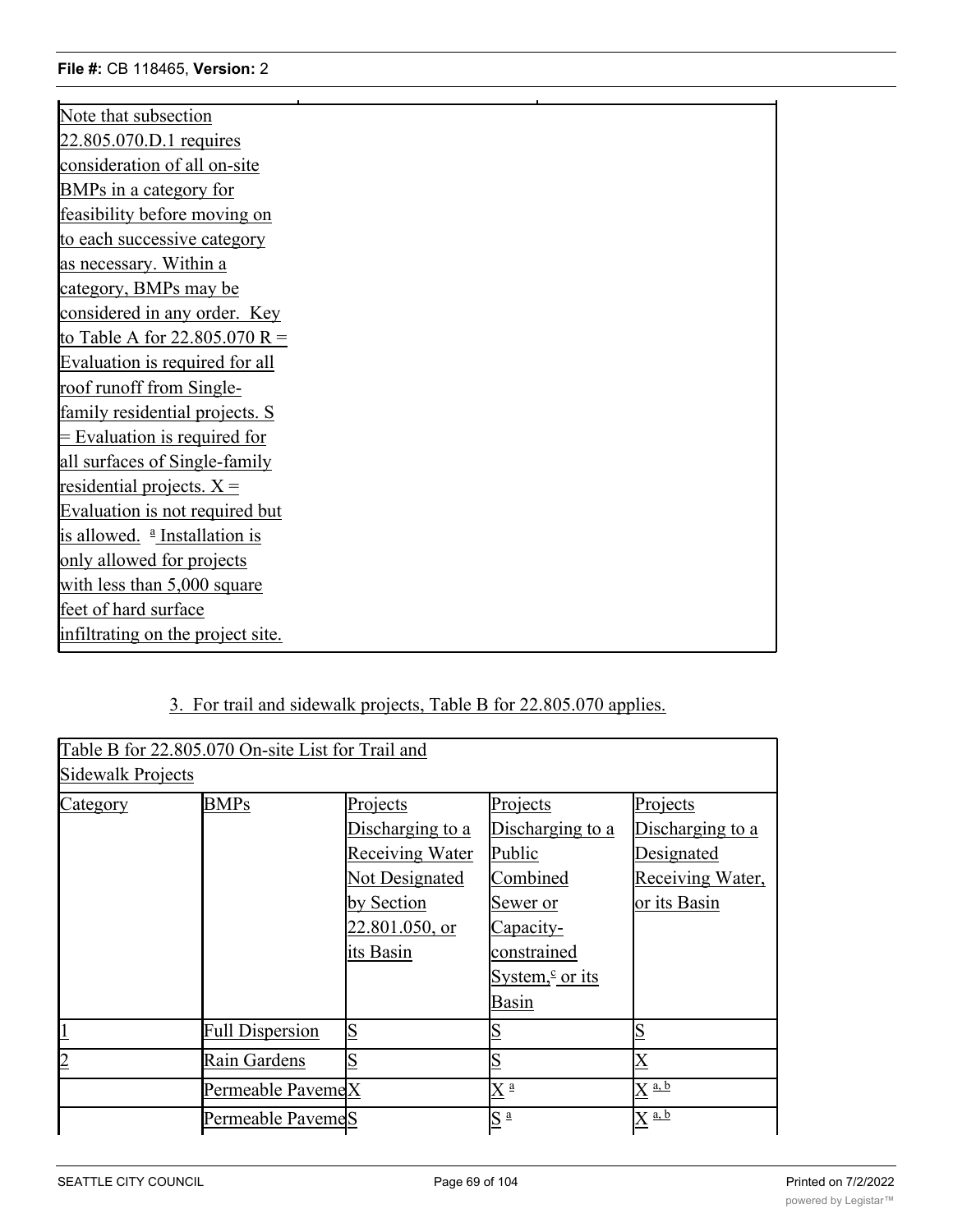| $\overline{3}$                                          | Sheet Flow Dispers                                              |  |   | ß |  |
|---------------------------------------------------------|-----------------------------------------------------------------|--|---|---|--|
|                                                         | Concentrated FlowS                                              |  | S | S |  |
|                                                         | Note that subsection 22.805.070.D.1 requires                    |  |   |   |  |
|                                                         | consideration of all on-site BMPs in a category for             |  |   |   |  |
|                                                         | feasibility before moving on to each successive                 |  |   |   |  |
|                                                         | category as necessary. Within a category, BMPs                  |  |   |   |  |
|                                                         | may be considered in any order. Key to Table B                  |  |   |   |  |
|                                                         | for $22.805.070 S =$ Evaluation is required for all             |  |   |   |  |
|                                                         | surfaces of trail or sidewalk projects. $X =$                   |  |   |   |  |
|                                                         | Evaluation is not required for trail or sidewalk                |  |   |   |  |
| projects. <sup>a</sup> Minimum permeable pavement area  |                                                                 |  |   |   |  |
| allowed in right-of-way is 2,000 square feet of         |                                                                 |  |   |   |  |
|                                                         | pavement within the project site. $\frac{b}{c}$ Installation is |  |   |   |  |
| not allowed in the right-of-way if new plus             |                                                                 |  |   |   |  |
| replaced pollution-generating hard surface area is      |                                                                 |  |   |   |  |
| less than 2,000 square feet of pavement within the      |                                                                 |  |   |   |  |
| project site. <sup>1</sup> Does not include any project |                                                                 |  |   |   |  |
| discharging to a receiving water not designated by      |                                                                 |  |   |   |  |
| Section 22.801.050, or its basin, even if the project   |                                                                 |  |   |   |  |
| discharges to a capacity-constrained system or its      |                                                                 |  |   |   |  |
| <u>basin.</u>                                           |                                                                 |  |   |   |  |

## 4. For parcel-based projects, Table C for 22.805.070 applies.

| Table C for 22.805.070 On-site List for Parcel-based |                                      |                        |                     |  |  |
|------------------------------------------------------|--------------------------------------|------------------------|---------------------|--|--|
| Projects                                             |                                      |                        |                     |  |  |
| Category                                             | <b>BMPs</b>                          | Projects               | Projects Dischargii |  |  |
|                                                      |                                      | Discharging to a       | to a Designated     |  |  |
|                                                      |                                      | <b>Receiving Water</b> | Receiving Water of  |  |  |
|                                                      |                                      | Not Designated         | its Basin           |  |  |
|                                                      |                                      | by Section             |                     |  |  |
|                                                      |                                      | 22.801.050,            |                     |  |  |
|                                                      |                                      | Public                 |                     |  |  |
|                                                      |                                      | Combined               |                     |  |  |
|                                                      |                                      | <u>Sewer, or</u>       |                     |  |  |
|                                                      |                                      | Capacity-              |                     |  |  |
|                                                      |                                      | constrained            |                     |  |  |
|                                                      |                                      | System, or its         |                     |  |  |
|                                                      |                                      | Basin                  |                     |  |  |
|                                                      | <b>Full Dispersion</b>               | R, S                   | R, S                |  |  |
|                                                      | Infiltration Trench <sub>(R, S</sub> |                        | R, S                |  |  |
|                                                      |                                      |                        |                     |  |  |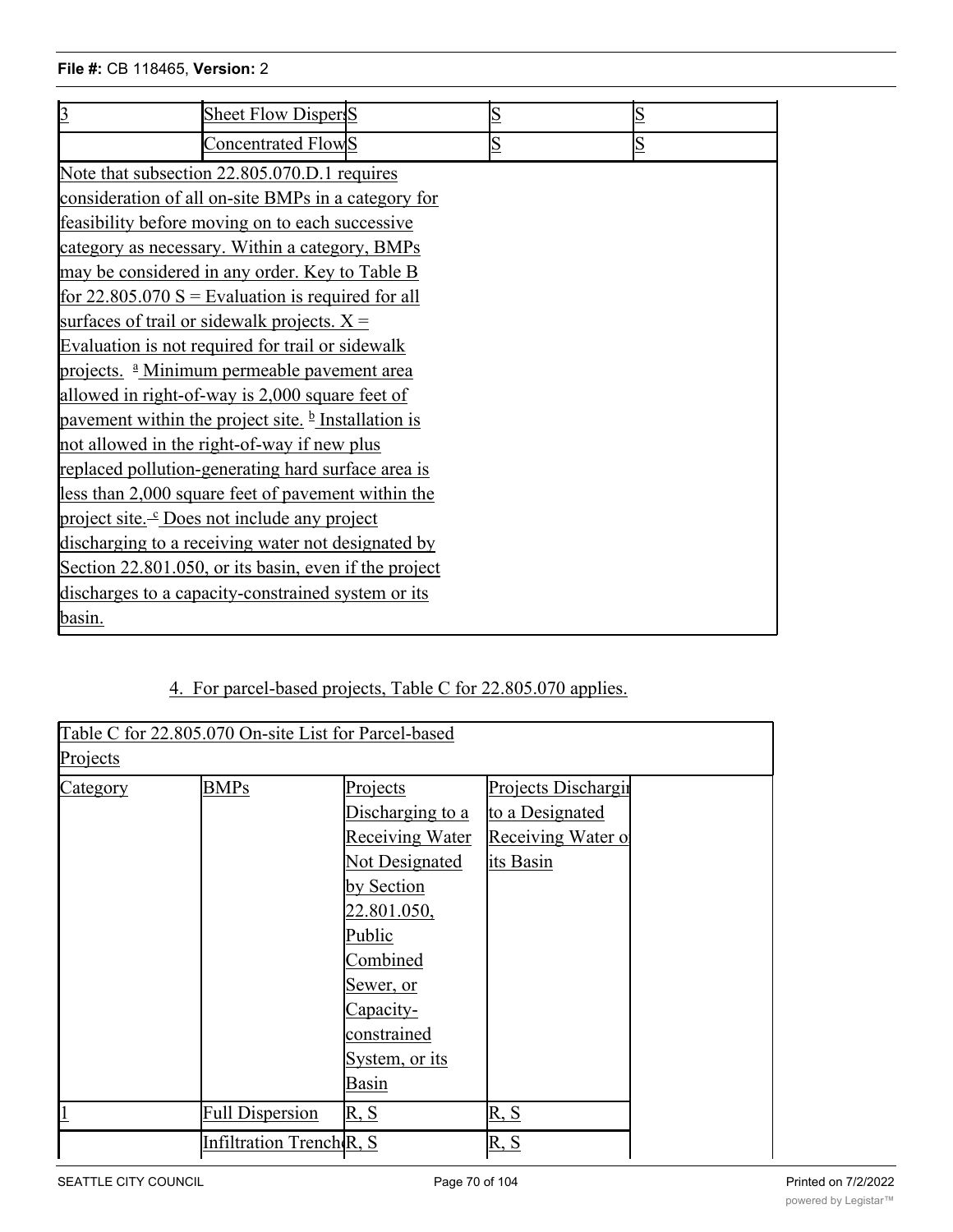|                | Dry Wells                         | R, S                                                         | R, S                                                                                                                  |  |
|----------------|-----------------------------------|--------------------------------------------------------------|-----------------------------------------------------------------------------------------------------------------------|--|
| $\overline{2}$ | Rain Gardens                      | $R^{\underline{a}}$ , S $^{\underline{a}}$                   | $\underline{R}$ <sup>a</sup> , $\underline{S}$ <sup>a</sup>                                                           |  |
|                | Infiltrating BioreteR, S          |                                                              | <u>R, S</u>                                                                                                           |  |
|                | Rainwater Harvest <sup>R</sup> b  |                                                              | $\overline{\text{X}}$                                                                                                 |  |
|                | Permeable PavemeR, S              |                                                              | <u>R, S</u>                                                                                                           |  |
|                | Permeable PavemeS                 |                                                              |                                                                                                                       |  |
| $\overline{3}$ | Sheet Flow Disper <sub>R, S</sub> |                                                              | R, S                                                                                                                  |  |
|                | Concentrated FlowS                |                                                              |                                                                                                                       |  |
|                | Splashblock DownR                 |                                                              |                                                                                                                       |  |
|                | Trench Downspou <sub>R</sub>      |                                                              |                                                                                                                       |  |
|                | Non-infiltrating BiR, S           |                                                              | <u>R, S</u>                                                                                                           |  |
|                | <b>Vegetated Roofs</b>            | $\mathbb{R}^{\circ}$                                         |                                                                                                                       |  |
| $\overline{4}$ | Perforated Stub-ouR               |                                                              |                                                                                                                       |  |
|                | Newly Planted TreS                |                                                              |                                                                                                                       |  |
|                |                                   |                                                              | Note that subsection 22.805.070.D.1 requires consideration                                                            |  |
|                |                                   |                                                              | each successive category as necessary. Within a category                                                              |  |
|                |                                   | $R =$ Evaluation is required for all roof runoff from parcel |                                                                                                                       |  |
|                |                                   |                                                              | based projects, unless otherwise noted below. $X$ = Evalua<br>projects not required to meet Section 22.805.080 (Minim |  |
|                |                                   |                                                              | Requirements for Treatment) and with less than 5,000 sql                                                              |  |
|                |                                   |                                                              | not required for projects with less than 10,000 square fee                                                            |  |
|                |                                   |                                                              | projects with less than 5,000 square feet of new plus repla                                                           |  |
|                |                                   |                                                              |                                                                                                                       |  |

5. For roadway projects, Table D for 22.805.070 applies.

| Table D for 22.805.070 On-site List for Roadway |                                   |                   |                              |                     |  |
|-------------------------------------------------|-----------------------------------|-------------------|------------------------------|---------------------|--|
| Projects                                        |                                   |                   |                              |                     |  |
| Category                                        | <b>BMPs</b>                       | Projects          | Projects                     | Projects            |  |
|                                                 |                                   | Discharging to    | Discharging to a             | Discharging to      |  |
|                                                 |                                   | a Receiving       | Public Combined              | a Designated        |  |
|                                                 |                                   | Water Not         | Sewer or                     | Receiving           |  |
|                                                 |                                   | Designated by     | Capacity-                    | Water or its        |  |
|                                                 |                                   | Section           | constrained                  | Basin               |  |
|                                                 |                                   | 22.801.050, or    | System, $\frac{g}{g}$ or its |                     |  |
|                                                 |                                   | its Basin         | Basin                        |                     |  |
|                                                 | <b>Full Dispersion</b>            | S                 |                              |                     |  |
|                                                 | Rain Gardens                      | S<br>$\mathbf{a}$ | $S^{\underline{a}}$          | $S^{\underline{a}}$ |  |
|                                                 | Infiltrating Biorete <sub>S</sub> |                   | $\mathrm{S}\ ^\mathrm{b}$    | S <sub>b,c</sub>    |  |

Permeable Pavement Facilities X <sup>d</sup> X e, f X c, e, f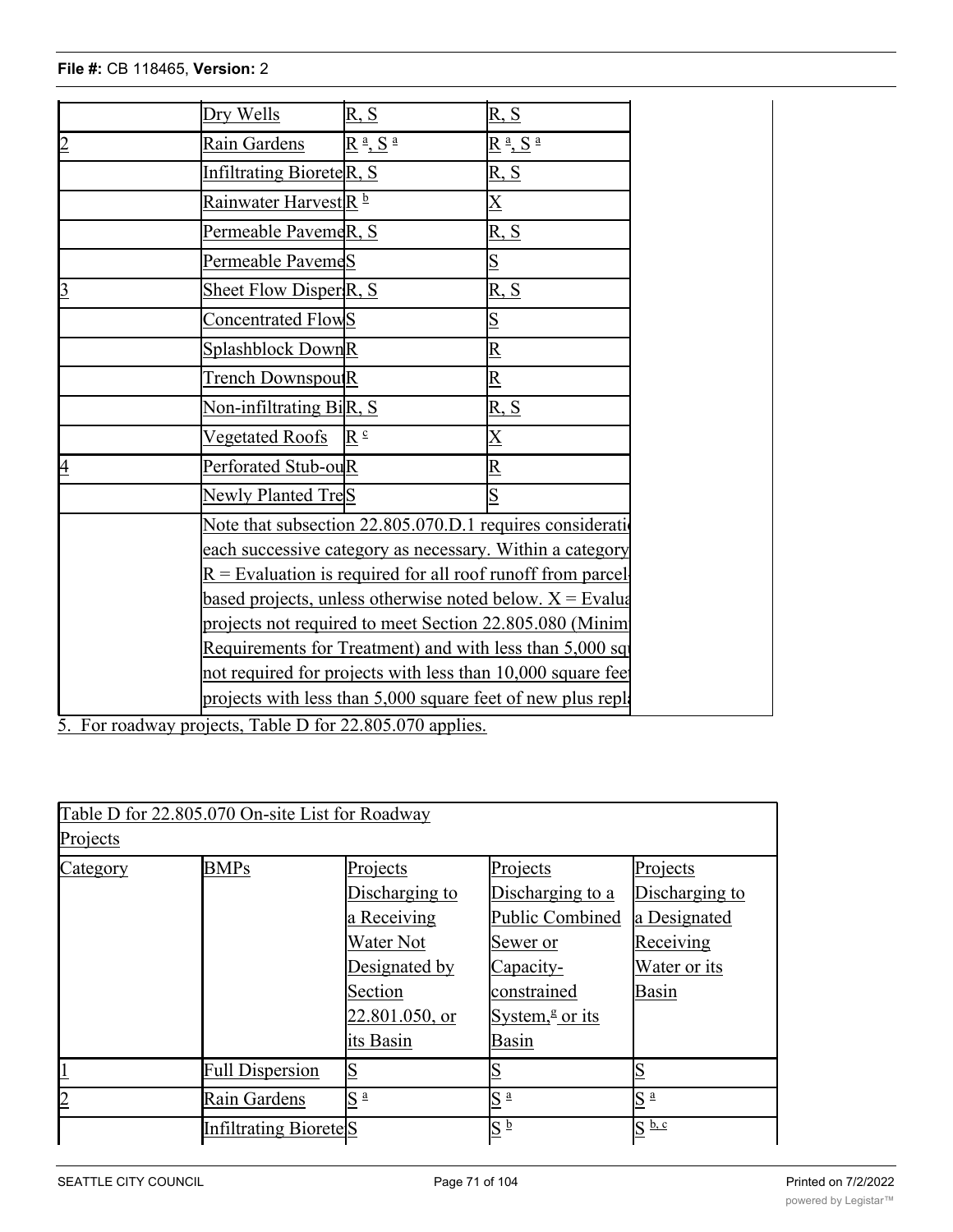|                                                                 | Permeable PavemeX <sup>d</sup>                                                             | $\overline{X}$ e, f     | $\overline{X}$ c, e, f  |  |  |
|-----------------------------------------------------------------|--------------------------------------------------------------------------------------------|-------------------------|-------------------------|--|--|
|                                                                 | Permeable Paveme <sub>S</sub> <sup>d</sup>                                                 | $S \stackrel{e, f}{=}$  | S <sup>c, e, f</sup>    |  |  |
| $\overline{3}$                                                  | <b>Sheet Flow Dispers</b>                                                                  | $\overline{\mathbf{S}}$ | $\overline{\mathsf{S}}$ |  |  |
|                                                                 | Concentrated FlowS                                                                         | $\overline{S}$          | $\overline{\mathbf{S}}$ |  |  |
|                                                                 | Note that subsection 22.805.070.D.1 requires                                               |                         |                         |  |  |
|                                                                 | consideration of all on-site BMPs in a category for                                        |                         |                         |  |  |
|                                                                 | feasibility before moving on to each successive                                            |                         |                         |  |  |
|                                                                 | category as necessary. Within a category, BMPs may                                         |                         |                         |  |  |
|                                                                 | be considered in any order. Key to Table D for                                             |                         |                         |  |  |
|                                                                 | $22.805.070$ S = Evaluation is required for all surfaces                                   |                         |                         |  |  |
|                                                                 | of Roadway Projects. $X =$ Evaluation is not required                                      |                         |                         |  |  |
|                                                                 | for Roadway Projects, but is allowed. <sup>a</sup> Installation is                         |                         |                         |  |  |
|                                                                 | only allowed for projects not required to meet Section                                     |                         |                         |  |  |
|                                                                 | 22.805.080 (Minimum Requirements for Flow                                                  |                         |                         |  |  |
|                                                                 | Control) or Section 22.805.090 (Minimum                                                    |                         |                         |  |  |
|                                                                 | Requirements for Treatment) and with less than 5,000                                       |                         |                         |  |  |
|                                                                 | square feet of hard surface infiltrating on the project                                    |                         |                         |  |  |
|                                                                 | site. <sup>b</sup> Minimum bioretention cell size top area in right                        |                         |                         |  |  |
|                                                                 | -of-way is 500 square feet (including pre-settling                                         |                         |                         |  |  |
|                                                                 | area). Evaluation is only required and installation                                        |                         |                         |  |  |
|                                                                 | only allowed when contributing area is sufficient to                                       |                         |                         |  |  |
|                                                                 | warrant minimum bioretention cell size in right-of-                                        |                         |                         |  |  |
|                                                                 | way. $\epsilon$ Evaluation is not required, and installation is                            |                         |                         |  |  |
|                                                                 | not allowed, if new plus replaced pollution-generating                                     |                         |                         |  |  |
|                                                                 | hard surface is less than 2,000 square feet. $\frac{d}{dx}$                                |                         |                         |  |  |
| Evaluation of roadway surfaces is not required, and             |                                                                                            |                         |                         |  |  |
| installation is not allowed, if roadway is an arterial          |                                                                                            |                         |                         |  |  |
| street/collector. <sup>e</sup> Evaluation of roadway surfaces,  |                                                                                            |                         |                         |  |  |
| including alleys, is not required and installation is not       |                                                                                            |                         |                         |  |  |
| allowed. <sup>f</sup> Minimum permeable pavement area           |                                                                                            |                         |                         |  |  |
| allowed in right-of-way is 2,000 square feet of                 |                                                                                            |                         |                         |  |  |
| pavement within the project site. <sup>g</sup> Does not include |                                                                                            |                         |                         |  |  |
| any project discharging to a receiving water not                |                                                                                            |                         |                         |  |  |
| designated by Section 22.801.050, or its basin, even if         |                                                                                            |                         |                         |  |  |
| the project discharges to a capacity-constrained                |                                                                                            |                         |                         |  |  |
| system or its basin.                                            |                                                                                            |                         |                         |  |  |
|                                                                 | E. Historic Preservation and Archaeology Laws. For use with subsection 22.805.070.D.1.b.1: |                         |                         |  |  |

1. Federal Laws on Historic Preservation:

a. 16 U.S.C. 470, et seq. (National Historic Preservation Act);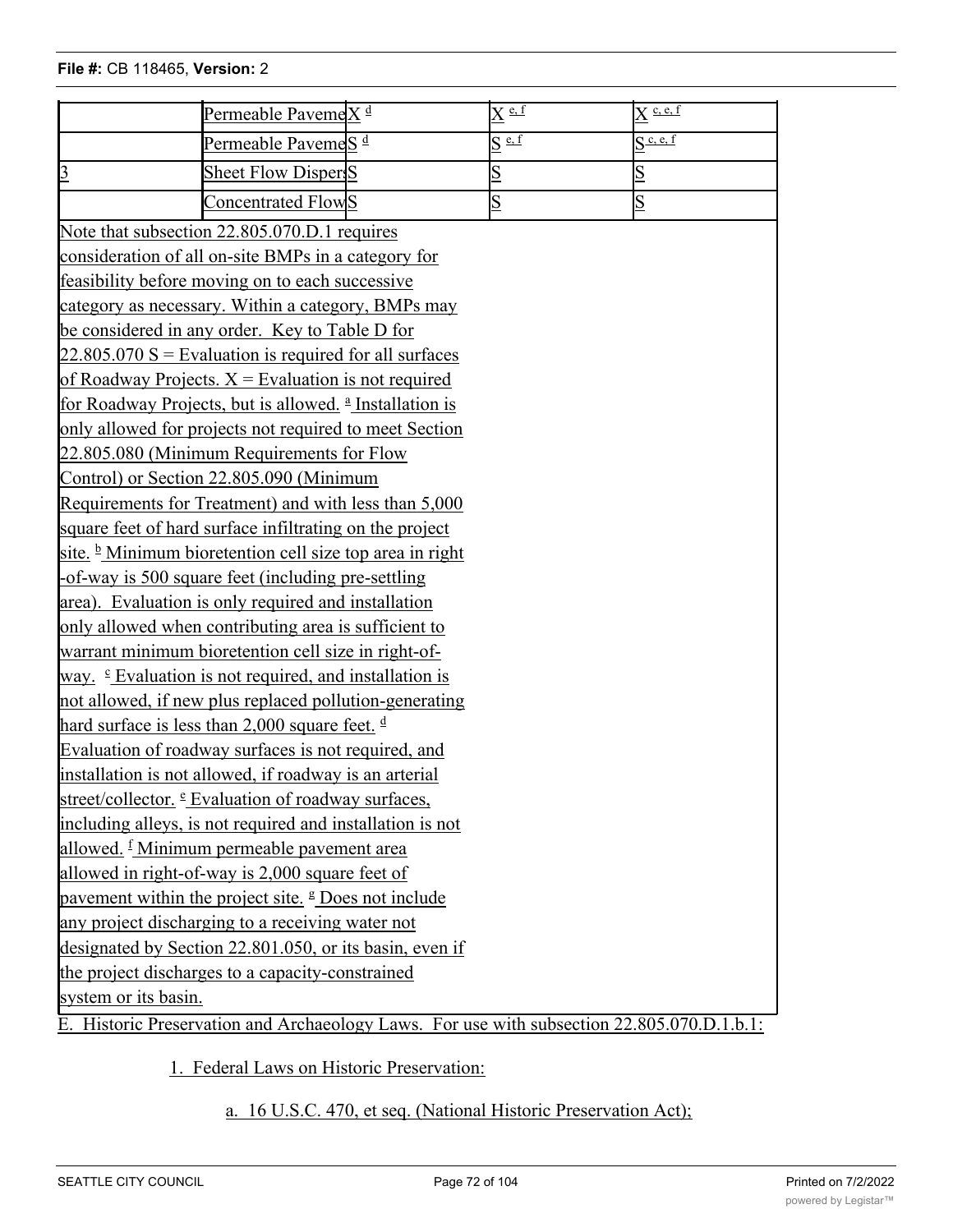| File #: CB 118465, Version: 2 |                                                                                            |
|-------------------------------|--------------------------------------------------------------------------------------------|
|                               | b. 36 CFR Part 60 (National Register of Historic Places);                                  |
|                               | c. 36 CFR Part 61 (Procedures for State, Tribal, and Local Government Historic             |
| Preservation Programs);       |                                                                                            |
|                               | d. 36 CFR Part 63 (Determinations of Eligibility for Inclusion in the National Register    |
| of Historic Places);          |                                                                                            |
|                               | e. 36 CFR Part 65 (National Historic Landmarks Program);                                   |
|                               | f. 36 CFR Part 68 (The Secretary of the Interior's Standards for the Treatment of Historic |
| Properties);                  |                                                                                            |
|                               | g. Section 106 of National Historic Preservation Act;                                      |
|                               | h. Secretary of the Interior's Standards and Guidelines for Professional Qualifications    |
| Standards;                    |                                                                                            |
|                               | Executive Order 11593 (Protection and Enhancement of the Cultural Environment);            |
| and                           |                                                                                            |
|                               | j. Executive Order 13006 (Locating Federal Facilities in Historic Properties).             |
|                               | 2. Washington State Laws on Historic Preservation:                                         |
|                               | a. Archaeological and Cultural Resources (Executive Order 05-05);                          |
|                               | b. Advisory Council on Historic Preservation (WAC 25-12);                                  |
|                               | c. Washington State Historic Building Code (RCW 19.27.120);                                |
|                               | d. Heritage Barn Program (RCW 27.34.400);                                                  |
|                               | e. State Historical Societies - Historic Preservation (RCW 27.34); and                     |
|                               | f. Abandoned and Historic Cemeteries and Historic Graves (RCW 68.60).                      |
|                               | 3. Federal Laws on Archaeology:                                                            |
|                               | a. 16 U.S.C. 470aa, et seq. (Archaeological Resources Protection Act of 1979);             |
|                               | b. 16 U.S.C. 469 (Archaeological and Historic Preservation Act of 1974);                   |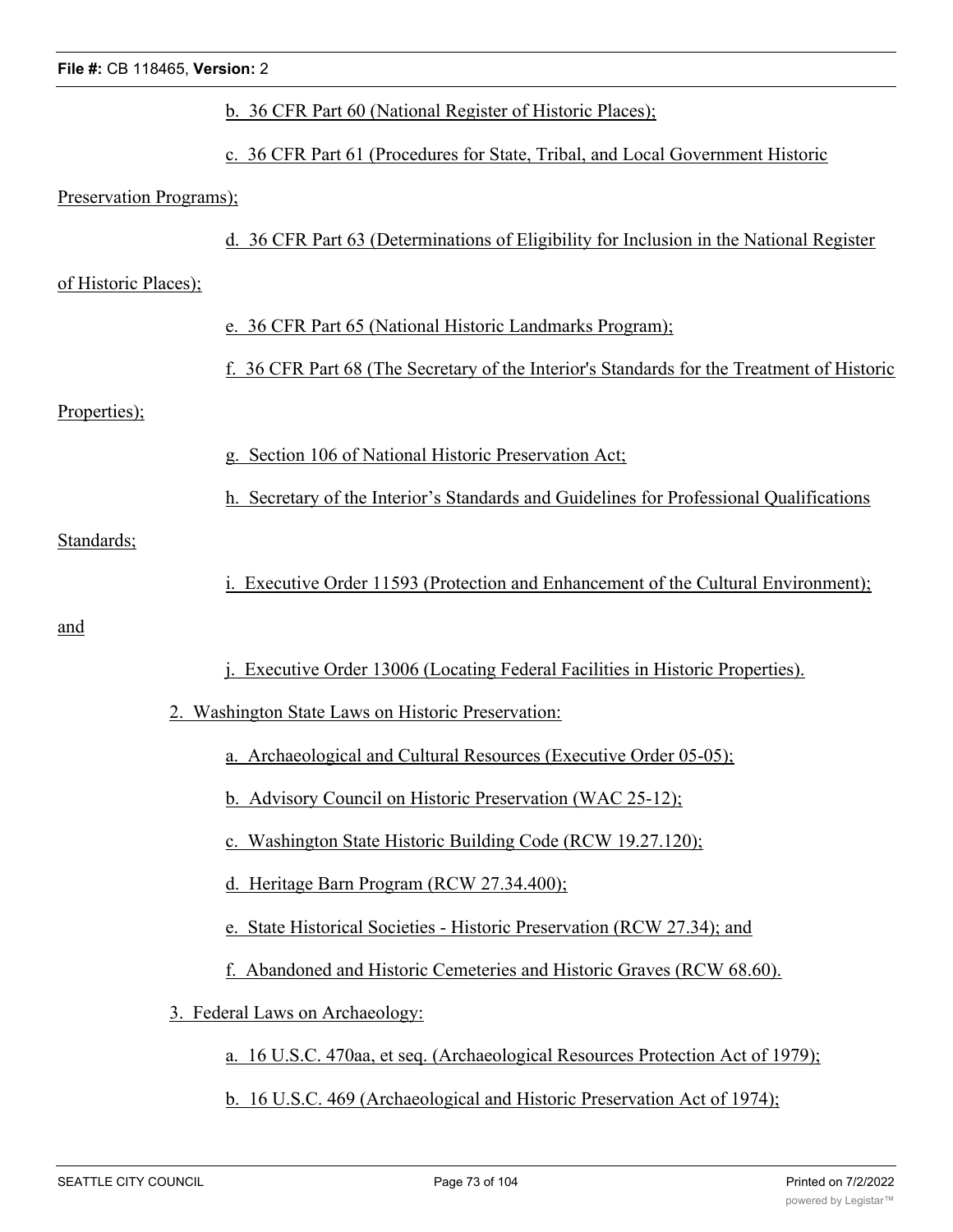c. 25 U.S.C. 3001, et seq. (Native American Graves Protection and Repatriation Act);

and

- d. 16 U.S.C. 470, et seq. (National Historic Preservation Act).
- 4. Washington State Laws on Archaeology:
	- a. Archaeological and Cultural Resources (Executive Order 05-05);
	- b. Registration of Historic Archaeological Resources on State-Owned Aquatic Lands

(WAC 25-46);

- c. Archaeological Excavation and Removal Permit (WAC 25-48);
- d. Indian Graves and Records (RCW 27.44);
- e. Archaeological Sites and Resources (RCW 27.53);
- f. Archaeological Site Public Disclosure Exemption (RCW 42.56.300);
- g. Abandoned and Historic Cemeteries and Historic Graves (RCW 68.60); and
- h. Archaeological Activities on State-owned Aquatic Lands Agreements, Leases, or

Other Conveyances (RCW 79.105.600).

5. City of Seattle Laws on Historic Preservation as listed below and historic districts that have

been or may be designated by ordinance:

- a. Chapter 23.66 (Pioneer Square and International Special Review Districts);
- b. Chapter 25.12 (Landmarks Preservation);
- c. Chapter 25.16 (Ballard Avenue Landmark District);
- d. Chapter 25.20 (Columbia City Landmark District);
- e. Chapter 25.21 (Fort Lawton Landmark District);
- f. Chapter 25.22 (Harvard-Belmont Landmark District);
- g. Chapter 25.24 (Pike Place Market Historical District); and
- h. Chapter 25.32 (Table of Historical Landmarks).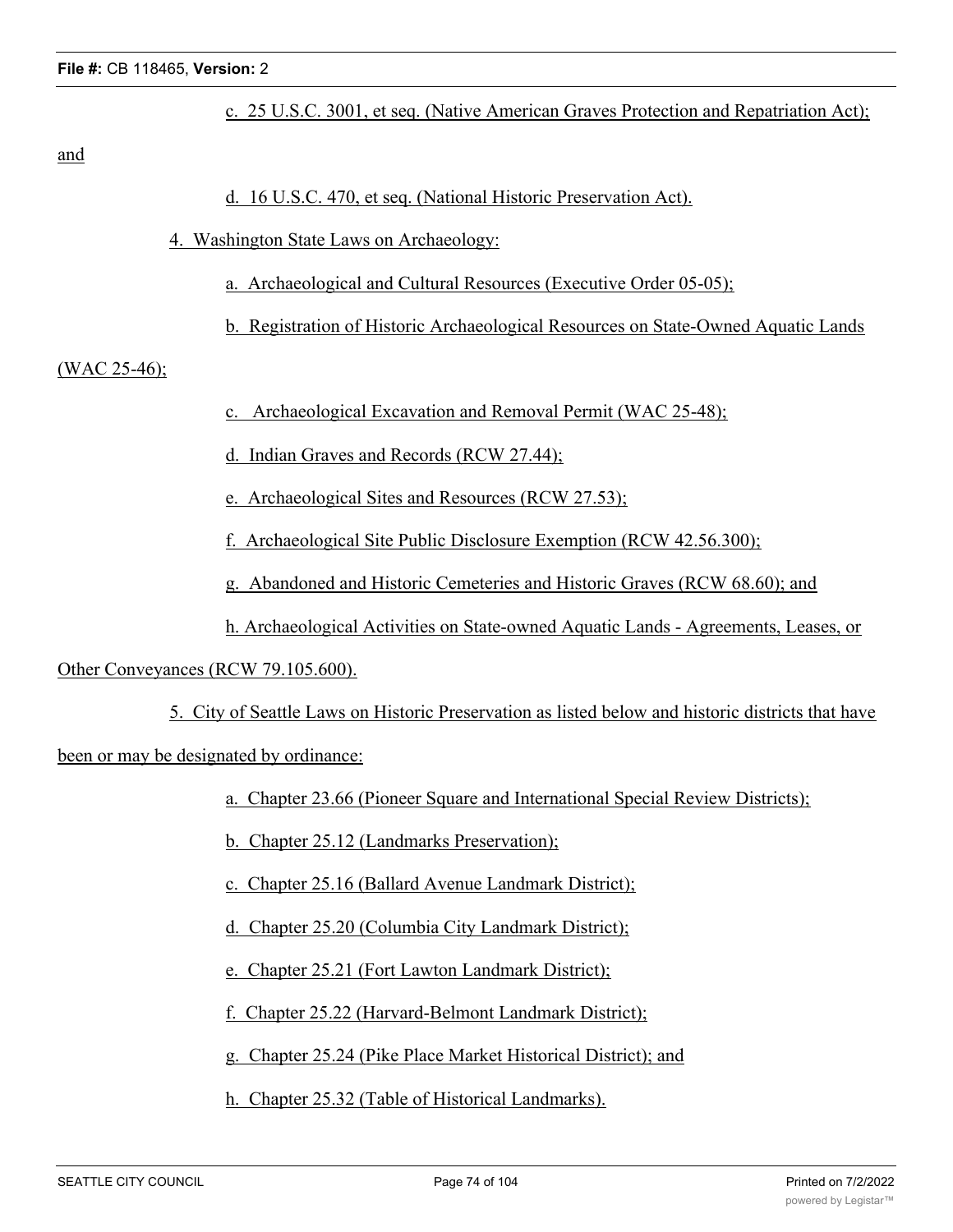Section 41. Section 22.805.080 of the Seattle Municipal Code, enacted by Ordinance 123105, is amended as follows:

## **22.805.080 Minimum Requirements for Flow Control**

A. Applicability. The requirements of this subsection apply to the extent required in Section 22.805.050 to Section  $22.805.0(7)$ )60.

B. Requirements. Flow control facilities shall be installed to the extent allowed by law and maintained  $((per))$  pursuant to rules promulgated by the Director to receive flows from that portion of the site being developed. Post-development discharge determination must include flows from dewatering activities. All projects shall use ((green stormwater infrastructure)) on-site BMPs identified in Section 22.805.070.D to the maximum extent feasible to meet the minimum requirements. Flow control facilities that receive flows from less than that portion of the site being developed may be installed if the total new plus replaced impervious surface is less than 10,000 square feet, the project site uses only ((green stormwater infrastructure)) on-site BMPs to meet the requirement, and the ((green stormwater infrastructure)) on-site BMPs provides substantially equivalent environmental protection as facilities not using ((green stormwater infrastructure)) on-site BMPs that receive flows from all of the portion of the site being developed.

1. Wetland Protection Standard. Protect the functions and values of wetlands and their buffers from all projects discharging stormwater directly or indirectly to them. ((All projects discharging to wetlands or their buffers shall protect the)) The hydrologic conditions, vegetative community, and substrate characteristics of the wetlands ((and their buffers to protect the functions and values of the affected wetlands)) shall be protected, and impacts caused by changes in water flows and pollutants shall be prevented. The introduction of sediment, heat and other pollutants and contaminants into wetlands shall be minimized through the selection, design, installation, and maintenance of temporary and permanent controls. ((Discharges shall maintain existing flows to the extent necessary to protect the functions and values of the wetlands.) The total volume of stormwater discharging into a wetland shall not be more than: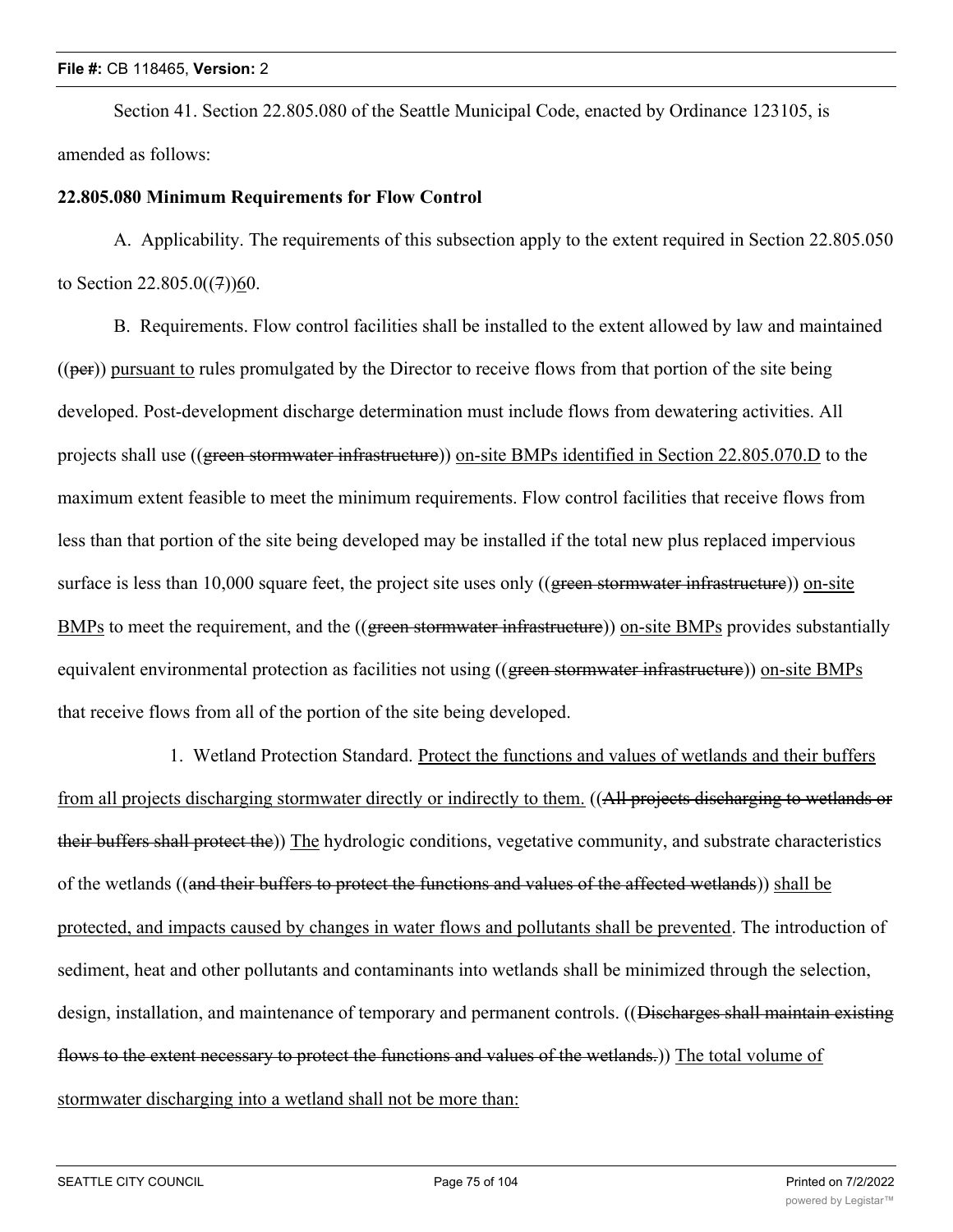during a single precipitation event, 20 percent higher or lower than the pre-project

volume, and

## on a monthly basis, 15 percent higher or lower than the pre-project volume.

((Prior to)) Before authorizing new discharges to a wetland, alternative discharge locations shall be evaluated and infiltration options outside the wetland shall be maximized unless doing so will adversely impact the functions and values of the affected wetlands. If one or more of the flow control requirements contained in 22.805.080.B.2 through 22.805.080.B.4 also apply to the project, an analysis shall be conducted to ensure that the functions and values of the affected wetland are protected before implementing these flow control requirements. Projects triggering this requirement shall refer to Guide Sheets #1 through #3 presented in Appendix I-D of Ecology's Stormwater Management Manual for Western Washington (Ecology 2014) for additional guidance. Notwithstanding any provision in this subtitle, no net loss of wetland functions of values shall result from actions regulated by this subtitle.

2. Pre-developed Forested Standard. The post-development discharge ((peak flow rates and flow)) durations ((must be matched to)) shall match the discharge durations of a pre-developed forested condition for the range of pre-developed discharge rates from 50  $((\frac{9}{6}))$  percent of the 2-year ((recurrence  $\frac{\text{interval}}{\text{interval}}$ ) peak flow  $((\text{up}))$  to the 50-year ((recurrence interval)) peak flow.

3. Pre-developed Pasture Standard. The post-development discharge ((peak flow rates and flow )) durations ((must be matched to)) shall match the discharge durations of a pre-developed pasture condition for the range of pre-developed discharge rates from 50  $((\%)$ ) percent of the 2-year ((recurrence interval)) peak flow  $((\text{up}))$  to the 2-year ((recurrence interval)) peak flow.

4. Peak ((Flow)) Control Standard. The post-development peak flow with a 4 (( $\frac{4}{9}$ ) percent annual probability (25-year recurrence flow) shall not exceed 0.4 cubic feet per second per acre. Additionally, the peak flow with a 50 ( $(\frac{96}{9})$ ) percent annual probability (2-year recurrence flow) shall not exceed 0.15 cubic feet per second per acre.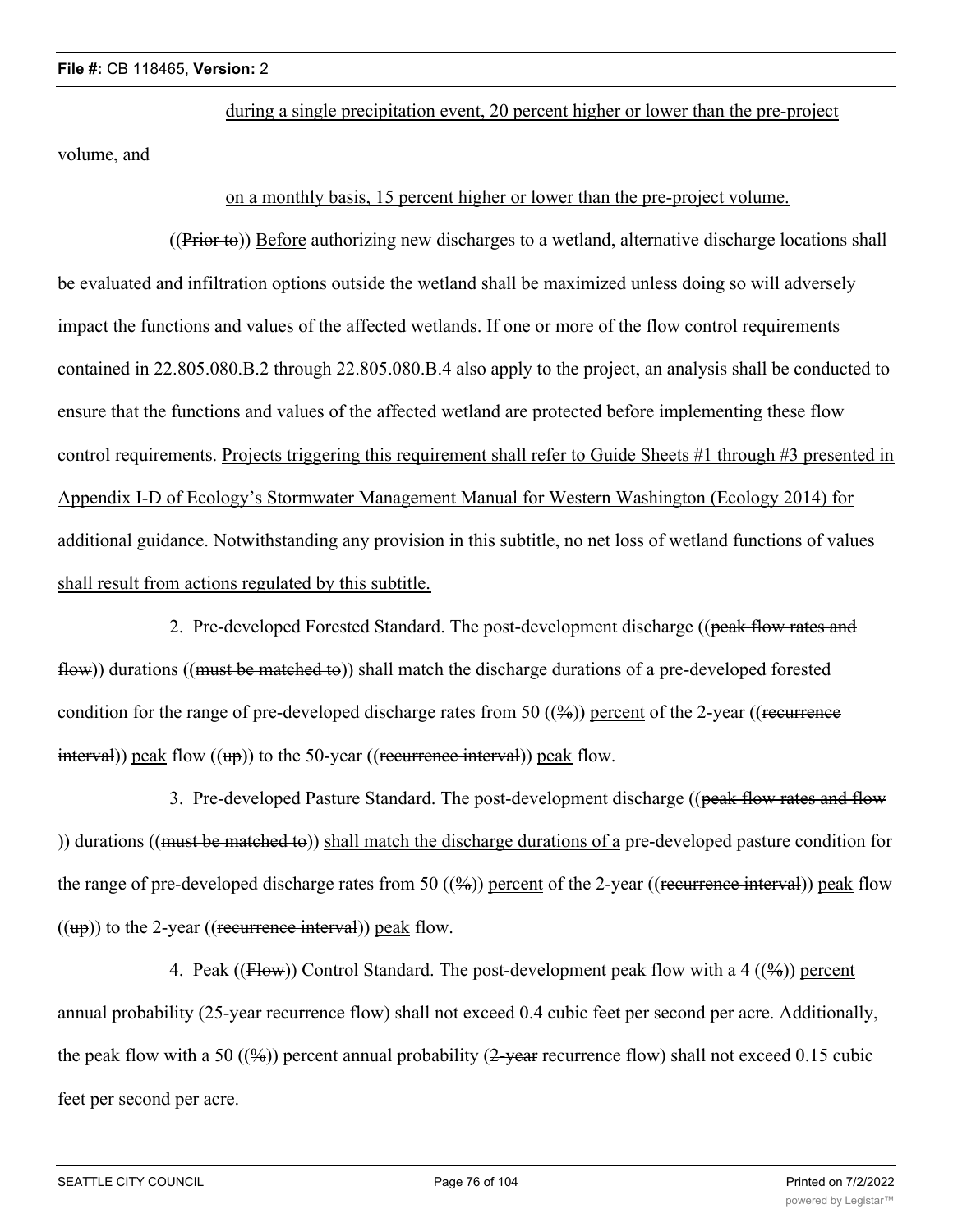C. Inspection and Maintenance Schedule. Temporary and permanent flow control facilities shall be inspected and maintained according to rules promulgated by the Director to keep these facilities in continuous working order.

Section 42. Section 22.805.090 of the Seattle Municipal Code, enacted by Ordinance 123105, is amended as follows:

# **22.805.090 Minimum Requirements for Treatment ((.))**

A. Applicability. The requirements of this subsection apply to the extent required in Section 22.805.050 to Section 22.805. $((070)(060)$ .

B. Requirements. Water quality treatment facilities shall be installed to the extent allowed by law and maintained  $((per))$  pursuant to rules promulgated by the Director to treat flows from the pollution-generating pervious and impervious surfaces on the site being developed. When stormwater flows from other areas, including non-pollution generating surfaces (e.g., roofs), dewatering activities, and off-site areas, cannot be separated or bypassed, treatment BMPs shall be designed for the entire area draining to the treatment facility. All projects shall use ((green stormwater infrastructure)) on-site BMPs identified in Section 22.805.070.D to the maximum extent feasible to meet the minimum requirements.

1. Runoff Volume. Stormwater treatment facilities shall be designed based on the stormwater runoff volume from the contributing area or a peak flow rate as follows:

a. The daily runoff volume at or below which 91 percent of the total runoff volume for

the simulation period occurs, as determined using an approved continuous model. It is calculated as follows:

1) Rank the daily runoff volumes from highest to lowest.

2) Sum all the daily volumes and multiply by 0.09.

3) Sequentially sum daily runoff volumes, starting with the highest value, until the total equals 9 percent of the total runoff volume. The last daily value added to the sum is defined as the water quality design volume.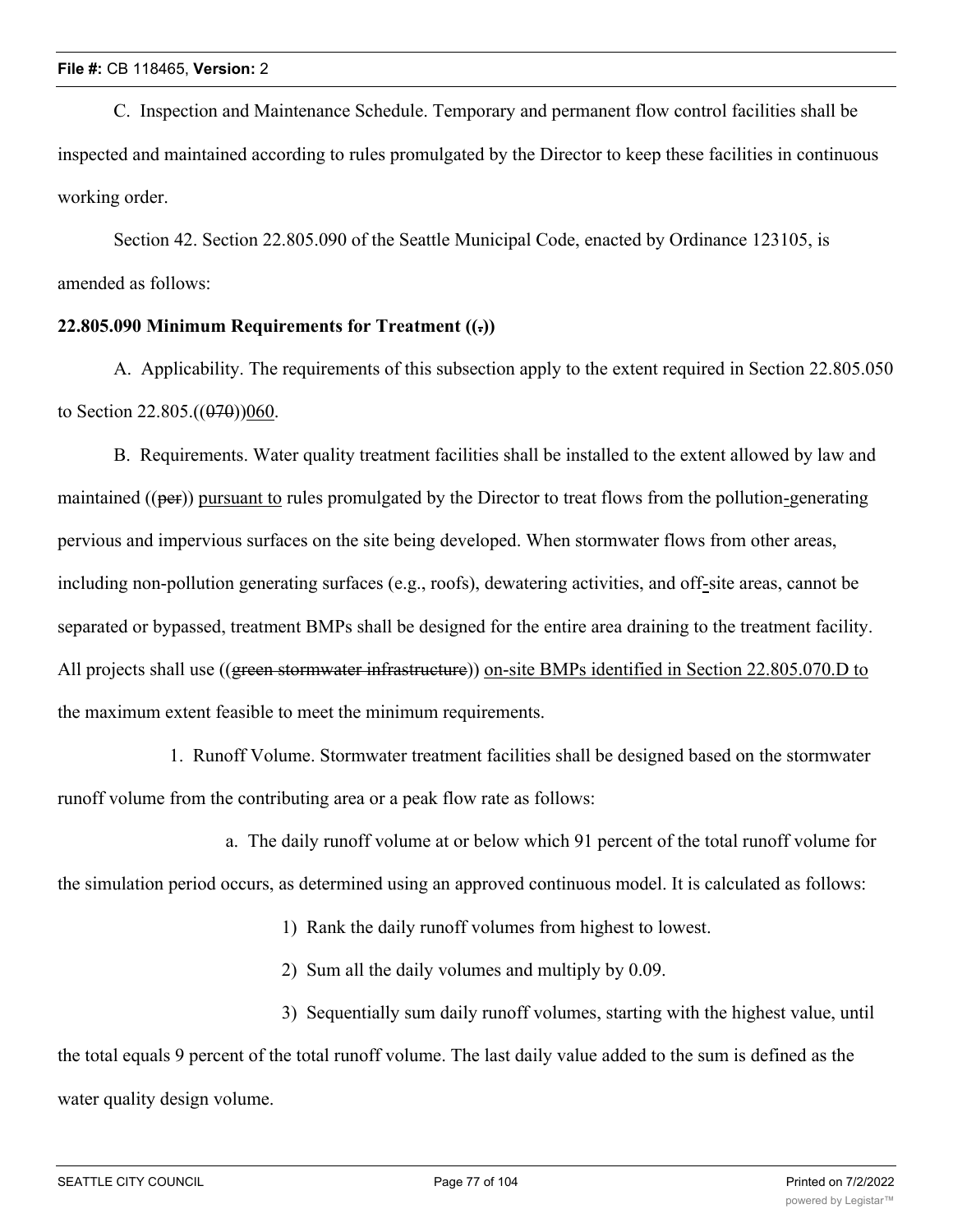b. Different design flow rates are required depending on whether a treatment facility will be located upstream or downstream of a detention facility:

1) For facilities located upstream of detention or when detention is not required, the design flow rate is the flow rate at or below which 91 percent of the total runoff volume for the simulation period is treated, as determined using an approved continuous runoff model.

2) For facilities located downstream of detention, the design flow rate is the release rate ((from the detention facility that has a 50 percent annual probability of occurring in any given year (2-year recurrence interval))) shall be the full 2-year release rate, as determined using an approved continuous runoff model.

c. Infiltration facilities designed for water quality treatment must infiltrate 91 percent of the total runoff volume as determined using an approved continuous runoff model. To prevent the onset of anaerobic conditions, an infiltration facility designed for water quality treatment purposes must be designed to drain the water quality design treatment volume (the 91st percentile, 24-hour volume) within 48 hours.

2. Basic Treatment. A basic treatment facility shall be required for all projects. The requirements of subsection ((22.805.090 B3)) 22.805.090.B.3 (Oil Control Treatment), subsection ((22.805.090 B4)) 22.805.090.B.4 (Phosphorus Treatment), and subsection 22.805.090.B.5 (Enhanced Treatment) are in addition to this basic treatment requirement.

3. Oil Control Treatment. An oil control treatment facility shall be required for high-use sites, as defined in this subtitle.

4. Phosphorus Treatment. A phosphorus treatment facility shall be required for projects discharging into nutrient-critical receiving waters.

5. Enhanced Treatment. An enhanced treatment facility for reducing concentrations of dissolved metals shall be required for projects ((discharging to a fish-bearing stream or lake, and to waters or drainage systems that are tributary to fish-bearing streams, creeks, or lakes,) that discharge, directly or through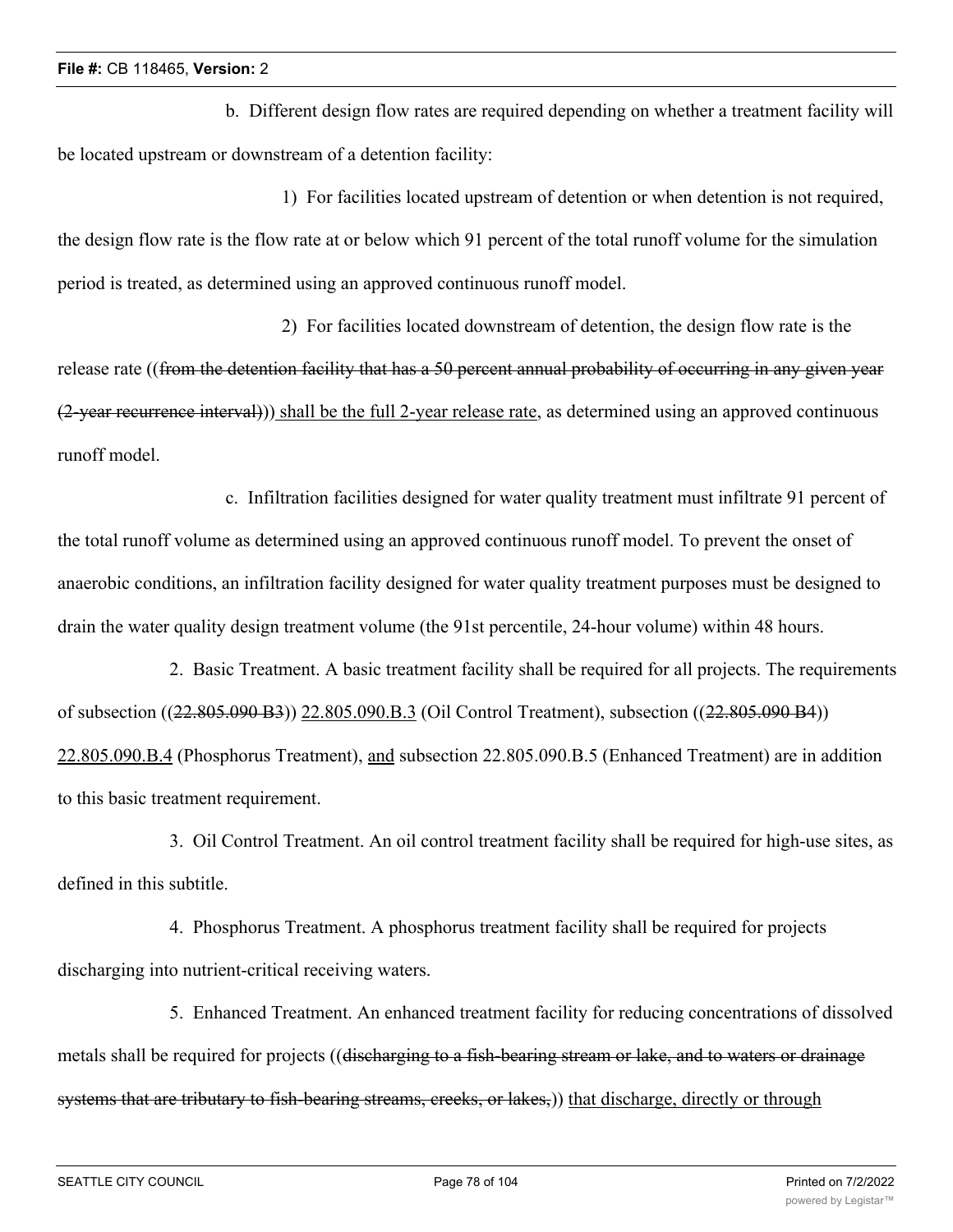conveyance systems, to fresh waters designated for aquatic life use or having an existing aquatic life use, or that use infiltration strictly for flow control (not treatment) and discharge within one-quarter mile of fresh waters designated for aquatic life use or having an existing aquatic life use, if the project meets one of the following criteria:

a. For a parcel-based project, ((the total of new plus replaced pollution-generating impervious surface is 5,000 square feet or more, and)) the site is an industrial, commercial, or multi-family project.

b. For a roadway project, ((the project adds 5,000 square feet or more of pollutiongenerating impervious surface, and)) the site is either:

1) A fully controlled or a partially controlled limited access highway with Annual Average Daily Traffic counts of 15,000 or more; or

2) Any other road with an Annual Average Daily Traffic count of 7,500 or greater.

6. Discharges to Groundwater. Direct discharge of untreated drainage water from pollutiongenerating ((impervious)) hard surfaces to ((ground water)) groundwater is prohibited.

C. Inspection and Maintenance Schedule. Temporary and permanent treatment facilities shall be inspected and maintained according to rules promulgated by the Director to keep these facilities ((to be kept)) in continuous working order.

Section 43. Section 22.807.020 of the Seattle Municipal Code, enacted by Ordinance 123105, is amended as follows:

# **22.807.020 Drainage Control Review and Application Requirements**

A. Thresholds for Drainage Control Review. Drainage control review and approval shall be required for any of the following:

1. Standard drainage control review and approval shall be required for the following: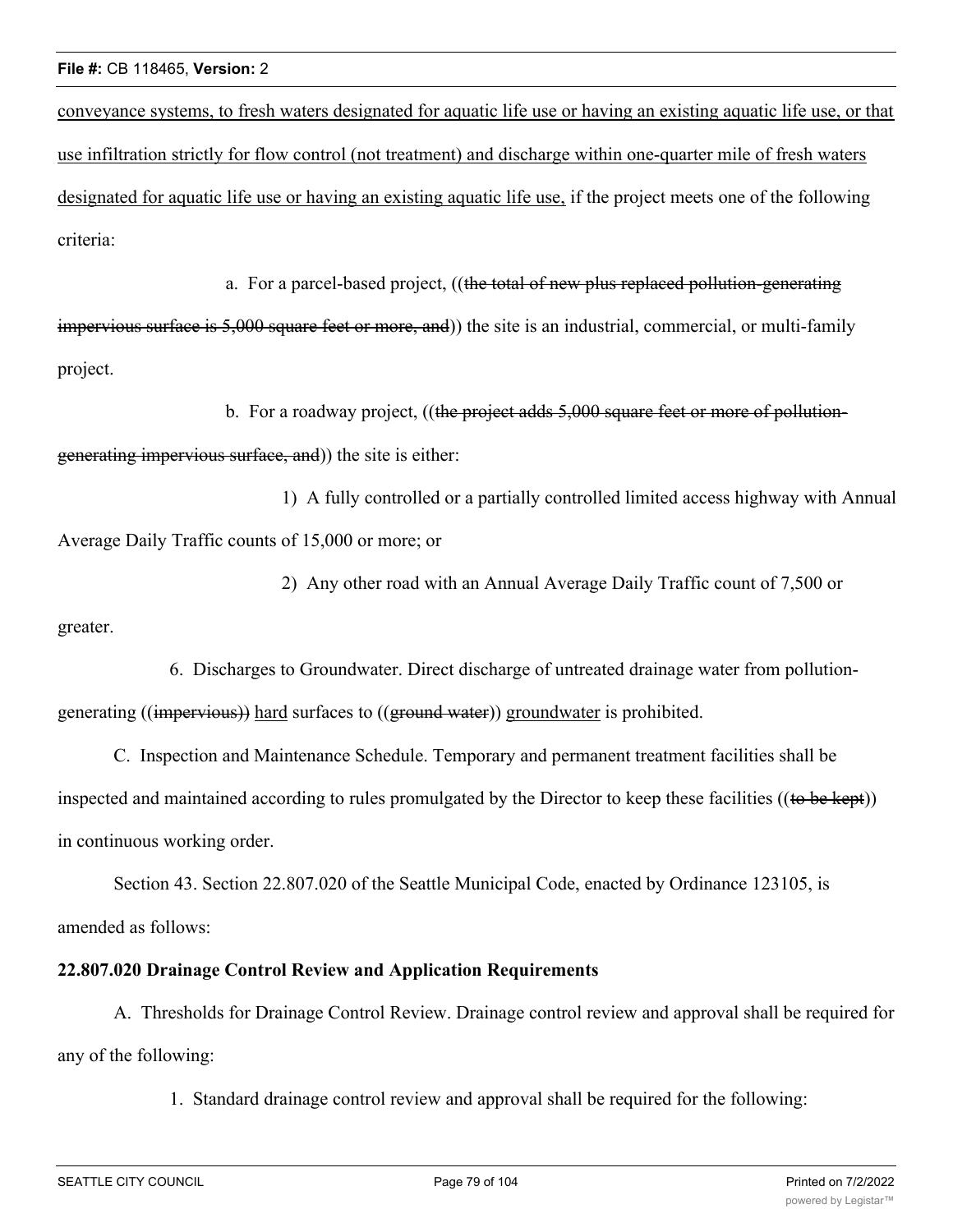a. Any land disturbing activity encompassing an area of ((seven hundred fifty  $\epsilon$ ))750(())) square feet or more;

b. Applications for either a master use permit or building permit that includes the cumulative addition of 750 square feet or more of land disturbing activity and/or new and replaced impervious surface;

c. Applications for which a grading permit or approval is required (( $per SMC$ )) pursuant to Chapter 22.170;

d. Applications for street use permits for the cumulative addition of 750 square feet or more of new and replaced impervious surface and land disturbing activity;

e. City public works projects or construction contracts, including contracts for day labor and other public works purchasing agreements, for the cumulative addition of 750 square feet or more of new and replaced impervious surface and/or land disturbing activity to the site, except for projects in a City-owned right-of-way and except for work performed for the operation and maintenance of park lands under the control or jurisdiction of the Department of Parks and Recreation; ((or))

f. Permit approvals and contracts that include any new or replaced impervious surface or any land disturbing activity on a site deemed a potentially hazardous location, as specified in Section 22.800.050 (Potentially Hazardous Locations);

g. Permit approvals that include any new impervious surface in a Category I peat settlement-prone area delineated pursuant to subsection  $25.09.020$ ; (( $\Theta$ ))

h. Whenever an exception to a requirement set forth in this subtitle or in a rule promulgated under this subtitle is desired, whether or not review and approval would otherwise be required, including, but not limited to, alteration of natural drainage patterns or the obstruction of watercourses; or

i. Whenever roadway project infeasibility pursuant to subsection 22.805.060.E is applied, whether or not review and approval would otherwise be required.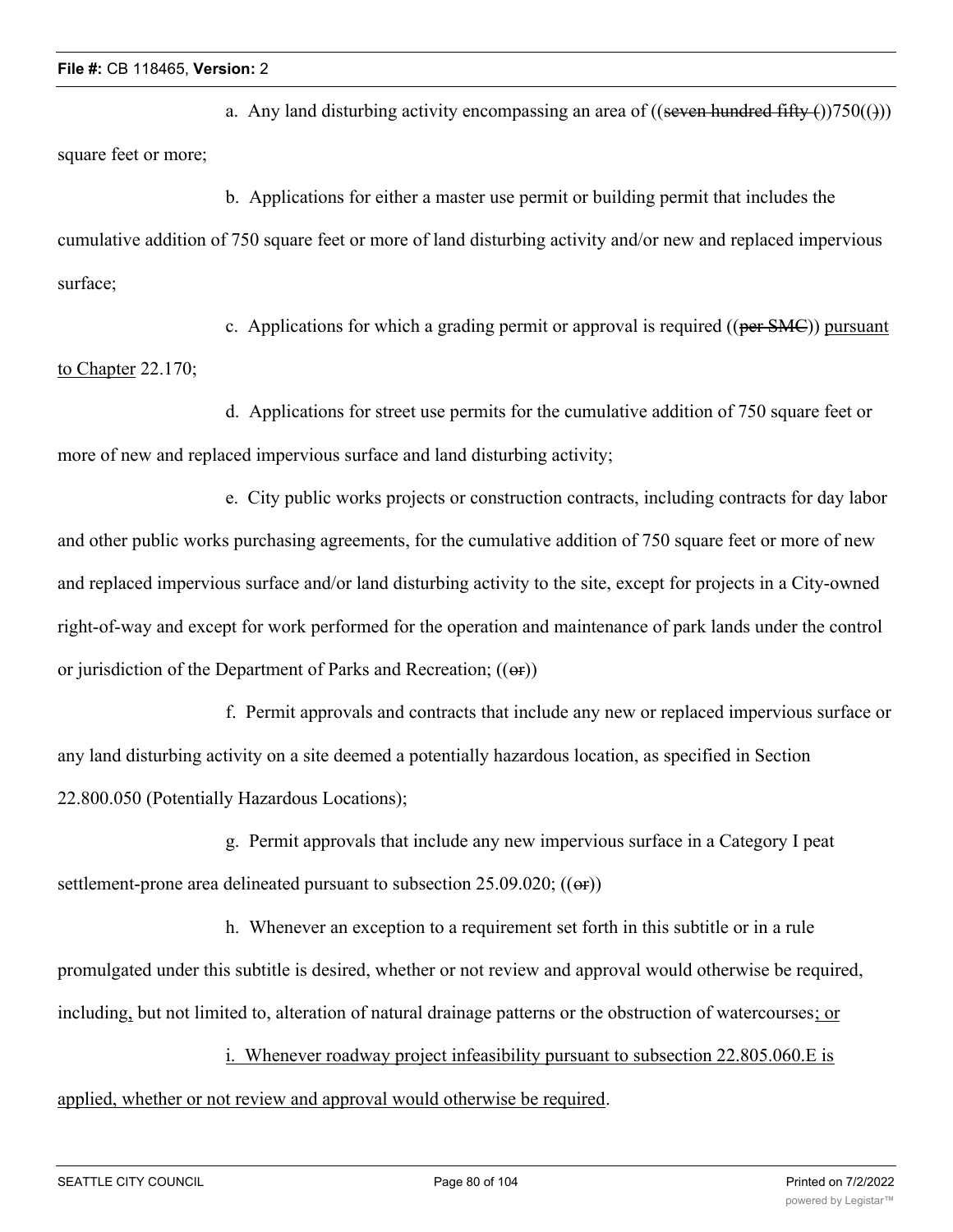- 2. Large project drainage control review and approval shall be required for projects that include:
	- a. Five thousand square feet or more of new plus replaced ((impervious)) hard surface;
	- b. One acre or more of land disturbing activity;
	- c. Conversion of  $3/4$  acres or more of  $((\text{native}))$  vegetation to lawn or landscaped area;

or

d. Conversion of 2.5 acres or more of native vegetation to pasture.

3. The City may, by interagency agreement signed by the Directors of SPU and DPD, waive the drainage and erosion control permit and document requirements for property owned by public entities, when discharges for the property do not enter the public drainage system or the public combined sewer system. Whether or not the public entities are required to obtain permits or submit documents, such entities are subject to the substantive requirements of this subtitle, unless exceptions are granted as set forth in Section 22.800.040.

- B. Submittal Requirements for Drainage Control Review and Approval.
- 1. Information Required for Standard Drainage Control Review. The following information shall be submitted to the Director for all projects for which drainage control review is required.
	- a. Site Plan. A site plan shall be submitted to the Director.

b. Standard Drainage Control Plan. A drainage control plan shall be submitted to the Director. Standard designs for drainage control facilities as set forth in rules promulgated by the Director may be used. For a project with no accessible offsite discharge point, the drainage control plan shall be prepared by a licensed civil engineer in accordance with standards adopted by the Director.

 $((b))$  c. Construction Stormwater Control Plan. A construction stormwater control plan demonstrating controls sufficient to determine compliance with subsection 22.805.020.D shall be submitted. The Director may approve a checklist in place of a plan, pursuant to rules promulgated by the Director.

 $((e))$  d. Memorandum of Drainage Control. The owner(s) of the site shall sign a "memorandum of drainage control" that has been prepared by the Director of SPU. Completion of the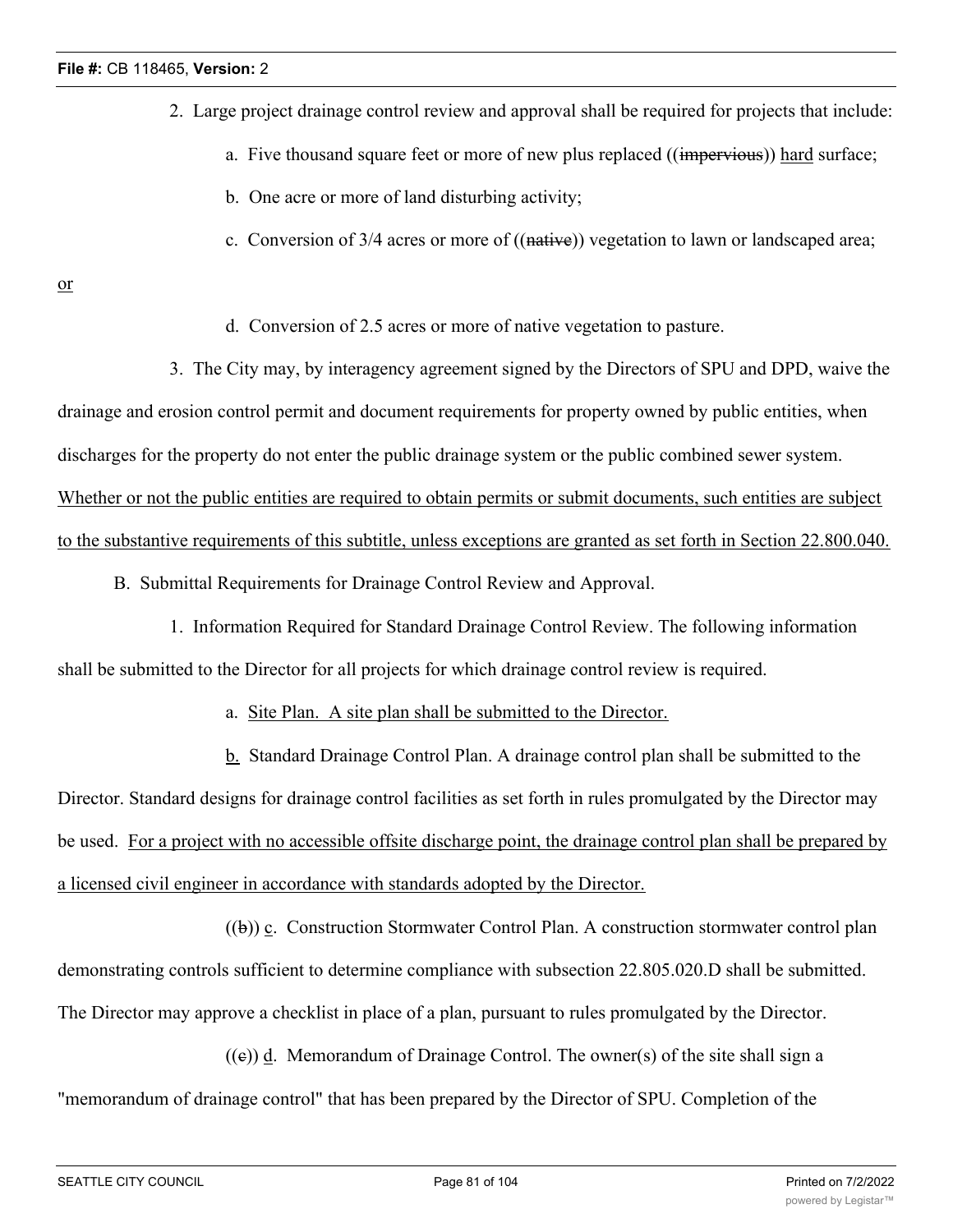memorandum shall be a condition precedent to issuance of any permit or approval for which a drainage control plan is required. The applicant shall file the memorandum of drainage control with the King County Recorder's Office so as to become part of the King County real property records. The applicant shall give the Director of SPU proof of filing of the memorandum. The memorandum shall not be required when the drainage control facility will be owned and operated by the City. A memorandum of drainage control shall include:

1) The legal description of the site;

2) A summary of the terms of the drainage control plan, including any known

limitations of the drainage control facilities, and an agreement by the owners to implement those ((terns)) terms ;

3) An agreement that the owner(s) shall inform future purchasers and other

successors and assignees of the existence of the drainage control facilities and other elements of the drainage control plan, the limitations of the drainage control facilities, and of the requirements for continued inspection and maintenance of the drainage control facilities;

4) The side sewer permit number and the date and name of the permit or approval for which the drainage control plan is required;

5) Permission for the City to enter the property for inspection, monitoring, correction, and abatement purposes;

6) An acknowledgment by the owner(s) that the City is not responsible for the adequacy or performance of the drainage control plan, and a waiver of any and all claims against the City for any harm, loss, or damage related to the plan, or to drainage or erosion on the property, except for claims arising from the City's sole negligence; and

7) The owner(s)' signatures acknowledged by a notary public.

# e. Submittals identified by rule. Additional information shall be submitted to the

Director to comply with the requirements of this subtitle and rules promulgated hereunder and to accomplish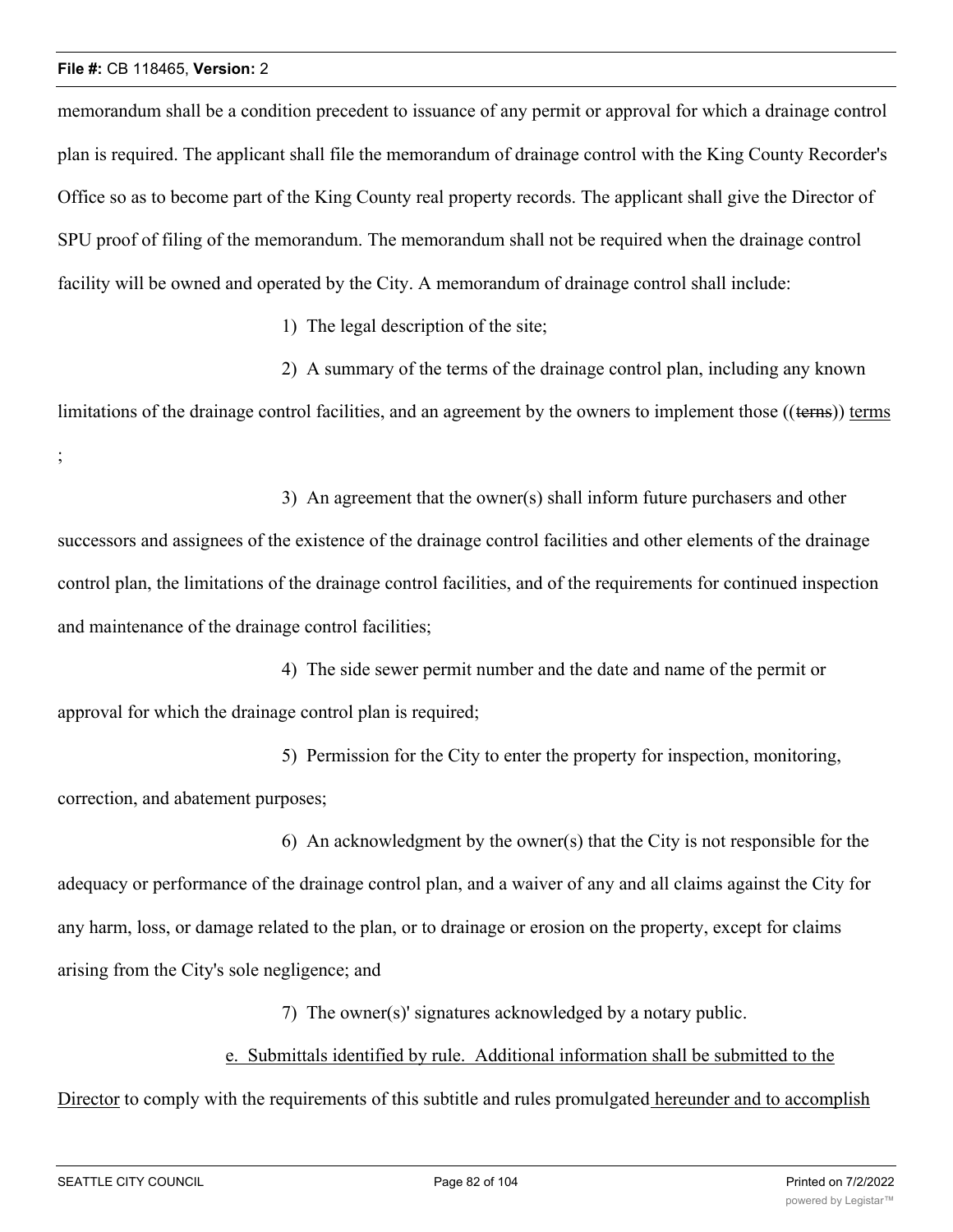the purposes of this subtitle.

 2. Information Required for Large Project Drainage Control Review. In addition to the submittal requirements for standard drainage control review, the following information is required for large projects ((that include one acre or more of land disturbing activities; 5,000 square feet or more of new and replaced impervious surface; conversion of 3/4 acres or more of native vegetation to lawn or landscaped area; or conversion of 2.5 acres or more of native vegetation to pasture.)):

a. Comprehensive Drainage Control Plan. A comprehensive drainage control plan, in lieu of a standard drainage control plan, to comply with the requirements of this subtitle and rules promulgated hereunder and to accomplish the purposes of this subtitle shall be submitted with the permit application. It shall be prepared by a licensed civil engineer in accordance with standards adopted by the Director (( $\theta$ f DPD)).

b. Inspection and Maintenance Schedule. A schedule shall be submitted that provides for inspection of temporary and permanent flow control facilities, treatment facilities, and source controls to comply with Section 22.805.070 (Minimum Requirements for On-site Stormwater Management), Section 22.805.080 (Minimum Requirements for Flow Control), and Section 22.805.090 (Minimum Requirements for Treatment).

c. Construction Stormwater Control Plan. A construction stormwater control plan prepared in accordance with subsection 22.805.020.D shall be submitted.

3. Applications for drainage control review and approval shall be prepared and submitted in accordance with provisions of this subsection, with Chapter 21.16 (Side Sewer Code), and with associated rules and regulations adopted jointly by the Directors of DPD and SPU.

4. The Director ((of DPD)) may require additional information necessary to adequately evaluate applications for compliance with the requirements and purposes of this subtitle and other laws and regulations, including, but not limited to, Chapter 25.09 (Regulations for Environmentally Critical Areas). The Director ((of DPD)) may also require appropriate information about adjoining properties that may be related to, or affected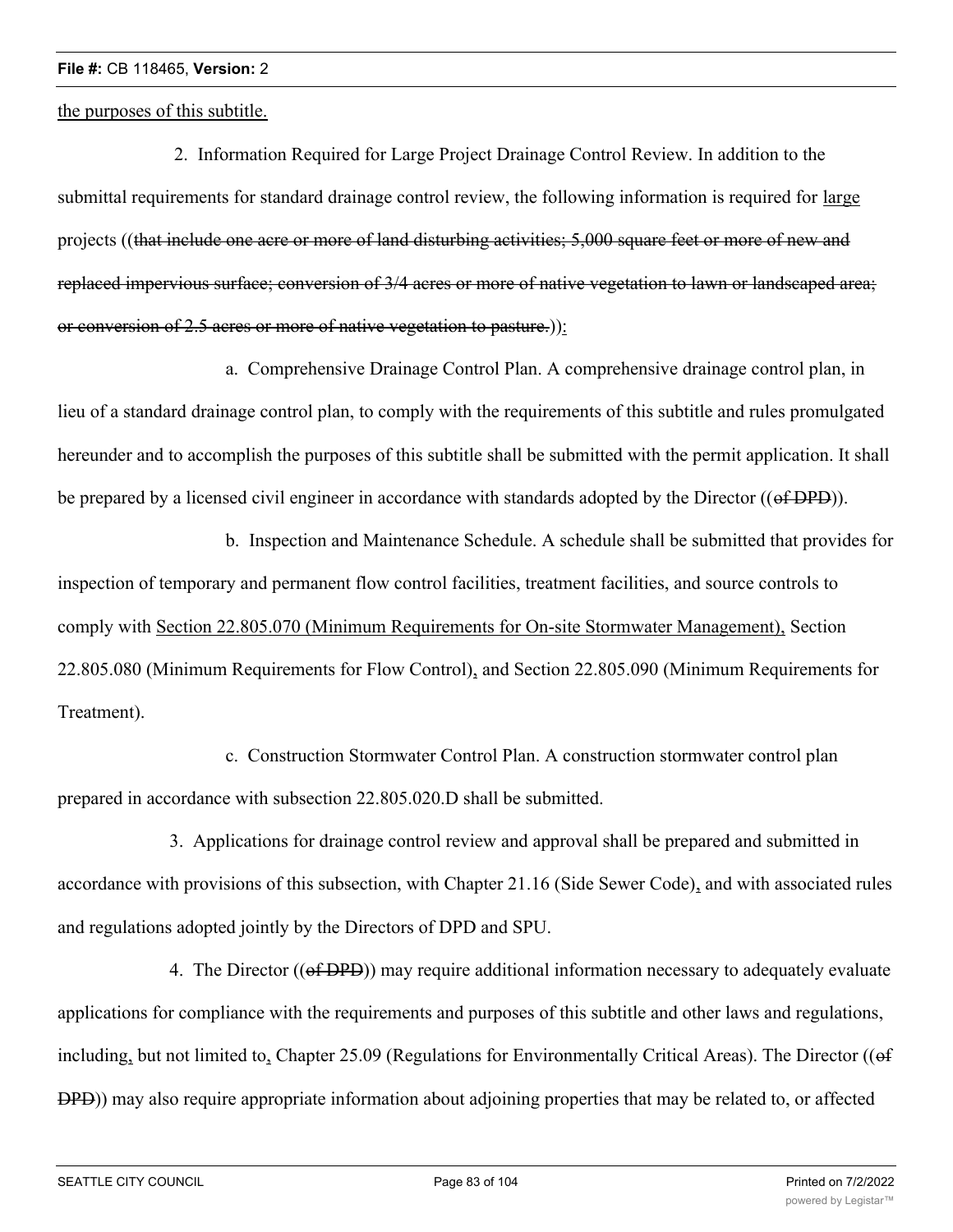by, the drainage control proposal in order to evaluate effects on the adjacent property. This additional information may be required as a precondition for permit application review and approval.

((5. Where an applicant simultaneously applies for more than one of the permits listed in subsection 22.807.020.A for the same property, the application shall comply with the requirements for the permit that is the most detailed and complete.))

C. Authority to Review. The Director may approve those plans that comply with the provisions of this subtitle and rules promulgated hereunder, and may place conditions upon the approval in order to assure compliance with the provisions of this subtitle. Submission of the required drainage control application information shall be a condition precedent to the processing of any of the above-listed permits. Approval of drainage control shall be a condition precedent to issuance of any of the above-listed permits. The Director may review and inspect activities subject to this subtitle and may require compliance regardless of whether review or approval is specifically required by this subsection. The Director may disapprove plans that do not comply with the provisions of this subtitle and rules promulgated hereunder. Disapproved plans shall be returned to the applicant, who may correct and resubmit the plans.

Section 44. Section 22.807.090 of the Seattle Municipal Code, enacted by Ordinance 123105, is amended as follows:

## **22.807.090 Maintenance and Inspection**

A. Responsibility for Maintenance and Inspection. The owner and other responsible ((party)) parties shall maintain drainage control facilities, source controls, and other facilities required by this subtitle and by rules adopted hereunder to keep these facilities in continuous working order. The owner and other responsible (( party)) parties shall inspect permanent drainage control facilities, temporary drainage control facilities, and other temporary best management practices or facilities on a schedule consistent with this subtitle and sufficient for the facilities to function at design capacity. The Director may require the responsible party to conduct more frequent inspections and/or maintenance when necessary to ensure functioning at design capacity. The owner(s)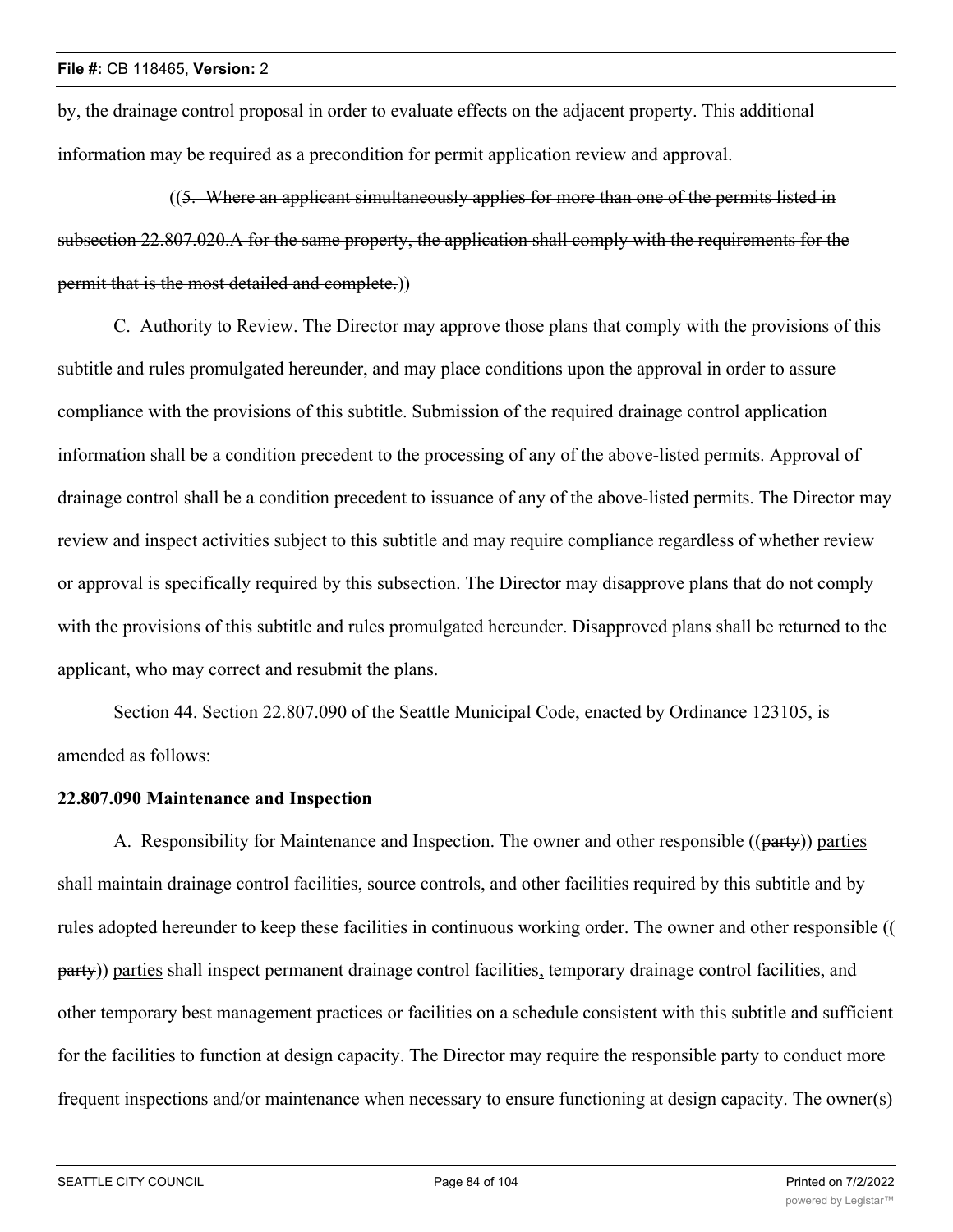shall inform future purchasers and other successors and assignees to the property of the existence of the drainage control facilities and the elements of the drainage control plan, the limitations of the drainage control facilities, and the requirements for continued inspection and maintenance of the drainage control facilities.

B. Inspection by City. The Director of SPU may establish inspection programs to evaluate and, when required, enforce compliance with the requirements of this subtitle and accomplishment of its purposes. Inspection programs may be established on any reasonable basis, including, but not limited to: routine inspections; random inspections; inspections based upon complaints or other notice of possible violations; inspection of drainage basins or areas identified as higher than typical sources of sediment or other contaminants or pollutants; inspections of businesses or industries of a type associated with higher than usual discharges of contaminants or pollutants or with discharges of a type ((which are)) more likely than the typical discharge to cause violations of state or federal water or sediment quality standards or the City's NPDES stormwater permit; and joint inspections with other agencies inspecting under environmental or safety laws. Inspections may include, but are not limited to: reviewing maintenance and repair records; sampling discharges, surface water, groundwater, and material or water in drainage control facilities; and evaluating the condition of drainage control facilities and other best management practices.

C. Entry for Inspection and Abatement Purposes.

1. New Installations and Connections. When any new drainage control facility is installed on private property, and when any new connection is made between private property and a public drainage system, sanitary sewer or combined sewer, the property owner shall grant,  $((per))$  pursuant to subsection 22.807.020.B.1.c (Memorandum of Drainage Control), the City the right to enter the property at reasonable times and in a reasonable manner pursuant to an inspection program established pursuant to subsection 22.807.090.B, and to enter the property when the City has a reasonable basis to believe that a violation of this subtitle is occurring or has occurred, and to enter when necessary for abatement of a public nuisance or correction of a violation of this subtitle.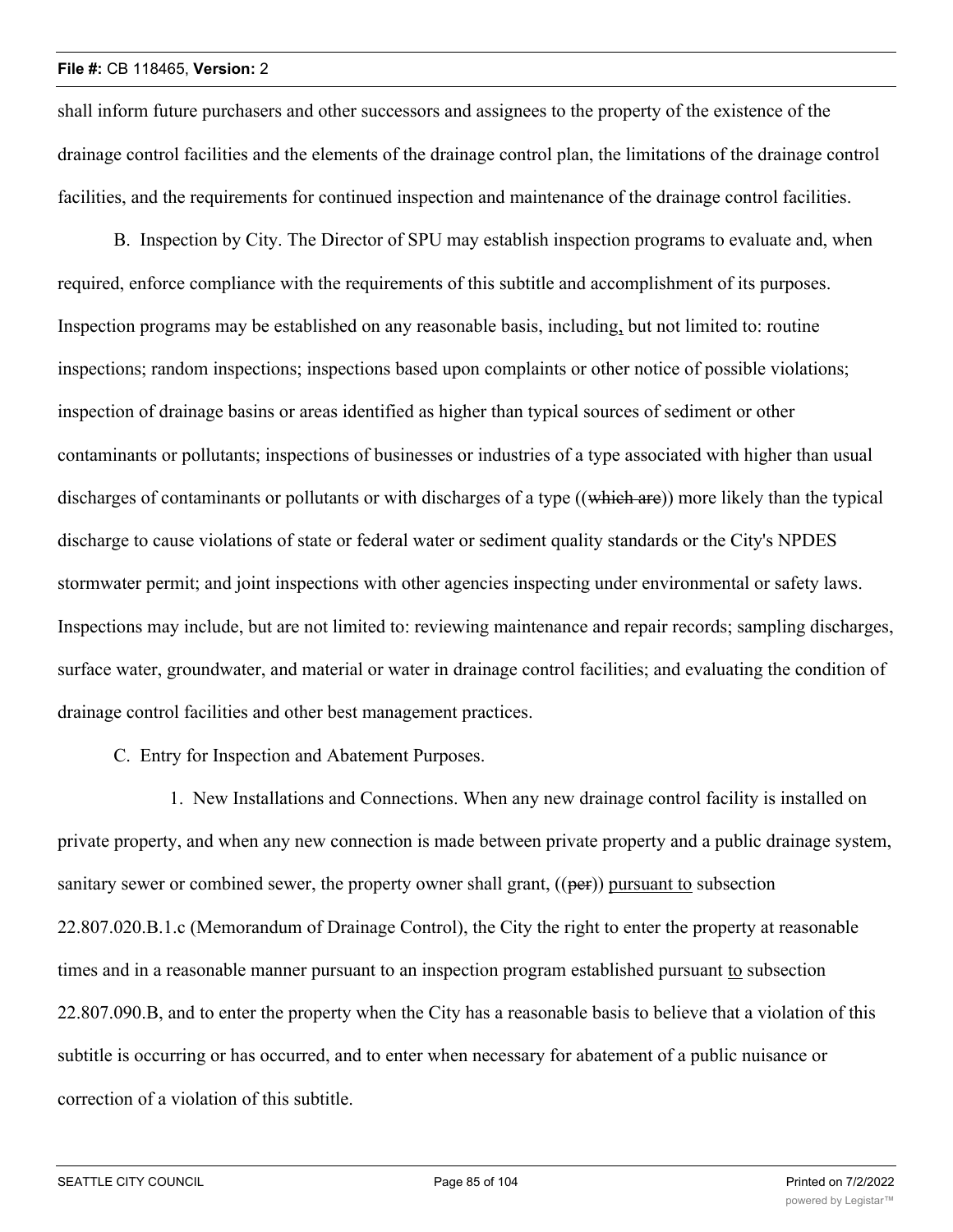2. Existing Real Property and Discharges. Owners of property with existing discharges or land uses subject to this subtitle who are not installing a new drainage control facility or making a new connection between private property and a public drainage system, sanitary sewer, or combined sewer  $(\cdot, \cdot)$ ) shall have the option to execute a permission form for the purposes described above when provided with the form by the Director of SPU.

Section 45. Section 22.808.010 of the Seattle Municipal Code, enacted by Ordinance 123105, is amended as follows:

# **22.808.010 Violations**

A. Civil Violations  $((.)$ 

1. The following are civil violations of this subtitle, subject to a maximum civil penalty of up to \$5,000 per day for each violation.

a. General. It is a violation to not comply with any requirement of, or to act in a manner prohibited by, this subtitle, or a permit, approval, rule, manual, order,  $((\Theta_F))$  Notice of Violation or Voluntary Compliance Agreement issued pursuant to this subtitle;

b. Aiding and Abetting. It is a violation to aid, abet, counsel, encourage, commend,

incite, induce, hire or otherwise procure another person to violate this subtitle;

c. Alteration of Existing Drainage. It is a violation to alter existing drainage patterns

which serve a tributary area of more than one acre without authorization or approval by the Director;

d. Obstruction of Watercourse or Public Drainage System. It is a violation to obstruct a watercourse or public drainage system without authorization or approval by the Director;

e. Dangerous Condition. It is a violation to allow to exist, or cause or contribute to, a

condition of a drainage control facility, or condition related to grading, drainage water, drainage or erosion that is likely to endanger the public health, safety or welfare, the environment, or public or private property;

f. Interference. It is a violation for any person to interfere with or impede the correction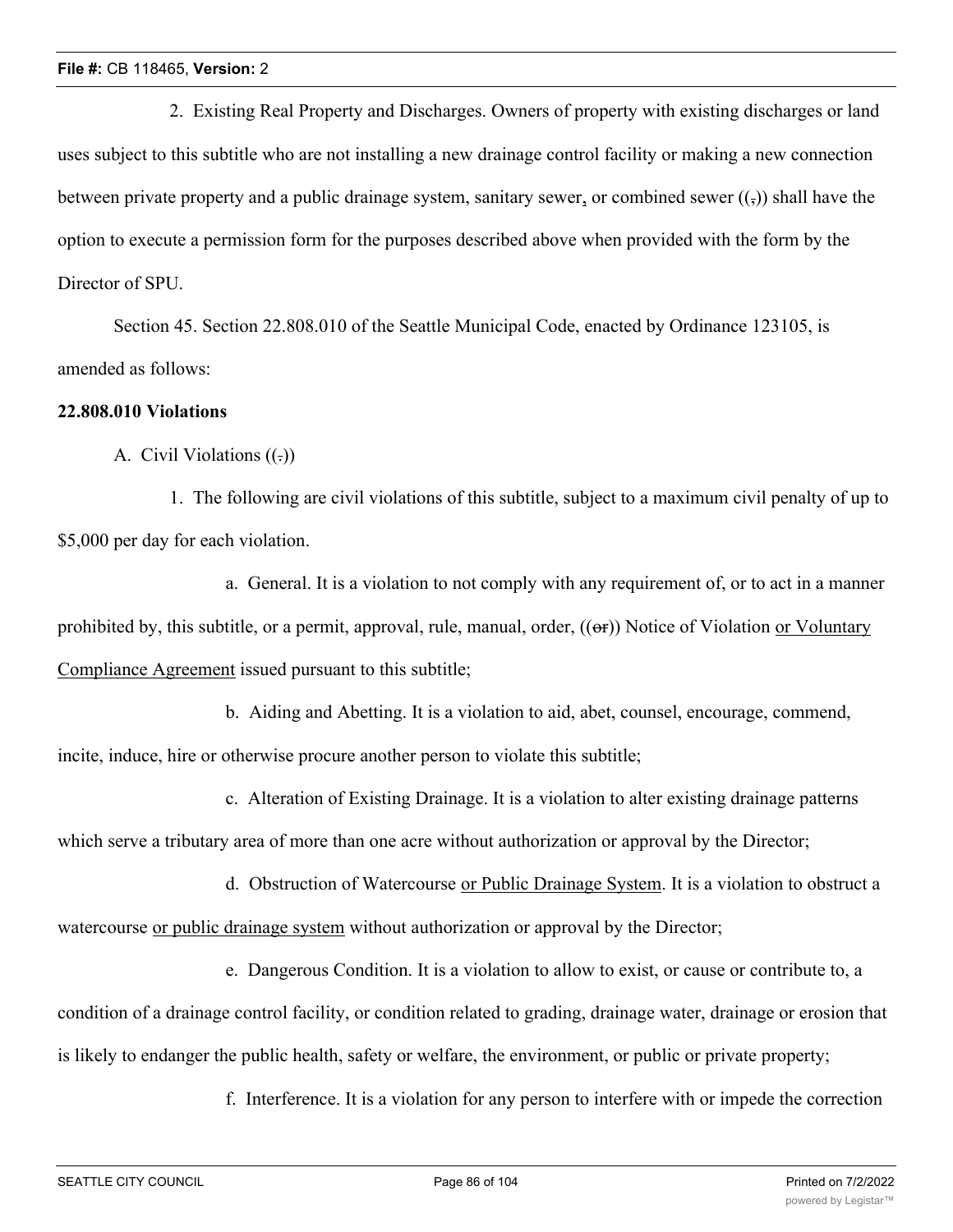of any violation, or compliance with any Notice of Violation, emergency order, stop work order, or the abatement of any nuisance;

g. Piecemeal of Projects. It is a violation for any person to knowingly divide a larger project into a set of smaller projects specifically for the purpose of avoiding minimum requirements;

h. Altering a Posted Order. It is a violation for any person to remove, obscure, or mutilate any posted order of the Director, including a stop work or emergency order; and

i. Continuing Work. It is a violation for any work to be done after service or posting of a stop work order, except work necessary to perform the required corrective action, until authorization is given by the Director.

B. Criminal Violations  $((.)$ 

1. The following are criminal violations, punishable upon conviction by a fine of not more than \$5,000 per violation or imprisonment for each violation for not more than 360 days, or both such fine and imprisonment:

a. Failing to comply with a Notice of Violation or Director's order issued pursuant to this subtitle;

b. Failing to comply with a court order;

c. Tampering with or vandalizing any part of a drainage control facility or other best management practice, a public or private drainage system, monitoring or sampling equipment or records, or notices posted pursuant to this subtitle; and

d. Anyone violating this subtitle who has had a judgment, final Director's order, or Director's review decision against them for a prior violation of this subtitle in the preceding five years.

Section 46. Section 22.808.020 of the Seattle Municipal Code, enacted by Ordinance 123105, is amended as follows:

## **22.808.020 Liability and Defenses of Responsible Parties**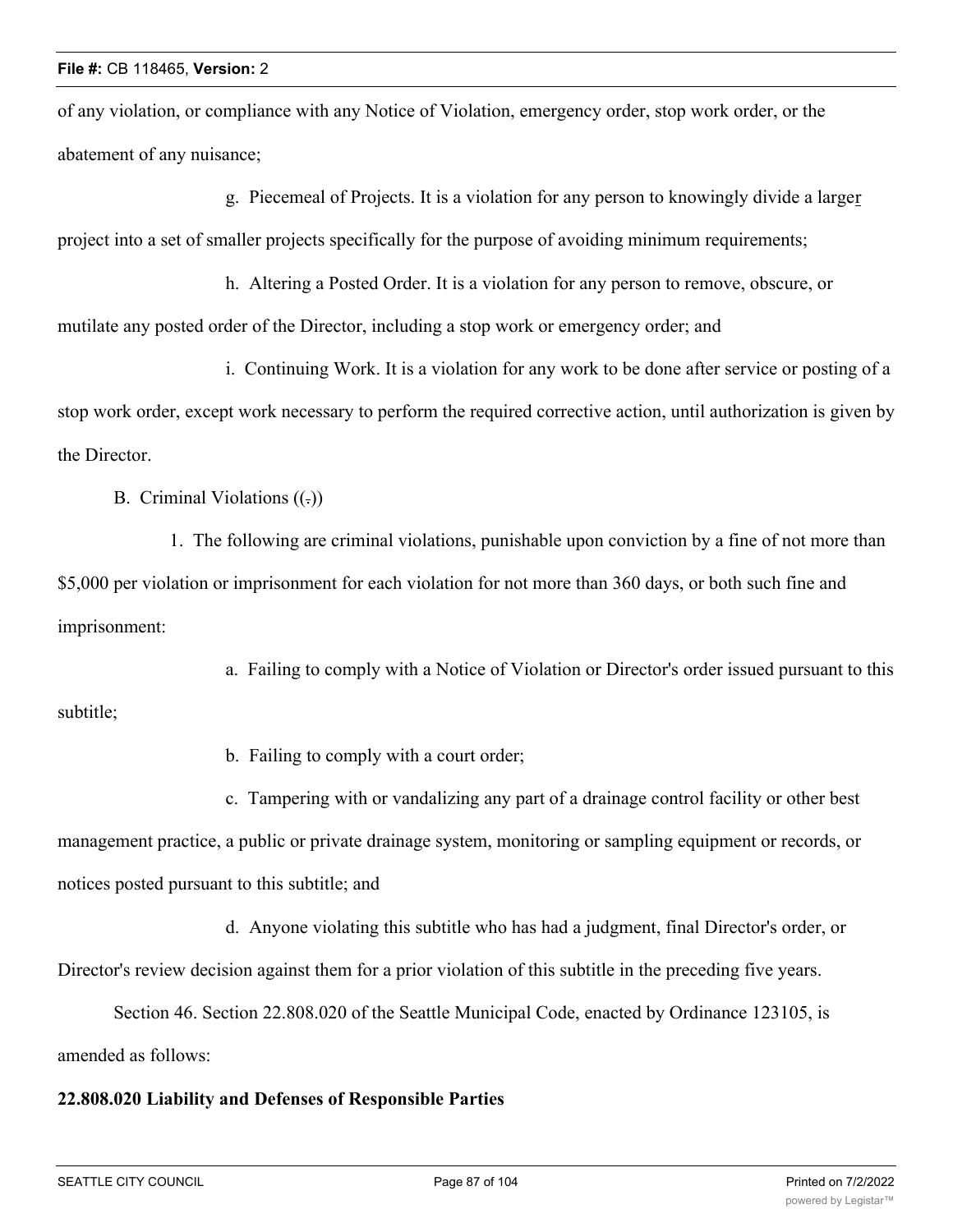A. Who Must Comply. It is the specific intent of this subtitle to place the obligation of complying with its requirements upon the responsible parties, as defined in subsection 22.801.190. The City and its agencies are intended to have the same obligation for compliance when the City is a responsible party. No provision of this subtitle is intended to impose any other duty upon the City or any of its officers or employees.

1. Joint and Several Liability. Each responsible party is jointly and severally liable for a violation of this subtitle. The Director may take enforcement action, in whole or in part, against any responsible party. All applicable civil penalties may be imposed against each responsible party.

2. Allocation of Damages. In the event enforcement action is taken against more than one responsible party, recoverable damages, costs, and expenses may be allocated among the responsible parties by the court based upon the extent to which each responsible party's acts or omissions caused the violation. If this factor cannot be determined the court may consider:

- a. Awareness of the violation;
- b. Ability to correct the violation;
- c. Ability to pay the damages, costs, and expenses;
- d. Cooperation with government agencies;
- e. Degree to which any impact or threatened impact on water or sediment quality, human

health, the environment, or public or private property is related to acts or omissions by each responsible party;

f. Degree to which the responsible parties made good-faith efforts to avoid a violation or

to mitigate its consequences; and

- g. Other equitable factors.
- B. Defenses. A responsible party shall not be liable under this subtitle when the responsible party

proves, by a preponderance of the evidence, one of the following:

- 1. The violation was caused solely by an act of God;
- 2. The violation was caused solely by another responsible party over whom the defending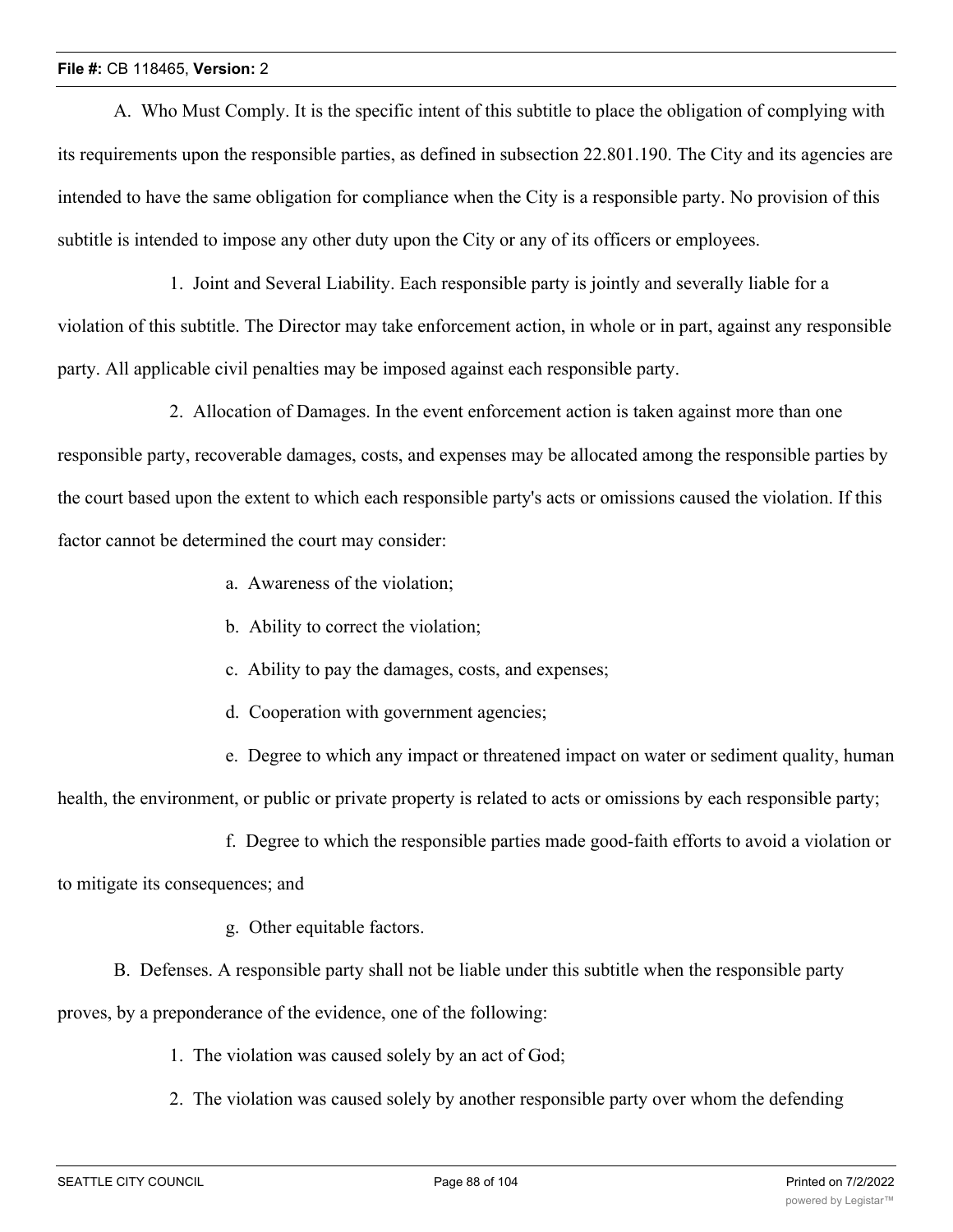responsible party had no authority or control and the defending responsible party could not have reasonably prevented the violation;

3. The violation was caused solely by a prior owner or occupant when the defending responsible party took possession of the property without knowledge of the violation, after using reasonable efforts to identify violations. But, the defending responsible party shall be liable for all continuing, recurrent, or new violations after becoming the owner or occupant; or

4. The responsible party implemented and maintained all appropriate drainage control facilities, treatment facilities, flow control facilities, erosion and sediment controls, source controls, and best management practices identified in rules promulgated by the Director or in manuals published by ((the State Department of)) Ecology, or as otherwise identified and required of the responsible party by the Director in writing.

Section 47. Section 22.808.030 of the Seattle Municipal Code, enacted by Ordinance 123105, is amended as follows:

# **22.808.030 Enforcement Actions**

A. Investigation. The Director may investigate any site where there is reason to believe that there may be a failure to comply with the requirements of this subtitle.

B. Notice of Violation  $((.)$ 

1. Issuance. The Director is authorized to issue a Notice of Violation to a responsible party  $(\cdot, \cdot)$ whenever the Director determines that a violation of this subtitle has occurred or is occurring. The Notice of Violation shall be considered an order of the Director.

- 2. Contents  $((.)$ 
	- a. The Notice of Violation shall include the following information:
		- 1) A description of the violation and the action necessary to correct it;
		- 2) The date of the notice; and
		- 3) A deadline by which the action necessary to correct the violation must be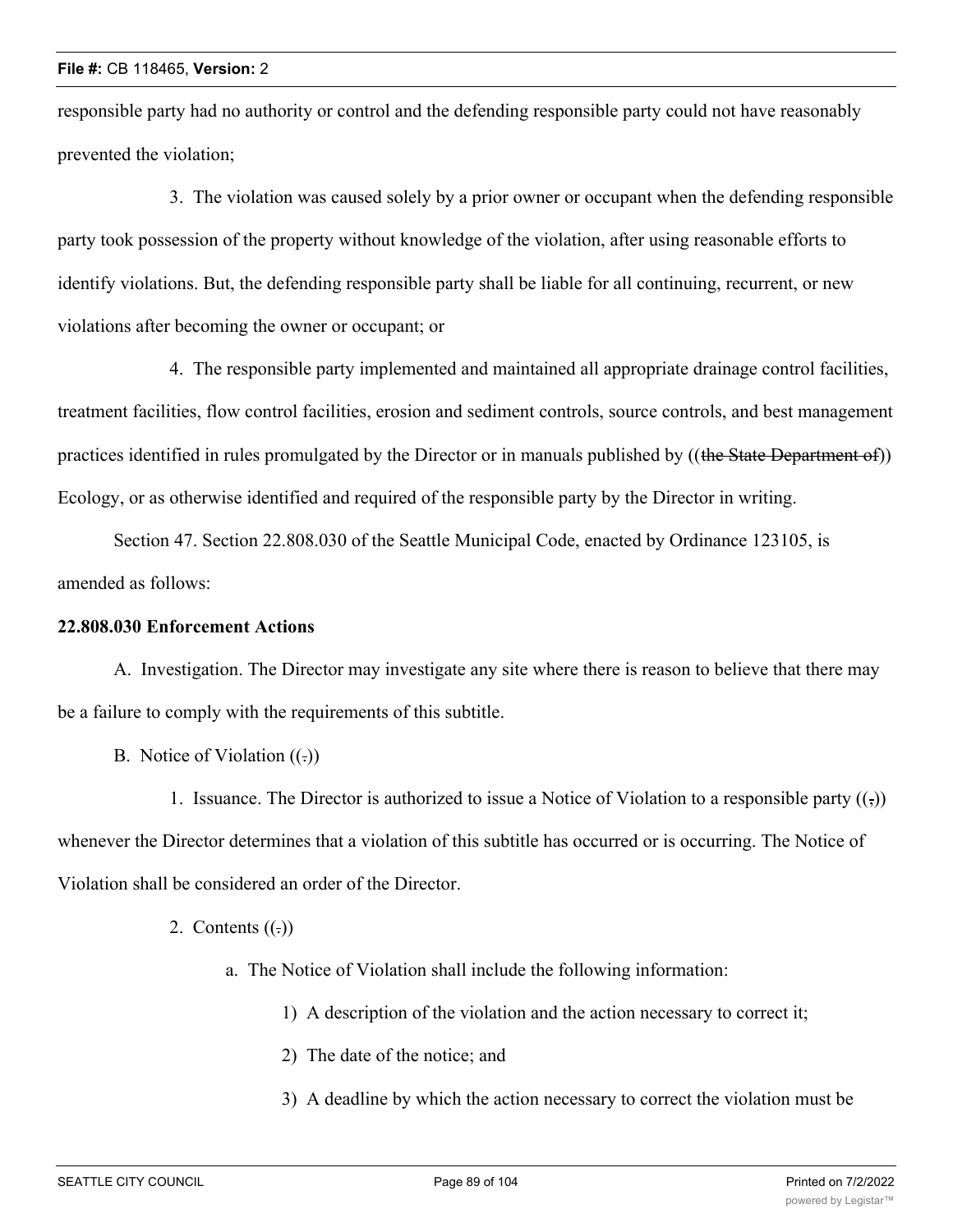completed.

b. A Notice of Violation may be amended at any time to correct clerical errors, add citations of authority, or modify required corrective action.

3. Service. The Director shall serve the notice upon a responsible party either by personal service, by first-class mail, or by certified mail return receipt requested, to the party's last known address. If by first-class mail, service shall be deemed complete upon the third day following the day upon which the notice is placed in the mail, or if the third day falls on a Saturday, Sunday or legal holiday, then on the next day following that is not a Saturday, Sunday or legal holiday. If the address of the responsible party cannot be found after a reasonable search, the notice may be served by posting a copy of the notice at a conspicuous place on the property. Alternatively, if the whereabouts of the responsible party is unknown and cannot be ascertained in the exercise of reasonable diligence, and the Director makes an affidavit to that effect, then service may be accomplished by publishing the notice once each week for two consecutive weeks in the City official newspaper.

4. Nothing in this subtitle shall be deemed to obligate or require the Director to issue a Notice of Violation or order prior to the initiation of enforcement action by the City Attorney's Office pursuant to subsection 22.808.030.E.

C. Stop Work and Emergency Orders  $((.)$ 

1. Stop Work Order. The Director may order work on a site stopped when ((he or she)) the Director determines it is necessary to do so in order to obtain compliance with or to correct a violation of any provision of this subtitle or rules promulgated hereunder, or to correct a violation of a permit or approval granted under this subtitle.

a. The stop work notice shall contain the following information:

- 1) A description of the violation; and
- 2) An order that the work be stopped until corrective action has been completed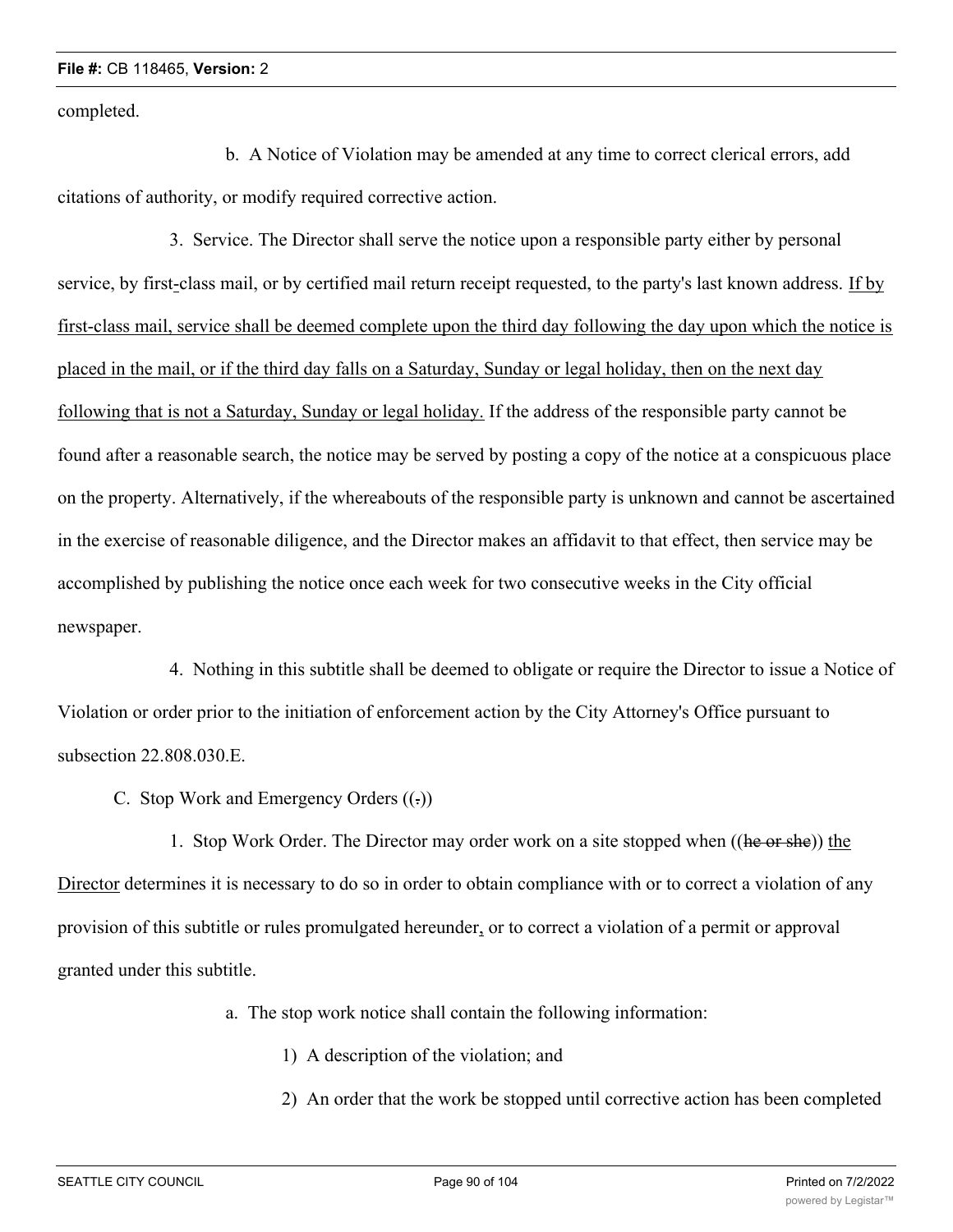and approved by the Director.

b. The stop work order shall be personally served on the responsible party or posted conspicuously on the premises.

2. Emergency Order  $((.)$ 

a. The Director may order a responsible party to take emergency corrective action and set a schedule for compliance and/or may require immediate compliance with an emergency order to correct when the Director determines that it is necessary to do so in order to obtain immediate compliance with or to correct a violation of any provision of this subtitle, or to correct a violation of a permit or approval granted under this subtitle.

b. An emergency order shall be personally served on the responsible party or posted conspicuously on the premises.

c. The Director is authorized to enter any property to investigate and correct a condition associated with grading, drainage, erosion control, drainage water, or a drainage control facility when it reasonably appears that the condition creates a substantial and present or imminent danger to the public health, safety or welfare, the environment, or public or private property. The Director may enter property without permission or an administrative warrant in the case of an extreme emergency placing human life, property, or the environment in immediate and substantial jeopardy which requires corrective action before either permission or an administrative warrant can be obtained. The cost of such emergency corrective action shall be collected as set forth in subsection 22.808.060.

3. Director's Review of Stop Work and Emergency Order. A stop work order or emergency order shall be final and not subject to a Director's review.

D. Review by Director.

1. A Notice of Violation, Director's order, or invoice issued pursuant to this subtitle shall be final and not subject to further appeal unless an aggrieved party requests in writing a review by the Director within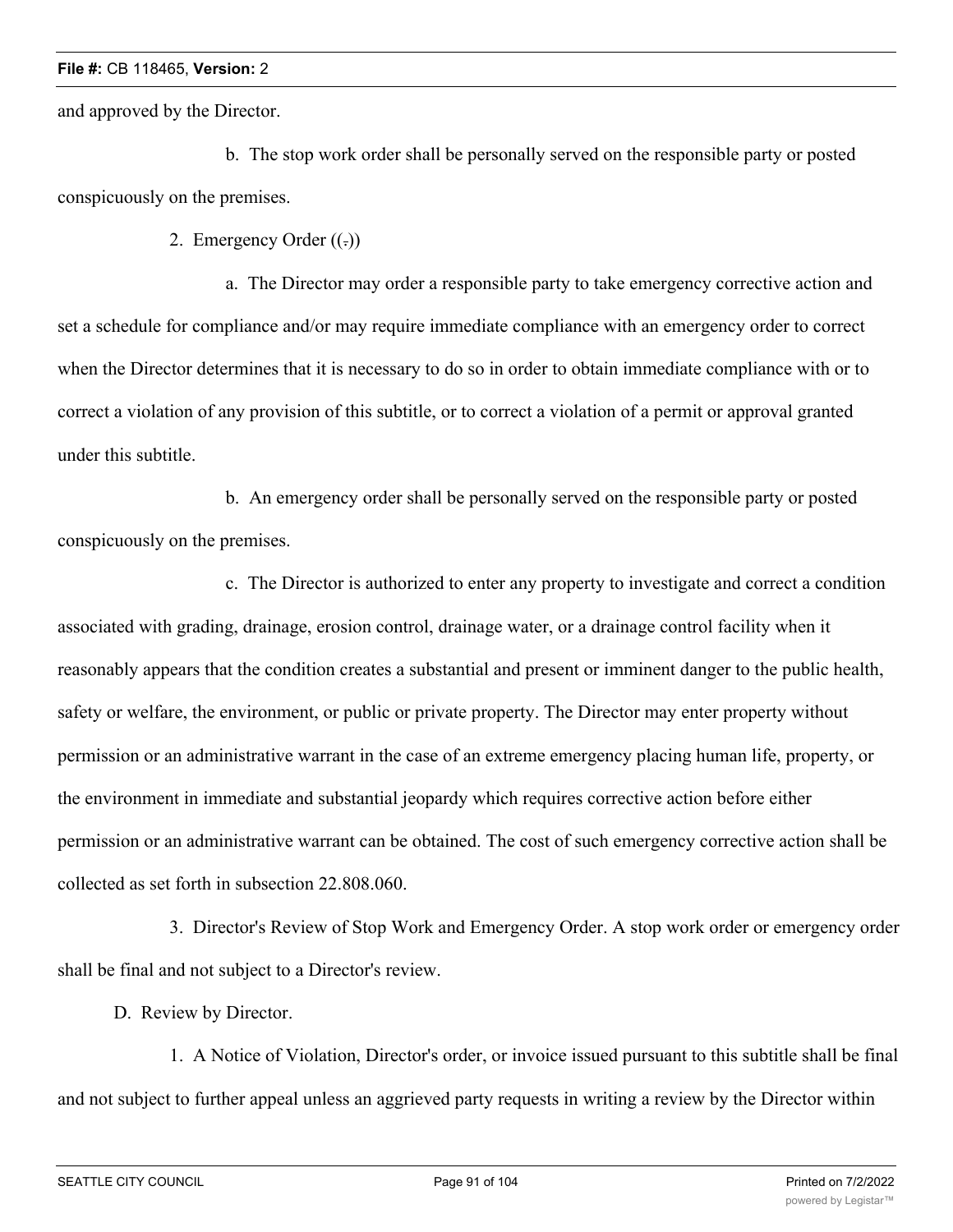ten business days after service of the Notice of Violation, order or invoice. When the last day of the period so computed is a Saturday, Sunday, or federal or City holiday, the period shall run until  $((5:00))$  5 p.m. on the next business day.

2. Following receipt of a request for review, the Director shall notify the requesting party, any persons served the Notice of Violation, order or invoice, and any person who has requested notice of the review, that the request for review has been received by the Director. Additional information for consideration as part of the review shall be submitted to the Director no later than 15 business days after the written request for a review is mailed.

3. The Director will review the basis for issuance of the Notice of Violation, order, or invoice and all information received by the deadline for submission of additional information for consideration as part of the review. The Director may request clarification of information received and a site visit. After the review is completed, the Director may:

- a. Sustain the Notice of Violation, order, or invoice;
- b. Withdraw the Notice of Violation, order, or invoice;
- c. Continue the review to a date certain for receipt of additional information; or
- d. Modify or amend the Notice of Violation, order, or invoice.

4. The Director's decision shall become final and is not subject to further administrative appeal.

E. Referral to City Attorney for Enforcement. If a responsible party fails to correct a violation or pay a penalty as required by a Notice of Violation, or fails to comply with a Director's order, the Director ((shall)) may refer the matter to the City Attorney's Office for civil or criminal enforcement action. Civil actions to enforce ((a violation of)) this subtitle shall be exclusively in Municipal Court.

F. Appeal to Superior Court. Because civil actions to enforce Title 22 are brought exclusively in Municipal Court, notices of violation, orders, and all other actions made under this ((chapter)) subtitle are not subject to judicial review under chapter 36.70C RCW. Instead, final decisions of the Municipal Court on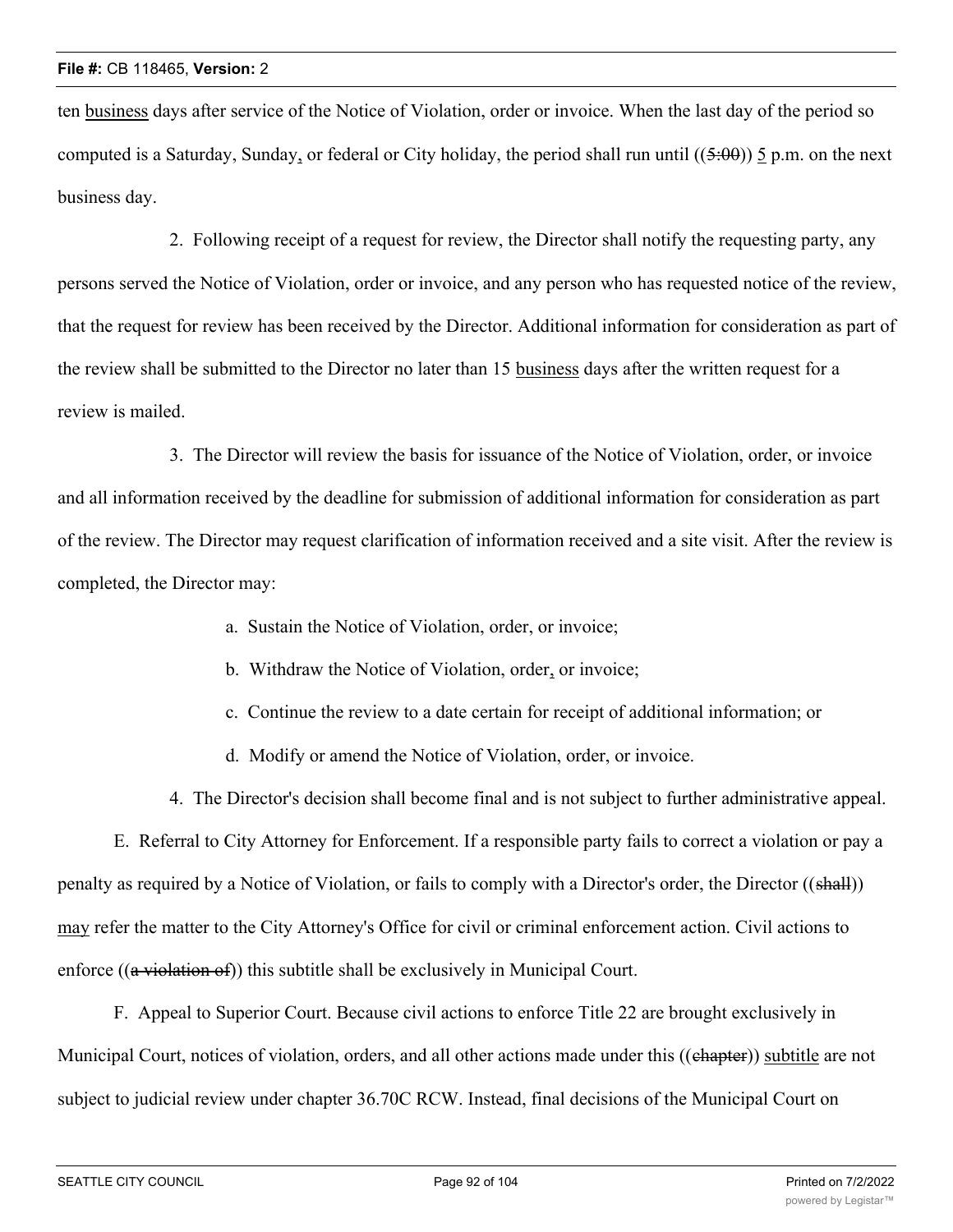enforcement actions authorized by this ((chapter)) subtitle may be appealed under the Rules ((of Appeals)) for Appeal of Decisions of Courts of Limited Jurisdiction.

G. Filing of Notice or Order. A Notice of Violation, voluntary compliance agreement, or an order issued by the Director or court  $((\cdot))$  may be filed with the King County Recorder's Office.

H. Change of Ownership. When a Notice of Violation, voluntary compliance agreement, or an order issued by the Director or court has been filed with the King County Recorder's Office, a Notice of Violation or an order regarding the same violations need not be served upon a new owner of the property where the violation occurred. If no Notice of Violation or order is served upon the new owner, the Director may grant the new owner the same number of days to comply as was given the previous owner. The compliance period for the new owner shall begin on the date that the conveyance of title to the new owner is completed.

Section 48. Section 22.808.040 of the Seattle Municipal Code, enacted by Ordinance 123105, is amended as follows:

# **22.808.040 Voluntary Compliance Agreement**

A. Initiation. Either a responsible party or the Director may initiate negotiations for a voluntary compliance agreement at any time. Neither has any obligation to enter into any voluntary compliance agreement.

B. Contents. A voluntary compliance agreement shall identify actions to be taken by the responsible party that will correct past or existing violations of this subtitle. The agreement may also identify actions to mitigate the impacts of violations. The agreement shall contain a schedule for completion of the corrective actions and any mitigating actions. The agreement shall contain a provision allowing the Director to inspect the premises to determine compliance with the agreement. The agreement shall provide that the responsible party agrees the City may perform the actions set forth in the agreement if the responsible party fails to do so according to the terms and schedule of the agreement, and the responsible party will pay the costs, expenses and damages the City incurs in performing the actions, as set forth in Section 22.808.060.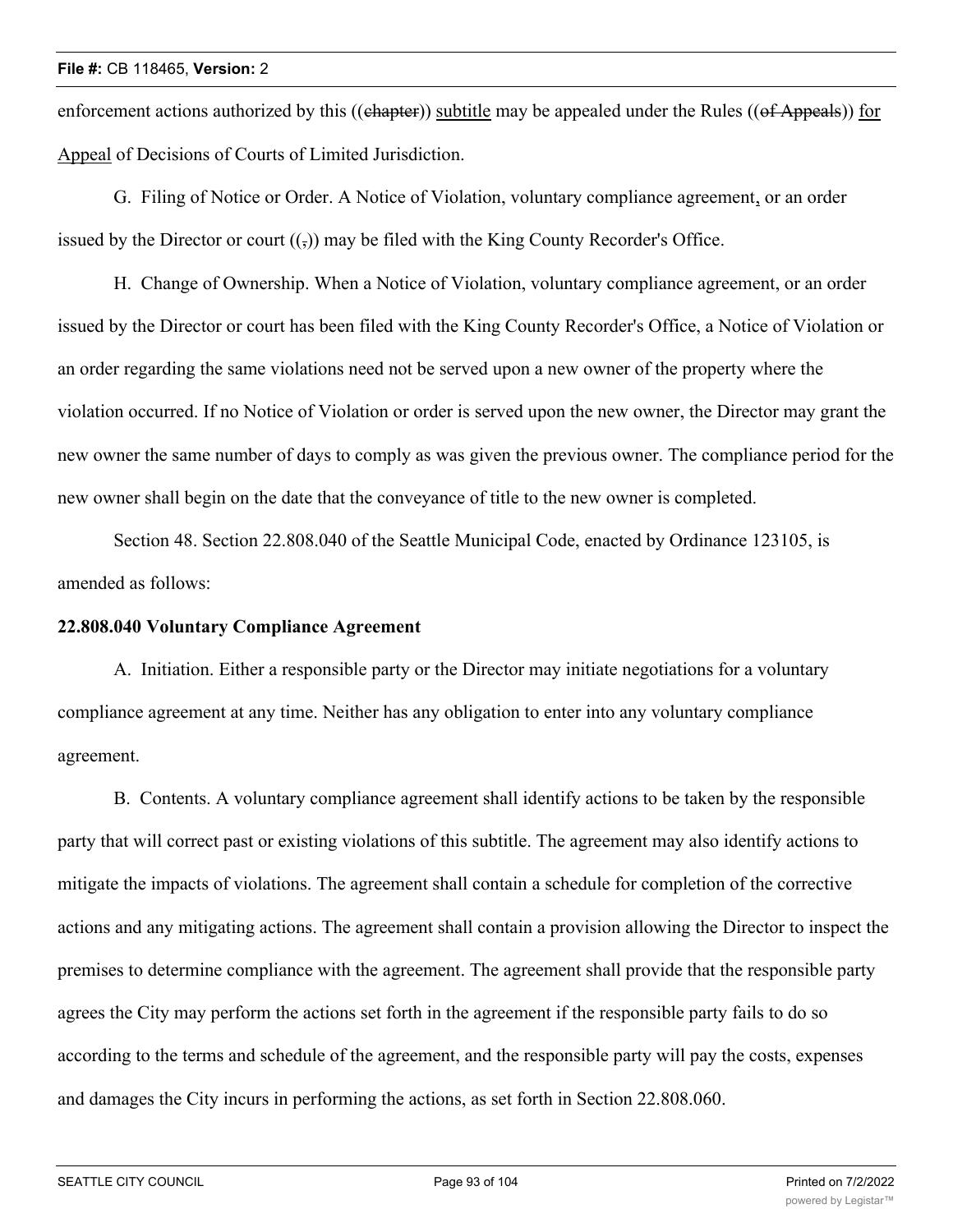C. Effect of Agreement  $((.)$ 

1. A voluntary compliance agreement is a binding contract between the party executing it and the City. It is not enforceable by any other party. By entering into a voluntary compliance agreement, a responsible party waives the right to Director's ((Review)) review of the Notice of Violation or order.

2. Penalties may be reduced or waived if violations are corrected or mitigated according to the terms and schedule of a voluntary compliance agreement. If the responsible party fails to perform according to the terms and schedule of the voluntary compliance agreement, penalties for each violation addressed in the agreement may be assessed starting from the date the violation occurred, or as otherwise provided for in a Notice of Violation or Director's order.

D. Modification. The terms and schedule of the voluntary compliance agreement may be modified by mutual agreement of the responsible party and either Director if circumstances or conditions outside the responsible party's control, or unknown at the time the agreement was made, or other just cause necessitate such modifications.

Section 49. Section 22.808.050 of the Seattle Municipal Code, enacted by Ordinance 123105, is amended as follows:

## **22.808.050 Penalties and Damages**

A. Assessment of Penalties by the Director. The Director, after considering all available information, may assess a penalty for each violation of this subtitle based upon the Schedule of Civil Penalties in subsection 22.808.050.B.

B. Schedule of Civil Penalties. The Director shall determine penalties as follows:

- 1. Basic Penalty.
	- a. Maximum Penalty. A violation of this subtitle is subject to a maximum civil penalty

of up to \$5,000. Each day or portion thereof during which a violation of this subtitle exists is a separate

violation of this subtitle.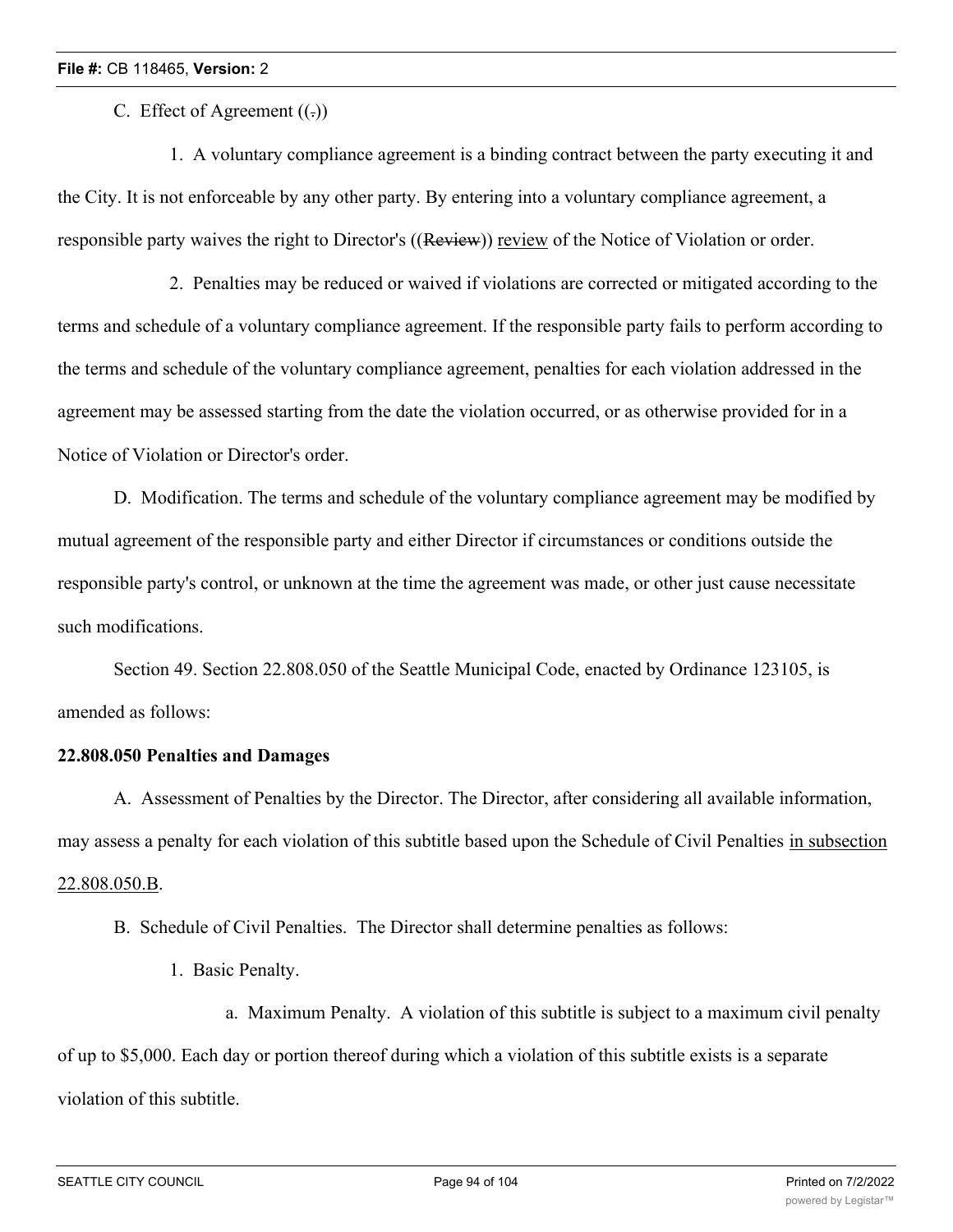b. Commencement Date. The penalty shall commence on the date of the violation, unless otherwise provided for in a Notice of Violation or Director's order.

c. Assessment Matrix. The penalty shall be assessed using a matrix of criteria and scored as defined in rules promulgated by the Director. The total score will equate with a penalty up to a maximum of \$5,000 for each violation. The penalty shall be rated for severity by using the criteria listed below and by answering "No", "Possibly", "Probably", or "Definitely":

1) ((Does)) Did the violation pose a public health risk  $(\frac{1}{2})$ ?

2) ((Does)) Did the violation result in ((cause)) environmental damage or adverse  $((\exists y))$  impacts to infrastructure  $((\exists y))$  ?

3) Was the ((responsible party willful or knowing of the violation)) action a willful and knowing violation  $((\frac{1}{2}))$ ?

4) Was the responsible party unresponsive in correcting the violation  $(\cdot; )$  ?

5) ((Was there improper operation or maintenance)) Was the violation a result of

improper operation, inadequate maintenance or inadequate implementation of a required plan that addresses stormwater management (e.g. TESC plans, SWPPP, O&M Manual, DCP)  $((\frac{1}{2}))$ ?

6) ((Was there a failure to obtain necessary permits or approval)) Did the responsible party fail to obtain and comply with relevant permits, certifications, and approvals that require or would have required the responsible party to manage stormwater in a manner that could have prevented or mitigated the Code violation  $((\frac{1}{2}))$ ?

7) ((Does the violation provide economic benefit for non-compliance)) Did anyone benefit economically from non-compliance  $((\frac{1}{2}and))$  ?

8) Was the violation a repeat violation  $((\frac{1}{2}))$ ?

C. Penalty for Significant Violation. For violations causing significant harm to public health, safety, welfare, the environment, or private or public property, the Director may, as an alternative to the Basic Penalty,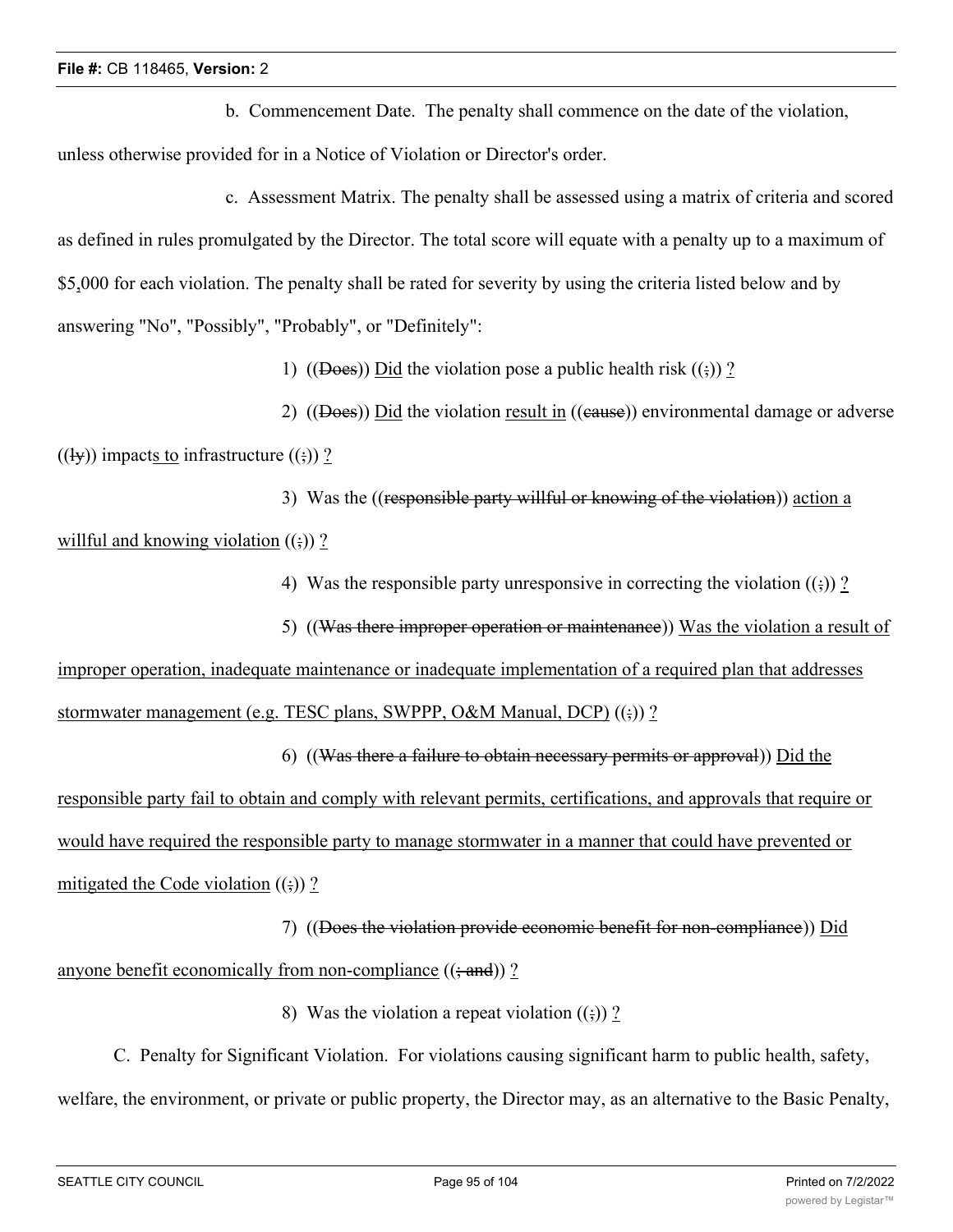refer the matter to the City Attorney's Office for enforcement and request the City Attorney seek a penalty equivalent to the economic benefit the responsible party derived from the violation. Significant harm is damage or injury which cannot be fully corrected or mitigated by the responsible party, and which cannot be adequately compensated for by assessment of the Basic Penalty and costs, expenses, or damages under this subtitle. Economic benefit may be determined by savings in costs realized by the responsible party, value received by the responsible party, increased income to the responsible party, increase in market value of property, or any other method reasonable under the circumstances.

D. Damages. Whoever violates any of the provisions of this subtitle shall, in addition to any penalties provided for such violation, be liable for any: investigation cost, cost to correct or any other cost expense; loss or damage incurred by the City; plus a charge of 15  $((\frac{9}{6}))$  percent for administrative costs. This subtitle does not establish a cause of action that may be asserted by any party other than the City. Penalties, damages, costs and expenses may be recovered only by the City.

E. Effect of Payment of Penalties. The responsible party named in a Notice of Violation or order is not relieved of the duty to correct the violation by paying civil penalties.

Section 50. Section 22.808.060 of the Seattle Municipal Code, enacted by Ordinance 123105, is amended as follows:

### **22.808.060 Collection of Costs and Penalties**

A. Invoice and Demand for Payment of Investigation and Correction Costs. The Director may issue an invoice and demand for payment of the City's costs and expenses when the Director has investigated or corrected a violation of this subtitle. The invoice ((shall)) may include:

1. The amount of the City's investigation and correction costs, which may include, but are not limited to:

a. Billed cost, including labor, administration, overhead, overtime, profit, taxes, and other related costs, for a hired contractor to investigate and/or perform the abatement work;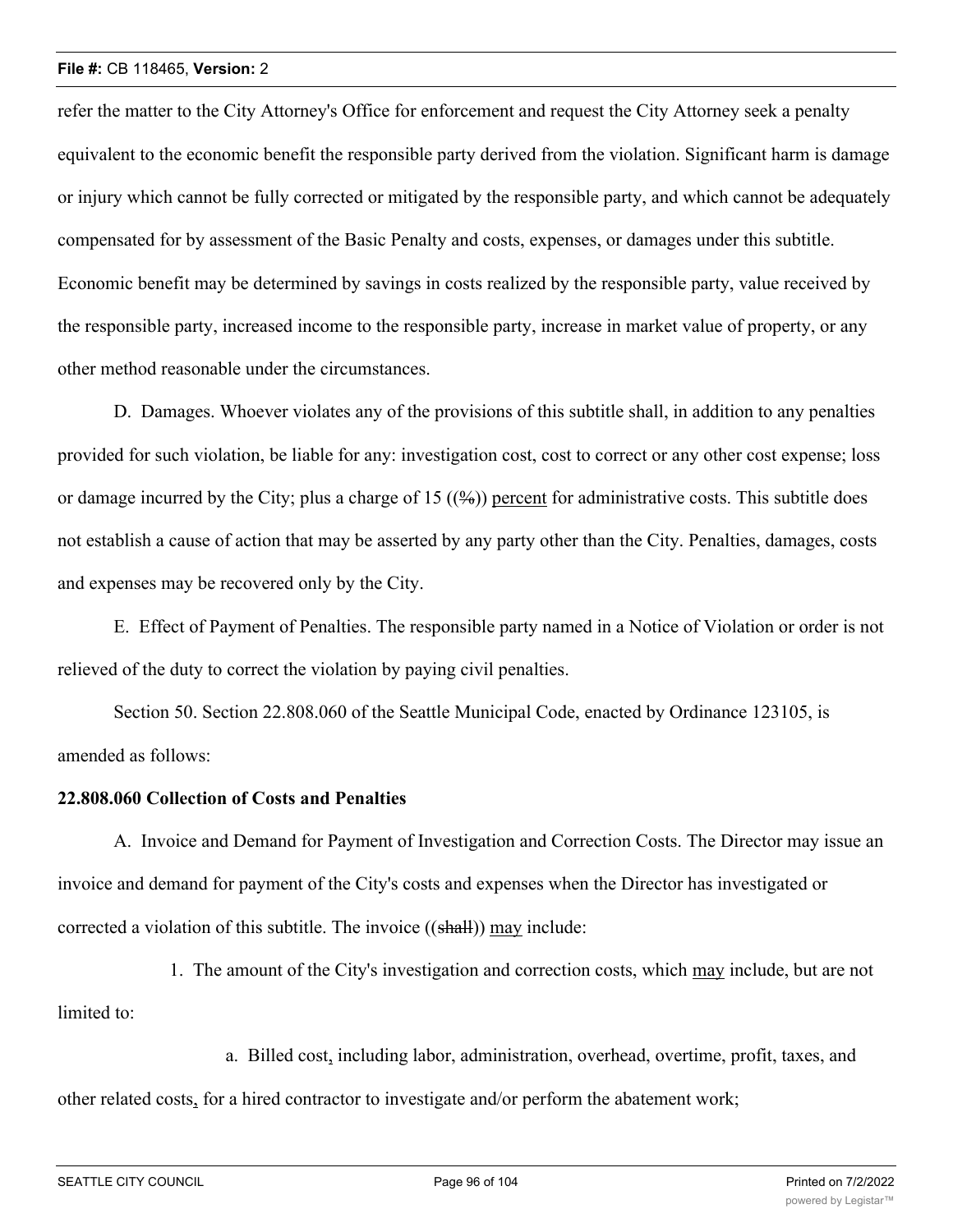b. Labor, administration, overhead, overtime, and other related costs for the City staff and crews to investigate and/or perform the abatement work;

c. Administrative costs to set up contracts and coordinate work;

d. Time spent communicating with the responsible party, any other enforcing agencies,

and the affected community;

e. Inspections for compliance with the Code, documentation of costs, and invoicing the responsible party;

f. Cost of equipment, materials, and supplies, including all related expenses for

purchasing, renting, and leasing;

g. Laboratory costs and analytical expenses;

h. Cost of mobilization, disposal of materials, and cleanup  $((\tau))$ ; and

- i. Any associated permit fees;
- 2. Either a legal description of the property corresponding as nearly as possible to that used for

the property on the rolls of the King County Assessor or, where available, the property's street address;

3. Notice that the responsible party may request a Director's review pursuant to subsection 22.808.030.D;

4. Notice that if the amount due is not paid within 30 days, the unpaid amount may be collected in any of the manners identified in subsection 22.808.060.C; and

5. Notice that interest shall accrue on the unpaid balance if not paid within 30 days after the invoice date.

B. Invoice and Demand for Payment of Civil Penalties. The Director may issue an invoice and demand for payment of civil penalties when the responsible party has failed to pay a penalty by the deadline in a Notice of Violation or order and has failed to request a Director's review or file an appeal within the required time periods established in subsection 22.808.030.D. The invoice shall include: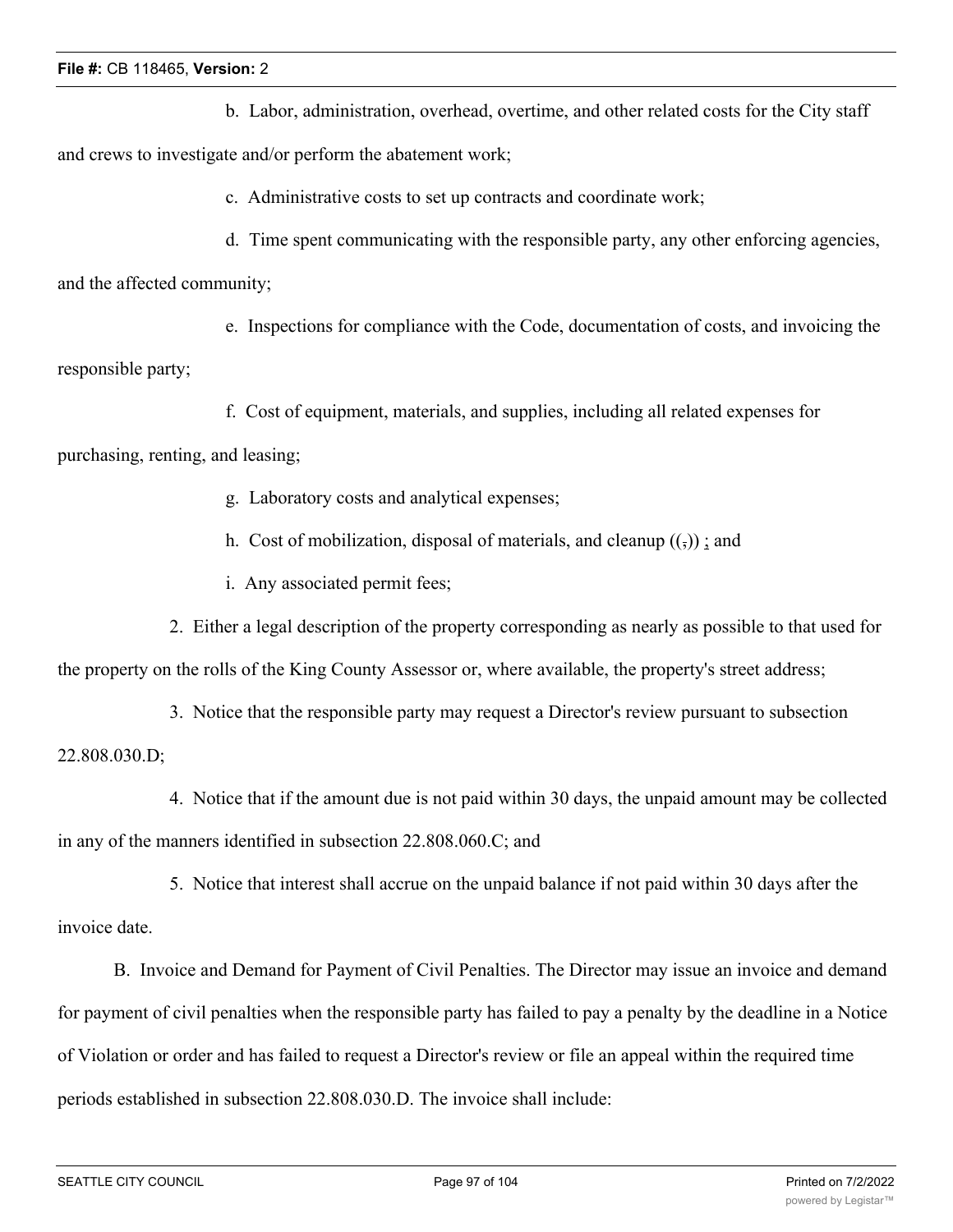1. The amount of the penalty;

2. Either a legal description of the property corresponding as nearly as possible to that used for the property on the rolls of the King County Assessor or, where available, the property's street address;

3. Notice that if the amount due is not paid within 30 days, the Director may collect the unpaid amount ((may be collected)) in any ((of the)) lawful manner((s)), including, but not limited to, referral of the matter to a collection agency  $((\div \text{identified in subsection 22.808.060.C}));$  and

4. Notice that interest shall accrue on the unpaid balance if not paid within 30 days after the invoice date.

C. Collection Following a Judicial Review or Issuance of a Court Order Affirming the Penalty Due. If a court has issued an order or judgment imposing penalties, costs, damages, or expenses for a violation of this subtitle, and the court's order or judgment is not appealed within 30 days, the Director may:

1. Refer the matter to the City Attorney to initiate any appropriate ((enforcement)) legal action in an appropriate forum; or

# 2. ((Refer, after consultation with the City Attorney, the matter to a collection agency; or

3.)) Add a surcharge in the amount owed under the order to the responsible party's bill for drainage and wastewater services to the site. If unpaid, the surcharge may become a lien on the property, may be foreclosed, and may accrue interest as provided by state law or Section 21.33.110.

Section 51. Section 22.808.070 of the Seattle Municipal Code, enacted by Ordinance 123105, is amended as follows:

# **22.808.070 Public Nuisance**

A. Abatement Required. A public nuisance affecting drainage water, drainage, erosion control, grading and other public nuisances set forth in this subsection are violations of this subtitle. A responsible party shall immediately abate a public nuisance upon becoming aware of its existence.

B. Dysfunctional Facility or Practice. Any private drainage control facility or best management practice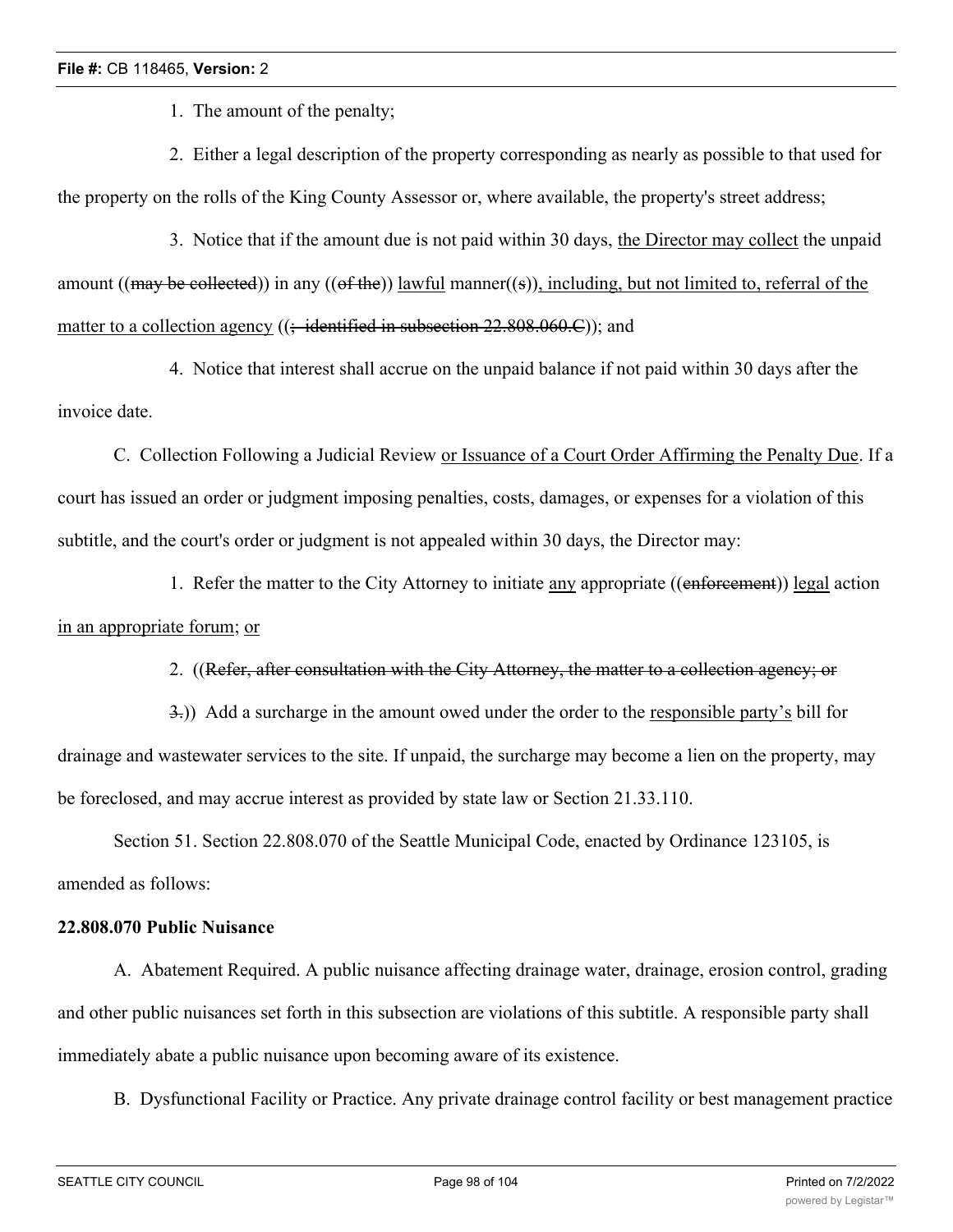not installed or maintained as required by this subtitle, or otherwise found to be in a state of dysfunction creating, a threat to the public health, safety or welfare, the environment, or public or private property is a public nuisance.

C. Obstruction of Watercourse or Public Drainage System. Obstruction of a watercourse or public drainage system without authorization by the Director, and obstruction in such a manner as to increase the risk of flooding or erosion should a storm occur, is a public nuisance.

D. Dangerous Conditions. Any condition relating to grading, drainage water, drainage or erosion which creates a present or imminent danger, or which is likely to create a danger in the event of a storm, to the public health, safety or welfare, the environment, or public or private property is a public nuisance.

E. Abatement by the City. The Director is authorized, but not required, to investigate a condition that the Director suspects of being a public nuisance under this subtitle, and to abate any public nuisance. If a public nuisance is an immediate threat to the public health, safety or welfare or to the environment, the Director may summarily and without prior notice abate the condition. The Director shall give notice of the abatement to the responsible party as soon as reasonably possible after the abatement.

F. Collection of Abatement Costs. The costs of abatement may be collected from the responsible party, including  $(\cdot, \cdot)$  a reasonable charge for attorney time  $(\cdot, \cdot)$  and a 15 ( $(\frac{6}{2})$ ) percent surcharge for administrative expenses as set forth in subsection 22.808.050.D. Abatement costs and other damages, expenses and penalties collected by the City shall go into an abatement account for the department collecting the moneys. The money in the abatement account shall be used for abatements, investigations, and corrections of violations performed by the City. When the account is insufficient the Director may use other available funds.

Section 52. Section 22.808.080 of the Seattle Municipal Code, enacted by Ordinance 123105, is amended as follows:

### **22.808.080 Additional Relief**

In addition to any remedy provided in this subtitle, the Director may seek any other legal or equitable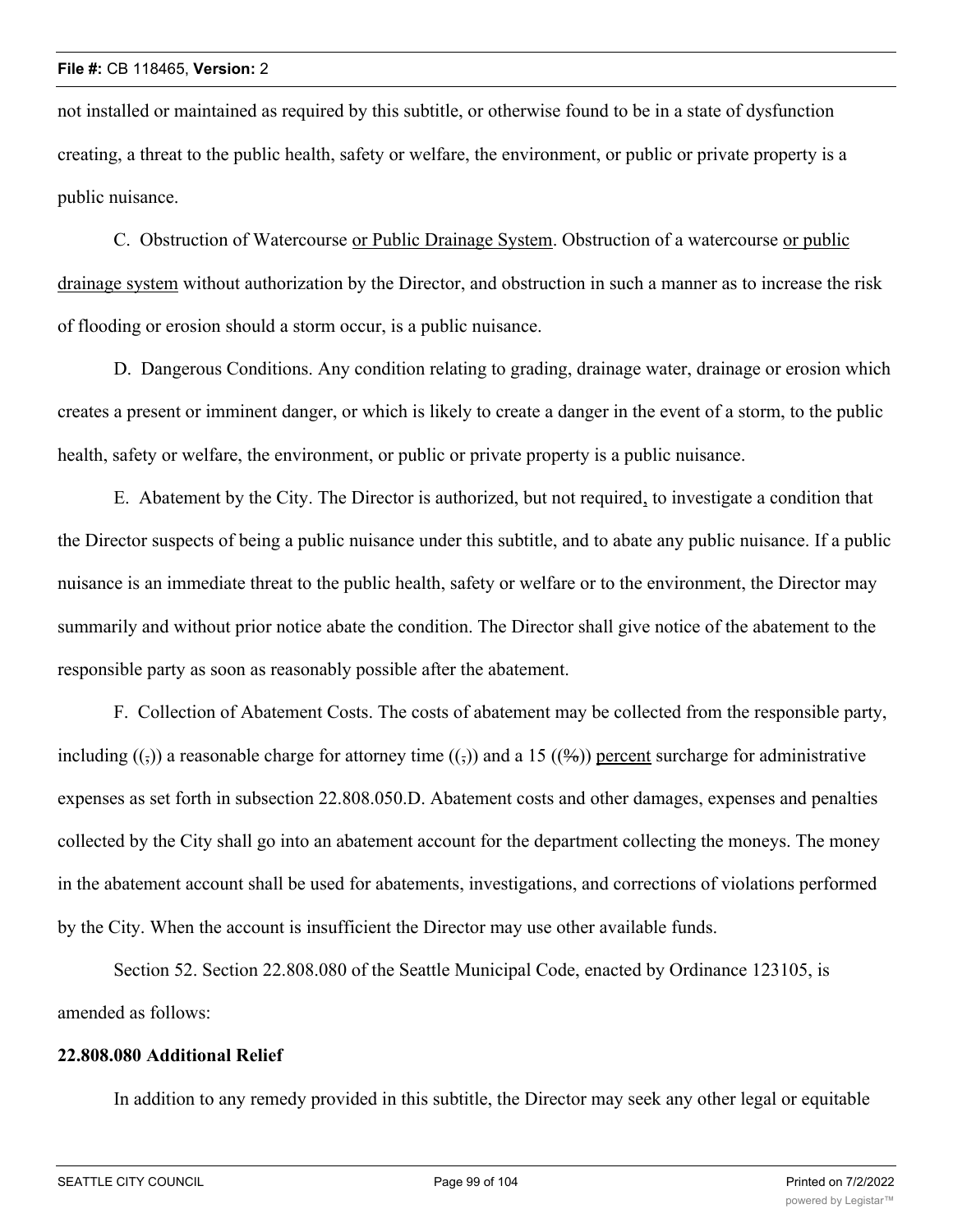remedy to enjoin any acts or practices or abate any condition that constitutes or will constitute a violation of this subtitle or a public nuisance.

Section 53. Section 22.808.090 of the Seattle Municipal Code, enacted by Ordinance 123105, is amended as follows:

## **22.808.090 Suspension or Revocation**

Approvals or permits granted on the basis of inaccurate or misleading information may be suspended or revoked. Other permits or approvals interrelated with an approval suspended or revoked under this subsection, including, but not limited to, certificates of occupancy or approvals for occupancy, may also be suspended or revoked. When an approval or permit is suspended or revoked, the Director may require the applicant take corrective action to bring the project into compliance with this subtitle by a deadline set by the Director, or may take other enforcement action.

Section 54. Section 22.808.100 of the Seattle Municipal Code, enacted by Ordinance 123105, is amended as follows:

### **SMC 22.808.100 Fees**

Fees for ((grading permits,)) drainage control plan review and approvals shall be as identified in ((the Fee Subtitle,)) Subtitle IX of Title 22 ((<del>, Seattle Municipal Code</del>)). Fees for record-keeping or other activities pursuant to this subtitle shall, unless otherwise provided for in this subtitle, be prescribed by ordinance.

Section 55. Section 22.808.110 of the Seattle Municipal Code, enacted by Ordinance 123105, is amended as follows:

## **22.808.110 Financial Assurance and Covenants**

As a condition precedent to issuance of any permit or approval provided for in this subtitle, the Director may require an applicant for a permit or approval to submit financial assurances as provided in this subsection.

A. Insurance  $((.)$ 

1. The Director may require the property owners or contractor to carry liability and property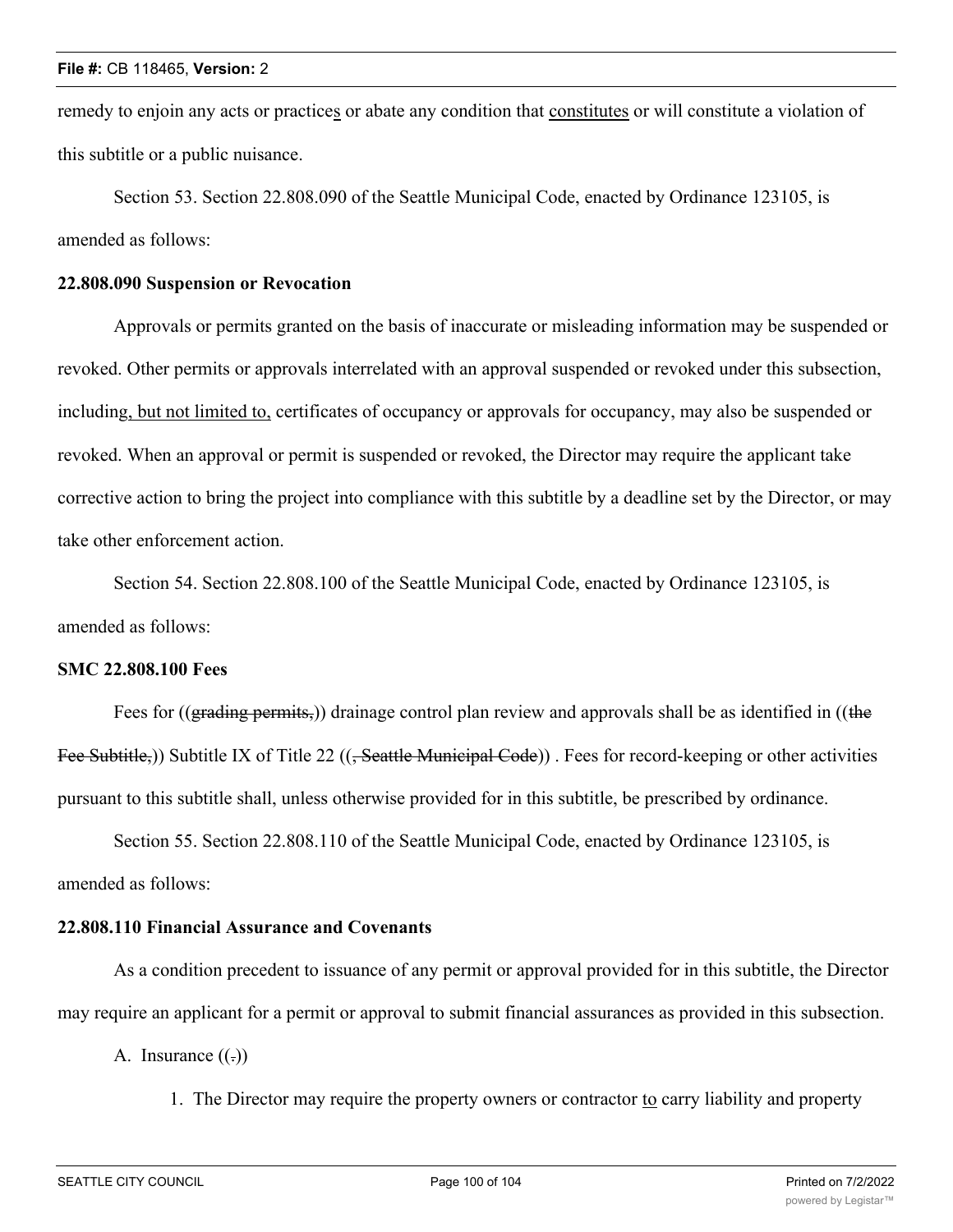damage insurance naming the City as an additional insured. The amount, as determined by the Director, shall be commensurate with the risks.

2. The Director may also require the property owner to maintain a policy of general public liability insurance against personal injury, death, property damage and/or loss from activities conducted pursuant to the permit or approval, or conditions caused by such activities, and naming the City as an additional insured. The amount, as determined by the Director, shall be commensurate with the risks. It shall cover a period of not more than ten years from the date of issuance of a certificate of occupancy or finalization of the permit or approval. A certificate evidencing such insurance shall be filed with the Director before issuing a certificate of occupancy or finalizing a permit for any single-family dwelling or duplex.

3. The insurance policy shall provide that the City will be notified of cancellation of the policy at least 30 days prior to cancellation. The notice shall be sent to the Director who required the insurance and shall state the insured's name and the property address. If a property owner's insurance is canceled and not replaced, the permit or approval and any interrelated permit or approval may be revoked, including a certificate of occupancy or approval for occupancy.

B. Bonds, Cash Deposits or Instruments of Credit  $((.)$ 

1. Surety Bond  $((.)$ 

a. The Director may require that the property owners or contractor deliver to the Director for filing in the Office of the City Clerk a surety bond, cash deposit or an instrument of credit in such form and amounts deemed by the Director to be necessary to ensure that requirements of the permit or approval are met. A surety bond may be furnished only by a surety company licensed to do business in The State of Washington. The bond shall be conditioned that the work will be completed in accordance with the conditions of the permit or approval, or, if the work is not completed, that the site will be left in a safe condition. The bond shall also be conditioned that the site and nearby, adjacent or surrounding areas will be restored if damaged or made unsafe by activities conducted pursuant to the permit or approval.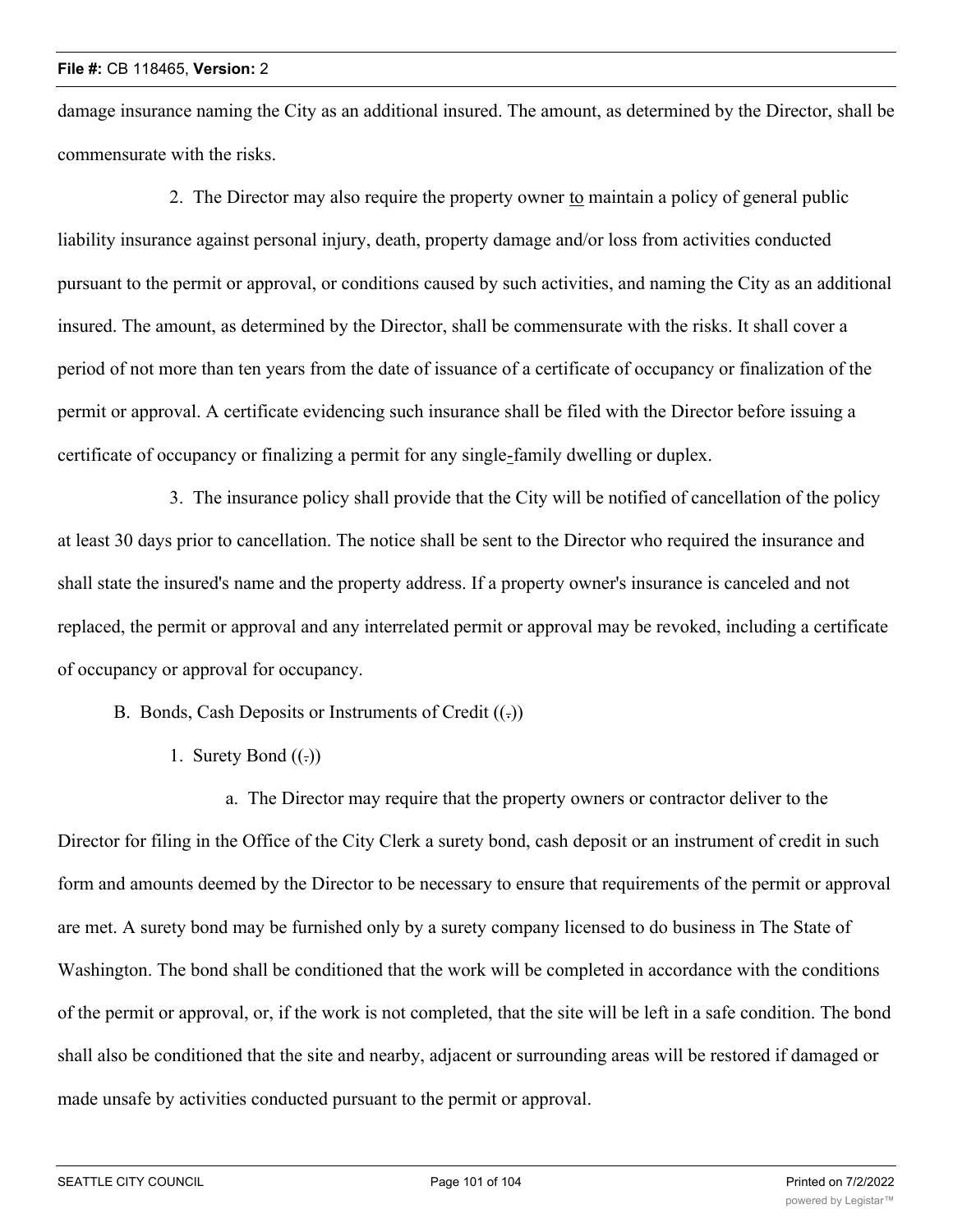b. The bond will be exonerated one year after a determination by the Director that the requirements of the permit or approval have been met. For work under a building permit, issuance of a certificate of occupancy or approval for occupancy following a final inspection shall be considered to be such a determination.

2. Assurance in Lieu of Surety Bond. In lieu of a surety bond, the owners may elect to file a cash deposit or instrument of credit with the Director in an amount equal to that which would be required in the surety bond and in a form approved by the Director. The cash deposit or instrument of credit shall comply with the same conditions as required for surety bonds.

C. Covenants  $((.)$ 

1. The Director may require a covenant between the property owners and the City. The covenant shall be signed by the owners of the site and notarized prior to issuing any permit or approval in a potential landslide area, potentially hazardous location, flood-prone zone, or other area of potentially hazardous soils or drainage or erosion conditions. The covenant shall not be required where the permit or approval is for work done by the City. The covenant shall include:

a. A legal description of the property;

b. A description of the property condition making this subsection applicable;

c. A statement that the owners of the property understand((s)) and accept((s)) the

responsibility for the risks associated with development on the property given the described condition, and agrees to inform future purchasers and other successors and assignees of the risks;

d. The application date, type, and number of the permit or approval for which the covenant is required; and

e. A statement waiving the right of the owners, the owners' heirs, successors and assigns, to assert any claim against the City by reason of or arising out of issuance of the permit or approval by the City for the development on the property, except only for such losses that may directly result from the sole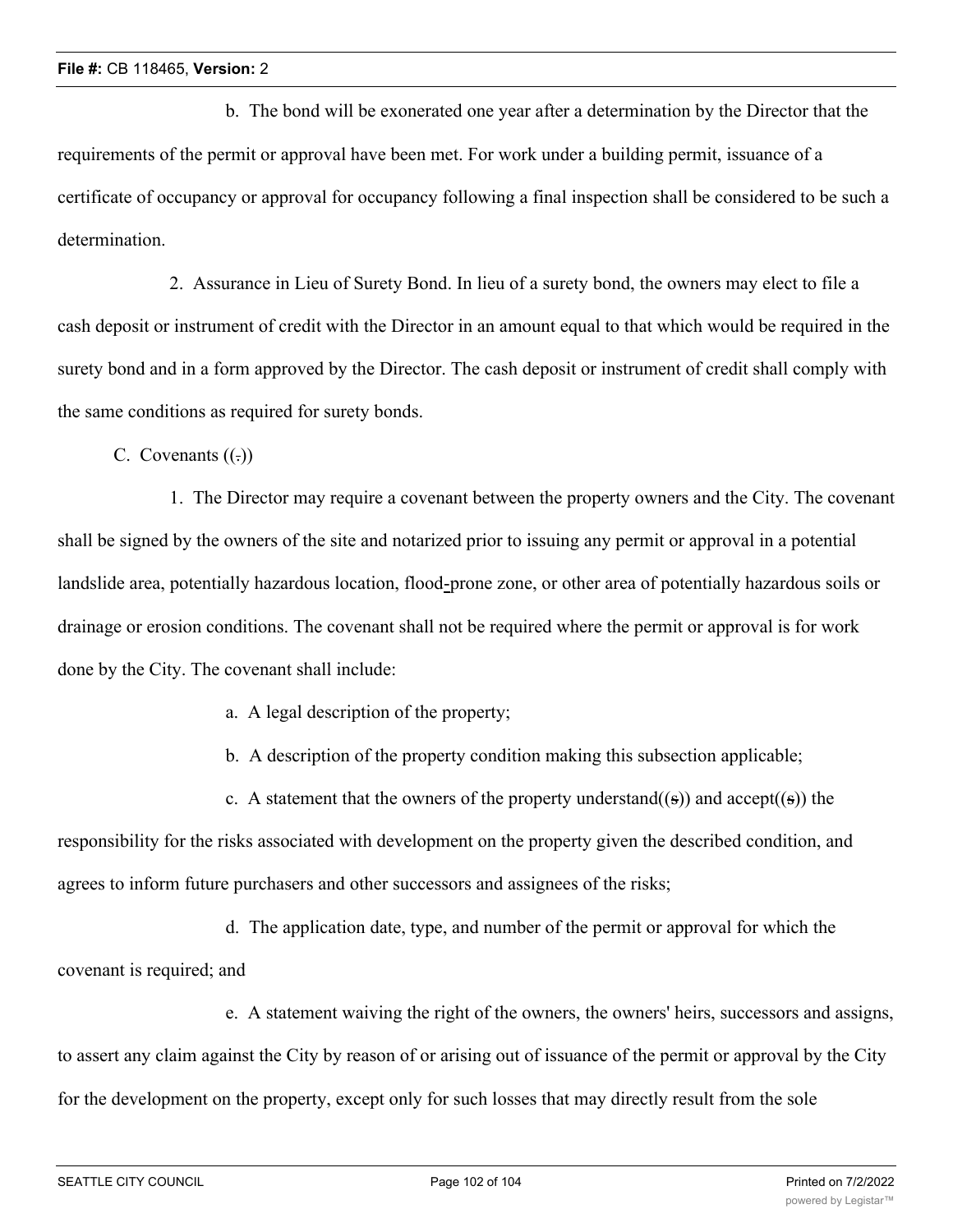negligence of the City.

2. The covenant shall be filed by the Director with the King County Recorder's Office, at the expense of the owners, so as to become part of the King County real property records.

Section 56. To the extent that sections of this ordinance recodify or incorporate into new or different sections provisions of the Seattle Municipal Code as previously in effect, this ordinance shall be construed to continue such provisions in effect. This ordinance does not affect any existing right acquired or liability or obligation incurred under the sections amended in this ordinance or under any rule or order adopted under those sections, nor does it affects any proceeding instituted under those sections. An applicant for a permit that is not subject to the provisions of this ordinance may ask the City to review the entire application under the provisions of this ordinance.

Section 57. The provisions of this ordinance are hereby declared to be separate and severable. The invalidity of any clause, sentence, paragraph, subdivision, subsection or portion of this ordinance or the invalidity of the application thereof to any person or circumstance does not affect the validity of the remainder of this ordinance or the validity of its application to other persons or circumstances.

Section 58. This ordinance shall take effect on January 1, 2016.

Passed by the City Council the day of the case of the council the day of the case of the case of the council the day of the case of the case of the case of the case of the case of the case of the case of the case of the ca open session in authentication of its passage this

\_\_\_\_\_ day of \_\_\_\_\_\_\_\_\_\_\_\_\_\_\_\_\_\_\_, 2015.

President of the City Council